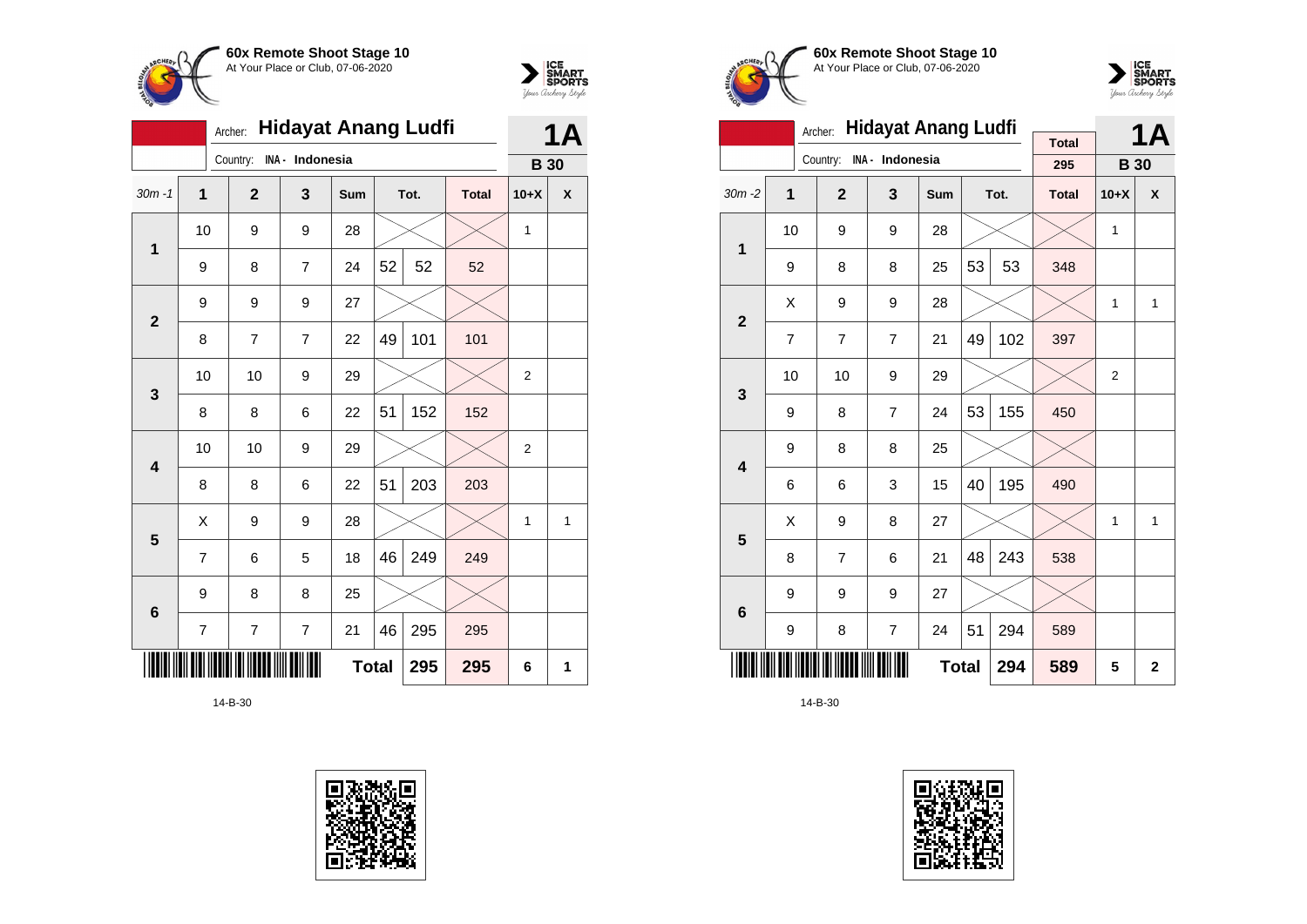



|                         | Archer: Farobi Al<br>Country: INA - Indonesia |                                |              |              |  |      |              |             |                    |  |
|-------------------------|-----------------------------------------------|--------------------------------|--------------|--------------|--|------|--------------|-------------|--------------------|--|
|                         |                                               |                                |              |              |  |      |              | <b>B</b> 30 | 2A                 |  |
| $30m - 1$               | $\mathbf 1$                                   | $\mathbf{2}$                   | $\mathbf{3}$ | Sum          |  | Tot. | <b>Total</b> | $10+X$      | $\pmb{\mathsf{X}}$ |  |
| $\mathbf{1}$            |                                               |                                |              |              |  |      |              |             |                    |  |
|                         |                                               |                                |              |              |  |      |              |             |                    |  |
|                         |                                               |                                |              |              |  |      |              |             |                    |  |
| $\overline{2}$          |                                               |                                |              |              |  |      |              |             |                    |  |
|                         |                                               |                                |              |              |  |      |              |             |                    |  |
| $\mathbf{3}$            |                                               |                                |              |              |  |      |              |             |                    |  |
|                         |                                               |                                |              |              |  |      |              |             |                    |  |
| $\overline{\mathbf{4}}$ |                                               |                                |              |              |  |      |              |             |                    |  |
|                         |                                               |                                |              |              |  |      |              |             |                    |  |
| $\overline{\mathbf{5}}$ |                                               |                                |              |              |  |      |              |             |                    |  |
|                         |                                               |                                |              |              |  |      |              |             |                    |  |
| $\bf 6$                 |                                               |                                |              |              |  |      |              |             |                    |  |
| IIII                    |                                               | <b>TIIIIIIIIIIIIIIIIIIIIII</b> |              | <b>Total</b> |  |      |              |             |                    |  |







|                         | Archer: | Farobi Al                |             | <b>Total</b> |  | 2A   |              |             |   |
|-------------------------|---------|--------------------------|-------------|--------------|--|------|--------------|-------------|---|
|                         |         | Country: INA - Indonesia |             |              |  |      |              | <b>B</b> 30 |   |
| $30m - 2$               | 1       | $\mathbf 2$              | $\mathbf 3$ | Sum          |  | Tot. | <b>Total</b> | $10+X$      | X |
| $\mathbf{1}$            |         |                          |             |              |  |      |              |             |   |
|                         |         |                          |             |              |  |      |              |             |   |
| $\overline{\mathbf{2}}$ |         |                          |             |              |  |      |              |             |   |
|                         |         |                          |             |              |  |      |              |             |   |
|                         |         |                          |             |              |  |      |              |             |   |
| $\mathbf{3}$            |         |                          |             |              |  |      |              |             |   |
|                         |         |                          |             |              |  |      |              |             |   |
| $\overline{\mathbf{4}}$ |         |                          |             |              |  |      |              |             |   |
|                         |         |                          |             |              |  |      |              |             |   |
| $5\phantom{1}$          |         |                          |             |              |  |      |              |             |   |
|                         |         |                          |             |              |  |      |              |             |   |
| $\bf 6$                 |         |                          |             |              |  |      |              |             |   |
|                         |         |                          |             | <b>Total</b> |  |      |              |             |   |

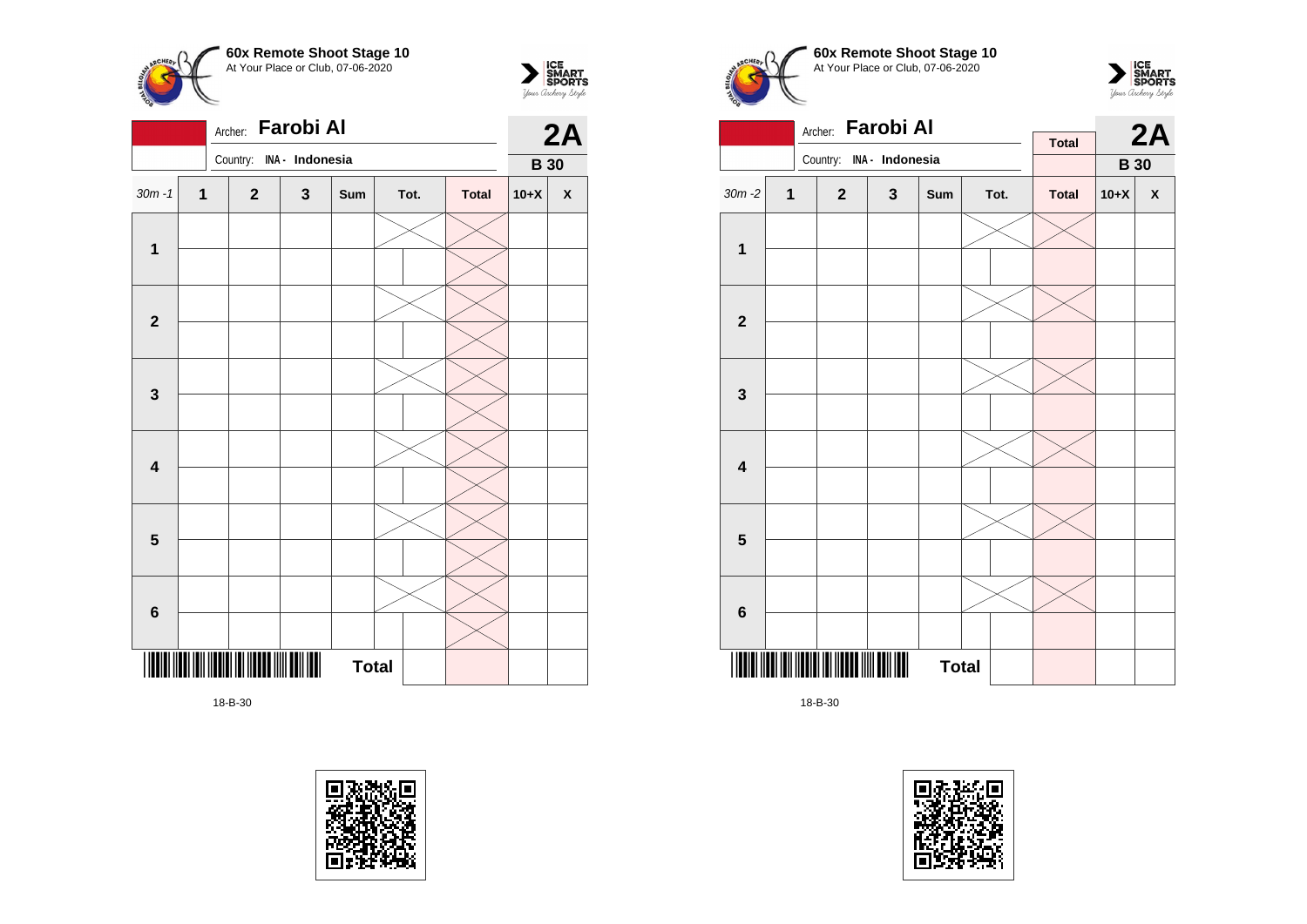



|              |              | <b>Refseth George</b><br>Archer: |                | 3A           |    |      |              |              |              |
|--------------|--------------|----------------------------------|----------------|--------------|----|------|--------------|--------------|--------------|
|              |              | Country:                         | NOR - Norway   |              |    |      |              | R 60         |              |
| $60m - 1$    | $\mathbf{1}$ | $\mathbf{2}$                     | 3              | <b>Sum</b>   |    | Tot. | <b>Total</b> | $10+X$       | X            |
| $\mathbf{1}$ | X            | 9                                | 8              | 27           |    |      |              | $\mathbf{1}$ | $\mathbf{1}$ |
|              | 7            | 4                                | 4              | 15           | 42 | 42   | 42           |              |              |
| $\mathbf{2}$ | X            | 10                               | 10             | 30           |    |      |              | 3            | 1            |
|              | 9            | 8                                | $\overline{7}$ | 24           | 54 | 96   | 96           |              |              |
| 3            | X            | 9                                | 9              | 28           |    |      |              | $\mathbf{1}$ | $\mathbf{1}$ |
|              | 8            | 8                                | 7              | 23           | 51 | 147  | 147          |              |              |
| 4            | 10           | 9                                | 9              | 28           |    |      |              | 1            |              |
|              | 9            | 8                                | 7              | 24           | 52 | 199  | 199          |              |              |
| 5            | 9            | 9                                | 9              | 27           |    |      |              |              |              |
|              | 8            | $\overline{7}$                   | 6              | 21           | 48 | 247  | 247          |              |              |
| 6            | 10           | 9                                | 9              | 28           |    |      |              | 1            |              |
|              | 9            | 8                                | $\overline{7}$ | 24           | 52 | 299  | 299          |              |              |
|              |              |                                  |                | <b>Total</b> |    | 299  | 299          | 7            | 3            |









|                         |    | <b>Refseth George</b><br>Archer: |                       |              |    | 3A   |                     |                |              |
|-------------------------|----|----------------------------------|-----------------------|--------------|----|------|---------------------|----------------|--------------|
|                         |    |                                  | Country: NOR - Norway |              |    |      | <b>Total</b><br>299 |                |              |
|                         |    |                                  |                       |              |    |      |                     | R 60           |              |
| 60m-2                   | 1  | $\overline{2}$                   | 3                     | <b>Sum</b>   |    | Tot. | <b>Total</b>        | $10+X$         | X            |
| 1                       | X  | 10                               | 9                     | 29           |    |      |                     | $\overline{2}$ | $\mathbf{1}$ |
|                         | 9  | 8                                | $\overline{7}$        | 24           | 53 | 53   | 352                 |                |              |
| $\overline{2}$          | 10 | 9                                | 9                     | 28           |    |      |                     | 1              |              |
|                         | 9  | 8                                | $\overline{7}$        | 24           | 52 | 105  | 404                 |                |              |
| 3                       | X  | 10                               | 9                     | 29           |    |      |                     | $\overline{2}$ | $\mathbf{1}$ |
|                         | 8  | 8                                | 8                     | 24           | 53 | 158  | 457                 |                |              |
| $\overline{\mathbf{4}}$ | 10 | 9                                | 9                     | 28           |    |      |                     | $\mathbf{1}$   |              |
|                         | 8  | 8                                | 8                     | 24           | 52 | 210  | 509                 |                |              |
| 5                       | 10 | 9                                | 9                     | 28           |    |      |                     | 1              |              |
|                         | 9  | 9                                | $\overline{7}$        | 25           | 53 | 263  | 562                 |                |              |
| $6\phantom{1}$          | 10 | 9                                | 8                     | 27           |    |      |                     | 1              |              |
|                         | 8  | 8                                | 8                     | 24           | 51 | 314  | 613                 |                |              |
|                         |    |                                  |                       | <b>Total</b> |    | 314  | 613                 | 8              | $\mathbf{2}$ |

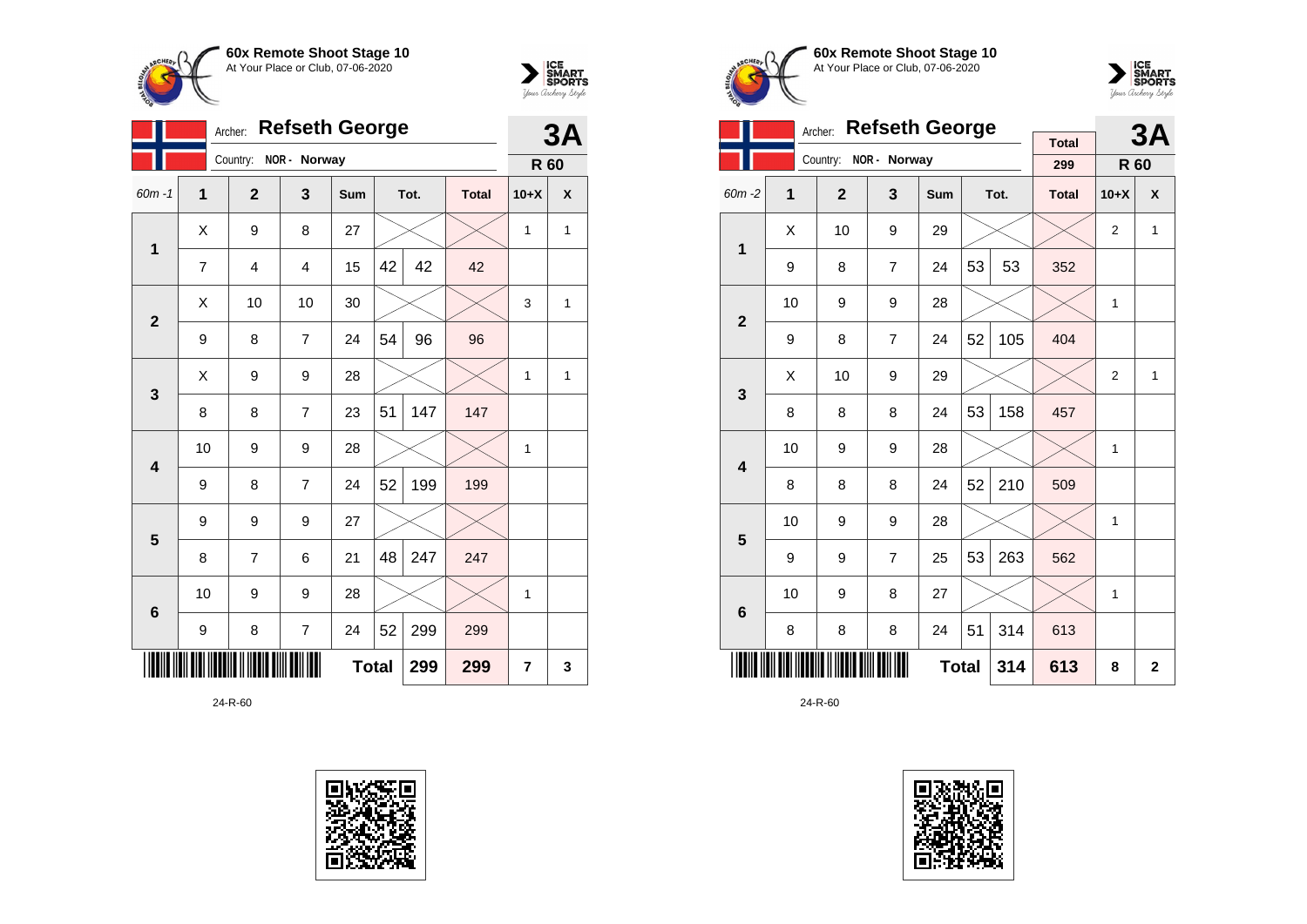



| <b>Francisco Ramirez</b><br>Archer:<br>16 |                |                      |    |     |              |      |              |                 | <b>4A</b> |  |
|-------------------------------------------|----------------|----------------------|----|-----|--------------|------|--------------|-----------------|-----------|--|
|                                           |                | Country: ESP - Spain |    |     |              |      |              | C <sub>30</sub> |           |  |
| $30m - 1$                                 | $\overline{1}$ | $\overline{2}$       | 3  | Sum |              | Tot. | <b>Total</b> | $10+X$          | X         |  |
| 1                                         | X              | X                    | X  | 30  |              |      |              | 3               | 3         |  |
|                                           | 10             | 10                   | 10 | 30  | 60           | 60   | 60           | 3               |           |  |
| $\overline{2}$                            | X              | 10                   | 10 | 30  |              |      |              | 3               | 1         |  |
|                                           | 10             | 9                    | 9  | 28  | 58           | 118  | 118          | $\mathbf{1}$    |           |  |
| 3                                         | X              | X                    | X  | 30  |              |      |              | 3               | 3         |  |
|                                           | Χ              | 10                   | 10 | 30  | 60           | 178  | 178          | 3               | 1         |  |
| 4                                         | X              | X                    | 10 | 30  |              |      |              | 3               | 2         |  |
|                                           | 10             | 10                   | 9  | 29  | 59           | 237  | 237          | 2               |           |  |
| 5                                         | X              | X                    | X  | 30  |              |      |              | 3               | 3         |  |
|                                           | 10             | 10                   | 10 | 30  | 60           | 297  | 297          | 3               |           |  |
| 6                                         | X              | X                    | 10 | 30  |              |      |              | 3               | 2         |  |
|                                           | 10             | 10                   | 10 | 30  | 60           | 357  | 357          | 3               |           |  |
|                                           |                |                      |    |     | <b>Total</b> | 357  | 357          | 33              | 15        |  |







|                         |                     | Archer:              | <b>Francisco Ramirez</b> | <b>Total</b> |    | 4Α   |              |                 |                |
|-------------------------|---------------------|----------------------|--------------------------|--------------|----|------|--------------|-----------------|----------------|
| 1                       |                     | Country: ESP - Spain |                          |              |    |      | 357          | C <sub>30</sub> |                |
| $30m - 2$               | 1                   | $\overline{2}$       | 3                        | <b>Sum</b>   |    | Tot. | <b>Total</b> | $10+X$          | X              |
|                         | X                   | X                    | Χ                        | 30           |    |      |              | 3               | 3              |
| 1                       | X                   | 10                   | 10                       | 30           | 60 | 60   | 417          | 3               | $\mathbf{1}$   |
| $\overline{2}$          | X                   | X                    | X                        | 30           |    |      |              | 3               | 3              |
|                         | 10                  | 10                   | 10                       | 30           | 60 | 120  | 477          | 3               |                |
| 3                       | X                   | X                    | 10                       | 30           |    |      |              | 3               | $\overline{2}$ |
|                         | 10                  | 10                   | 10                       | 30           | 60 | 180  | 537          | 3               |                |
| $\overline{\mathbf{4}}$ | Χ                   | X                    | 10                       | 30           |    |      |              | 3               | $\overline{2}$ |
|                         | 10                  | 10                   | 9                        | 29           | 59 | 239  | 596          | 2               |                |
| 5                       | X                   | X                    | Χ                        | 30           |    |      |              | 3               | 3              |
|                         | X                   | 10                   | 9                        | 29           | 59 | 298  | 655          | $\overline{2}$  | $\mathbf{1}$   |
|                         | X                   | 10                   | 10                       | 30           |    |      |              | 3               | $\mathbf{1}$   |
|                         | 6<br>10<br>10<br>10 |                      |                          |              | 60 | 358  | 715          | 3               |                |
|                         |                     |                      |                          | <b>Total</b> |    | 358  | 715          | 34              | 16             |

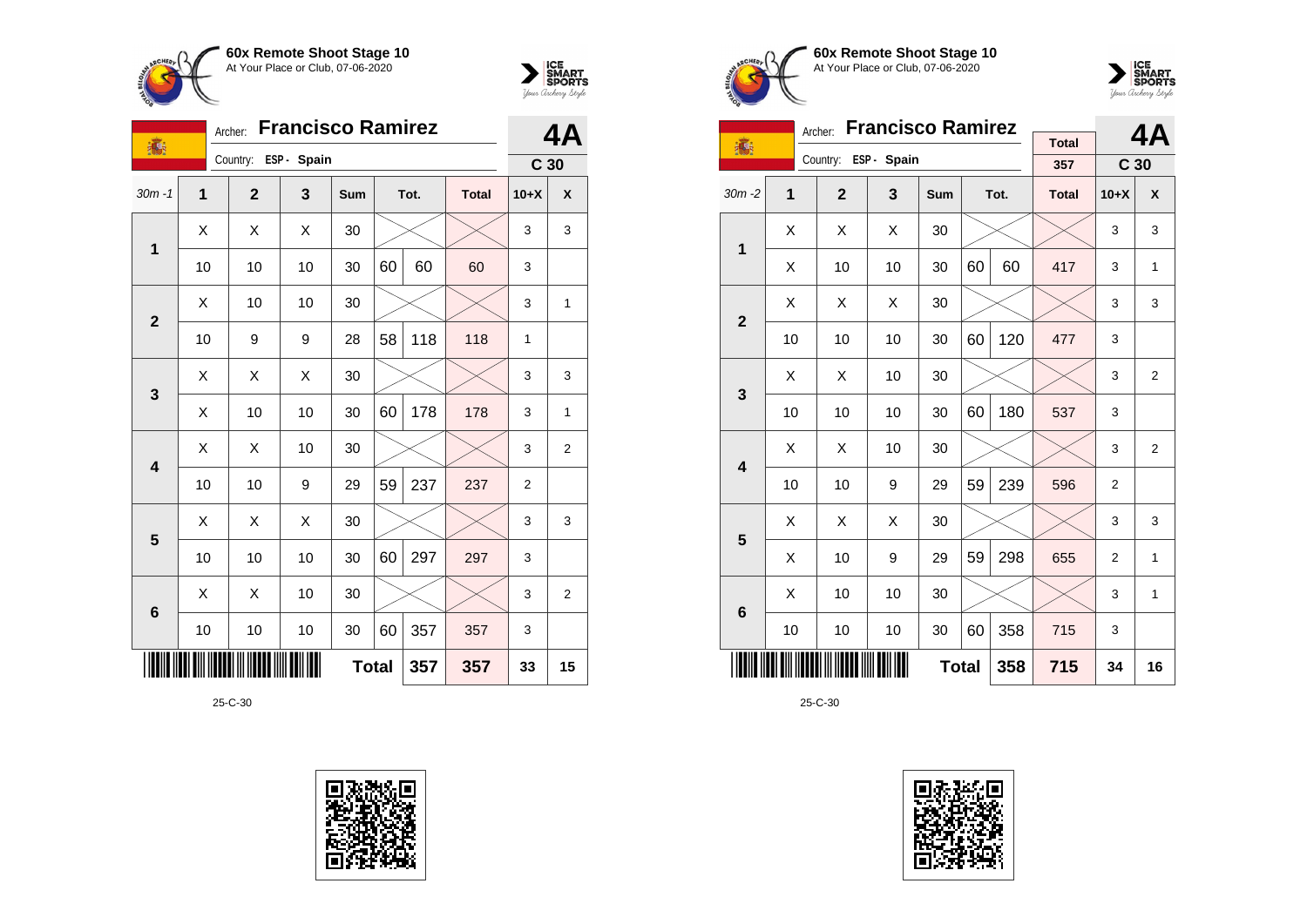



|                         |                | <b>Kerbaul Yves</b><br>Archer: |                |              |    |      |              |              |   |  |
|-------------------------|----------------|--------------------------------|----------------|--------------|----|------|--------------|--------------|---|--|
|                         |                | Country: FRA - France          |                |              |    |      |              | <b>BB</b>    |   |  |
| $50m - 1$               | $\overline{1}$ | $\overline{2}$                 | 3              | Sum          |    | Tot. | <b>Total</b> | $10+X$       | X |  |
| 1                       | X              | 9                              | 8              | 27           |    |      |              | $\mathbf{1}$ | 1 |  |
|                         | 8              | 8                              | $\overline{7}$ | 23           | 50 | 50   | 50           |              |   |  |
| $\overline{2}$          | 9              | 9                              | 8              | 26           |    |      |              |              |   |  |
|                         | 8              | 8                              | $\overline{7}$ | 23           | 49 | 99   | 99           |              |   |  |
| 3                       | 9              | 9                              | 9              | 27           |    |      |              |              |   |  |
|                         | 8              | 8                              | $\overline{7}$ | 23           | 50 | 149  | 149          |              |   |  |
| $\overline{\mathbf{4}}$ | 10             | 9                              | 9              | 28           |    |      |              | 1            |   |  |
|                         | 9              | 8                              | $\overline{7}$ | 24           | 52 | 201  | 201          |              |   |  |
| 5                       | 9              | 8                              | 8              | 25           |    |      |              |              |   |  |
|                         | 8              | 8                              | 8              | 24           | 49 | 250  | 250          |              |   |  |
| $6\phantom{1}6$         | 9              | 9                              | 8              | 26           |    |      |              |              |   |  |
|                         | 8              | 8                              | 8              | 24           | 50 | 300  | 300          |              |   |  |
|                         |                |                                |                | <b>Total</b> |    | 300  | 300          | $\mathbf{2}$ | 1 |  |







|                         |    | Archer:               | <b>Kerbaul Yves</b>     |              |    |      | <b>5A</b>    |           |                    |
|-------------------------|----|-----------------------|-------------------------|--------------|----|------|--------------|-----------|--------------------|
|                         |    | Country: FRA - France |                         |              |    |      | <b>Total</b> |           |                    |
|                         |    |                       |                         |              |    |      | 300          | <b>BB</b> |                    |
| $50m - 2$               | 1  | $\overline{2}$        | $\overline{\mathbf{3}}$ | Sum          |    | Tot. | <b>Total</b> | $10+X$    | $\pmb{\mathsf{X}}$ |
| 1                       | 8  | 8                     | 8                       | 24           |    |      |              |           |                    |
|                         | 8  | 8                     | 8                       | 24           | 48 | 48   | 348          |           |                    |
| $\overline{2}$          | 9  | 9                     | 9                       | 27           |    |      |              |           |                    |
|                         | 8  | 8                     | $\overline{7}$          | 23           | 50 | 98   | 398          |           |                    |
| 3                       | 9  | 8                     | 8                       | 25           |    |      |              |           |                    |
|                         | 8  | 7                     | $\overline{7}$          | 22           | 47 | 145  | 445          |           |                    |
| $\overline{\mathbf{4}}$ | 9  | 9                     | 8                       | 26           |    |      |              |           |                    |
|                         | 8  | 8                     | 8                       | 24           | 50 | 195  | 495          |           |                    |
| 5                       | 9  | 9                     | 8                       | 26           |    |      |              |           |                    |
|                         | 8  | 8                     | $\overline{7}$          | 23           | 49 | 244  | 544          |           |                    |
| 6                       | 10 | 9                     | 9                       | 28           |    |      |              | 1         |                    |
|                         | 9  | 8                     | 8                       | 25           | 53 | 297  | 597          |           |                    |
|                         |    |                       |                         | <b>Total</b> |    | 297  | 597          | 1         | 0                  |

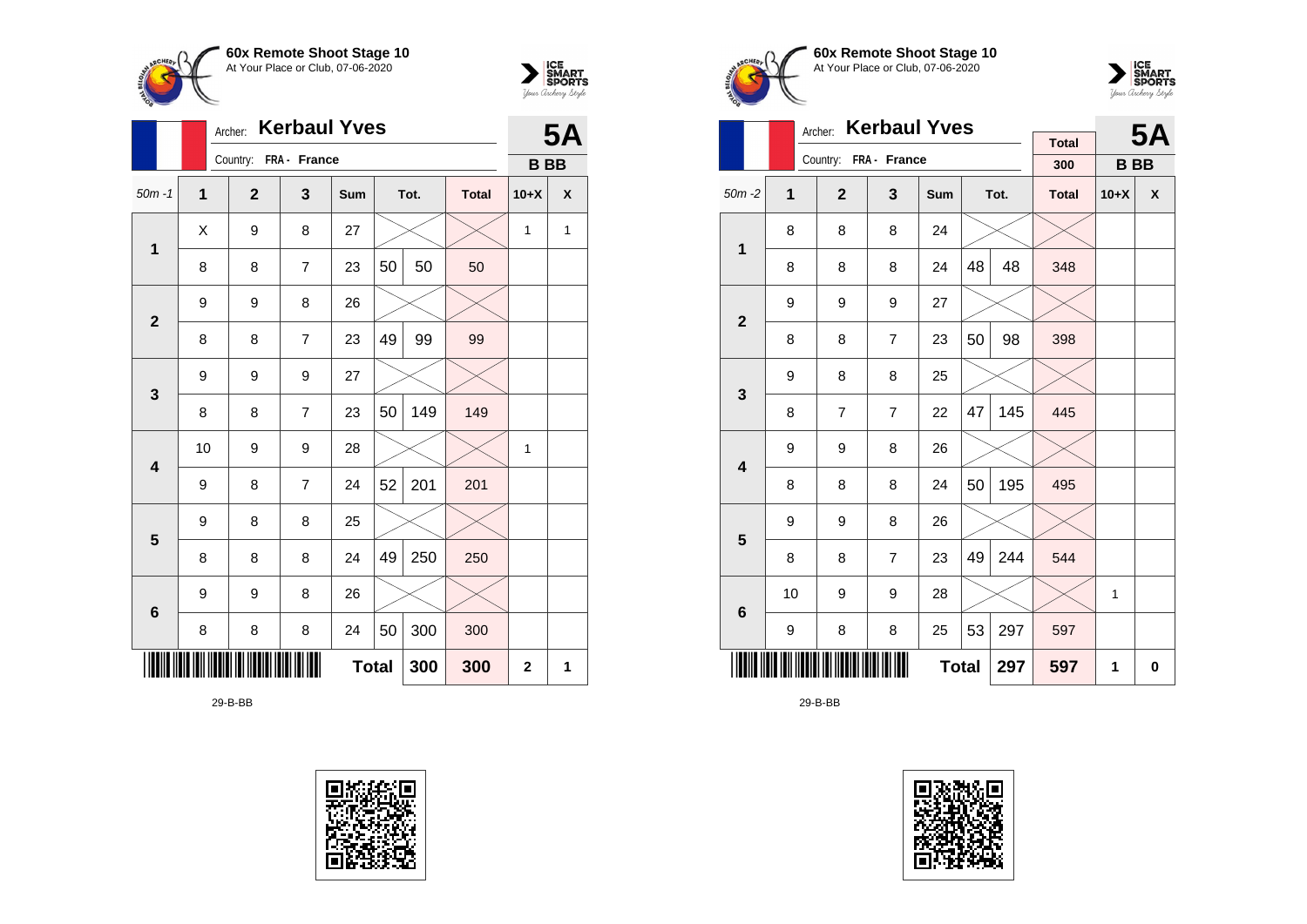



|                |                | <b>Demey Dominiek</b><br>Archer: |                |     | 6A           |      |              |                 |   |
|----------------|----------------|----------------------------------|----------------|-----|--------------|------|--------------|-----------------|---|
|                |                | Country: BEL - Belgium           |                |     |              |      |              | C <sub>50</sub> |   |
| $50m - 1$      | $\overline{1}$ | $\mathbf{2}$                     | 3              | Sum |              | Tot. | <b>Total</b> | $10+X$          | X |
| 1              | X              | 10                               | 9              | 29  |              |      |              | $\overline{2}$  | 1 |
|                | 9              | 9                                | 8              | 26  | 55           | 55   | 55           |                 |   |
| $\overline{2}$ | X              | X                                | 10             | 30  |              |      |              | 3               | 2 |
|                | 9              | 8                                | 8              | 25  | 55           | 110  | 110          |                 |   |
| 3              | Χ              | 10                               | 9              | 29  |              |      |              | $\overline{2}$  | 1 |
|                | 8              | 8                                | 8              | 24  | 53           | 163  | 163          |                 |   |
| 4              | X              | X                                | 10             | 30  |              |      |              | 3               | 2 |
|                | 10             | 9                                | 9              | 28  | 58           | 221  | 221          | $\mathbf{1}$    |   |
| 5              | X              | 10                               | 9              | 29  |              |      |              | $\overline{2}$  | 1 |
|                | 9              | 9                                | 9              | 27  | 56           | 277  | 277          |                 |   |
| 6              | X              | 10                               | 9              | 29  |              |      |              | $\overline{2}$  | 1 |
|                | 8              | 8                                | $\overline{7}$ | 23  | 52           | 329  | 329          |                 |   |
|                |                |                                  |                |     | <b>Total</b> | 329  | 329          | 15              | 8 |







|                         |    | <b>Demey Dominiek</b><br>Archer: |                      | <b>Total</b> |    | 6A   |              |                 |                |
|-------------------------|----|----------------------------------|----------------------|--------------|----|------|--------------|-----------------|----------------|
|                         |    | Country:                         | <b>BEL</b> - Belgium |              |    |      | 329          | C <sub>50</sub> |                |
| $50m - 2$               | 1  | $\overline{2}$                   | 3                    | <b>Sum</b>   |    | Tot. | <b>Total</b> | $10+X$          | X              |
| 1                       | X  | X                                | 10                   | 30           |    |      |              | 3               | $\overline{2}$ |
|                         | 10 | 9                                | 9                    | 28           | 58 | 58   | 387          | 1               |                |
| $\overline{2}$          | X  | 10                               | 9                    | 29           |    |      |              | $\overline{2}$  | $\mathbf{1}$   |
|                         | 8  | 8                                | 8                    | 24           | 53 | 111  | 440          |                 |                |
| 3                       | 10 | 10                               | 10                   | 30           |    |      |              | 3               |                |
|                         | 9  | 8                                | 8                    | 25           | 55 | 166  | 495          |                 |                |
| $\overline{\mathbf{4}}$ | X  | X                                | 10                   | 30           |    |      |              | 3               | $\overline{2}$ |
|                         | 10 | 9                                | 8                    | 27           | 57 | 223  | 552          | 1               |                |
| 5                       | 10 | 10                               | 10                   | 30           |    |      |              | 3               |                |
|                         | 9  | 9                                | 9                    | 27           | 57 | 280  | 609          |                 |                |
| $6\phantom{1}6$         | X  | 10                               | 10                   | 30           |    |      |              | 3               | 1              |
|                         | 10 | 9                                | 9                    | 28           | 58 | 338  | 667          | 1               |                |
|                         |    |                                  |                      | <b>Total</b> |    | 338  | 667          | 20              | 6              |

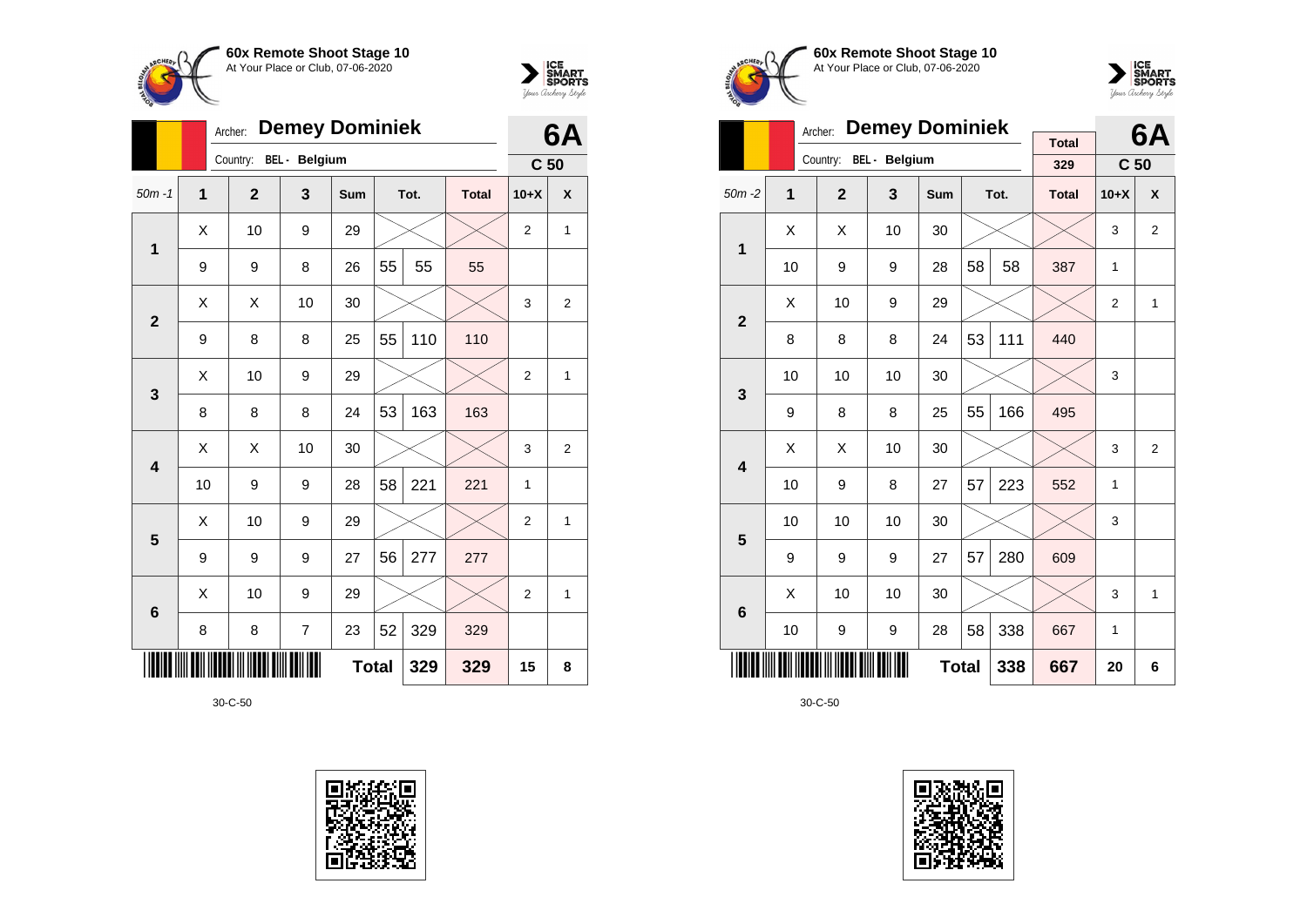



| NZ              | Archer: |                          | <b>7A</b>      |              |    |      |              |                |                |
|-----------------|---------|--------------------------|----------------|--------------|----|------|--------------|----------------|----------------|
|                 |         | Country: AUS - Australia |                |              |    |      |              | C ST           |                |
| Scaled 1        | 1       | $\overline{2}$           | 3              | Sum          |    | Tot. | <b>Total</b> | $10+X$         | X              |
| 1               | 9       | X                        | $\overline{7}$ | 26           |    |      |              | $\mathbf{1}$   | 1              |
|                 | 9       | 9                        | 9              | 27           | 53 | 53   | 53           |                |                |
| $\mathbf{2}$    | X       | 9                        | 10             | 29           |    |      |              | $\overline{2}$ | 1              |
|                 | 6       | 8                        | 10             | 24           | 53 | 106  | 106          | $\mathbf{1}$   |                |
| $\mathbf{3}$    | X       | Χ                        | M              | 20           |    |      |              | $\overline{2}$ | $\overline{2}$ |
|                 | X       | 5                        | 10             | 25           | 45 | 151  | 151          | $\overline{2}$ | 1              |
| 4               | 9       | 9                        | 10             | 28           |    |      |              | $\mathbf{1}$   |                |
|                 | 5       | 10                       | 10             | 25           | 53 | 204  | 204          | 2              |                |
| 5               | 9       | 7                        | 9              | 25           |    |      |              |                |                |
|                 | 8       | Χ                        | 8              | 26           | 51 | 255  | 255          | $\mathbf{1}$   | 1              |
| $6\phantom{1}6$ | 8       | 9                        | 10             | 27           |    |      |              | 1              |                |
|                 | 9       | 9                        | 6              | 24           | 51 | 306  | 306          |                |                |
|                 |         |                          |                | <b>Total</b> |    | 306  | 306          | 13             | 6              |

33-C-ST







| VZ                      | <b>Irvine Russ</b><br>Archer: |                          |                |              |    |      |              |                | 7Α                        |
|-------------------------|-------------------------------|--------------------------|----------------|--------------|----|------|--------------|----------------|---------------------------|
|                         |                               | Country: AUS - Australia |                |              |    |      | <b>Total</b> |                |                           |
|                         |                               |                          |                |              |    |      | 306          | C ST           |                           |
| Scaled <sub>2</sub>     | 1                             | $\overline{2}$           | 3              | Sum          |    | Tot. | <b>Total</b> | $10+X$         | $\boldsymbol{\mathsf{x}}$ |
| 1                       | 8                             | $\overline{7}$           | X              | 25           |    |      |              | $\mathbf{1}$   | $\mathbf{1}$              |
|                         | 9                             | Χ                        | 8              | 27           | 52 | 52   | 358          | $\mathbf{1}$   | 1                         |
| $\mathbf{2}$            | X                             | 8                        | 10             | 28           |    |      |              | 2              | 1                         |
|                         | 9                             | 10                       | 8              | 27           | 55 | 107  | 413          | 1              |                           |
| 3                       | 9                             | 9                        | $\overline{7}$ | 25           |    |      |              |                |                           |
|                         | 9                             | 10                       | X              | 29           | 54 | 161  | 467          | $\overline{2}$ | 1                         |
| $\overline{\mathbf{4}}$ | 8                             | Χ                        | 8              | 26           |    |      |              | $\mathbf{1}$   | 1                         |
|                         | 8                             | 9                        | 10             | 27           | 53 | 214  | 520          | 1              |                           |
| 5                       | $\overline{7}$                | X                        | 8              | 25           |    |      |              | $\mathbf{1}$   | $\mathbf{1}$              |
|                         | 8                             | 10                       | 10             | 28           | 53 | 267  | 573          | 2              |                           |
| 6                       | X                             | $\overline{7}$           | $\overline{7}$ | 24           |    |      |              | $\mathbf{1}$   | 1                         |
|                         | 9                             | Χ                        | 8              | 27           | 51 | 318  | 624          | 1              | 1                         |
|                         |                               |                          |                | <b>Total</b> |    | 318  | 624          | 14             | 8                         |

33-C-ST

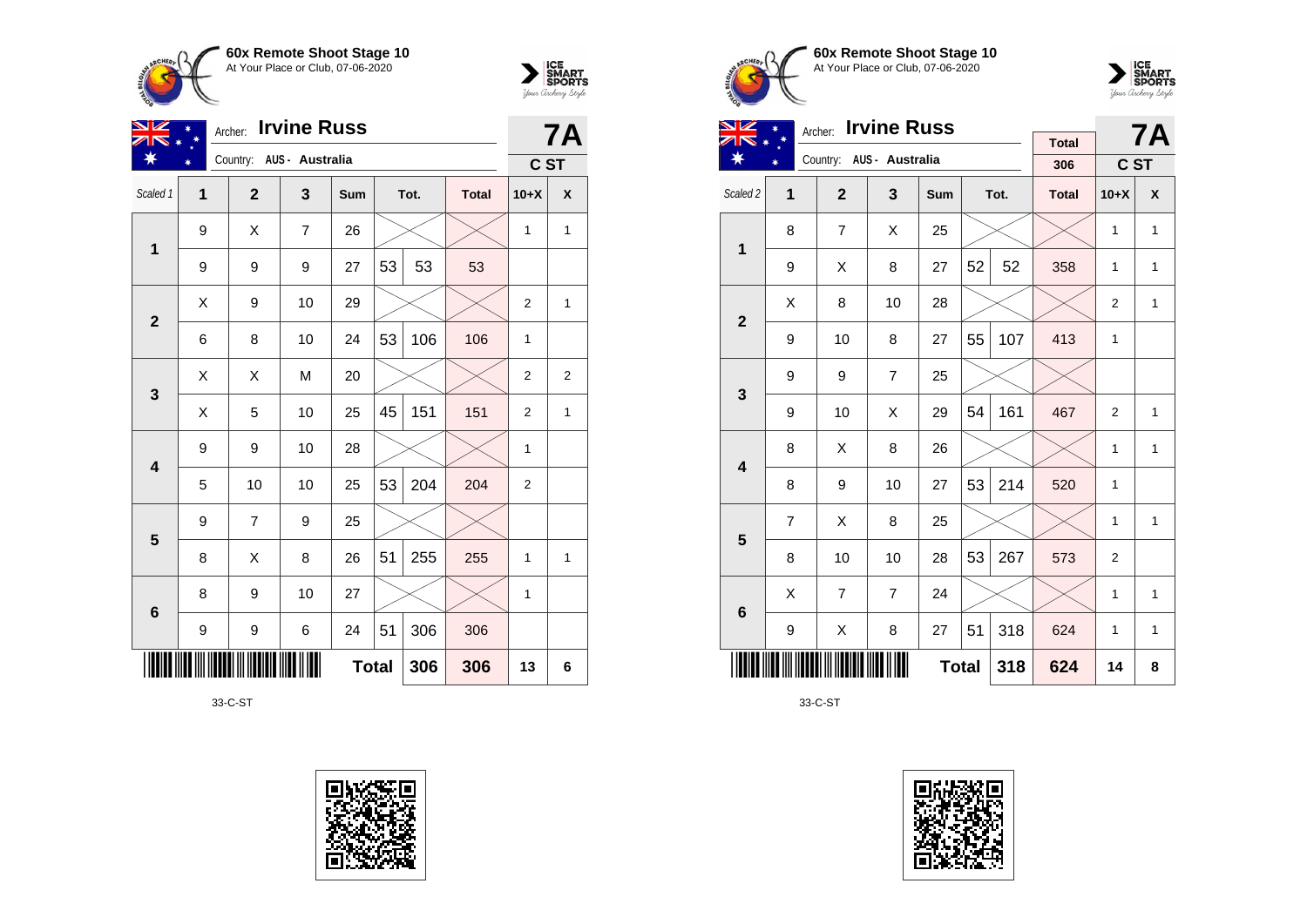



|                 | <b>Aubert Thomas</b><br>Archer: |                            |                |              |    |      | 81           |                |   |
|-----------------|---------------------------------|----------------------------|----------------|--------------|----|------|--------------|----------------|---|
|                 |                                 | Country: SUI - Switzerland |                |              |    |      |              | <b>R70</b>     |   |
| $70m - 1$       | $\mathbf{1}$                    | $\mathbf{2}$               | 3              | Sum          |    | Tot. | <b>Total</b> | $10+X$         | X |
| 1               | 9                               | 9                          | 9              | 27           |    |      |              |                |   |
|                 | 9                               | 9                          | 8              | 26           | 53 | 53   | 53           |                |   |
|                 | 10                              | 9                          | 9              | 28           |    |      |              | 1              |   |
| $\mathbf{2}$    | 9                               | 9                          | 9              | 27           | 55 | 108  | 108          |                |   |
| 3               | 10                              | 9                          | 9              | 28           |    |      |              | 1              |   |
|                 | 9                               | 9                          | 8              | 26           | 54 | 162  | 162          |                |   |
| 4               | 10                              | 9                          | 9              | 28           |    |      |              | 1              |   |
|                 | 9                               | 9                          | 8              | 26           | 54 | 216  | 216          |                |   |
| 5               | 9                               | 8                          | 8              | 25           |    |      |              |                |   |
|                 | 8                               | 8                          | $\overline{7}$ | 23           | 48 | 264  | 264          |                |   |
| $6\phantom{1}6$ | 10                              | 10                         | 9              | 29           |    |      |              | $\overline{2}$ |   |
|                 | 9                               | 9                          | 8              | 26           | 55 | 319  | 319          |                |   |
|                 |                                 |                            |                | <b>Total</b> |    | 319  | 319          | 5              | 0 |







|                         |                | <b>Aubert Thomas</b><br>Archer: |                |              |    | 8A   |                     |                |              |
|-------------------------|----------------|---------------------------------|----------------|--------------|----|------|---------------------|----------------|--------------|
|                         |                | Country: SUI - Switzerland      |                |              |    |      | <b>Total</b><br>319 | <b>R70</b>     |              |
| $70m - 2$               | 1              | $\overline{2}$                  | 3              | Sum          |    | Tot. | <b>Total</b>        | $10+X$         | X            |
| 1                       | 10             | 10                              | 9              | 29           |    |      |                     | $\overline{2}$ |              |
|                         | 9              | 8                               | 8              | 25           | 54 | 54   | 373                 |                |              |
| $\overline{2}$          | X              | 10                              | 10             | 30           |    |      |                     | 3              | $\mathbf{1}$ |
|                         | 8              | $\overline{7}$                  | $\overline{7}$ | 22           | 52 | 106  | 425                 |                |              |
| 3                       | 10             | 9                               | 9              | 28           |    |      |                     | 1              |              |
|                         | 9              | 8                               | 8              | 25           | 53 | 159  | 478                 |                |              |
| $\overline{\mathbf{4}}$ | 10             | 9                               | 9              | 28           |    |      |                     | $\mathbf{1}$   |              |
|                         | 9              | 8                               | $\overline{7}$ | 24           | 52 | 211  | 530                 |                |              |
| 5                       | X              | 10                              | 9              | 29           |    |      |                     | $\overline{2}$ | 1            |
|                         | $\overline{7}$ | $\overline{7}$                  | 6              | 20           | 49 | 260  | 579                 |                |              |
| 6                       | X              | 9                               | 9              | 28           |    |      |                     | $\mathbf{1}$   | $\mathbf{1}$ |
|                         | 9              | 9                               | 9              | 27           | 55 | 315  | 634                 |                |              |
|                         |                |                                 |                | <b>Total</b> |    | 315  | 634                 | 10             | 3            |

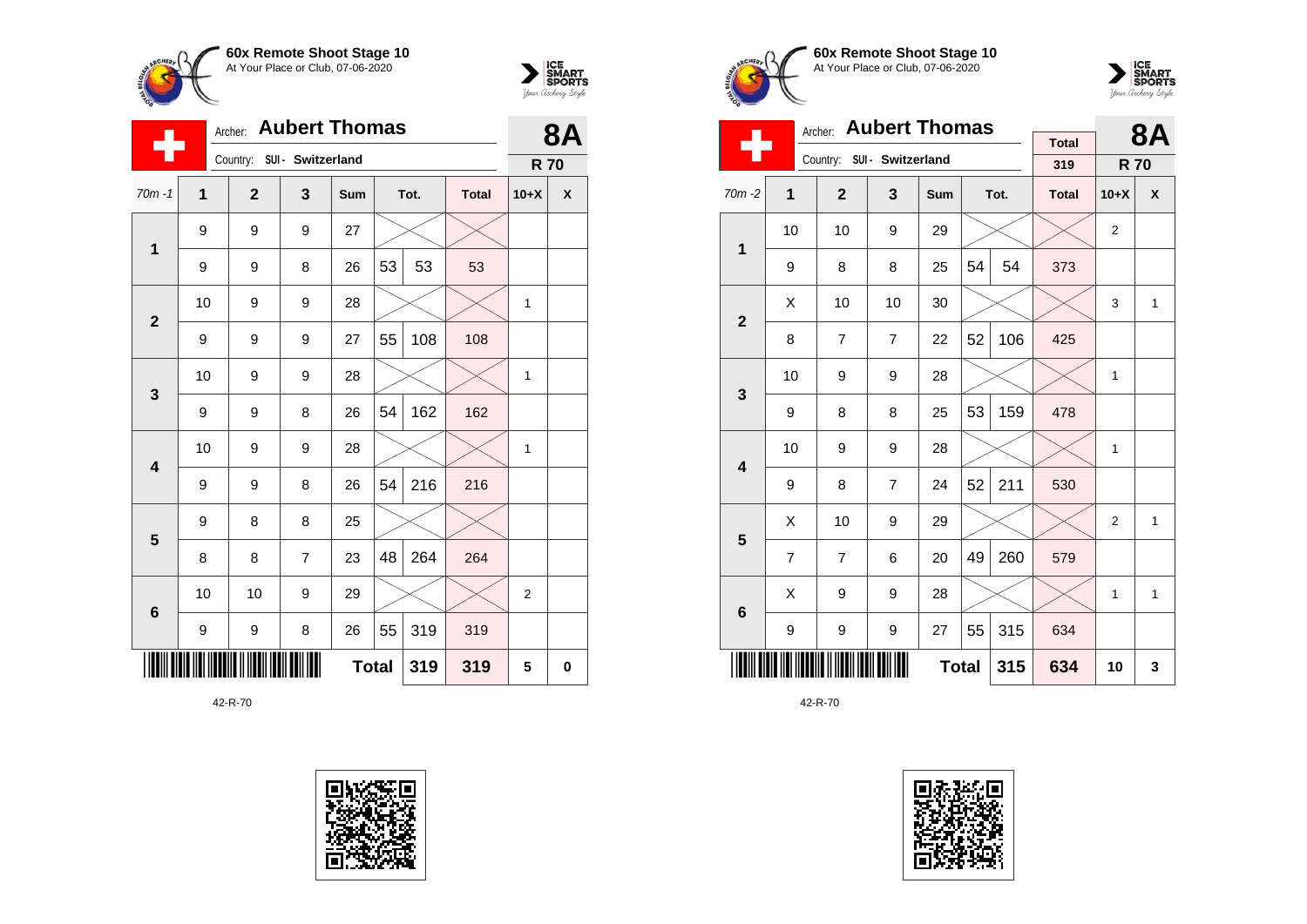



|                | Archer:        |                            |                | <b>9A</b>    |    |      |              |            |   |
|----------------|----------------|----------------------------|----------------|--------------|----|------|--------------|------------|---|
|                |                | Country: SUI - Switzerland |                |              |    |      |              | <b>R70</b> |   |
| $70m - 1$      | $\overline{1}$ | $\overline{2}$             | 3              | Sum          |    | Tot. | <b>Total</b> | $10+X$     | X |
| $\mathbf 1$    | 10             | 9                          | 6              | 25           |    |      |              | 1          |   |
|                | 6              | 6                          | 3              | 15           | 40 | 40   | 40           |            |   |
| $\overline{2}$ | 9              | 9                          | 8              | 26           |    |      |              |            |   |
|                | 7              | 7                          | 6              | 20           | 46 | 86   | 86           |            |   |
| 3              | 9              | 9                          | 9              | 27           |    |      |              |            |   |
|                | 8              | $\overline{7}$             | 6              | 21           | 48 | 134  | 134          |            |   |
| 4              | X              | 10                         | 9              | 29           |    |      |              | 2          | 1 |
|                | 9              | 8                          | 8              | 25           | 54 | 188  | 188          |            |   |
| 5              | 10             | 10                         | 9              | 29           |    |      |              | 2          |   |
|                | 8              | 7                          | 6              | 21           | 50 | 238  | 238          |            |   |
| $\bf 6$        | 9              | 9                          | 8              | 26           |    |      |              |            |   |
|                | 8              | $\overline{7}$             | $\overline{7}$ | 22           | 48 | 286  | 286          |            |   |
|                |                |                            |                | <b>Total</b> |    | 286  | 286          | 5          | 1 |







|                         |                | Archer:        | <b>Pichonnaz Maxine</b>    | <b>Total</b> |    | 9Α   |              |                |   |
|-------------------------|----------------|----------------|----------------------------|--------------|----|------|--------------|----------------|---|
|                         |                |                | Country: SUI - Switzerland |              |    |      | 286          | <b>R70</b>     |   |
| $70m - 2$               | 1              | $\overline{2}$ | 3                          | Sum          |    | Tot. | <b>Total</b> | $10+X$         | X |
| 1                       | 10             | 10             | 9                          | 29           |    |      |              | $\overline{2}$ |   |
|                         | 9              | 9              | $\overline{7}$             | 25           | 54 | 54   | 340          |                |   |
| $\overline{2}$          | 9              | 8              | 8                          | 25           |    |      |              |                |   |
|                         | 8              | 8              | $\overline{7}$             | 23           | 48 | 102  | 388          |                |   |
| 3                       | 10             | 10             | 9                          | 29           |    |      |              | 2              |   |
|                         | $\overline{7}$ | $\overline{7}$ | 5                          | 19           | 48 | 150  | 436          |                |   |
| $\overline{\mathbf{4}}$ | 9              | 9              | 9                          | 27           |    |      |              |                |   |
|                         | 8              | 8              | 8                          | 24           | 51 | 201  | 487          |                |   |
| 5                       | 9              | 9              | 9                          | 27           |    |      |              |                |   |
|                         | $\overline{7}$ | $\overline{7}$ | $\overline{4}$             | 18           | 45 | 246  | 532          |                |   |
| 6                       | 9              | 9              | 9                          | 27           |    |      |              |                |   |
|                         | 8              | $\overline{7}$ | $\overline{7}$             | 22           | 49 | 295  | 581          |                |   |
|                         |                |                |                            | <b>Total</b> |    | 295  | 581          | 4              | 0 |

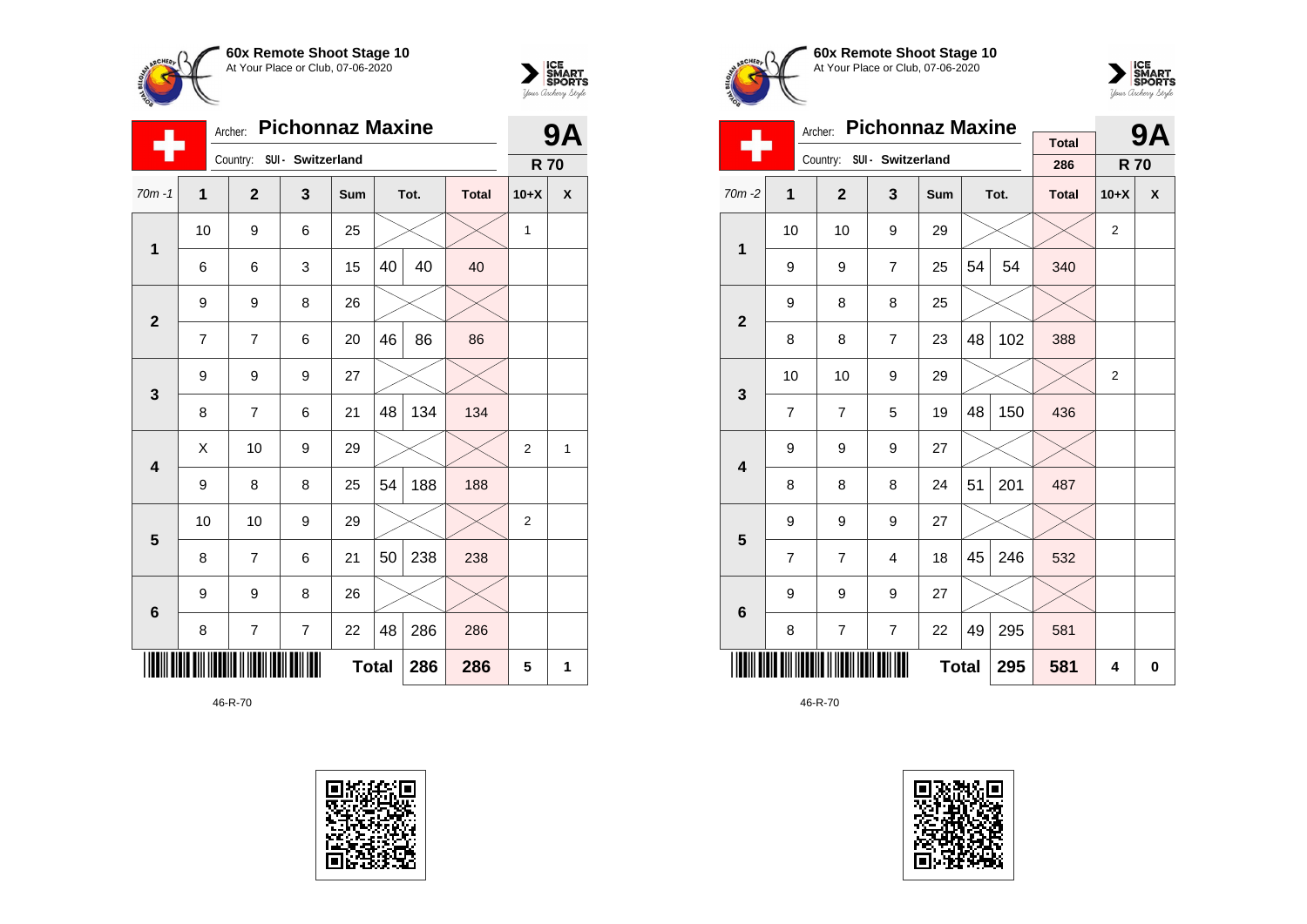



| - 11                    |              | Archer:                    | Deineko Iliana |              |    |      | <b>10A</b>   |                |                |
|-------------------------|--------------|----------------------------|----------------|--------------|----|------|--------------|----------------|----------------|
|                         |              | Country: SUI - Switzerland |                |              |    |      |              | <b>R70</b>     |                |
| $70m - 1$               | $\mathbf{1}$ | $\mathbf{2}$               | 3              | Sum          |    | Tot. | <b>Total</b> | $10+X$         | X              |
| $\mathbf{1}$            | 9            | 8                          | 8              | 25           |    |      |              |                |                |
|                         | 6            | 4                          | 1              | 11           | 36 | 36   | 36           |                |                |
| $\overline{2}$          | 10           | 9                          | 8              | 27           |    |      |              | 1              |                |
|                         | 8            | 6                          | $\overline{4}$ | 18           | 45 | 81   | 81           |                |                |
| 3                       | 9            | 9                          | 8              | 26           |    |      |              |                |                |
|                         | 8            | 8                          | 5              | 21           | 47 | 128  | 128          |                |                |
| $\overline{\mathbf{4}}$ | Χ            | 10                         | 9              | 29           |    |      |              | $\overline{2}$ | 1              |
|                         | 8            | 7                          | 6              | 21           | 50 | 178  | 178          |                |                |
| 5                       | 9            | 9                          | 9              | 27           |    |      |              |                |                |
|                         | 8            | $\overline{7}$             | 6              | 21           | 48 | 226  | 226          |                |                |
| $6\phantom{1}6$         | X            | 9                          | 8              | 27           |    |      |              | 1              | 1              |
|                         | 8            | 7                          | 5              | 20           | 47 | 273  | 273          |                |                |
|                         |              |                            |                | <b>Total</b> |    | 273  | 273          | 4              | $\overline{2}$ |







|                         |                | Archer:        | Deineko Iliana             |     |              |      |                     |              | <b>10A</b>     |
|-------------------------|----------------|----------------|----------------------------|-----|--------------|------|---------------------|--------------|----------------|
|                         |                |                | Country: SUI - Switzerland |     |              |      | <b>Total</b><br>273 | <b>R70</b>   |                |
| 70m-2                   | 1              | $\overline{2}$ | 3                          | Sum |              | Tot. | <b>Total</b>        | $10+X$       | X              |
| 1                       | X              | 8              | 8                          | 26  |              |      |                     | 1            | $\mathbf{1}$   |
|                         | $\overline{7}$ | $\overline{7}$ | 5                          | 19  | 45           | 45   | 318                 |              |                |
| $\overline{2}$          | X              | X              | 10                         | 30  |              |      |                     | 3            | $\overline{2}$ |
|                         | 9              | $\overline{7}$ | 6                          | 22  | 52           | 97   | 370                 |              |                |
| 3                       | 9              | 9              | 8                          | 26  |              |      |                     |              |                |
|                         | $\overline{7}$ | $\overline{7}$ | 5                          | 19  | 45           | 142  | 415                 |              |                |
| $\overline{\mathbf{4}}$ | 9              | 9              | 8                          | 26  |              |      |                     |              |                |
|                         | 8              | 8              | $\overline{7}$             | 23  | 49           | 191  | 464                 |              |                |
| 5                       | 10             | 9              | 9                          | 28  |              |      |                     | 1            |                |
|                         | 8              | $\overline{7}$ | 5                          | 20  | 48           | 239  | 512                 |              |                |
| 6                       | 10             | 9              | 8                          | 27  |              |      |                     | $\mathbf{1}$ |                |
|                         | 8              | $\overline{7}$ | 3                          | 18  | 45           | 284  | 557                 |              |                |
|                         |                |                |                            |     | <b>Total</b> | 284  | 557                 | 6            | 3              |

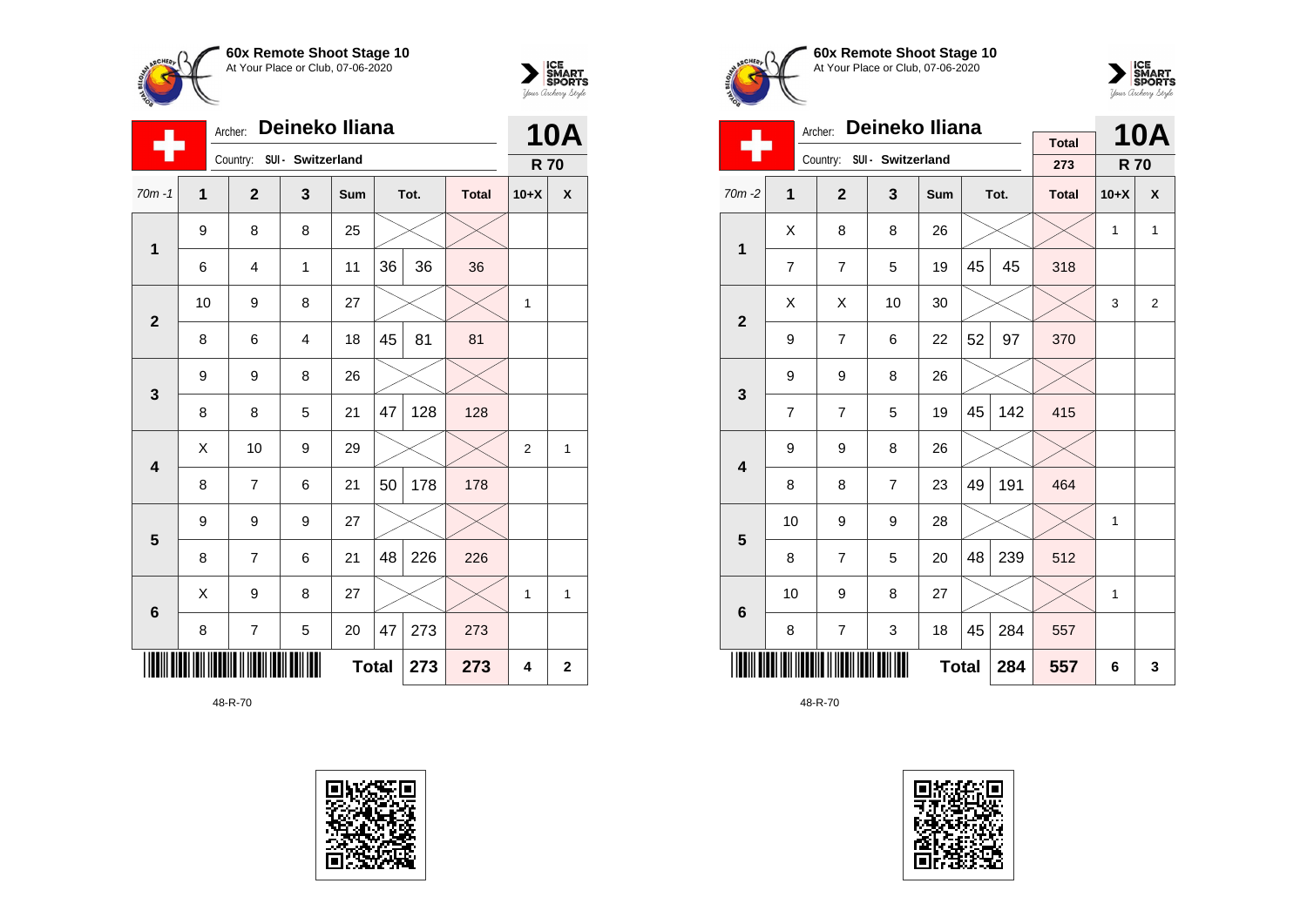



|                         |                         | <b>11A</b>                 |             |              |      |              |        |                    |
|-------------------------|-------------------------|----------------------------|-------------|--------------|------|--------------|--------|--------------------|
|                         |                         | Country: SUI - Switzerland |             |              |      |              |        | R 60               |
| $60m - 1$               | $\overline{\mathbf{1}}$ | $\mathbf{2}$               | $\mathbf 3$ | Sum          | Tot. | <b>Total</b> | $10+X$ | $\pmb{\mathsf{X}}$ |
|                         |                         |                            |             |              |      |              |        |                    |
| 1                       |                         |                            |             |              |      |              |        |                    |
|                         |                         |                            |             |              |      |              |        |                    |
| $\overline{\mathbf{2}}$ |                         |                            |             |              |      |              |        |                    |
|                         |                         |                            |             |              |      |              |        |                    |
| 3                       |                         |                            |             |              |      |              |        |                    |
|                         |                         |                            |             |              |      |              |        |                    |
| 4                       |                         |                            |             |              |      |              |        |                    |
|                         |                         |                            |             |              |      |              |        |                    |
| $\overline{\mathbf{5}}$ |                         |                            |             |              |      |              |        |                    |
|                         |                         |                            |             |              |      |              |        |                    |
| $\bf 6$                 |                         |                            |             |              |      |              |        |                    |
| IIII                    |                         |                            |             | <b>Total</b> |      |              |        |                    |









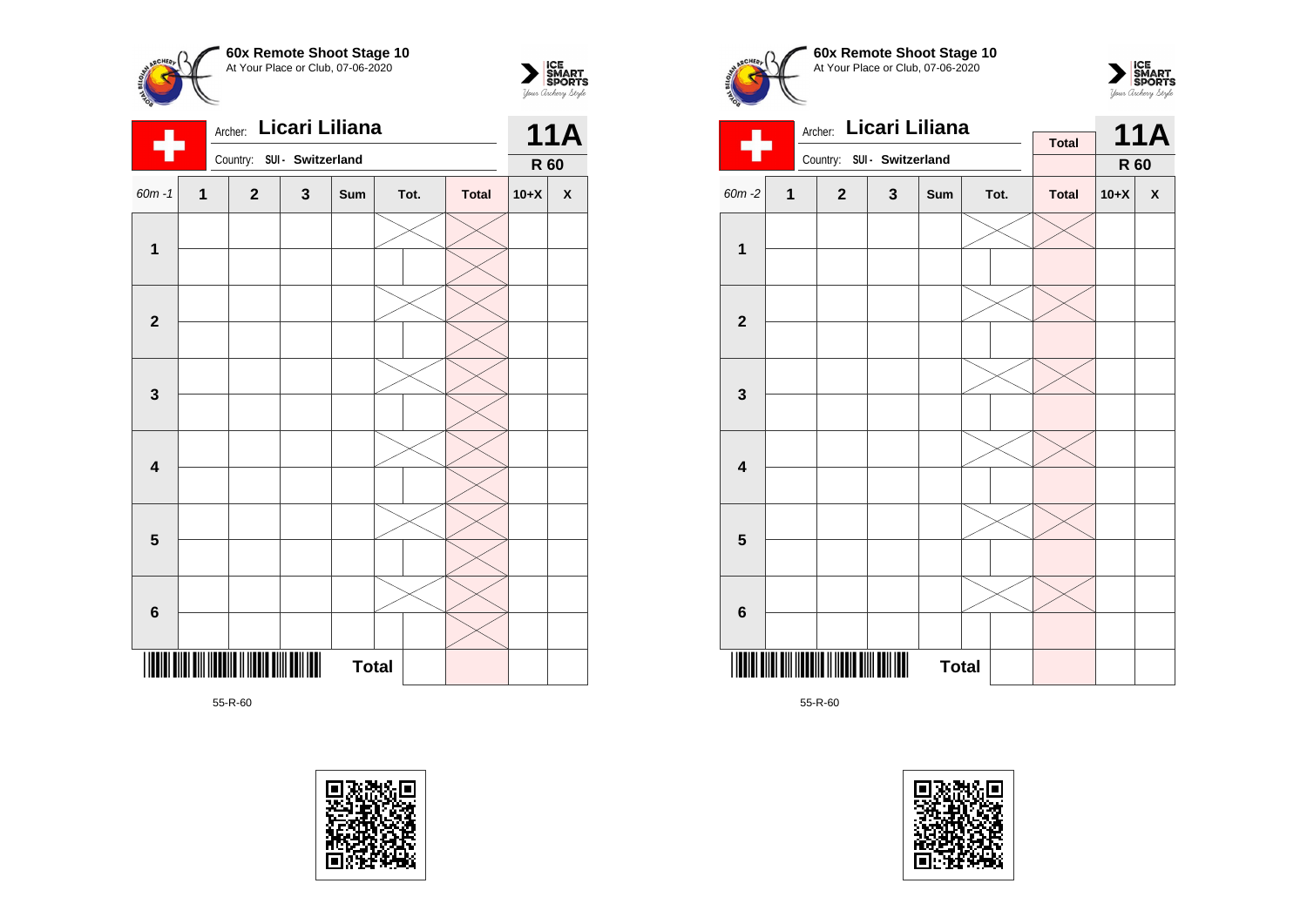



|                | Archer:        | <b>Abdelwahab Mahmoud</b> | <b>12A</b>     |            |              |      |              |                |   |
|----------------|----------------|---------------------------|----------------|------------|--------------|------|--------------|----------------|---|
|                |                | Country: SUD - Sudan      |                |            |              |      |              | <b>R70</b>     |   |
| $70m - 1$      | $\overline{1}$ | $\mathbf{2}$              | 3              | <b>Sum</b> |              | Tot. | <b>Total</b> | $10+X$         | X |
| 1              | 10             | 8                         | 8              | 26         |              |      |              | 1              |   |
|                | 8              | 7                         | 3              | 18         | 44           | 44   | 44           |                |   |
| $\overline{2}$ | 10             | 10                        | 9              | 29         |              |      |              | $\overline{2}$ |   |
|                | 9              | 8                         | $\overline{7}$ | 24         | 53           | 97   | 97           |                |   |
| 3              | Χ              | 10                        | 9              | 29         |              |      |              | $\overline{2}$ | 1 |
|                | $\overline{7}$ | 6                         | 6              | 19         | 48           | 145  | 145          |                |   |
| 4              | 10             | 10                        | 9              | 29         |              |      |              | $\overline{2}$ |   |
|                | 9              | 8                         | 6              | 23         | 52           | 197  | 197          |                |   |
| 5              | 9              | 8                         | 8              | 25         |              |      |              |                |   |
|                | 8              | 8                         | $\overline{7}$ | 23         | 48           | 245  | 245          |                |   |
| 6              | 10             | 10                        | 10             | 30         |              |      |              | 3              |   |
|                | 9              | 8                         | 5              | 22         | 52           | 297  | 297          |                |   |
|                |                |                           |                |            | <b>Total</b> | 297  | 297          | 10             | 1 |









|                         |    | Archer:        | <b>Abdelwahab Mahmoud</b> | <b>Total</b> |    | <b>12A</b> |              |                |              |
|-------------------------|----|----------------|---------------------------|--------------|----|------------|--------------|----------------|--------------|
|                         |    | Country:       | SUD - Sudan               |              |    |            | 297          | <b>R70</b>     |              |
| $70m - 2$               | 1  | $\overline{2}$ | $\mathbf{3}$              | Sum          |    | Tot.       | <b>Total</b> | $10+X$         | X            |
| 1                       | X  | 10             | 9                         | 29           |    |            |              | $\overline{2}$ | 1            |
|                         | 8  | 8              | $\overline{7}$            | 23           | 52 | 52         | 349          |                |              |
| $\overline{2}$          | 10 | 8              | 8                         | 26           |    |            |              | 1              |              |
|                         | 8  | 8              | $\overline{7}$            | 23           | 49 | 101        | 398          |                |              |
| 3                       | 9  | 9              | 9                         | 27           |    |            |              |                |              |
|                         | 9  | 8              | 8                         | 25           | 52 | 153        | 450          |                |              |
| $\overline{\mathbf{4}}$ | 10 | 9              | 9                         | 28           |    |            |              | $\mathbf{1}$   |              |
|                         | 9  | 9              | 8                         | 26           | 54 | 207        | 504          |                |              |
| 5                       | X  | 9              | 9                         | 28           |    |            |              | 1              | 1            |
|                         | 9  | 8              | 8                         | 25           | 53 | 260        | 557          |                |              |
| $6\phantom{1}6$         | 10 | 10             | 9                         | 29           |    |            |              | $\overline{2}$ |              |
|                         | 8  | 7              | 6                         | 21           | 50 | 310        | 607          |                |              |
|                         |    |                |                           | <b>Total</b> |    | 310        | 607          | 7              | $\mathbf{2}$ |

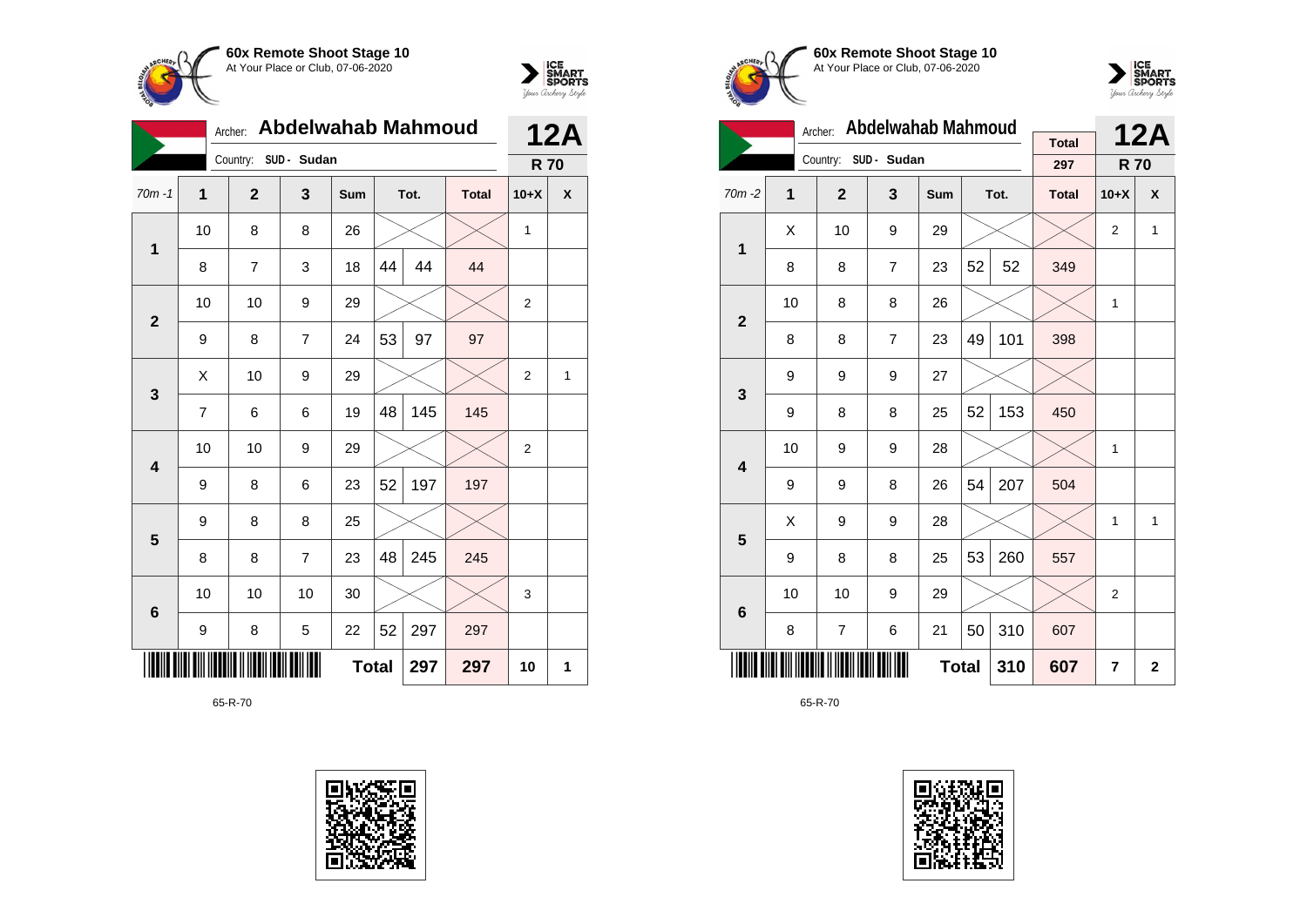



| <b>Jelmini Yann</b><br>Archer: |                |                            |                |              |    |      |              | <b>13A</b>   |   |
|--------------------------------|----------------|----------------------------|----------------|--------------|----|------|--------------|--------------|---|
|                                |                | Country: SUI - Switzerland |                |              |    |      |              | R 60         |   |
| $60m - 1$                      | $\overline{1}$ | $\overline{2}$             | $\mathbf{3}$   | Sum          |    | Tot. | <b>Total</b> | $10+X$       | X |
| $\mathbf 1$                    | 5              | 4                          | $\overline{4}$ | 13           |    |      |              |              |   |
|                                | $\overline{c}$ | $\overline{c}$             | M              | 4            | 17 | 17   | 17           |              |   |
| $\overline{\mathbf{2}}$        | 8              | 8                          | 6              | 22           |    |      |              |              |   |
|                                | 4              | 4                          | 3              | 11           | 33 | 50   | 50           |              |   |
| 3                              | 10             | 8                          | 8              | 26           |    |      |              | 1            |   |
|                                | 6              | 5                          | $\overline{c}$ | 13           | 39 | 89   | 89           |              |   |
| 4                              | 9              | 9                          | 9              | 27           |    |      |              |              |   |
|                                | $\overline{7}$ | $\overline{7}$             | 5              | 19           | 46 | 135  | 135          |              |   |
| $\overline{\mathbf{5}}$        | 10             | $\overline{7}$             | 6              | 23           |    |      |              | 1            |   |
|                                | 6              | 6                          | $\overline{c}$ | 14           | 37 | 172  | 172          |              |   |
| $\bf 6$                        | 8              | 8                          | 8              | 24           |    |      |              |              |   |
|                                | 6              | 6                          | 3              | 15           | 39 | 211  | 211          |              |   |
|                                |                |                            |                | <b>Total</b> |    | 211  | 211          | $\mathbf{2}$ | 0 |









|                         |                | Jelmini Yann<br>Archer: |                            |              |    | <b>13A</b> |                     |        |                    |
|-------------------------|----------------|-------------------------|----------------------------|--------------|----|------------|---------------------|--------|--------------------|
|                         |                |                         | Country: SUI - Switzerland |              |    |            | <b>Total</b><br>211 | R 60   |                    |
| 60m-2                   | 1              | $\overline{2}$          | $\overline{\mathbf{3}}$    | Sum          |    | Tot.       | <b>Total</b>        | $10+X$ | $\pmb{\mathsf{x}}$ |
| 1                       | $\overline{7}$ | 6                       | 5                          | 18           |    |            |                     |        |                    |
|                         | 4              | 3                       | 3                          | 10           | 28 | 28         | 239                 |        |                    |
| $\overline{2}$          | 8              | $\overline{7}$          | 6                          | 21           |    |            |                     |        |                    |
|                         | 6              | 6                       | M                          | 12           | 33 | 61         | 272                 |        |                    |
| 3                       | $\overline{7}$ | $\overline{7}$          | 6                          | 20           |    |            |                     |        |                    |
|                         | 6              | 6                       | 3                          | 15           | 35 | 96         | 307                 |        |                    |
| $\overline{\mathbf{4}}$ | 8              | 8                       | 8                          | 24           |    |            |                     |        |                    |
|                         | 6              | 6                       | 5                          | 17           | 41 | 137        | 348                 |        |                    |
| 5                       | $\overline{7}$ | 6                       | 5                          | 18           |    |            |                     |        |                    |
|                         | 5              | M                       | M                          | 5            | 23 | 160        | 371                 |        |                    |
| 6                       | 8              | $\overline{7}$          | $\overline{7}$             | 22           |    |            |                     |        |                    |
|                         | 5              | $\overline{\mathbf{c}}$ | 1                          | 8            | 30 | 190        | 401                 |        |                    |
|                         |                |                         |                            | <b>Total</b> |    | 190        | 401                 | 0      | 0                  |

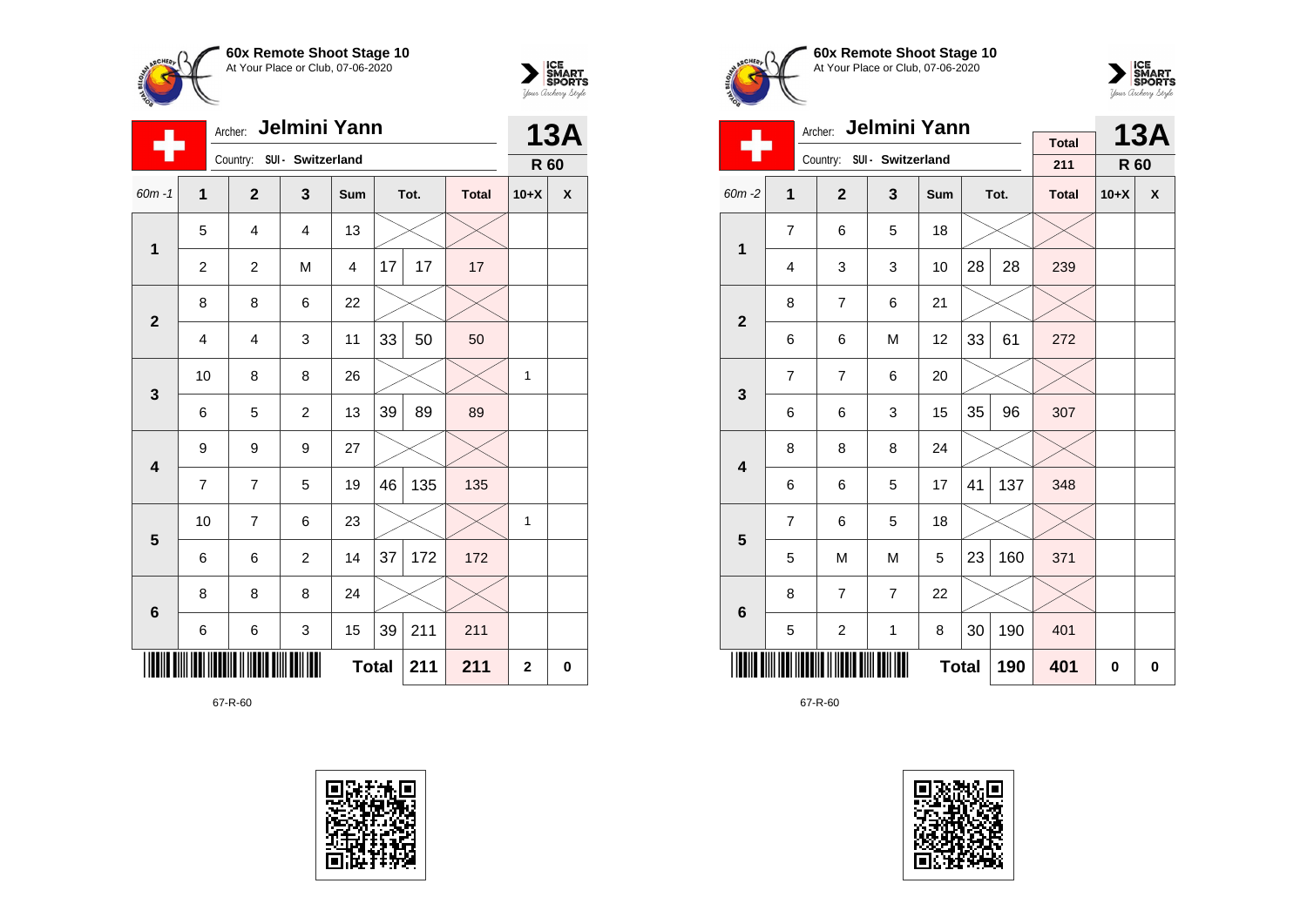



|           |                                                                    | Archer:                  | <b>Harits Harits</b> |              |    |      |              | <b>14A</b>     |                |
|-----------|--------------------------------------------------------------------|--------------------------|----------------------|--------------|----|------|--------------|----------------|----------------|
|           |                                                                    | Country: INA - Indonesia |                      |              |    |      |              | R 30           |                |
| $30m - 1$ | $\mathbf{1}$                                                       | $\overline{2}$           | 3                    | Sum          |    | Tot. | <b>Total</b> | $10+X$         | X              |
| 1         | 10                                                                 | 10                       | 9                    | 29           |    |      |              | $\overline{2}$ |                |
|           | 9                                                                  | 7                        | 5                    | 21           | 50 | 50   | 50           |                |                |
|           | 9                                                                  | 9                        | 8                    | 26           |    |      |              |                |                |
|           | $\overline{2}$<br>48<br>98<br>98<br>8<br>7<br>$\overline{7}$<br>22 |                          |                      |              |    |      |              |                |                |
| 3         | Χ                                                                  | X                        | 9                    | 29           |    |      |              | $\overline{2}$ | $\overline{2}$ |
|           | 9                                                                  | 8                        | $\overline{7}$       | 24           | 53 | 151  | 151          |                |                |
| 4         | 9                                                                  | 9                        | 8                    | 26           |    |      |              |                |                |
|           | 8                                                                  | 8                        | 6                    | 22           | 48 | 199  | 199          |                |                |
| 5         | X                                                                  | 10                       | 9                    | 29           |    |      |              | $\overline{2}$ | 1              |
|           | 9                                                                  | 8                        | 5                    | 22           | 51 | 250  | 250          |                |                |
| 6         | 9                                                                  | 9                        | 9                    | 27           |    |      |              |                |                |
|           | 8                                                                  | 7                        | $\overline{7}$       | 22           | 49 | 299  | 299          |                |                |
|           |                                                                    |                          |                      | <b>Total</b> |    | 299  | 299          | 6              | 3              |







|                         |    | <b>Harits Harits</b><br>Archer: |                |              |    | <b>14A</b> |              |              |                  |
|-------------------------|----|---------------------------------|----------------|--------------|----|------------|--------------|--------------|------------------|
|                         |    | Country: INA - Indonesia        |                |              |    |            | <b>Total</b> |              |                  |
|                         |    |                                 |                |              |    |            | 299          | R 30         |                  |
| $30m - 1$               | 1  | $\overline{2}$                  | 3              | Sum          |    | Tot.       | <b>Total</b> | $10+X$       | $\boldsymbol{x}$ |
| $\mathbf{1}$            | 10 | 9                               | 9              | 28           |    |            |              | 1            |                  |
|                         | 8  | $\overline{7}$                  | $\overline{7}$ | 22           | 50 | 50         | 349          |              |                  |
| $\overline{2}$          | 10 | 9                               | 9              | 28           |    |            |              | $\mathbf{1}$ |                  |
|                         | 9  | 8                               | $\overline{7}$ | 24           | 52 | 102        | 401          |              |                  |
| 3                       | 10 | 10                              | 8              | 28           |    |            |              | 2            |                  |
|                         | 8  | $\overline{7}$                  | $\overline{7}$ | 22           | 50 | 152        | 451          |              |                  |
| $\overline{\mathbf{4}}$ | 10 | 9                               | 9              | 28           |    |            |              | 1            |                  |
|                         | 8  | $\overline{7}$                  | $\overline{7}$ | 22           | 50 | 202        | 501          |              |                  |
| 5                       | 9  | 9                               | 8              | 26           |    |            |              |              |                  |
|                         | 8  | $\overline{7}$                  | 3              | 18           | 44 | 246        | 545          |              |                  |
| 6                       | 9  | 9                               | 9              | 27           |    |            |              |              |                  |
|                         | 8  | 8                               | $\overline{7}$ | 23           | 50 | 296        | 595          |              |                  |
|                         |    |                                 |                | <b>Total</b> |    | 296        | 595          | 5            | 0                |

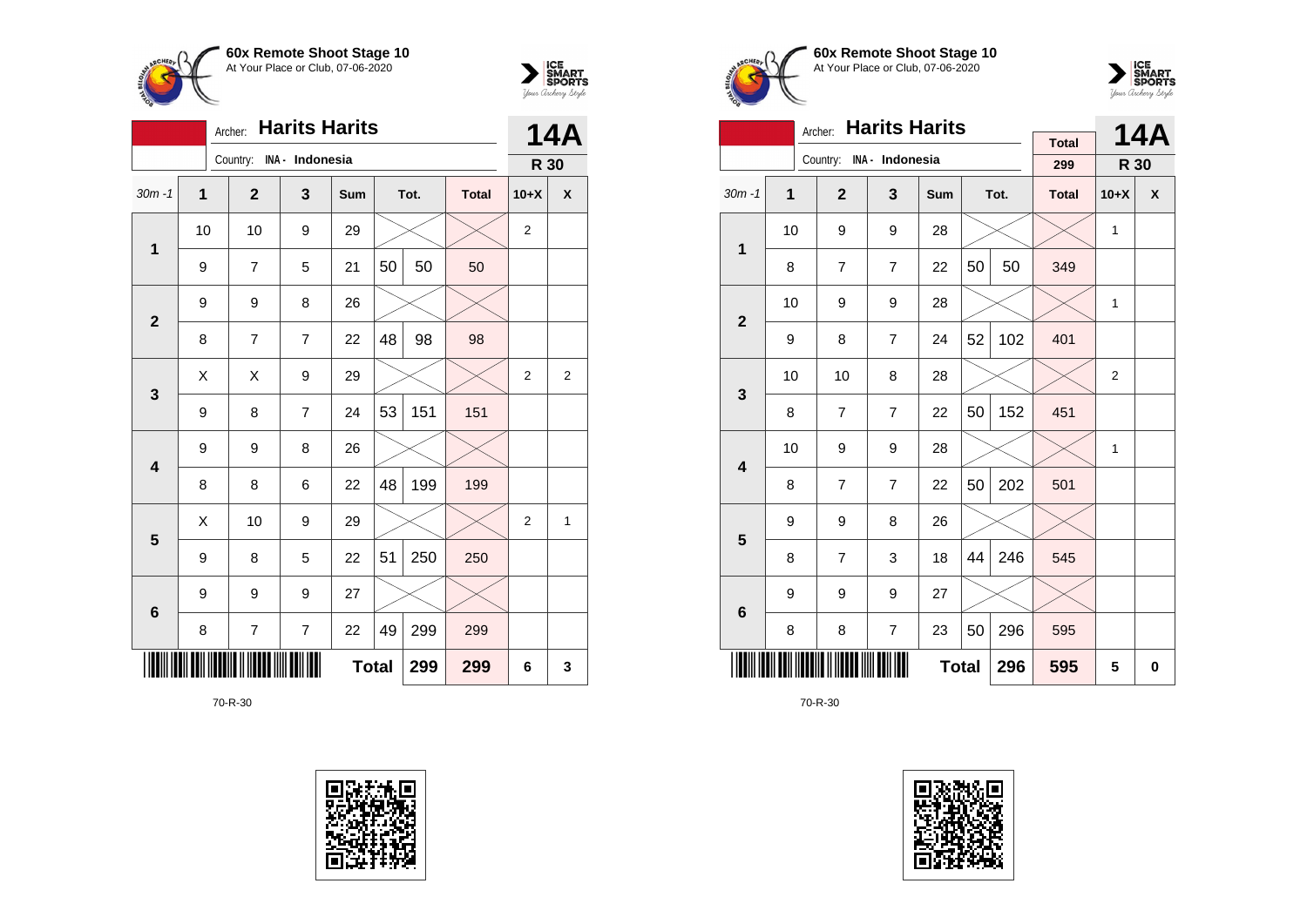



|           |                                                                    | <b>15A</b>     |                 |     |    |      |              |           |   |
|-----------|--------------------------------------------------------------------|----------------|-----------------|-----|----|------|--------------|-----------|---|
|           |                                                                    | Country:       | INA - Indonesia |     |    |      |              | <b>BB</b> |   |
| $50m - 1$ | 1                                                                  | $\overline{2}$ | 3               | Sum |    | Tot. | <b>Total</b> | $10+X$    | X |
| 1         | 10                                                                 | 9              | 8               | 27  |    |      |              | 1         |   |
|           | 7                                                                  | 7              | 7               | 21  | 48 | 48   | 48           |           |   |
|           | 9                                                                  | 9              | 8               | 26  |    |      |              |           |   |
|           | $\overline{2}$<br>46<br>$\overline{7}$<br>7<br>94<br>94<br>6<br>20 |                |                 |     |    |      |              |           |   |
| 3         | 10                                                                 | 10             | 10              | 30  |    |      |              | 3         |   |
|           | 9                                                                  | 9              | 8               | 26  | 56 | 150  | 150          |           |   |
| 4         | 10                                                                 | 9              | 9               | 28  |    |      |              | 1         |   |
|           | 8                                                                  | 8              | 7               | 23  | 51 | 201  | 201          |           |   |
| 5         | Χ                                                                  | 9              | 9               | 28  |    |      |              | 1         | 1 |
|           | 9                                                                  | 9              | 9               | 27  | 55 | 256  | 256          |           |   |
| 6         | 10                                                                 | 9              | 9               | 28  |    |      |              | 1         |   |
|           | 8                                                                  | 8              | 8               | 24  | 52 | 308  | 308          |           |   |
|           | <b>Total</b><br>308<br>308                                         |                |                 |     |    |      |              |           |   |







|                         |                | Archer:        | <b>Priyantoro Aditya</b> |     |    | <b>15A</b>     |              |                |              |
|-------------------------|----------------|----------------|--------------------------|-----|----|----------------|--------------|----------------|--------------|
|                         |                | Country:       | INA - Indonesia          |     |    |                | <b>Total</b> |                |              |
|                         |                |                |                          |     |    |                | 308          | <b>BB</b>      |              |
| $50m - 2$               | 1              | $\overline{2}$ | 3                        | Sum |    | Tot.           | <b>Total</b> | $10+X$         | X            |
| 1                       | Χ              | 9              | 9                        | 28  |    |                |              | 1              | $\mathbf{1}$ |
|                         | 9              | 8              | $\overline{7}$           | 24  | 52 | 52             | 360          |                |              |
| $\overline{2}$          | 9              | 8              | 8                        | 25  |    |                |              |                |              |
|                         | 8              | $\overline{7}$ | 6                        | 21  | 46 | 98             | 406          |                |              |
| 3                       | 10             | 9              | 8                        | 27  |    |                |              | 1              |              |
|                         | 8              | $\overline{7}$ | $\overline{7}$           | 22  | 49 | 147            | 455          |                |              |
| $\overline{\mathbf{4}}$ | 10             | 10             | 8                        | 28  |    |                |              | $\overline{2}$ |              |
|                         | 8              | $\overline{7}$ | $\overline{7}$           | 22  | 50 | 197            | 505          |                |              |
| 5                       | 10             | 10             | 10                       | 30  |    |                |              | 3              |              |
|                         | $\overline{7}$ | $\overline{7}$ | 6                        | 20  | 50 | 247            | 555          |                |              |
| 6                       | Χ              | 9              | 9                        | 28  |    |                |              | 1              | $\mathbf{1}$ |
|                         | 8              | $\overline{7}$ | $\overline{7}$           | 22  | 50 | 297            | 605          |                |              |
|                         |                |                | 297                      | 605 | 8  | $\overline{2}$ |              |                |              |

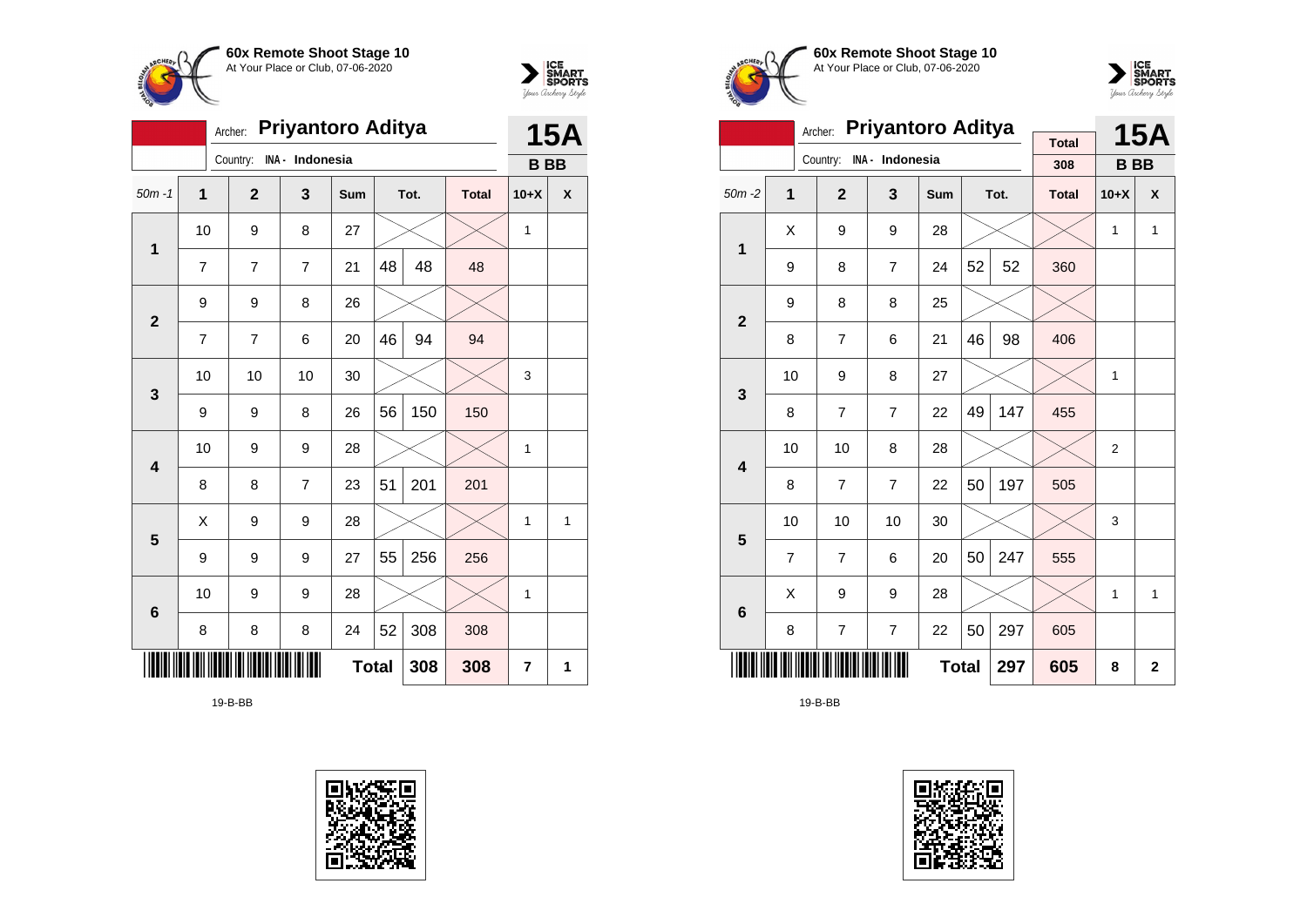



|           |                               |  | Archer:      | Abdul Salam Hudzaifah    |     |              |      |              | <b>15B</b> |   |
|-----------|-------------------------------|--|--------------|--------------------------|-----|--------------|------|--------------|------------|---|
|           |                               |  |              | Country: INA - Indonesia |     |              |      |              | <b>BB</b>  |   |
| $50m - 1$ | $\overline{1}$                |  | $\mathbf{2}$ | 3                        | Sum |              | Tot. | <b>Total</b> | $10+X$     | χ |
| 1         | 10                            |  | 9            | $\overline{7}$           | 26  |              |      |              | 1          |   |
|           | 4                             |  | 4            | $\overline{4}$           | 12  | 38           | 38   | 38           |            |   |
|           | 8                             |  | 8            | 8                        | 24  |              |      |              |            |   |
|           | $\overline{2}$<br>8<br>6<br>5 |  |              |                          |     | 43           | 81   | 81           |            |   |
| 3         | 8                             |  | 8            | $\overline{7}$           | 23  |              |      |              |            |   |
|           | $\overline{7}$                |  | 7            | 6                        | 20  | 43           | 124  | 124          |            |   |
| 4         | 8                             |  | 8            | $\overline{7}$           | 23  |              |      |              |            |   |
|           | $\overline{7}$                |  | 5            | M                        | 12  | 35           | 159  | 159          |            |   |
| 5         | 10                            |  | 8            | $\overline{7}$           | 25  |              |      |              | 1          |   |
|           | 6                             |  | 5            | 5                        | 16  | 41           | 200  | 200          |            |   |
| 6         | 8                             |  | 6            | 6                        | 20  |              |      |              |            |   |
|           | $\overline{c}$<br>6<br>4      |  |              |                          |     | 32           | 232  | 232          |            |   |
|           |                               |  |              |                          |     | <b>Total</b> | 232  | 232          | 2          | 0 |





**60x Remote Shoot Stage 10** At Your Place or Club, 07-06-2020



|                         |                     | Archer:        | <b>Abdul Salam Hudzaifah</b> |     |    | <b>15B</b> |                     |                |   |
|-------------------------|---------------------|----------------|------------------------------|-----|----|------------|---------------------|----------------|---|
|                         |                     |                | Country: INA - Indonesia     |     |    |            | <b>Total</b><br>232 | <b>BB</b>      |   |
|                         |                     |                |                              |     |    |            |                     |                |   |
| $50m - 2$               | 1                   | $\overline{2}$ | 3                            | Sum |    | Tot.       | <b>Total</b>        | $10+X$         | X |
| 1                       | 8                   | 6              | 6                            | 20  |    |            |                     |                |   |
|                         | 4                   | 4              | 3                            | 11  | 31 | 31         | 263                 |                |   |
| $\overline{2}$          | 10                  | 9              | 9                            | 28  |    |            |                     | 1              |   |
|                         | 7                   | $\overline{7}$ | $\overline{7}$               | 21  | 49 | 80         | 312                 |                |   |
| 3                       | 9                   | 9              | 8                            | 26  |    |            |                     |                |   |
|                         | 8                   | $\overline{7}$ | $\overline{7}$               | 22  | 48 | 128        | 360                 |                |   |
| $\overline{\mathbf{4}}$ | 10                  | 8              | 8                            | 26  |    |            |                     | 1              |   |
|                         | 8                   | 6              | 6                            | 20  | 46 | 174        | 406                 |                |   |
| 5                       | 9                   | 9              | 8                            | 26  |    |            |                     |                |   |
|                         | 8                   | 7              | 5                            | 20  | 46 | 220        | 452                 |                |   |
| 6                       | Χ                   | 7              | 5                            | 22  |    |            |                     | $\overline{1}$ | 1 |
|                         | 5                   | 5              | 3                            | 13  | 35 | 255        | 487                 |                |   |
|                         | <b>Total</b><br>255 |                |                              |     |    |            | 487                 | 3              | 1 |

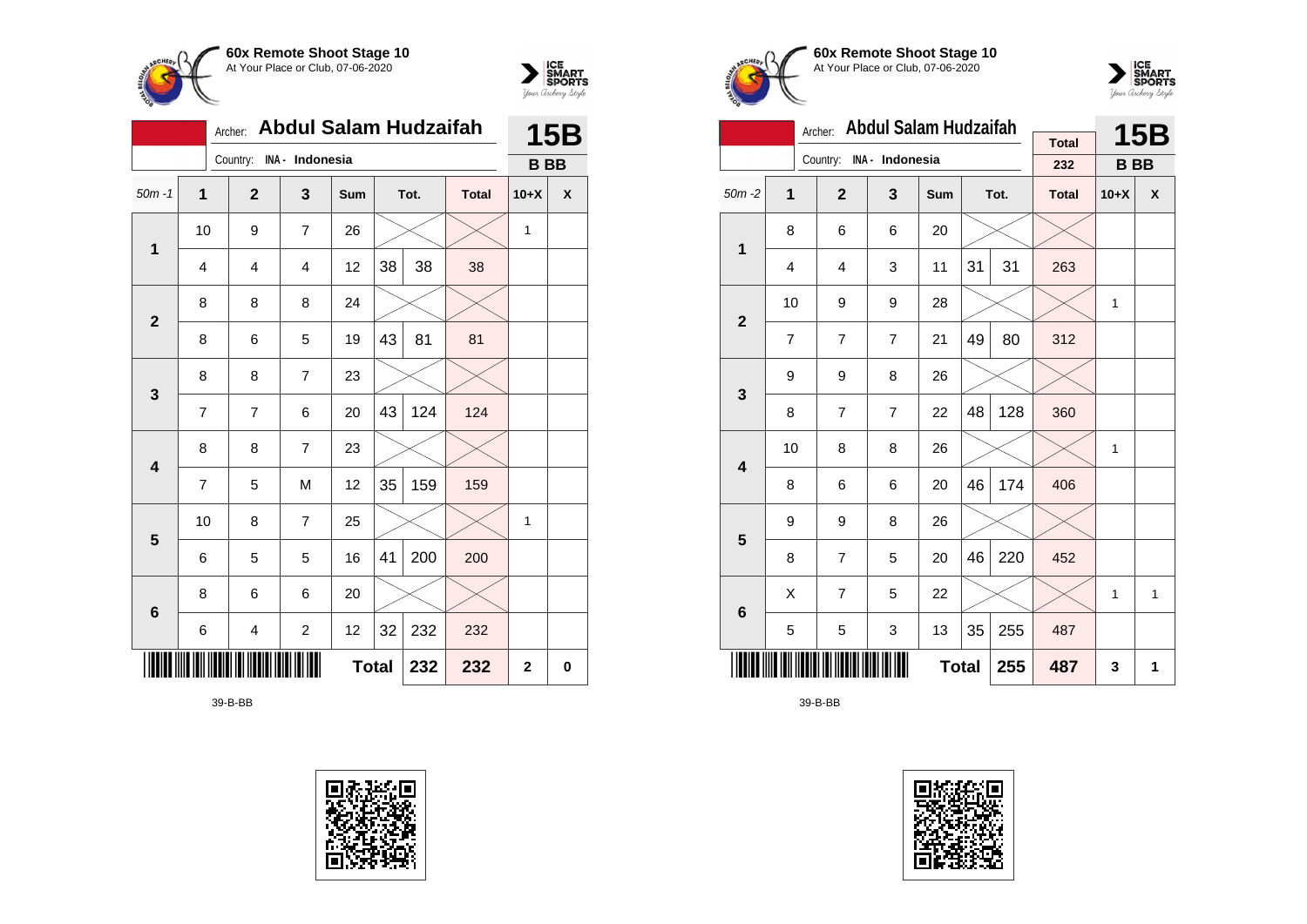



|                | Marzuki Amzar<br>Archer:    |  |                |                 |                |              |      |              |           | <b>15C</b> |  |
|----------------|-----------------------------|--|----------------|-----------------|----------------|--------------|------|--------------|-----------|------------|--|
|                |                             |  | Country:       | INA - Indonesia |                |              |      |              | <b>BB</b> |            |  |
| $50m - 1$      | $\mathbf 1$                 |  | $\mathbf{2}$   | 3               | Sum            |              | Tot. | <b>Total</b> | $10+X$    | X          |  |
| $\mathbf 1$    | $\overline{7}$              |  | 4              | 3               | 14             |              |      |              |           |            |  |
|                | 3                           |  | 3              | 1               | $\overline{7}$ | 21           | 21   | 21           |           |            |  |
|                | 9                           |  | $\overline{7}$ | 6               | 22             |              |      |              |           |            |  |
|                | $\mathbf{2}$<br>4<br>3<br>2 |  |                |                 |                | 31           | 52   | 52           |           |            |  |
| 3              | 9                           |  | 9              | 9               | 27             |              |      |              |           |            |  |
|                | 8                           |  | 7              | 6               | 21             | 48           | 100  | 100          |           |            |  |
| 4              | 8                           |  | 6              | 6               | 20             |              |      |              |           |            |  |
|                | 5                           |  | 5              | M               | 10             | 30           | 130  | 130          |           |            |  |
| 5              | 10                          |  | 8              | 8               | 26             |              |      |              | 1         |            |  |
|                | $\overline{7}$              |  | $\overline{7}$ | 1               | 15             | 41           | 171  | 171          |           |            |  |
| $6\phantom{1}$ | 9                           |  | 8              | $\overline{7}$  | 24             |              |      |              |           |            |  |
|                | 3<br>4<br>3                 |  |                |                 |                | 34           | 205  | 205          |           |            |  |
|                |                             |  |                |                 |                | <b>Total</b> | 205  | 205          | 1         | 0          |  |







|              |                                            | <b>Marzuki Amzar</b><br>Archer: |                |     |    | <b>15C</b> |              |                |              |
|--------------|--------------------------------------------|---------------------------------|----------------|-----|----|------------|--------------|----------------|--------------|
|              |                                            | Country: INA - Indonesia        |                |     |    |            | <b>Total</b> |                |              |
|              |                                            |                                 |                |     |    |            | 205          | <b>BB</b>      |              |
| $50m - 2$    | 1                                          | $\overline{2}$                  | 3              | Sum |    | Tot.       | <b>Total</b> | $10+X$         | X            |
| 1            | 9                                          | 8                               | 8              | 25  |    |            |              |                |              |
|              | $\overline{7}$                             | $\overline{7}$                  | 6              | 20  | 45 | 45         | 250          |                |              |
| $\mathbf{2}$ | 10                                         | 10                              | 5              | 25  |    |            |              | $\overline{2}$ |              |
|              | 37<br>82<br>$\overline{2}$<br>12<br>5<br>5 |                                 |                |     |    |            | 287          |                |              |
| 3            | 8                                          | 6                               | 6              | 20  |    |            |              |                |              |
|              | 6                                          | 6                               | 5              | 17  | 37 | 119        | 324          |                |              |
| 4            | X                                          | 9                               | 8              | 27  |    |            |              | $\mathbf{1}$   | $\mathbf{1}$ |
|              | $\overline{7}$                             | 6                               | M              | 13  | 40 | 159        | 364          |                |              |
| 5            | $\overline{7}$                             | $\overline{7}$                  | $\overline{7}$ | 21  |    |            |              |                |              |
|              | 5                                          | 5                               | $\overline{c}$ | 12  | 33 | 192        | 397          |                |              |
| 6            | 6                                          | 5                               | 3              | 14  |    |            |              |                |              |
|              | 3                                          | 1                               | 1              | 5   | 19 | 211        | 416          |                |              |
|              | <b>Total</b>                               |                                 |                |     |    |            | 416          | 3              | 1            |

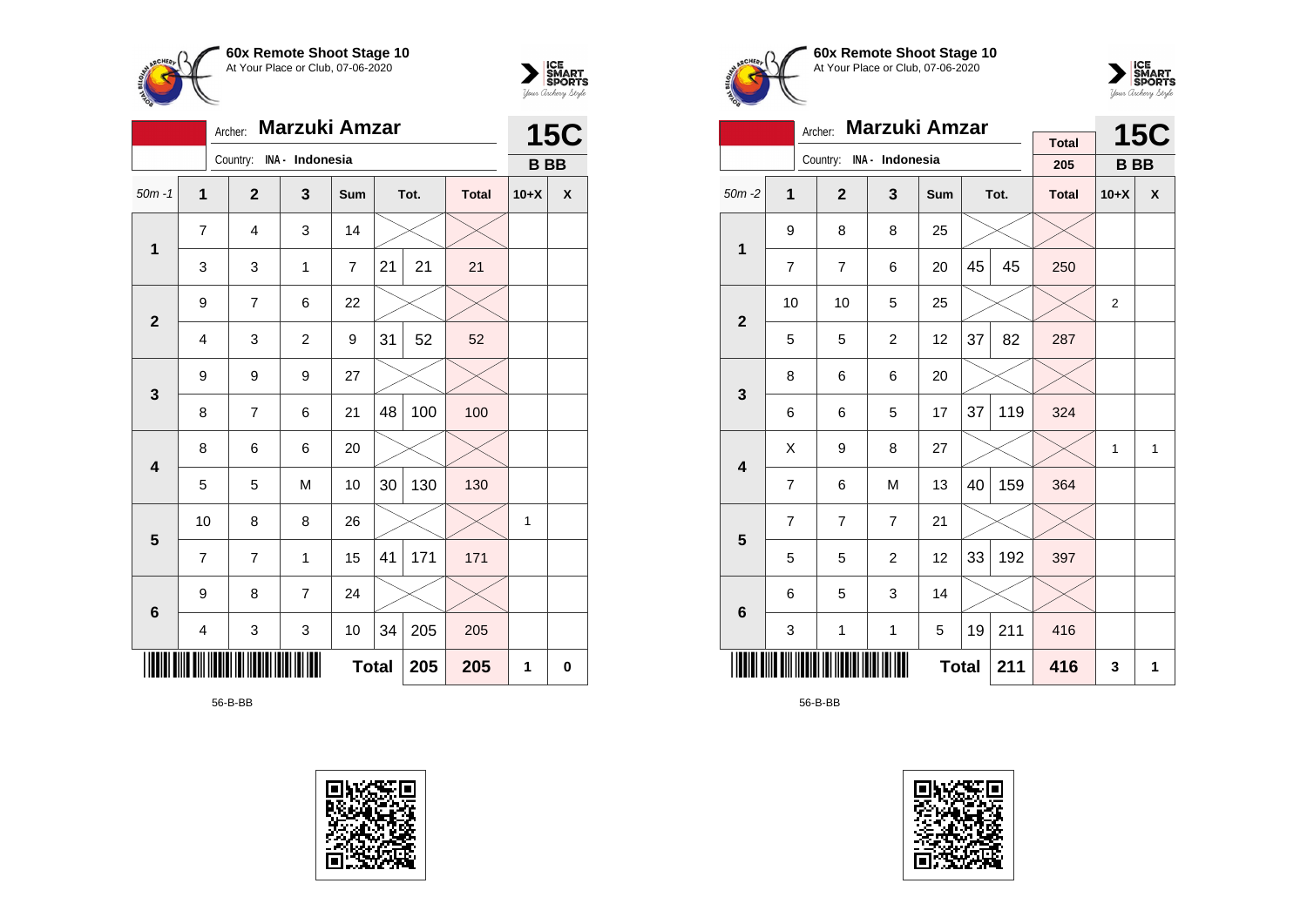



|                | Setiawan Deni Eko<br>Archer: |                |                 |     |              |      |              |                 |                |
|----------------|------------------------------|----------------|-----------------|-----|--------------|------|--------------|-----------------|----------------|
|                |                              | Country:       | INA - Indonesia |     |              |      |              | C <sub>50</sub> |                |
| $50m - 1$      | $\overline{1}$               | $\overline{2}$ | 3               | Sum |              | Tot. | <b>Total</b> | $10+X$          | X              |
| 1              | Χ                            | 10             | 10              | 30  |              |      |              | 3               | 1              |
|                | 9                            | 9              | 8               | 26  | 56           | 56   | 56           |                 |                |
| $\overline{2}$ | Χ                            | X              | 10              | 30  |              |      |              | 3               | $\overline{2}$ |
|                | 10                           | 9              | 9               | 28  | 58           | 114  | 114          | 1               |                |
| 3              | 10                           | 10             | 10              | 30  |              |      |              | 3               |                |
|                | 9                            | 9              | 8               | 26  | 56           | 170  | 170          |                 |                |
| 4              | Χ                            | X              | X               | 30  |              |      |              | 3               | 3              |
|                | 10                           | 9              | 9               | 28  | 58           | 228  | 228          | 1               |                |
| 5              | 10                           | 9              | 9               | 28  |              |      |              | 1               |                |
|                | 9                            | 9              | 9               | 27  | 55           | 283  | 283          |                 |                |
| 6              | X                            | X              | Χ               | 30  |              |      |              | 3               | 3              |
|                | 10                           | 9              | 9               | 28  | 58           | 341  | 341          | 1               |                |
|                |                              |                |                 |     | <b>Total</b> | 341  | 341          | 19              | 9              |







|                         |    | Archer:        | Setiawan Deni Eko |     |    | <b>15D</b> |                     |                 |                |
|-------------------------|----|----------------|-------------------|-----|----|------------|---------------------|-----------------|----------------|
|                         |    | Country:       | INA - Indonesia   |     |    |            | <b>Total</b><br>341 | C <sub>50</sub> |                |
|                         |    |                |                   |     |    |            |                     |                 |                |
| $50m - 2$               | 1  | $\overline{2}$ | 3                 | Sum |    | Tot.       | <b>Total</b>        | $10+X$          | X              |
| 1                       | 10 | 9              | 9                 | 28  |    |            |                     | $\mathbf{1}$    |                |
|                         | 9  | 9              | $\overline{7}$    | 25  | 53 | 53         | 394                 |                 |                |
| $\overline{2}$          | Χ  | X              | X                 | 30  |    |            |                     | 3               | 3              |
|                         | 10 | 10             | 8                 | 28  | 58 | 111        | 452                 | 2               |                |
| 3                       | X  | 10             | 9                 | 29  |    |            |                     | $\overline{2}$  | 1              |
|                         | 9  | 9              | 9                 | 27  | 56 | 167        | 508                 |                 |                |
| $\overline{\mathbf{4}}$ | Χ  | X              | 10                | 30  |    |            |                     | 3               | $\overline{2}$ |
|                         | 10 | 9              | 9                 | 28  | 58 | 225        | 566                 | $\mathbf{1}$    |                |
| 5                       | Χ  | 10             | 10                | 30  |    |            |                     | 3               | 1              |
|                         | 10 | 9              | 8                 | 27  | 57 | 282        | 623                 | $\mathbf{1}$    |                |
| 6                       | X  | 10             | 9                 | 29  |    |            |                     | $\overline{2}$  | 1              |
|                         | 9  | 8              | $\overline{7}$    | 24  | 53 | 335        | 676                 |                 |                |
|                         |    |                | 335               | 676 | 18 | 8          |                     |                 |                |

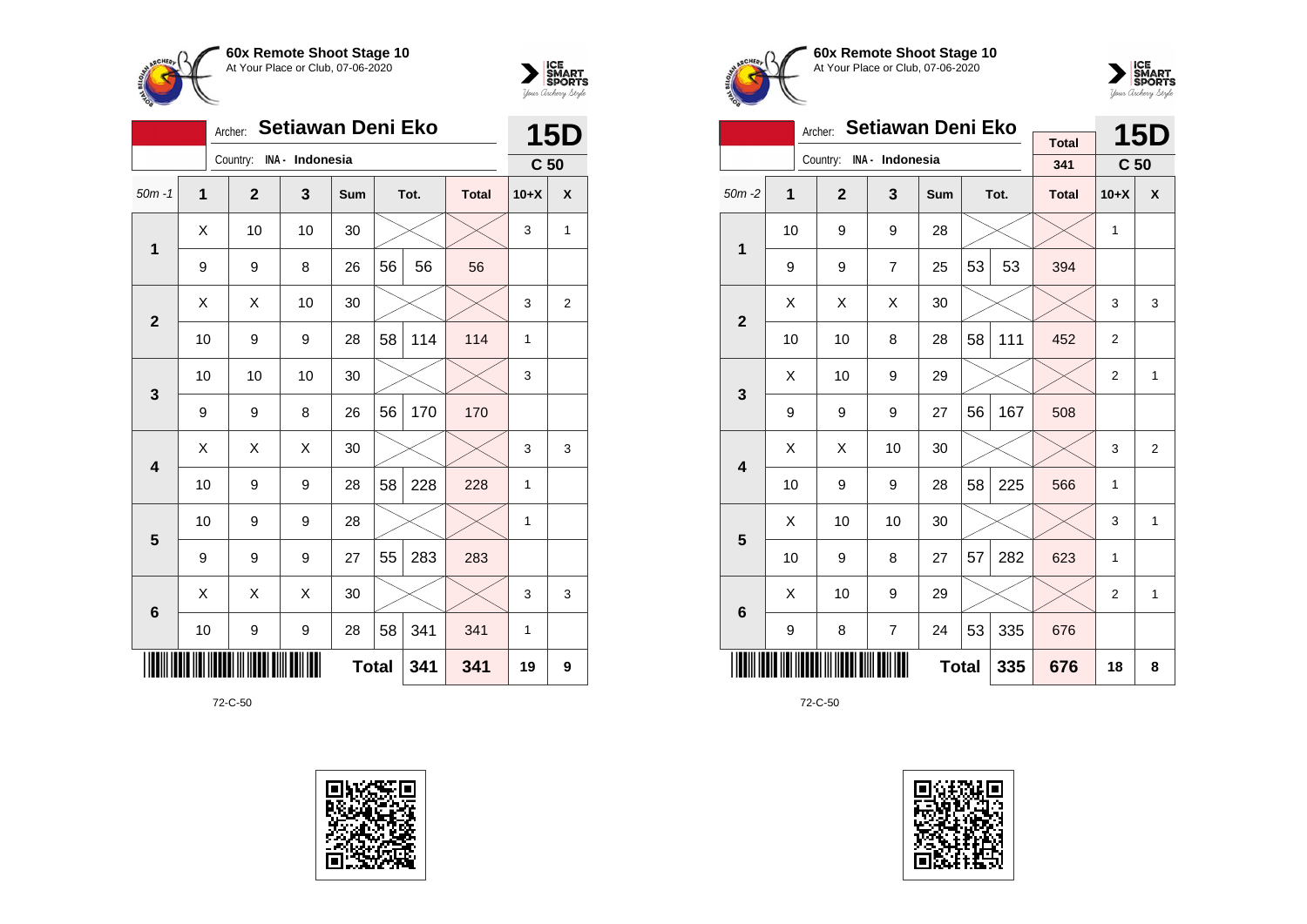



|             | <b>Ayah Dedi</b><br>Archer: |                |                 |              |    |      |              |            |            |
|-------------|-----------------------------|----------------|-----------------|--------------|----|------|--------------|------------|------------|
|             |                             | Country:       | INA - Indonesia |              |    |      |              | <b>BST</b> | <b>16A</b> |
| Scaled 1    | $\mathbf{1}$                | $\overline{2}$ | 3               | Sum          |    | Tot. | <b>Total</b> | $10+X$     | X          |
| $\mathbf 1$ | 10                          | 9              | 8               | 27           |    |      |              | 1          |            |
|             | 8                           | 7              | M               | 15           | 42 | 42   | 42           |            |            |
| $\mathbf 2$ | 9                           | 8              | 8               | 25           |    |      |              |            |            |
|             | 7                           | $\overline{7}$ | 6               | 20           | 45 | 87   | 87           |            |            |
| 3           | 10                          | 8              | 8               | 26           |    |      |              | 1          |            |
|             | 8                           | $\overline{7}$ | $\overline{7}$  | 22           | 48 | 135  | 135          |            |            |
| 4           | 10                          | 9              | 9               | 28           |    |      |              | 1          |            |
|             | 9                           | 8              | $\overline{7}$  | 24           | 52 | 187  | 187          |            |            |
| 5           | 10                          | 9              | 8               | 27           |    |      |              | 1          |            |
|             | 8                           | 8              | 6               | 22           | 49 | 236  | 236          |            |            |
| 6           | 10                          | 9              | 9               | 28           |    |      |              | 1          |            |
|             | 8                           | 7              | M               | 15           | 43 | 279  | 279          |            |            |
|             |                             |                |                 | <b>Total</b> |    | 279  | 279          | 5          | 0          |

16-B-ST







|                                       |                     | <b>Ayah Dedi</b><br>Archer: |                 |                |    | <b>16A</b> |                     |                |                    |
|---------------------------------------|---------------------|-----------------------------|-----------------|----------------|----|------------|---------------------|----------------|--------------------|
|                                       |                     | Country:                    | INA - Indonesia |                |    |            | <b>Total</b><br>279 | <b>BST</b>     |                    |
| Scaled <sub>2</sub>                   | 1                   | $\overline{2}$              | 3               | Sum            |    | Tot.       | <b>Total</b>        | $10+X$         | $\pmb{\mathsf{X}}$ |
| 1                                     | 10                  | 10                          | 9               | 29             |    |            |                     | $\overline{2}$ |                    |
|                                       | 9                   | 8                           | $\overline{7}$  | 24             | 53 | 53         | 332                 |                |                    |
| $\overline{\mathbf{2}}$               | 8                   |                             |                 |                |    |            |                     |                |                    |
|                                       | 6                   | M                           | 82              | 361            |    |            |                     |                |                    |
| 3                                     | 9                   | $\overline{7}$              | M               | 16             |    |            |                     |                |                    |
|                                       | M                   | M                           | M               | 0              | 16 | 98         | 377                 |                |                    |
| $\overline{\mathbf{4}}$               | 8                   | 8                           | $\overline{7}$  | 23             |    |            |                     |                |                    |
|                                       | $\overline{7}$      | M                           | M               | $\overline{7}$ | 30 | 128        | 407                 |                |                    |
| 5                                     | 10                  | 10                          | 9               | 29             |    |            |                     | $\overline{c}$ |                    |
|                                       | $\overline{7}$      | 6                           | 6               | 19             | 48 | 176        | 455                 |                |                    |
| 10<br>10<br>9<br>29<br>$6\phantom{a}$ |                     |                             |                 |                |    |            |                     | $\overline{2}$ |                    |
|                                       | 8                   | 228                         | 507             |                |    |            |                     |                |                    |
|                                       | <b>Total</b><br>228 |                             |                 |                |    |            |                     | 6              | 0                  |

16-B-ST

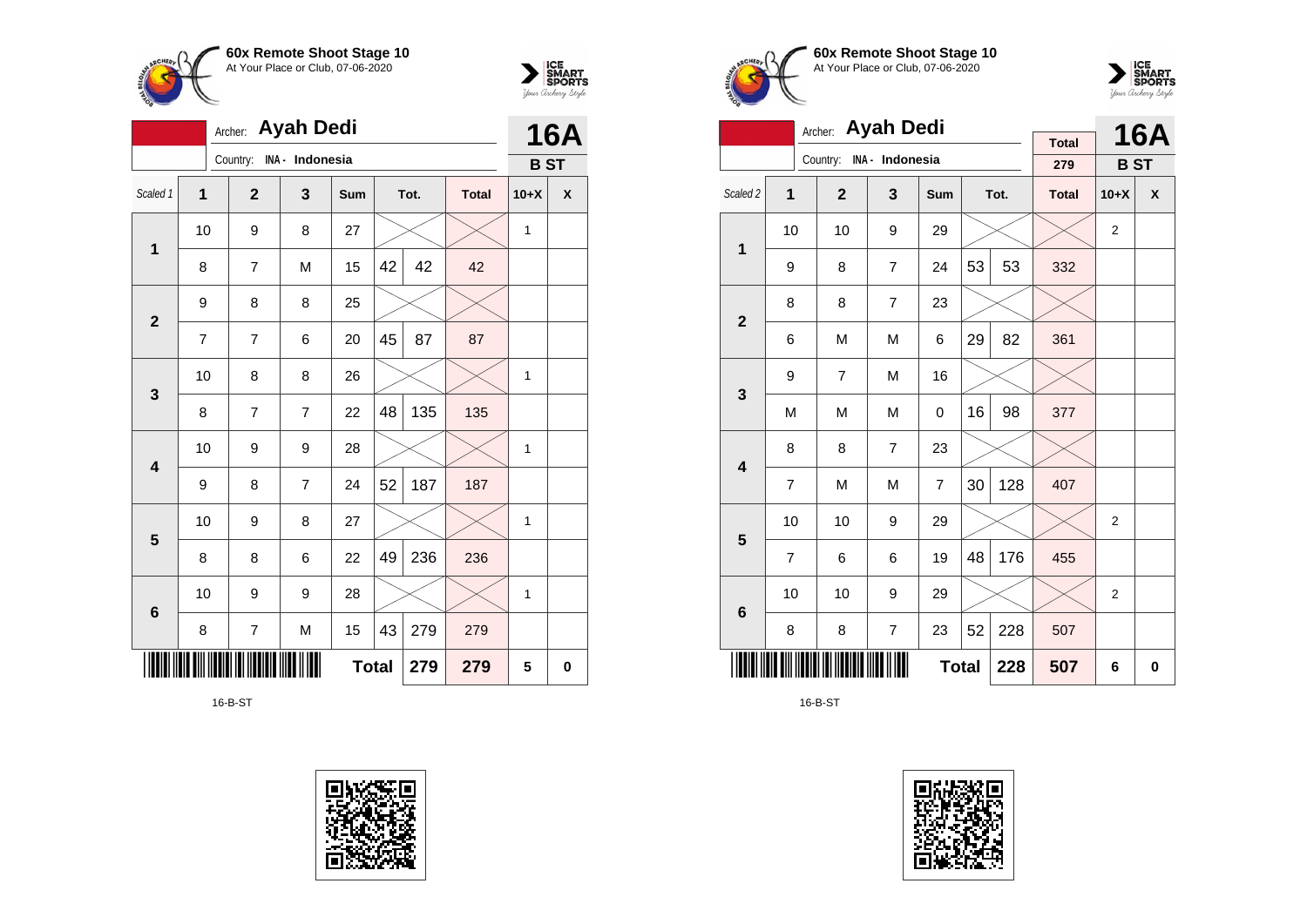



| <b>Kristanti Lilik</b><br>Archer: |                            |                                                          |                |     |    |      |              |                | 16B |  |
|-----------------------------------|----------------------------|----------------------------------------------------------|----------------|-----|----|------|--------------|----------------|-----|--|
|                                   |                            | Country: INA - Indonesia                                 |                |     |    |      |              | <b>BST</b>     |     |  |
| Scaled 1                          | $\overline{1}$             | $\overline{2}$                                           | 3              | Sum |    | Tot. | <b>Total</b> | $10+X$         | X   |  |
| 1                                 | 9                          | 9                                                        | 8              | 26  |    |      |              |                |     |  |
|                                   | 8                          | 6                                                        | M              | 14  | 40 | 40   | 40           |                |     |  |
| $\overline{2}$                    | 9                          | 9                                                        | 8              | 26  |    |      |              |                |     |  |
|                                   | 8                          | 48<br>88<br>88<br>$\overline{7}$<br>$\overline{7}$<br>22 |                |     |    |      |              |                |     |  |
| 3                                 | 10                         | 10                                                       | 9              | 29  |    |      |              | $\overline{2}$ |     |  |
|                                   | 8                          | 7                                                        | $\overline{7}$ | 22  | 51 | 139  | 139          |                |     |  |
| 4                                 | 9                          | 8                                                        | 8              | 25  |    |      |              |                |     |  |
|                                   | 8                          | 6                                                        | M              | 14  | 39 | 178  | 178          |                |     |  |
| 5                                 | 10                         | 10                                                       | 10             | 30  |    |      |              | 3              |     |  |
|                                   | 9                          | 9                                                        | $\overline{7}$ | 25  | 55 | 233  | 233          |                |     |  |
| $6\phantom{1}6$                   | 10                         | 10                                                       | 9              | 29  |    |      |              | $\overline{2}$ |     |  |
|                                   | 7                          | 7                                                        | M              | 14  | 43 | 276  | 276          |                |     |  |
|                                   | <b>Total</b><br>276<br>276 |                                                          |                |     |    |      |              |                | 0   |  |

17-B-ST







|             |                                                                           | <b>Kristanti Lilik</b><br>Archer: |                |     |              | <b>16B</b> |                     |              |   |
|-------------|---------------------------------------------------------------------------|-----------------------------------|----------------|-----|--------------|------------|---------------------|--------------|---|
|             |                                                                           | Country: INA - Indonesia          |                |     |              |            | <b>Total</b><br>276 | <b>BST</b>   |   |
| Scaled 2    | 1                                                                         | $\overline{2}$                    | 3              | Sum |              | Tot.       | <b>Total</b>        | $10+X$       | X |
| $\mathbf 1$ | $\overline{7}$                                                            | $\overline{7}$                    | $\overline{7}$ | 21  |              |            |                     |              |   |
|             | 6                                                                         | 6                                 | M              | 12  | 33           | 33         | 309                 |              |   |
|             | 9                                                                         | 8                                 | $\overline{7}$ | 24  |              |            |                     |              |   |
|             | $\overline{2}$<br>44<br>77<br>$\overline{7}$<br>$\overline{7}$<br>6<br>20 |                                   |                |     |              |            |                     |              |   |
| 3           | X                                                                         | 9                                 | 9              | 28  |              |            |                     | $\mathbf{1}$ | 1 |
|             | 9                                                                         | 9                                 | 8              | 26  | 54           | 131        | 407                 |              |   |
| 4           | 9                                                                         | 8                                 | $\overline{7}$ | 24  |              |            |                     |              |   |
|             | $\overline{7}$                                                            | 6                                 | 6              | 19  | 43           | 174        | 450                 |              |   |
| 5           | 10                                                                        | 9                                 | 8              | 27  |              |            |                     | 1            |   |
|             | 8                                                                         | 6                                 | 6              | 20  | 47           | 221        | 497                 |              |   |
| 6           | 8                                                                         | 8                                 | $\overline{7}$ | 23  |              |            |                     |              |   |
|             | 36<br>257<br>$\overline{7}$<br>M<br>13<br>6                               |                                   |                |     |              |            |                     |              |   |
|             |                                                                           |                                   | 257            | 533 | $\mathbf{2}$ | 1          |                     |              |   |

17-B-ST

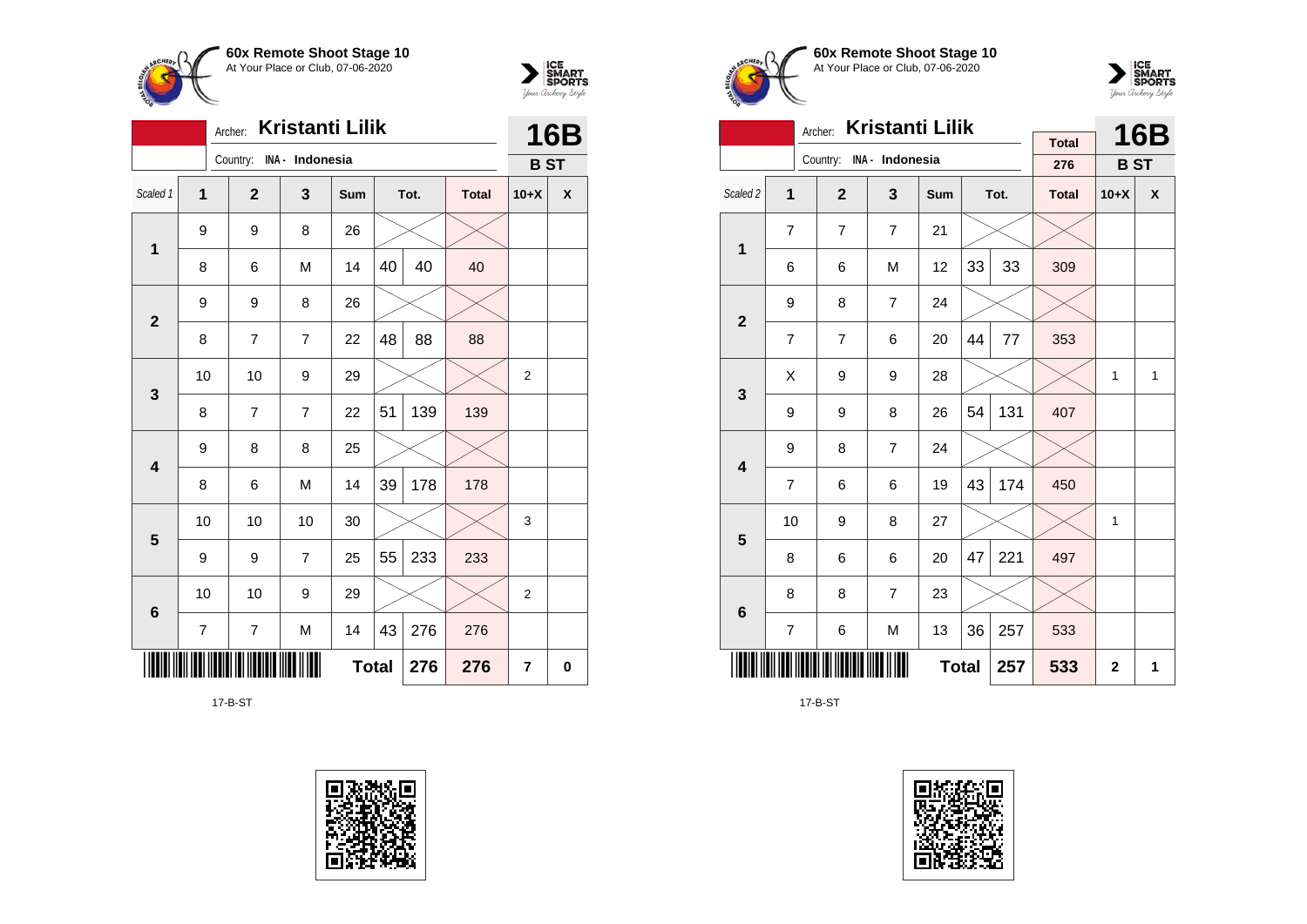



|                         | Archer:                    |                             |                  | <b>17A</b> |    |      |              |                 |              |
|-------------------------|----------------------------|-----------------------------|------------------|------------|----|------|--------------|-----------------|--------------|
|                         |                            | Country: RSA - South Africa |                  |            |    |      |              | C <sub>30</sub> |              |
| $30m - 1$               | 1                          | $\overline{2}$              | 3                | Sum        |    | Tot. | <b>Total</b> | $10+X$          | X            |
| 1                       | X                          | X                           | X                | 30         |    |      |              | 3               | 3            |
|                         | 10                         | 9                           | 9                | 28         | 58 | 58   | 58           | 1               |              |
| $\mathbf{2}$            | X                          | X                           | 10               | 30         |    |      |              | 3               | 2            |
|                         | 10                         | 9                           | 9                | 28         | 58 | 116  | 116          | 1               |              |
| 3                       | X                          | 10                          | 10               | 30         |    |      |              | 3               | $\mathbf{1}$ |
|                         | 10                         | 10                          | 10               | 30         | 60 | 176  | 176          | 3               |              |
| $\overline{\mathbf{4}}$ | 10                         | 10                          | 10               | 30         |    |      |              | 3               |              |
|                         | 9                          | 9                           | 9                | 27         | 57 | 233  | 233          |                 |              |
| 5                       | Χ                          | Χ                           | 10               | 30         |    |      |              | 3               | 2            |
|                         | 10                         | 9                           | 9                | 28         | 58 | 291  | 291          | 1               |              |
| $6\phantom{1}6$         | X                          | X                           | X                | 30         |    |      |              | 3               | 3            |
|                         | 9                          | 9                           | $\boldsymbol{9}$ | 27         | 57 | 348  | 348          |                 |              |
|                         | <b>Total</b><br>348<br>348 |                             |                  |            |    |      |              |                 | 11           |







|                         |    | <b>Kramer Günther</b><br>Archer: |     |     |    | <b>17A</b> |              |                 |                |
|-------------------------|----|----------------------------------|-----|-----|----|------------|--------------|-----------------|----------------|
|                         |    | Country: RSA - South Africa      |     |     |    |            | <b>Total</b> |                 |                |
|                         |    |                                  |     |     |    |            | 348          | C <sub>30</sub> |                |
| $30m - 2$               | 1  | $\overline{2}$                   | 3   | Sum |    | Tot.       | <b>Total</b> | $10+X$          | X              |
| 1                       | X  | X                                | X   | 30  |    |            |              | 3               | 3              |
|                         | 10 | 10                               | 9   | 29  | 59 | 59         | 407          | $\overline{2}$  |                |
| $\overline{2}$          | 10 | 10                               | 10  | 30  |    |            |              | 3               |                |
|                         | 9  | 9                                | 8   | 26  | 56 | 115        | 463          |                 |                |
| 3                       | X  | X                                | 10  | 30  |    |            |              | 3               | $\overline{2}$ |
|                         | 10 | 10                               | 10  | 30  | 60 | 175        | 523          | 3               |                |
| $\overline{\mathbf{4}}$ | Χ  | 10                               | 10  | 30  |    |            |              | 3               | $\mathbf{1}$   |
|                         | 9  | 9                                | 9   | 27  | 57 | 232        | 580          |                 |                |
| 5                       | X  | X                                | X   | 30  |    |            |              | 3               | 3              |
|                         | Χ  | Χ                                | 10  | 30  | 60 | 292        | 640          | 3               | $\overline{2}$ |
| 6                       | X  | X                                | X   | 30  |    |            |              | 3               | 3              |
|                         | 10 | 9                                | 9   | 28  | 58 | 350        | 698          | 1               |                |
|                         |    |                                  | 698 | 27  | 14 |            |              |                 |                |

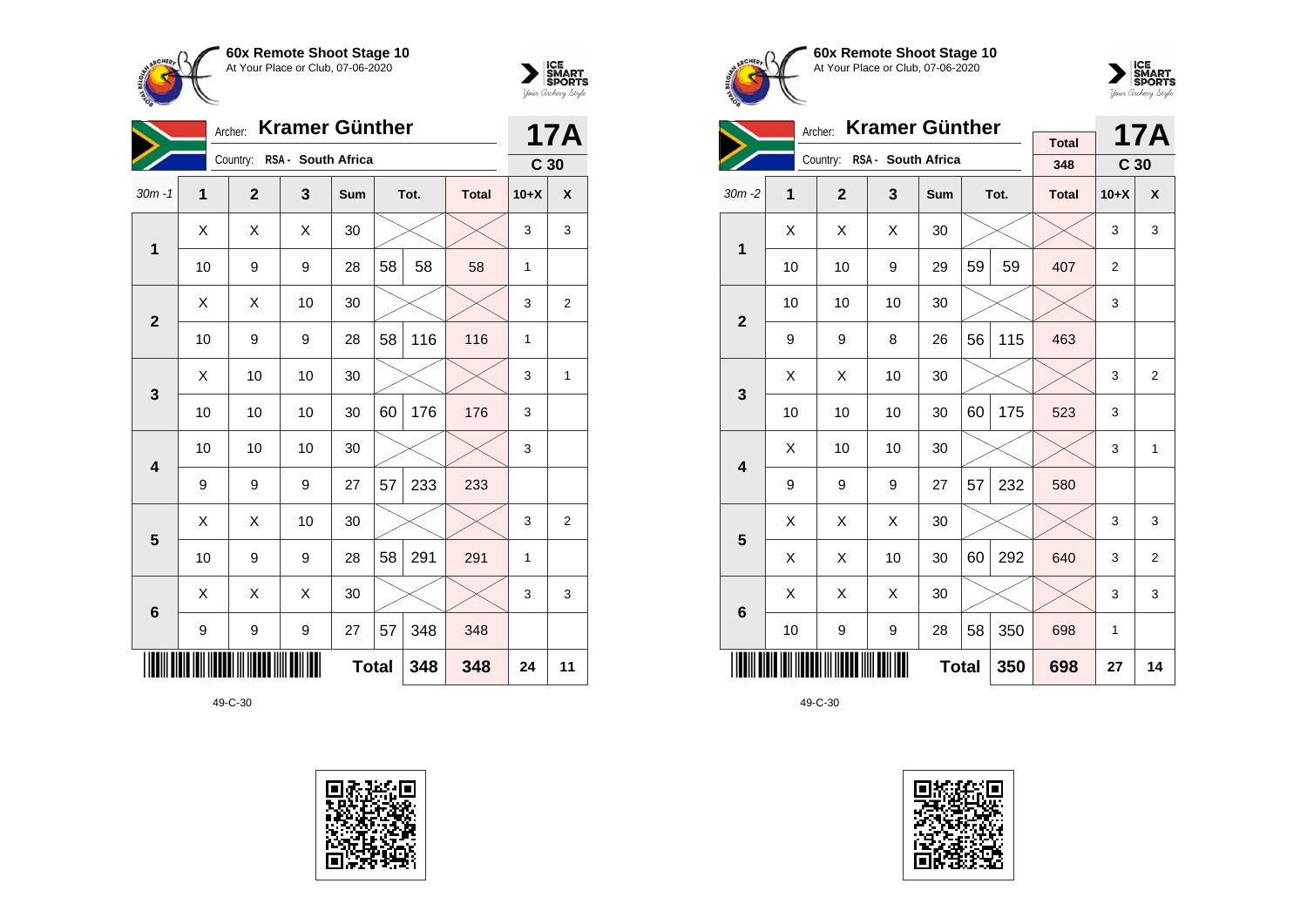



|                 | <b>Kock Niekie</b><br>Archer: |                |                    |              |    |      |              |                 |                |
|-----------------|-------------------------------|----------------|--------------------|--------------|----|------|--------------|-----------------|----------------|
|                 |                               | Country:       | RSA - South Africa |              |    |      |              | C <sub>30</sub> |                |
| $30m - 1$       | 1                             | $\overline{2}$ | 3                  | Sum          |    | Tot. | <b>Total</b> | $10+X$          | X              |
| 1               | Χ                             | 10             | 10                 | 30           |    |      |              | 3               | 1              |
|                 | 10                            | 10             | 9                  | 29           | 59 | 59   | 59           | $\overline{2}$  |                |
| $\overline{2}$  | X                             | X              | 10                 | 30           |    |      |              | 3               | $\overline{2}$ |
|                 | 10                            | 9              | 9                  | 28           | 58 | 117  | 117          | 1               |                |
| 3               | X                             | X              | 10                 | 30           |    |      |              | 3               | $\overline{2}$ |
|                 | 10                            | 9              | 8                  | 27           | 57 | 174  | 174          | 1               |                |
| 4               | X                             | X              | 10                 | 30           |    |      |              | 3               | $\overline{2}$ |
|                 | 9                             | 9              | 9                  | 27           | 57 | 231  | 231          |                 |                |
| 5               | X                             | 10             | 10                 | 30           |    |      |              | 3               | 1              |
|                 | 10                            | 10             | 10                 | 30           | 60 | 291  | 291          | 3               |                |
| $6\phantom{1}6$ | X                             | X              | 10                 | 30           |    |      |              | 3               | $\overline{2}$ |
|                 | 10                            | 10             | 10                 | 30           | 60 | 351  | 351          | 3               |                |
|                 |                               |                |                    | <b>Total</b> |    | 351  | 351          | 28              | 10             |







|                |    | <b>Kock Niekie</b><br>Archer: |    |              |    | <b>17B</b> |                     |                 |              |
|----------------|----|-------------------------------|----|--------------|----|------------|---------------------|-----------------|--------------|
|                |    | Country: RSA - South Africa   |    |              |    |            | <b>Total</b><br>351 | C <sub>30</sub> |              |
|                |    |                               |    |              |    |            |                     |                 |              |
| $30m - 2$      | 1  | $\overline{2}$                | 3  | Sum          |    | Tot.       | <b>Total</b>        | $10+X$          | X            |
| 1              | Χ  | X                             | X  | 30           |    |            |                     | 3               | 3            |
|                | 10 | 9                             | 9  | 28           | 58 | 58         | 409                 | $\mathbf{1}$    |              |
| $\overline{2}$ | X  | X                             | X  | 30           |    |            |                     | 3               | 3            |
|                | 10 | 9                             | 9  | 28           | 58 | 116        | 467                 | 1               |              |
| 3              | X  | 10                            | 10 | 30           |    |            |                     | 3               | 1            |
|                | 10 | 9                             | 9  | 28           | 58 | 174        | 525                 | 1               |              |
| 4              | 10 | 10                            | 10 | 30           |    |            |                     | 3               |              |
|                | 10 | 9                             | 9  | 28           | 58 | 232        | 583                 | 1               |              |
| 5              | X  | X                             | X  | 30           |    |            |                     | 3               | 3            |
|                | 10 | 9                             | 9  | 28           | 58 | 290        | 641                 | 1               |              |
| 6              | X  | 10                            | 9  | 29           |    |            |                     | $\overline{2}$  | $\mathbf{1}$ |
|                | 9  | 9                             | 9  | 27           | 56 | 346        | 697                 |                 |              |
|                |    |                               |    | <b>Total</b> |    | 346        | 697                 | 22              | 11           |

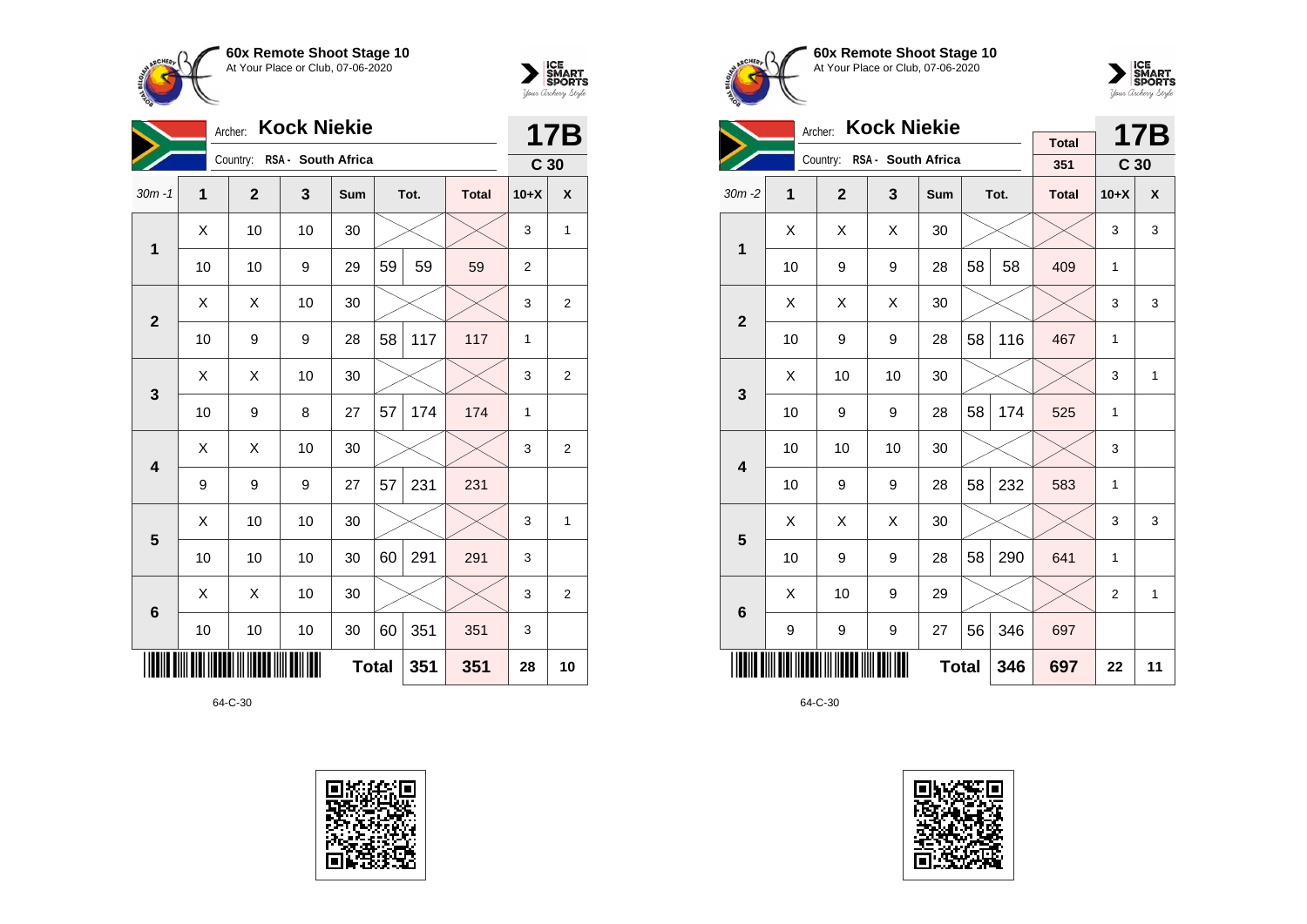



|              |                                       | <b>18A</b>     |                 |              |    |      |              |                |   |
|--------------|---------------------------------------|----------------|-----------------|--------------|----|------|--------------|----------------|---|
|              |                                       | Country:       | INA - Indonesia |              |    |      |              | <b>B</b> 30    |   |
| $30m - 1$    | 1                                     | $\overline{2}$ | 3               | Sum          |    | Tot. | <b>Total</b> | $10+X$         | X |
| 1            | 10                                    | 9              | 8               | 27           |    |      |              | $\mathbf{1}$   |   |
|              | 8                                     | $\overline{7}$ | $\overline{7}$  | 22           | 49 | 49   | 49           |                |   |
| $\mathbf{2}$ | X                                     | 9              | 9               | 28           |    |      |              | $\mathbf{1}$   | 1 |
|              | 53<br>102<br>102<br>9<br>8<br>8<br>25 |                |                 |              |    |      |              |                |   |
| 3            | 9                                     | 9              | 9               | 27           |    |      |              |                |   |
|              | 8                                     | 8              | $\overline{7}$  | 23           | 50 | 152  | 152          |                |   |
| 4            | Χ                                     | 10             | 8               | 28           |    |      |              | $\overline{2}$ | 1 |
|              | 8                                     | 6              | 6               | 20           | 48 | 200  | 200          |                |   |
| 5            | X                                     | 9              | 8               | 27           |    |      |              | $\mathbf{1}$   | 1 |
|              | 8                                     | 7              | 6               | 21           | 48 | 248  | 248          |                |   |
| 6            | 10                                    | 9              | 8               | 27           |    |      |              | 1              |   |
|              | 7                                     | 7              | 7               | 21           | 48 | 296  | 296          |                |   |
|              |                                       |                |                 | <b>Total</b> |    | 296  | 296          | 6              | 3 |







|                         |    | Archer:        | <b>Fitriyanto SH. Hari</b> |              |    | <b>18A</b> |                     |                |                |
|-------------------------|----|----------------|----------------------------|--------------|----|------------|---------------------|----------------|----------------|
|                         |    | Country:       | INA - Indonesia            |              |    |            | <b>Total</b><br>296 | <b>B</b> 30    |                |
| $30m - 2$               | 1  | $\overline{2}$ | 3                          | <b>Sum</b>   |    | Tot.       | <b>Total</b>        | $10+X$         | X              |
| 1                       | 9  | 9              | 9                          | 27           |    |            |                     |                |                |
|                         | 9  | 9              | $\overline{7}$             | 25           | 52 | 52         | 348                 |                |                |
| $\overline{2}$          | Χ  | 9              |                            |              | 1  | 1          |                     |                |                |
|                         | 8  | 8              | $\overline{7}$             | 23           | 50 | 102        | 398                 |                |                |
| 3                       | 10 | 9              | 9                          | 28           |    |            |                     | 1              |                |
|                         | 9  | 9              | 6                          | 24           | 52 | 154        | 450                 |                |                |
|                         | 10 | 9              | 8                          | 27           |    |            |                     | 1              |                |
| $\overline{\mathbf{4}}$ | 8  | 8              | 8                          | 24           | 51 | 205        | 501                 |                |                |
| 5                       | Χ  | 10             | 9                          | 29           |    |            |                     | $\overline{2}$ | $\mathbf{1}$   |
|                         | 8  | 8              | 8                          | 24           | 53 | 258        | 554                 |                |                |
| $6\phantom{1}6$         | 10 | 9              | 9                          | 28           |    |            |                     | 1              |                |
|                         | 9  | 8              | 310                        | 606          |    |            |                     |                |                |
|                         |    |                |                            | <b>Total</b> |    | 310        | 606                 | 6              | $\overline{2}$ |

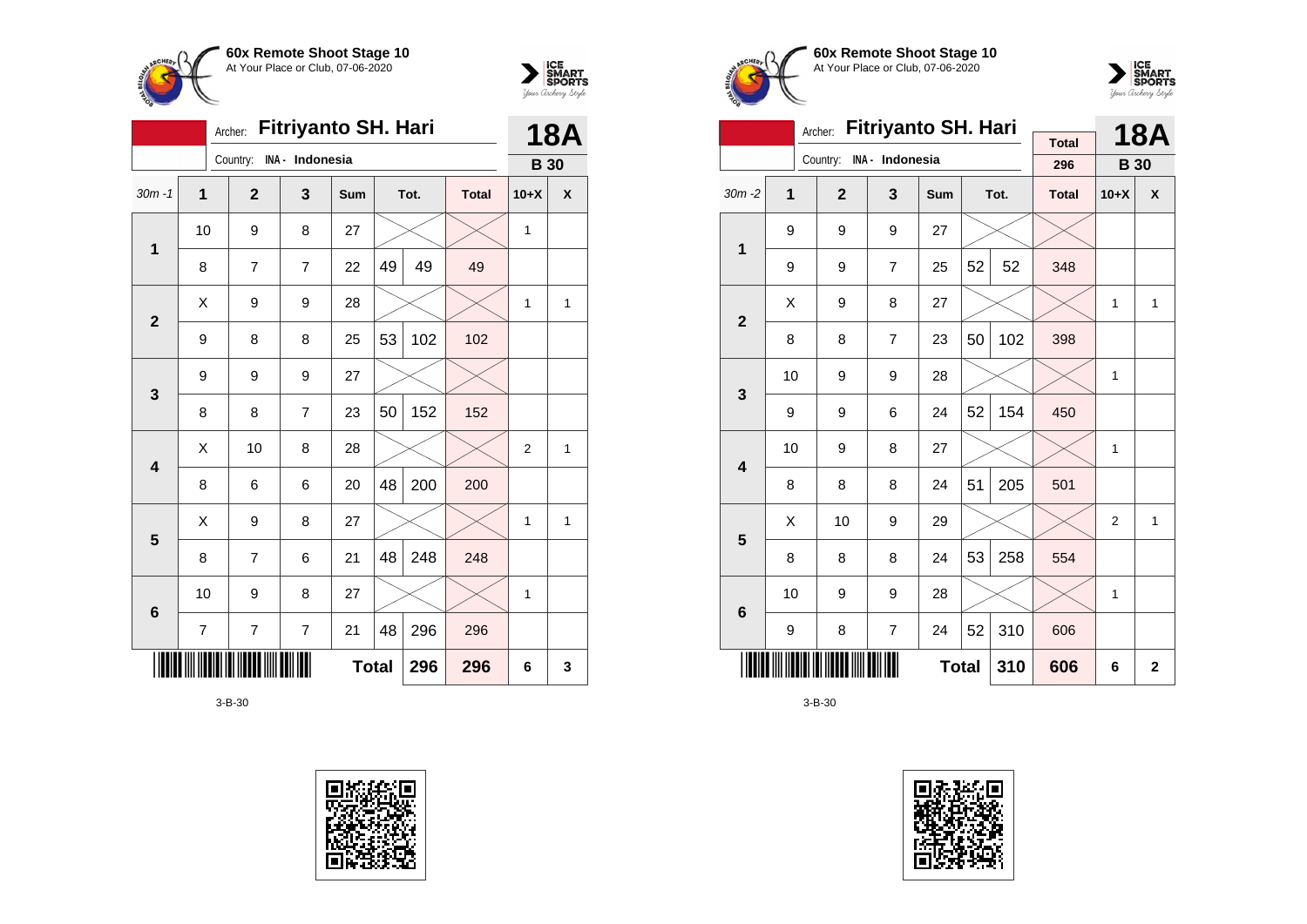



|                         | <b>Purwantoro Edi</b><br>Archer: |                          |                |     |              |      |              |                |                         |
|-------------------------|----------------------------------|--------------------------|----------------|-----|--------------|------|--------------|----------------|-------------------------|
|                         |                                  | Country: INA - Indonesia |                |     |              |      |              | <b>B</b> 30    |                         |
| $30m - 1$               | 1                                | $\mathbf{2}$             | 3              | Sum |              | Tot. | <b>Total</b> | $10+X$         | $\pmb{\mathsf{X}}$      |
| $\mathbf{1}$            | Χ                                | X                        | 10             | 30  |              |      |              | 3              | $\overline{\mathbf{c}}$ |
|                         | 9                                | 9                        | 9              | 27  | 57           | 57   | 57           |                |                         |
| $\mathbf{2}$            | X                                | 10                       | 9              | 29  |              |      |              | $\overline{2}$ | 1                       |
|                         | 8                                | $\overline{7}$           | 6              | 21  | 50           | 107  | 107          |                |                         |
| $\mathbf{3}$            | 10                               | 10                       | 8              | 28  |              |      |              | $\overline{2}$ |                         |
|                         | 8                                | 8                        | $\overline{7}$ | 23  | 51           | 158  | 158          |                |                         |
| $\overline{\mathbf{4}}$ | X                                | 10                       | 10             | 30  |              |      |              | 3              | 1                       |
|                         | 9                                | 9                        | 8              | 26  | 56           | 214  | 214          |                |                         |
| 5                       | Χ                                | X                        | 9              | 29  |              |      |              | $\overline{2}$ | $\overline{2}$          |
|                         | 9                                | 8                        | 8              | 25  | 54           | 268  | 268          |                |                         |
| $6\phantom{1}6$         | 9                                | 9                        | 9              | 27  |              |      |              |                |                         |
|                         | 8                                | 8                        | 8              | 24  | 51           | 319  | 319          |                |                         |
|                         |                                  |                          |                |     | <b>Total</b> | 319  | 319          | 12             | 6                       |







|                         |    | <b>Purwantoro Edi</b><br>Archer: |                 |            |     | <b>18B</b> |                     |              |   |
|-------------------------|----|----------------------------------|-----------------|------------|-----|------------|---------------------|--------------|---|
|                         |    | Country:                         | INA - Indonesia |            |     |            | <b>Total</b><br>319 | <b>B</b> 30  |   |
|                         |    |                                  |                 |            |     |            |                     |              |   |
| $30m - 2$               | 1  | $\overline{2}$                   | 3               | <b>Sum</b> |     | Tot.       | <b>Total</b>        | $10+X$       | X |
| 1                       | 10 | 9                                | 8               | 27         |     |            |                     | $\mathbf{1}$ |   |
|                         | 8  | 8                                | 6               | 22         | 49  | 49         | 368                 |              |   |
| $\overline{2}$          | 10 |                                  |                 | 1          |     |            |                     |              |   |
|                         | 9  | 9                                | 8               | 26         | 54  | 103        | 422                 |              |   |
| 3                       | 10 | 10                               | 10              | 30         |     |            |                     | 3            |   |
|                         | 9  | 9                                | 8               | 26         | 56  | 159        | 478                 |              |   |
| $\overline{\mathbf{4}}$ | 9  | 9                                | 9               | 27         |     |            |                     |              |   |
|                         | 8  | 8                                | $\overline{7}$  | 23         | 50  | 209        | 528                 |              |   |
| 5                       | X  | 10                               | 10              | 30         |     |            |                     | 3            | 1 |
|                         | 10 | 8                                | 9               | 27         | 57  | 266        | 585                 | $\mathbf{1}$ |   |
| 6                       | 10 | 10                               | 9               | 29         |     |            |                     | 2            |   |
|                         | 8  | 8                                | $\overline{7}$  | 52         | 318 | 637        |                     |              |   |
|                         |    |                                  | 318             | 637        | 11  | 1          |                     |              |   |

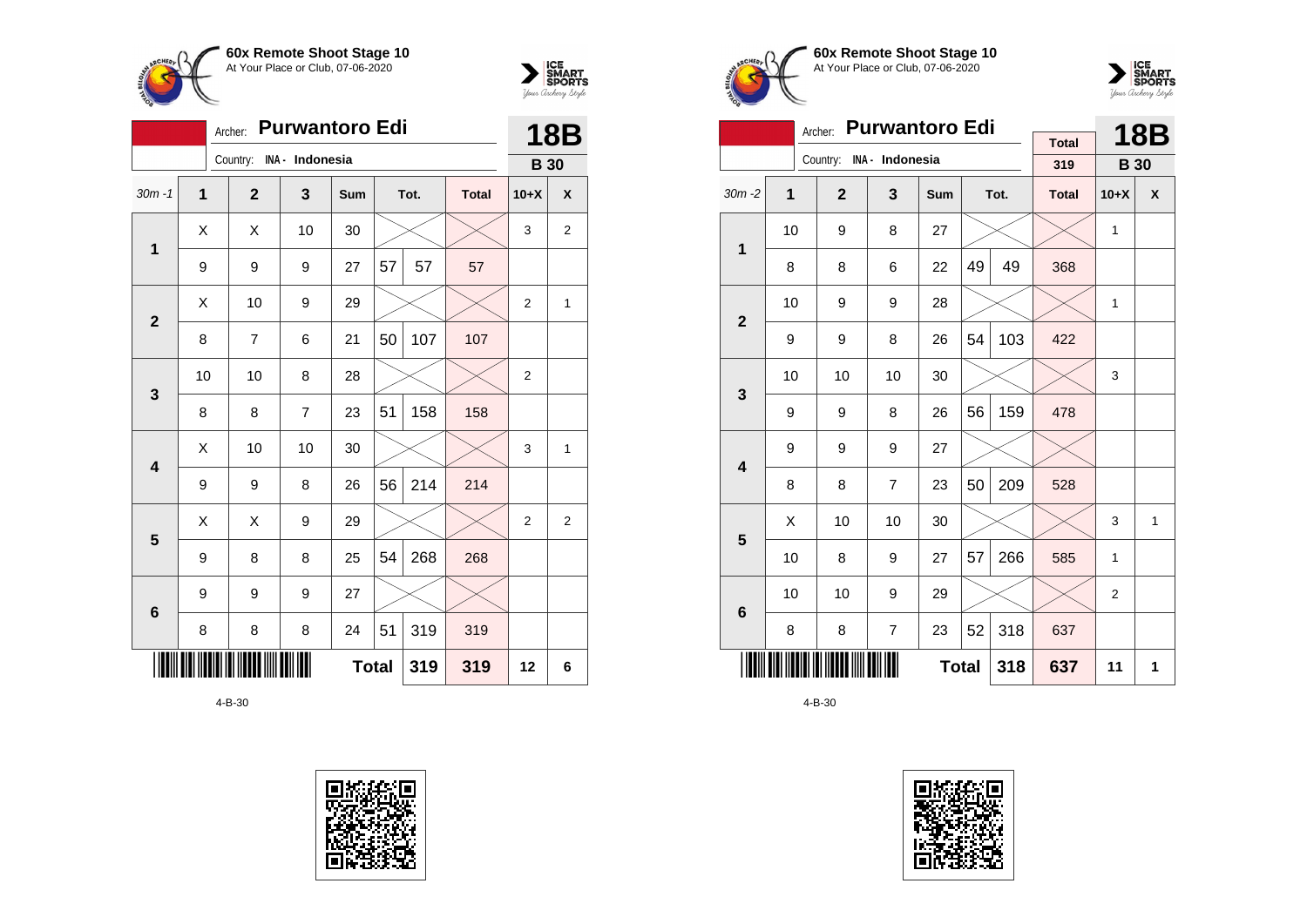



|                     |                                                              |  | <b>Hartono Iwan</b><br>Archer: |                 | <b>18C</b> |    |      |              |                |                    |
|---------------------|--------------------------------------------------------------|--|--------------------------------|-----------------|------------|----|------|--------------|----------------|--------------------|
|                     |                                                              |  | Country:                       | INA - Indonesia |            |    |      |              | <b>B</b> 30    |                    |
| $30m - 1$           | $\overline{1}$                                               |  | $\mathbf{2}$                   | 3               | Sum        |    | Tot. | <b>Total</b> | $10+X$         | $\pmb{\mathsf{x}}$ |
| $\mathbf{1}$        | 10                                                           |  | 10                             | 9               | 29         |    |      |              | $\overline{2}$ |                    |
|                     | 9                                                            |  | $\overline{7}$                 | 6               | 22         | 51 | 51   | 51           |                |                    |
| $\overline{2}$      | 10                                                           |  | 9                              | 8               | 27         |    |      |              | 1              |                    |
|                     | 8                                                            |  | 7                              | 5               | 20         | 47 | 98   | 98           |                |                    |
| $\mathbf{3}$        | 9                                                            |  | 9                              | 8               | 26         |    |      |              |                |                    |
|                     | 8                                                            |  | $\overline{7}$                 | 6               | 21         | 47 | 145  | 145          |                |                    |
| 4                   | Χ                                                            |  | 9                              | 8               | 27         |    |      |              | 1              | 1                  |
|                     | 8                                                            |  | 7                              | M               | 15         | 42 | 187  | 187          |                |                    |
| $5\phantom{1}$      | 8                                                            |  | 8                              | 8               | 24         |    |      |              |                |                    |
|                     | $\overline{7}$                                               |  | 7                              | M               | 14         | 38 | 225  | 225          |                |                    |
| $\bf 6$             | 10                                                           |  | 9                              | 9               | 28         |    |      |              | 1              |                    |
|                     | 50<br>275<br>8<br>$\overline{\mathcal{I}}$<br>22<br>275<br>7 |  |                                |                 |            |    |      |              |                |                    |
| <b>Total</b><br>275 |                                                              |  |                                |                 |            |    | 275  | 5            | 1              |                    |







|                         |                  | <b>Hartono Iwan</b><br>Archer: |    |     |    | <b>18C</b> |                     |                |                    |
|-------------------------|------------------|--------------------------------|----|-----|----|------------|---------------------|----------------|--------------------|
|                         |                  | Country: INA - Indonesia       |    |     |    |            | <b>Total</b><br>275 | <b>B</b> 30    |                    |
| $30m - 2$               | 1                | $\mathbf{2}$                   | 3  | Sum |    | Tot.       | <b>Total</b>        | $10+X$         | $\pmb{\mathsf{X}}$ |
| 1                       | 9                | 9                              | 8  | 26  |    |            |                     |                |                    |
|                         | 8                | $\overline{7}$                 | 6  | 21  | 47 | 47         | 322                 |                |                    |
| $\overline{2}$          | 10               | 10                             | 9  | 29  |    |            |                     | $\overline{2}$ |                    |
|                         | 8                | 6                              | 6  | 20  | 49 | 96         | 371                 |                |                    |
|                         | 10               | 9                              | 9  | 28  |    |            |                     | 1              |                    |
|                         | 3<br>8<br>8<br>8 |                                |    | 24  | 52 | 148        | 423                 |                |                    |
| $\overline{\mathbf{4}}$ | 9                | 8                              | 8  | 25  |    |            |                     |                |                    |
|                         | 8                | 8                              | 8  | 24  | 49 | 197        | 472                 |                |                    |
|                         | X                | 10                             | 10 | 30  |    |            |                     | 3              | 1                  |
|                         | 5<br>8<br>8<br>8 |                                |    |     | 54 | 251        | 526                 |                |                    |
|                         | X<br>9<br>8<br>6 |                                |    |     |    |            |                     | 1              | 1                  |
|                         | 8                | 8                              | 8  | 24  | 51 | 302        | 577                 |                |                    |
|                         |                  |                                |    |     |    | 302        | 577                 | 7              | $\mathbf{2}$       |

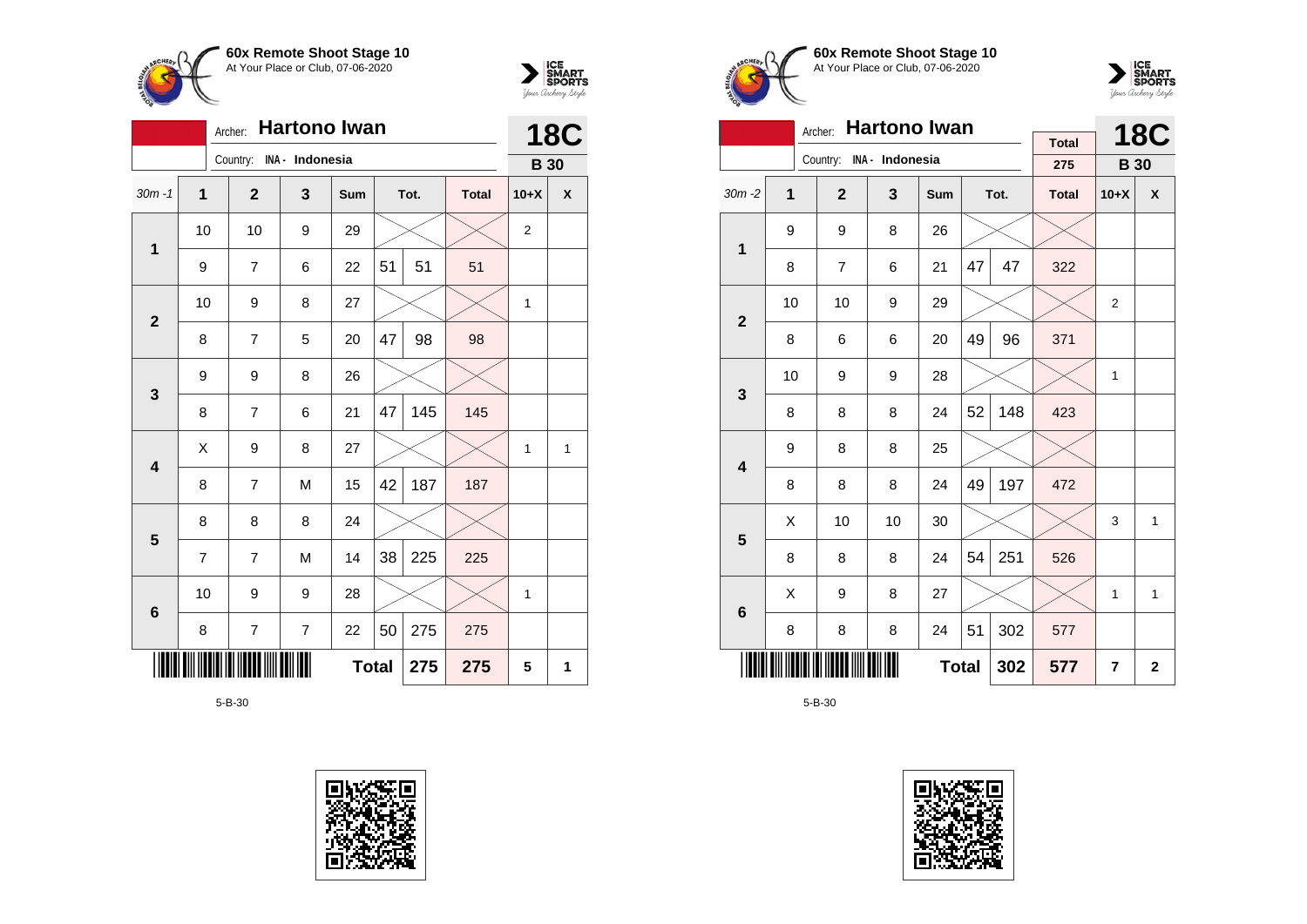



|                | Archer:        |                |               | <b>19A</b>   |    |      |              |                 |                |
|----------------|----------------|----------------|---------------|--------------|----|------|--------------|-----------------|----------------|
|                |                | Country:       | BEL - Belgium |              |    |      |              | C <sub>30</sub> |                |
| $30m - 1$      | $\overline{1}$ | $\overline{2}$ | 3             | Sum          |    | Tot. | <b>Total</b> | $10+X$          | X              |
| 1              | 9              | 9              | 9             | 27           |    |      |              |                 |                |
|                | 8              | 8              | 6             | 22           | 49 | 49   | 49           |                 |                |
| $\overline{2}$ | 10             | 9              | 9             | 28           |    |      |              | 1               |                |
|                | 9              | 8              | 8             | 25           | 53 | 102  | 102          |                 |                |
| 3              | 10             | 9              | 9             | 28           |    |      |              | 1               |                |
|                | 9              | 9              | 9             | 27           | 55 | 157  | 157          |                 |                |
| 4              | X              | 10             | 9             | 29           |    |      |              | 2               | 1              |
|                | 9              | 9              | 9             | 27           | 56 | 213  | 213          |                 |                |
| 5              | 10             | 10             | 9             | 29           |    |      |              | $\overline{2}$  |                |
|                | 9              | 8              | 5             | 22           | 51 | 264  | 264          |                 |                |
| 6              | X              | 10             | 10            | 30           |    |      |              | 3               | 1              |
|                | 9              | 8              | 5             | 22           | 52 | 316  | 316          |                 |                |
|                |                |                |               | <b>Total</b> |    | 316  | 316          | 9               | $\overline{2}$ |







|                         |    | Archer:        | Van damme Kelly        |            |     | <b>19A</b> |              |                 |   |
|-------------------------|----|----------------|------------------------|------------|-----|------------|--------------|-----------------|---|
|                         |    |                | Country: BEL - Belgium |            |     |            | <b>Total</b> |                 |   |
|                         |    |                |                        |            |     |            | 316          | C <sub>30</sub> |   |
| $30m - 2$               | 1  | $\overline{2}$ | 3                      | <b>Sum</b> |     | Tot.       | <b>Total</b> | $10+X$          | X |
| 1                       | 10 | 9              | 9                      | 28         |     |            |              | 1               |   |
|                         | 8  | 8              | 8                      | 24         | 52  | 52         | 368          |                 |   |
| $\overline{2}$          | 10 | 9              | 9                      | 28         |     |            |              | 1               |   |
|                         | 9  | 8              | $\overline{7}$         | 24         | 52  | 104        | 420          |                 |   |
| 3                       | X  | 10             | 9                      | 29         |     |            |              | $\overline{2}$  | 1 |
|                         | 9  | 9              | 8                      | 26         | 55  | 159        | 475          |                 |   |
| $\overline{\mathbf{4}}$ | Χ  | 10             | 9                      | 29         |     |            |              | $\overline{2}$  | 1 |
|                         | 8  | 8              | $\overline{7}$         | 23         | 52  | 211        | 527          |                 |   |
| 5                       | Χ  | 9              | 9                      | 28         |     |            |              | 1               | 1 |
|                         | 9  | 9              | 8                      | 26         | 54  | 265        | 581          |                 |   |
| 6                       | X  | 10             | 9                      | 29         |     |            |              | $\overline{2}$  | 1 |
|                         | 9  | $\overline{7}$ | 24                     | 53         | 318 | 634        |              |                 |   |
|                         |    |                | <b>Total</b>           |            | 318 | 634        | 9            | 4               |   |

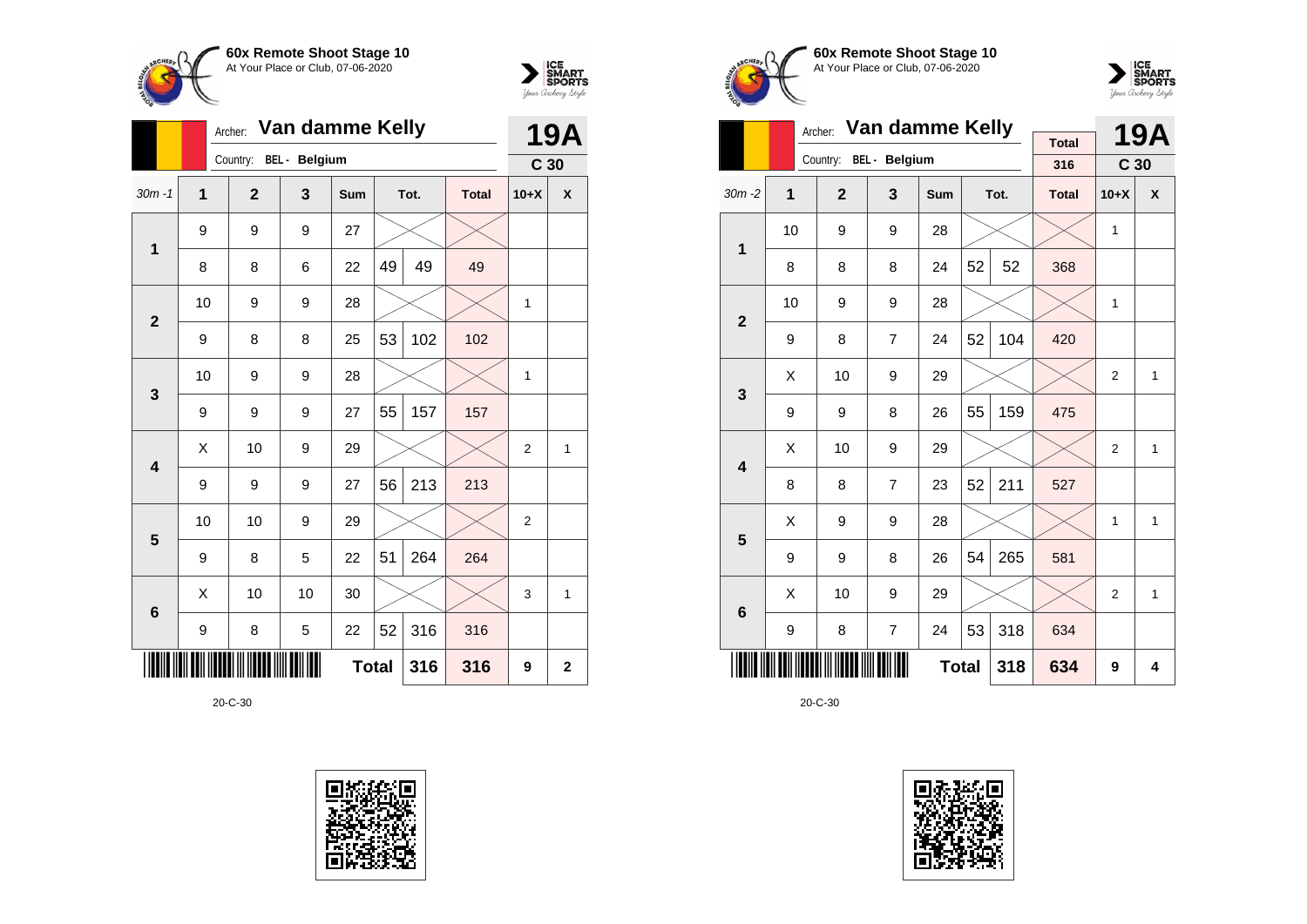



| <b>Ackx Enzo</b><br>Archer: |    |                |                      |              |     |      |              |                 | <b>19B</b>     |  |
|-----------------------------|----|----------------|----------------------|--------------|-----|------|--------------|-----------------|----------------|--|
|                             |    | Country:       | <b>BEL</b> - Belgium |              |     |      |              | C <sub>30</sub> |                |  |
| $30m - 1$                   | 1  | $\overline{2}$ | 3                    | <b>Sum</b>   |     | Tot. | <b>Total</b> | $10+X$          | X              |  |
| 1                           | X  | Χ              | X                    | 30           |     |      |              | 3               | 3              |  |
|                             | 10 | 10             | 10                   | 30           | 60  | 60   | 60           | 3               |                |  |
| $\overline{2}$              | X  | Χ              | X                    | 30           |     |      |              | 3               | 3              |  |
|                             | 10 | 10             | 10                   | 30           | 60  | 120  | 120          | 3               |                |  |
|                             | X  | X              | X                    | 30           |     |      |              | 3               | 3              |  |
| 3                           | 10 | 10             | 10                   | 30           | 60  | 180  | 180          | 3               |                |  |
|                             | Χ  | X              | 10                   | 30           |     |      |              | 3               | $\overline{2}$ |  |
| 4                           | 10 | 10             | 9                    | 29           | 59  | 239  | 239          | $\overline{2}$  |                |  |
|                             | X  | X              | X                    | 30           |     |      |              | 3               | 3              |  |
| 5                           | 10 | 10             | 10                   | 30           | 60  | 299  | 299          | 3               |                |  |
| $6\phantom{1}6$             | X  | X              | X                    | 30           |     |      |              | 3               | 3              |  |
|                             | Χ  | 10             | 30                   | 60           | 359 | 359  | 3            | 1               |                |  |
|                             |    |                |                      | <b>Total</b> |     | 359  | 359          | 35              | 18             |  |









|                         |                   | <b>Ackx Enzo</b><br>Archer: |               |              |     | <b>19B</b> |                     |                 |                |
|-------------------------|-------------------|-----------------------------|---------------|--------------|-----|------------|---------------------|-----------------|----------------|
|                         |                   | Country:                    | BEL - Belgium |              |     |            | <b>Total</b><br>359 | C <sub>30</sub> |                |
| $30m - 2$               | 1                 | $\overline{2}$              | 3             | <b>Sum</b>   |     | Tot.       | <b>Total</b>        | $10+X$          | X              |
| 1                       | X                 | X                           | X             | 30           |     |            |                     | 3               | 3              |
|                         | Χ                 | X                           | 10            | 30           | 60  | 60         | 419                 | 3               | $\overline{2}$ |
| $\overline{2}$          | X                 | X                           | X             | 30           |     |            |                     | 3               | 3              |
|                         | X                 | X                           | 10            | 30           | 60  | 120        | 479                 | 3               | $\overline{2}$ |
| 3                       | X                 | X                           | X             | 30           |     |            |                     | 3               | 3              |
|                         | 10                | 10                          | 10            | 30           | 60  | 180        | 539                 | 3               |                |
| $\overline{\mathbf{4}}$ | X                 | X                           | Χ             | 30           |     |            |                     | 3               | 3              |
|                         | 10                | 10                          | 10            | 30           | 60  | 240        | 599                 | 3               |                |
|                         | X                 | X                           | X             | 30           |     |            |                     | 3               | 3              |
|                         | 5<br>Χ<br>X<br>10 |                             |               |              | 60  | 300        | 659                 | 3               | $\overline{2}$ |
| $6\phantom{1}6$         | X                 | X                           | Χ             | 30           |     |            |                     | 3               | 3              |
|                         | X                 | X                           | 30            | 60           | 360 | 719        | 3                   | 3               |                |
|                         |                   |                             |               | <b>Total</b> |     | 360        | 719                 | 36              | 27             |

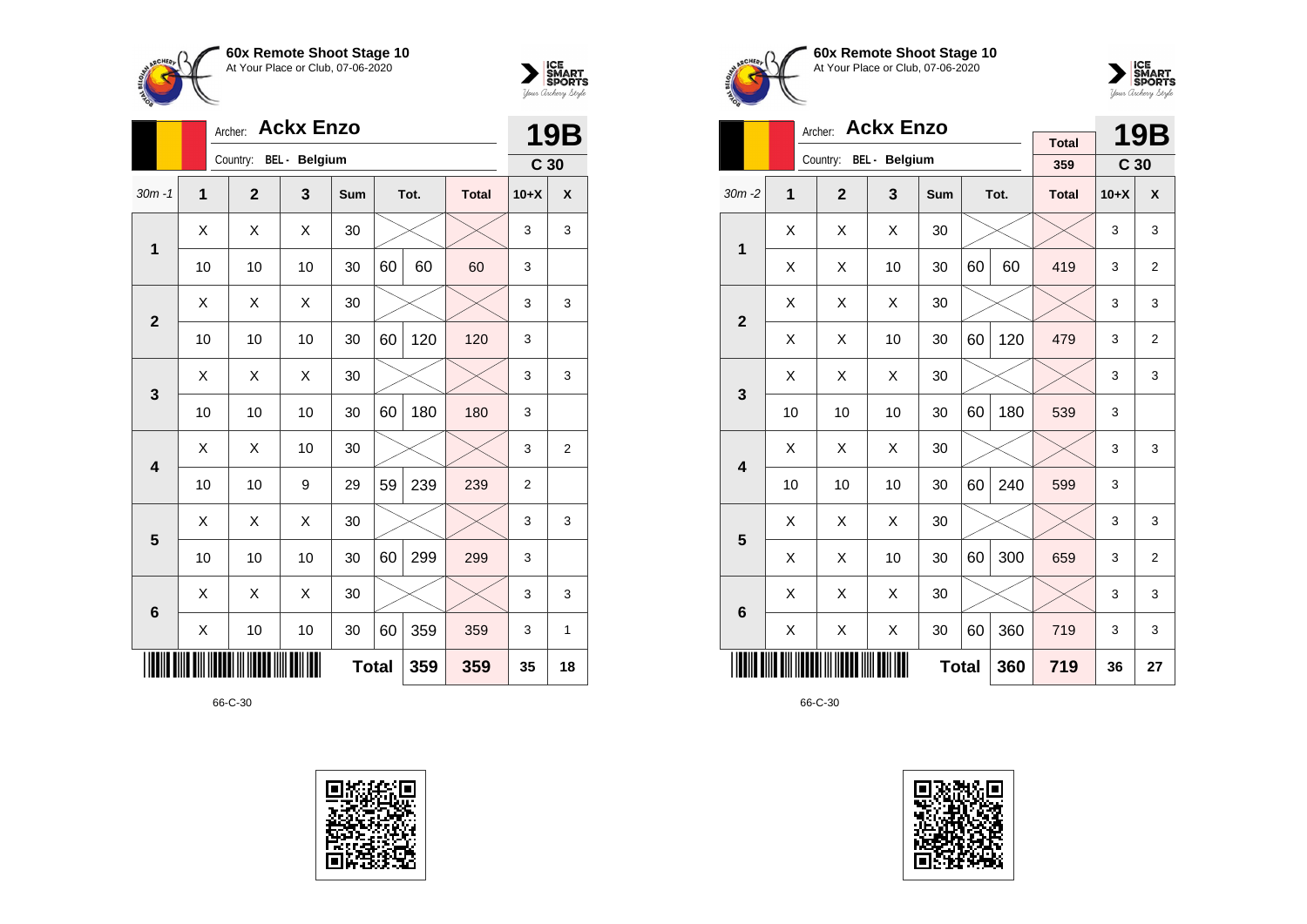



|                         |                | <b>Hourtou Marlyse</b><br>Archer: |                |     | <b>20A</b>   |      |              |                |          |
|-------------------------|----------------|-----------------------------------|----------------|-----|--------------|------|--------------|----------------|----------|
|                         |                | Country:                          | CHA - Chad     |     |              |      |              | <b>R70</b>     |          |
| $70m - 1$               | 1              | $\mathbf{2}$                      | 3              | Sum |              | Tot. | <b>Total</b> | $10+X$         | X        |
| $\mathbf 1$             | 10             | 9                                 | 8              | 27  |              |      |              | 1              |          |
|                         | $\overline{7}$ | 7                                 | $\overline{c}$ | 16  | 43           | 43   | 43           |                |          |
| $\mathbf{2}$            | 10             | 9                                 | 9              | 28  |              |      |              | 1              |          |
|                         | 9              | 7                                 | $\overline{7}$ | 23  | 51           | 94   | 94           |                |          |
| 3                       | 10             | 10                                | 8              | 28  |              |      |              | $\overline{2}$ |          |
|                         | 8              | 8                                 | 7              | 23  | 51           | 145  | 145          |                |          |
| $\overline{\mathbf{4}}$ | 10             | 9                                 | 9              | 28  |              |      |              | 1              |          |
|                         | 9              | 8                                 | 8              | 25  | 53           | 198  | 198          |                |          |
| 5                       | 10             | 9                                 | 9              | 28  |              |      |              | 1              |          |
|                         | 8              | 7                                 | $\overline{7}$ | 22  | 50           | 248  | 248          |                |          |
| $6\phantom{1}6$         | 10             | 9                                 | 7              | 26  |              |      |              | $\mathbf{1}$   |          |
|                         | $\overline{7}$ | $\overline{7}$                    | 5              | 19  | 45           | 293  | 293          |                |          |
|                         |                |                                   |                |     | <b>Total</b> | 293  | 293          | $\overline{7}$ | $\bf{0}$ |







|                         |    | <b>Hourtou Marlyse</b><br>Archer: |                |              |    | <b>20A</b> |                     |                |                    |
|-------------------------|----|-----------------------------------|----------------|--------------|----|------------|---------------------|----------------|--------------------|
|                         |    | Country:                          | CHA - Chad     |              |    |            | <b>Total</b><br>293 | <b>R70</b>     |                    |
| $70m - 2$               | 1  | $\overline{2}$                    | 3              | Sum          |    | Tot.       | <b>Total</b>        | $10+X$         | $\pmb{\mathsf{X}}$ |
| $\mathbf{1}$            | 10 | 8                                 | 8              | 26           |    |            |                     | 1              |                    |
|                         | 8  | 8                                 | 6              | 22           | 48 | 48         | 341                 |                |                    |
| $\overline{2}$          | 10 | 9                                 | 9              | 28           |    |            |                     | 1              |                    |
|                         | 8  | 8                                 | 8              | 24           | 52 | 100        | 393                 |                |                    |
| 3                       | 10 | 9                                 | 9              | 28           |    |            |                     | 1              |                    |
|                         | 9  | 9                                 | 8              | 26           | 54 | 154        | 447                 |                |                    |
| $\overline{\mathbf{4}}$ | 9  | 8                                 | 8              | 25           |    |            |                     |                |                    |
|                         | 8  | 7                                 | $\overline{7}$ | 22           | 47 | 201        | 494                 |                |                    |
| 5                       | 9  | 9                                 | 8              | 26           |    |            |                     |                |                    |
|                         | 8  | $\overline{7}$                    | 6              | 21           | 47 | 248        | 541                 |                |                    |
| 6                       | X  | X                                 | 9              | 29           |    |            |                     | $\overline{2}$ | $\overline{2}$     |
|                         | 9  | $\overline{7}$                    | $\overline{7}$ | 23           | 52 | 300        | 593                 |                |                    |
|                         |    |                                   |                | <b>Total</b> |    | 300        | 593                 | 5              | $\overline{2}$     |

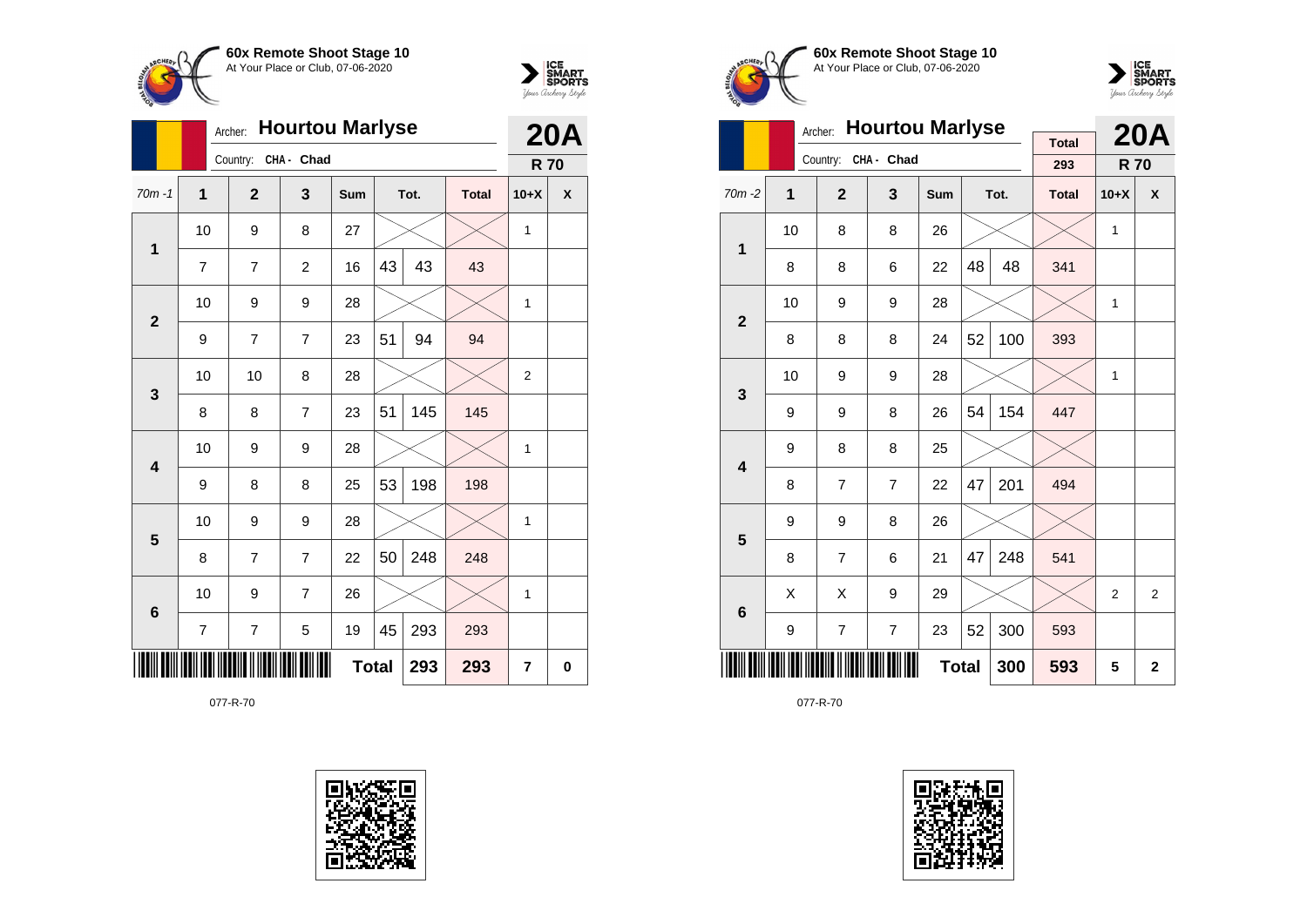



|                | Archer:        |                        |                | 1Α           |    |      |              |                 |   |
|----------------|----------------|------------------------|----------------|--------------|----|------|--------------|-----------------|---|
|                |                | Country: BEL - Belgium |                |              |    |      |              | C <sub>30</sub> |   |
| $30m - 1$      | $\overline{1}$ | $\overline{2}$         | 3              | Sum          |    | Tot. | <b>Total</b> | $10+X$          | X |
| 1              | 9              | 8                      | 8              | 25           |    |      |              |                 |   |
|                | 8              | 8                      | $\overline{7}$ | 23           | 48 | 48   | 48           |                 |   |
| $\overline{2}$ | 10             | 9                      | 9              | 28           |    |      |              | $\mathbf{1}$    |   |
|                | 9              | 8                      | 8              | 25           | 53 | 101  | 101          |                 |   |
| 3              | 9              | 9                      | 8              | 26           |    |      |              |                 |   |
|                | 8              | 7                      | $\overline{7}$ | 22           | 48 | 149  | 149          |                 |   |
| 4              | 10             | 10                     | 10             | 30           |    |      |              | 3               |   |
|                | 9              | 9                      | 9              | 27           | 57 | 206  | 206          |                 |   |
| 5              | 9              | 8                      | 8              | 25           |    |      |              |                 |   |
|                | 8              | 8                      | 8              | 24           | 49 | 255  | 255          |                 |   |
| 6              | 10             | 9                      | 9              | 28           |    |      |              | 1               |   |
|                | 9              | 9                      | 8              | 26           | 54 | 309  | 309          |                 |   |
|                |                |                        |                | <b>Total</b> |    | 309  | 309          | 5               | 0 |







|                         |    | Archer:        | <b>Schroeders Ronald</b> |     |    | <b>1A</b>   |                     |                 |              |
|-------------------------|----|----------------|--------------------------|-----|----|-------------|---------------------|-----------------|--------------|
|                         |    | Country:       | BEL - Belgium            |     |    |             | <b>Total</b><br>309 | C <sub>30</sub> |              |
| $30m - 2$               | 1  | $\overline{2}$ | 3                        | Sum |    | Tot.        | <b>Total</b>        | $10+X$          | X            |
|                         |    |                |                          |     |    |             |                     |                 |              |
| 1                       | X  | 10             | 10                       | 30  |    |             |                     | 3               | $\mathbf{1}$ |
|                         | 9  | $\overline{7}$ | 6                        | 22  | 52 | 52          | 361                 |                 |              |
| $\overline{2}$          | 9  | 9              | 9                        | 27  |    |             |                     |                 |              |
|                         | 8  | 8              | 101                      | 410 |    |             |                     |                 |              |
| 27<br>9<br>9<br>9       |    |                |                          |     |    |             |                     |                 |              |
| 3                       | 9  | 8              | 8                        | 25  | 52 | 153         | 462                 |                 |              |
| $\overline{\mathbf{4}}$ | X  | 9              | 9                        | 28  |    |             |                     | 1               | $\mathbf{1}$ |
|                         | 8  | $\overline{7}$ | M                        | 15  | 43 | 196         | 505                 |                 |              |
| 5                       | 10 | 10             | 10                       | 30  |    |             |                     | 3               |              |
|                         | 9  | 8              | 8                        | 25  | 55 | 251         | 560                 |                 |              |
| $6\phantom{1}$          | 10 | 10             | 9                        | 29  |    |             |                     | $\overline{2}$  |              |
|                         | 9  | 8              | 305                      | 614 |    |             |                     |                 |              |
|                         |    |                | 305                      | 614 | 9  | $\mathbf 2$ |                     |                 |              |

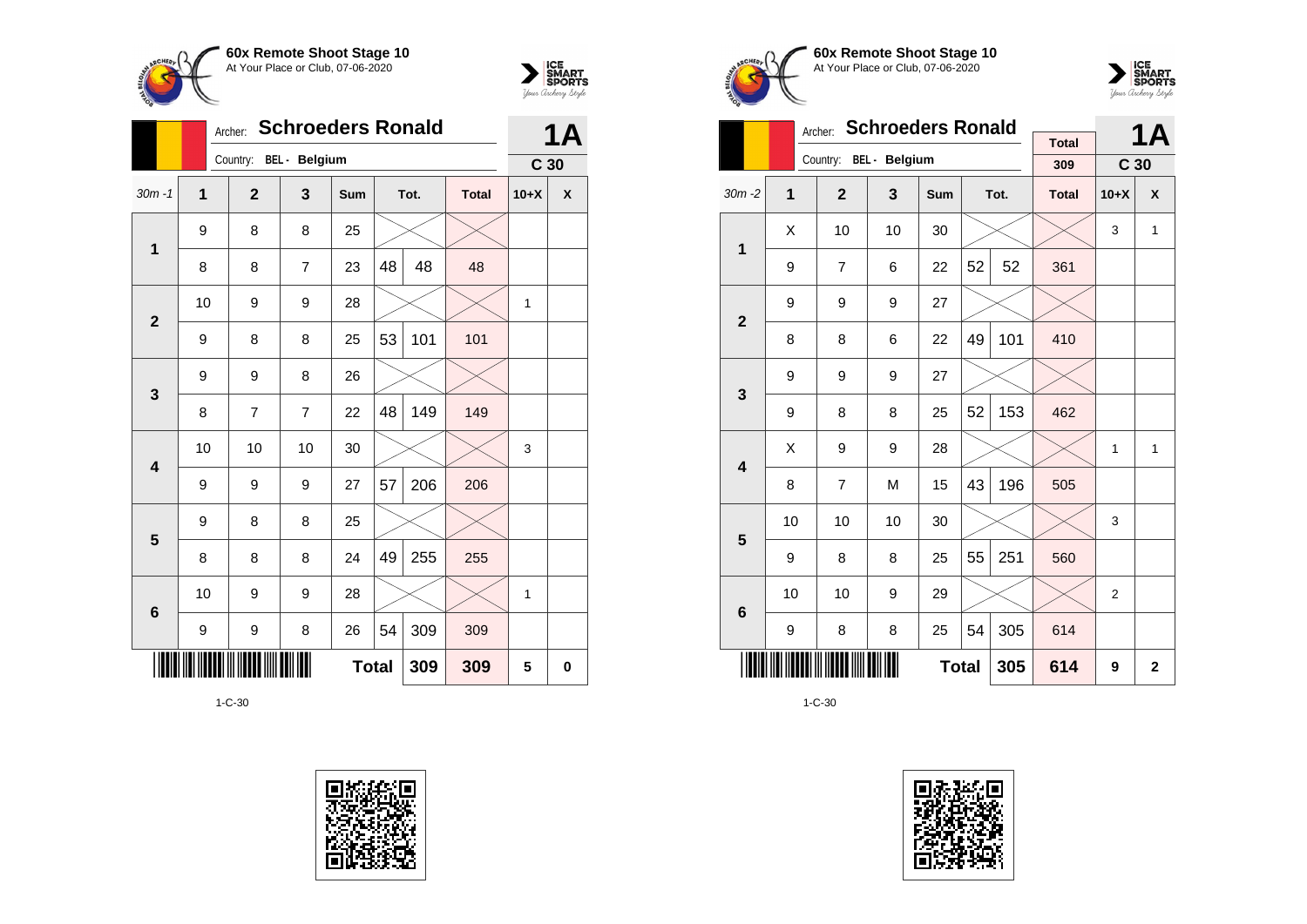



| Country: BEL - Belgium<br><b>BST</b><br>Scaled 1<br>$\overline{1}$<br>Tot.<br>$\mathbf{2}$<br>$\mathbf{3}$<br>Sum<br><b>Total</b><br>$10+X$<br>$\mathbf{1}$<br>$\overline{\mathbf{2}}$<br>$\mathbf 3$<br>$\overline{\mathbf{4}}$<br>5<br>$\bf 6$ | <b>Lannoye Chanel</b><br>Archer: |  |  |  |  |  |  |  |  |  | 2A                 |
|--------------------------------------------------------------------------------------------------------------------------------------------------------------------------------------------------------------------------------------------------|----------------------------------|--|--|--|--|--|--|--|--|--|--------------------|
|                                                                                                                                                                                                                                                  |                                  |  |  |  |  |  |  |  |  |  |                    |
|                                                                                                                                                                                                                                                  |                                  |  |  |  |  |  |  |  |  |  | $\pmb{\mathsf{X}}$ |
|                                                                                                                                                                                                                                                  |                                  |  |  |  |  |  |  |  |  |  |                    |
|                                                                                                                                                                                                                                                  |                                  |  |  |  |  |  |  |  |  |  |                    |
|                                                                                                                                                                                                                                                  |                                  |  |  |  |  |  |  |  |  |  |                    |
|                                                                                                                                                                                                                                                  |                                  |  |  |  |  |  |  |  |  |  |                    |
|                                                                                                                                                                                                                                                  |                                  |  |  |  |  |  |  |  |  |  |                    |
|                                                                                                                                                                                                                                                  |                                  |  |  |  |  |  |  |  |  |  |                    |
|                                                                                                                                                                                                                                                  |                                  |  |  |  |  |  |  |  |  |  |                    |
|                                                                                                                                                                                                                                                  |                                  |  |  |  |  |  |  |  |  |  |                    |
|                                                                                                                                                                                                                                                  |                                  |  |  |  |  |  |  |  |  |  |                    |
|                                                                                                                                                                                                                                                  |                                  |  |  |  |  |  |  |  |  |  |                    |
|                                                                                                                                                                                                                                                  |                                  |  |  |  |  |  |  |  |  |  |                    |
|                                                                                                                                                                                                                                                  |                                  |  |  |  |  |  |  |  |  |  |                    |
|                                                                                                                                                                                                                                                  |                                  |  |  |  |  |  |  |  |  |  |                    |
| $\blacksquare$<br>║<br><b>Total</b>                                                                                                                                                                                                              |                                  |  |  |  |  |  |  |  |  |  |                    |

2-B-ST









2-B-ST

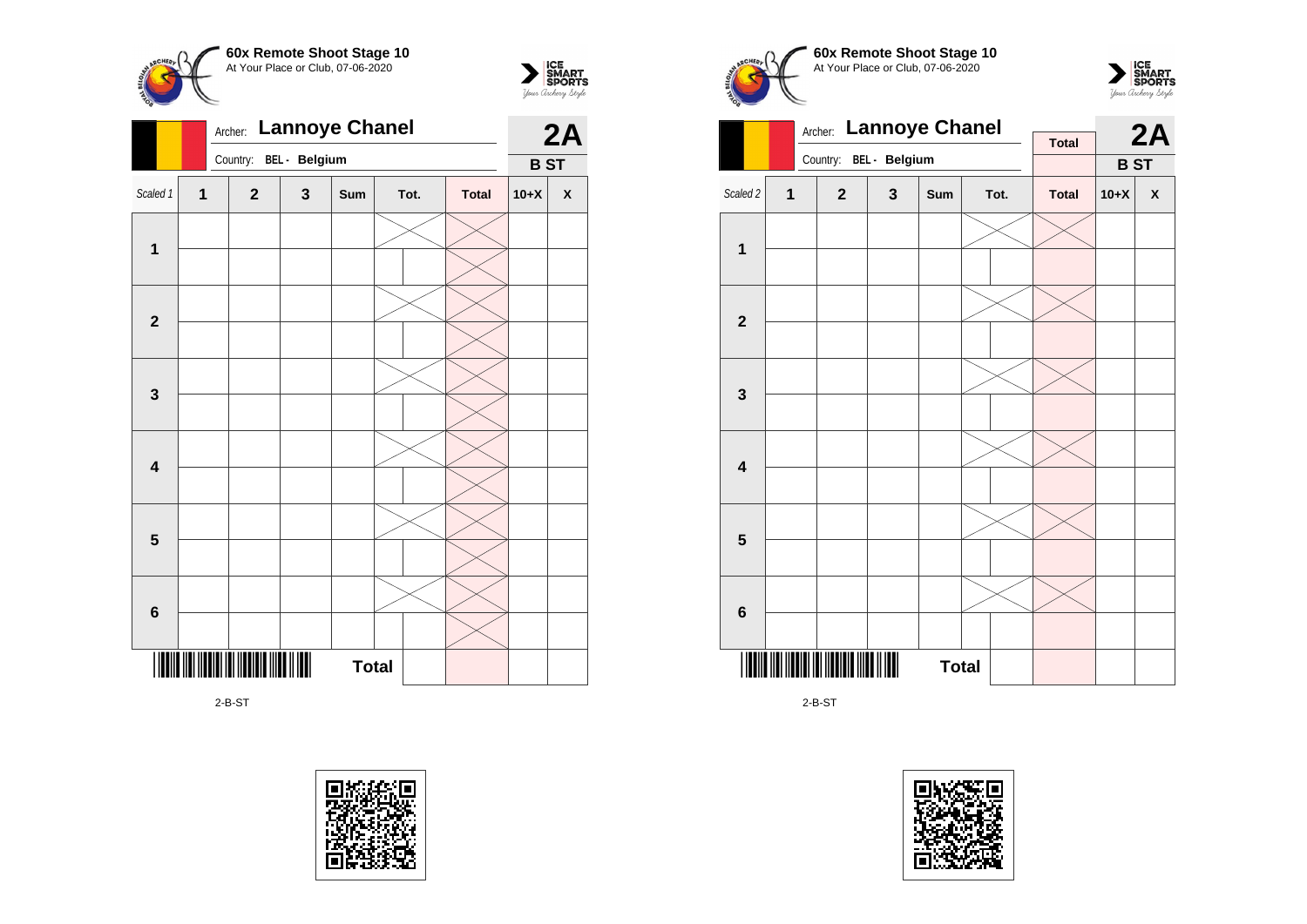



|                         |                          | Archer:                     | <b>Lynch Mark</b> |              |     |      |              |                | 3A                 |
|-------------------------|--------------------------|-----------------------------|-------------------|--------------|-----|------|--------------|----------------|--------------------|
|                         |                          | Country: RSA - South Africa |                   |              |     |      |              | R 30           |                    |
| $30m - 1$               | $\overline{1}$           | $\overline{2}$              | 3                 | Sum          |     | Tot. | <b>Total</b> | $10+X$         | $\pmb{\mathsf{X}}$ |
| $\mathbf 1$             | 10                       | 9                           | 9                 | 28           |     |      |              | $\mathbf{1}$   |                    |
|                         | 8                        | 8                           | 7                 | 23           | 51  | 51   | 51           |                |                    |
| $\mathbf{2}$            | 10                       | 9                           | 9                 | 28           |     |      |              | $\mathbf{1}$   |                    |
|                         | 8                        | $\overline{7}$              | 22                | 50           | 101 | 101  |              |                |                    |
| 3                       | 9                        | 9                           | 9                 | 27           |     |      |              |                |                    |
|                         | 8                        | $\overline{7}$              | 6                 | 21           | 48  | 149  | 149          |                |                    |
| $\overline{\mathbf{4}}$ | 9                        | 9                           | 8                 | 26           |     |      |              |                |                    |
|                         | $\overline{7}$           | $\overline{7}$              | 6                 | 20           | 46  | 195  | 195          |                |                    |
|                         | 10                       | 10                          | 8                 | 28           |     |      |              | $\overline{2}$ |                    |
|                         | 5<br>8<br>7              |                             |                   | 21           | 49  | 244  | 244          |                |                    |
| $\bf 6$                 | 10                       | 9                           | 9                 | 28           |     |      |              | 1              |                    |
|                         | $\overline{7}$<br>8<br>8 |                             |                   |              | 51  | 295  | 295          |                |                    |
|                         |                          |                             |                   | <b>Total</b> |     | 295  | 295          | 5              | 0                  |







|                         |                | Archer: Lynch Mark          |                         |              |    | 3A   |                     |        |                    |
|-------------------------|----------------|-----------------------------|-------------------------|--------------|----|------|---------------------|--------|--------------------|
|                         |                | Country: RSA - South Africa |                         |              |    |      | <b>Total</b><br>295 | R 30   |                    |
|                         |                |                             |                         |              |    |      |                     |        |                    |
| $30m - 1$               | 1              | $\overline{2}$              | 3                       | Sum          |    | Tot. | <b>Total</b>        | $10+X$ | $\pmb{\mathsf{X}}$ |
| 1                       | 9              | 8                           | 8                       | 25           |    |      |                     |        |                    |
|                         | 8              | $\overline{7}$              | 6                       | 21           | 46 | 46   | 341                 |        |                    |
| $\mathbf{2}$            | 9              | 9                           | 9                       | 27           |    |      |                     |        |                    |
|                         | 8              | 8                           | 8                       | 24           | 51 | 97   | 392                 |        |                    |
| 3                       | 9              | 8                           | 26                      |              |    |      |                     |        |                    |
|                         | $\overline{7}$ | $\overline{7}$              | 6                       | 20           | 46 | 143  | 438                 |        |                    |
| $\overline{\mathbf{4}}$ | 9              | 9                           | 8                       | 26           |    |      |                     |        |                    |
|                         | $\overline{7}$ | $\overline{7}$              | 6                       | 20           | 46 | 189  | 484                 |        |                    |
| 5                       | 10             | 10                          | 10                      | 30           |    |      |                     | 3      |                    |
|                         | 10             | 8                           | $\overline{7}$          | 25           | 55 | 244  | 539                 | 1      |                    |
| $6\phantom{1}$          | 10             | 9                           | 28                      |              |    |      | 1                   |        |                    |
|                         | 8              | 8                           | $\overline{\mathbf{7}}$ | 23           | 51 | 295  | 590                 |        |                    |
|                         |                |                             |                         | <b>Total</b> |    | 295  | 590                 | 5      | 0                  |

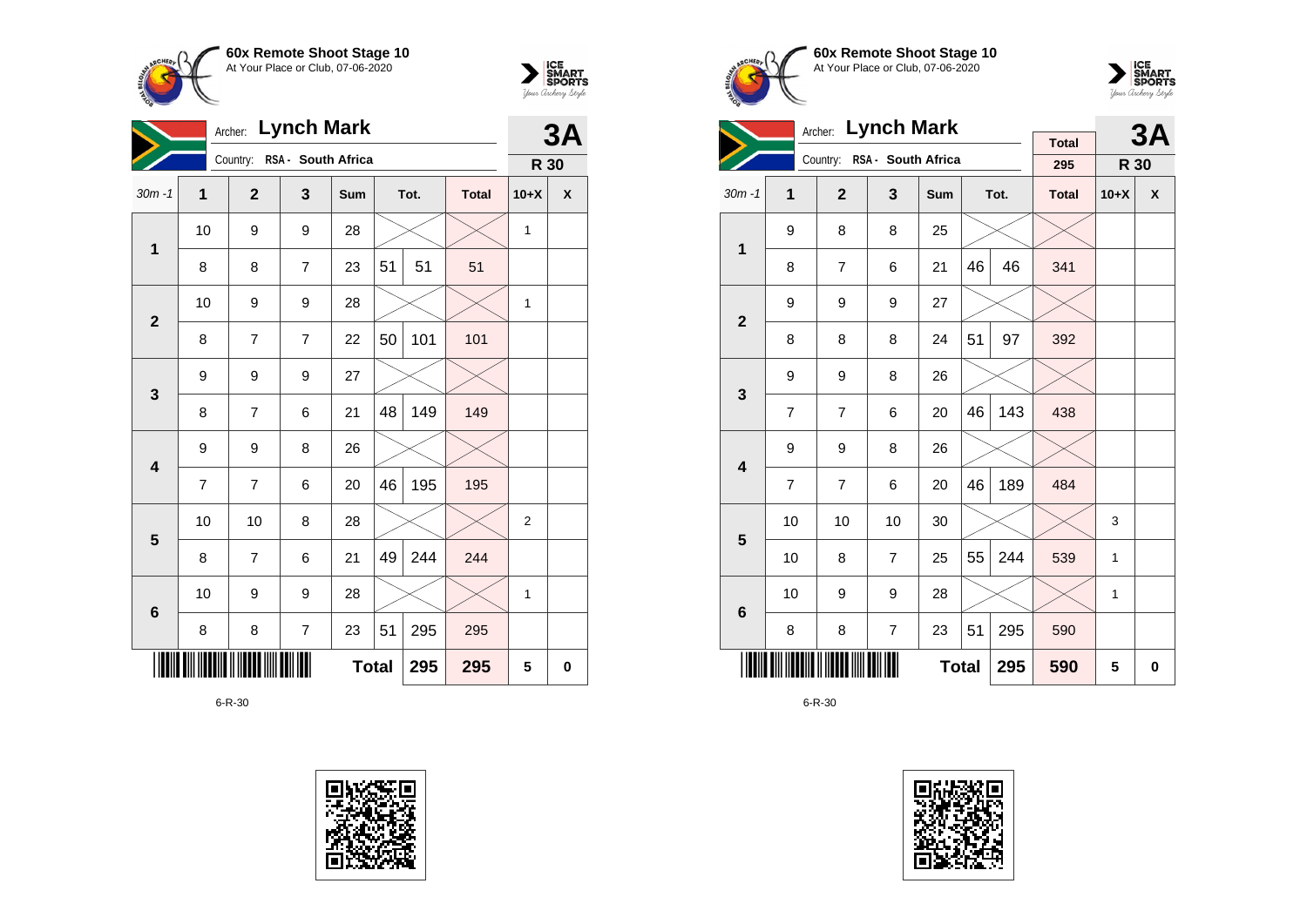



|                         |              | Archer:                    | <b>Sauren Yvo</b>        |              |    |      |              |                 | 4Α           |
|-------------------------|--------------|----------------------------|--------------------------|--------------|----|------|--------------|-----------------|--------------|
|                         |              | Country: NED - Netherlands |                          |              |    |      |              | R <sub>ST</sub> |              |
| Scaled 1                | $\mathbf{1}$ | $\mathbf{2}$               | $\overline{\mathbf{3}}$  | Sum          |    | Tot. | <b>Total</b> | $10+X$          | X            |
| 1                       | 10           | 8                          | $\overline{7}$           | 25           |    |      |              | 1               |              |
|                         | X            | 9                          | 8                        | 27           | 52 | 52   | 52           | 1               | 1            |
| $\mathbf{2}$            | 10           | 9                          | 9                        | 28           |    |      |              | $\mathbf{1}$    |              |
|                         | 8            | 6                          | 6                        | 20           | 48 | 100  | 100          |                 |              |
| 3                       | 9            | 8                          | $\overline{4}$           | 21           |    |      |              |                 |              |
|                         | 7            | 5                          | 3                        | 15           | 36 | 136  | 136          |                 |              |
| $\overline{\mathbf{4}}$ | Χ            | 9                          | 9                        | 28           |    |      |              | 1               | 1            |
|                         | Χ            | 9                          | $\overline{7}$           | 26           | 54 | 190  | 190          | 1               | 1            |
| 5                       | 9            | 8                          | $\overline{7}$           | 24           |    |      |              |                 |              |
|                         | 9            | 9                          | $\overline{7}$           | 25           | 49 | 239  | 239          |                 |              |
| 6                       | X            | 8                          | $\overline{7}$           | 25           |    |      |              | 1               | $\mathbf{1}$ |
|                         | 10           | 8                          | $\overline{\mathcal{I}}$ | 25           | 50 | 289  | 289          | 1               |              |
|                         |              |                            |                          | <b>Total</b> |    | 289  | 289          | $\overline{7}$  | 4            |

7-R-ST









|                         |    | Archer:        | <b>Sauren Yvo</b> |              |    |      |              |                 | 4A           |
|-------------------------|----|----------------|-------------------|--------------|----|------|--------------|-----------------|--------------|
|                         |    | Country:       | NED - Netherlands |              |    |      | <b>Total</b> |                 |              |
|                         |    |                |                   |              |    |      | 289          | R <sub>ST</sub> |              |
| Scaled 2                | 1  | $\overline{2}$ | 3                 | Sum          |    | Tot. | <b>Total</b> | $10+X$          | X            |
| 1                       | 9  | 9              | 8                 | 26           |    |      |              |                 |              |
|                         | 9  | 9              | 8                 | 26           | 52 | 52   | 341          |                 |              |
| $\overline{\mathbf{2}}$ | 8  | $\overline{7}$ | 5                 | 20           |    |      |              |                 |              |
|                         | 10 | 9              | 8                 | 27           | 47 | 99   | 388          | $\mathbf{1}$    |              |
| 3                       | 9  | 9              | $\overline{7}$    | 25           |    |      |              |                 |              |
|                         | 9  | 8              | 6                 | 23           | 48 | 147  | 436          |                 |              |
| $\overline{\mathbf{4}}$ | 10 | 8              | $\overline{7}$    | 25           |    |      |              | 1               |              |
|                         | X  | 9              | $\overline{7}$    | 26           | 51 | 198  | 487          | 1               | 1            |
| 5                       | 9  | 8              | $\overline{7}$    | 24           |    |      |              |                 |              |
|                         | 9  | 9              | 5                 | 23           | 47 | 245  | 534          |                 |              |
| $6\phantom{1}$          | 9  | 9              | $\overline{7}$    | 25           |    |      |              |                 |              |
|                         | X  | 9              | 8                 | 27           | 52 | 297  | 586          | 1               | 1            |
|                         |    |                |                   | <b>Total</b> |    | 297  | 586          | 4               | $\mathbf{2}$ |

7-R-ST

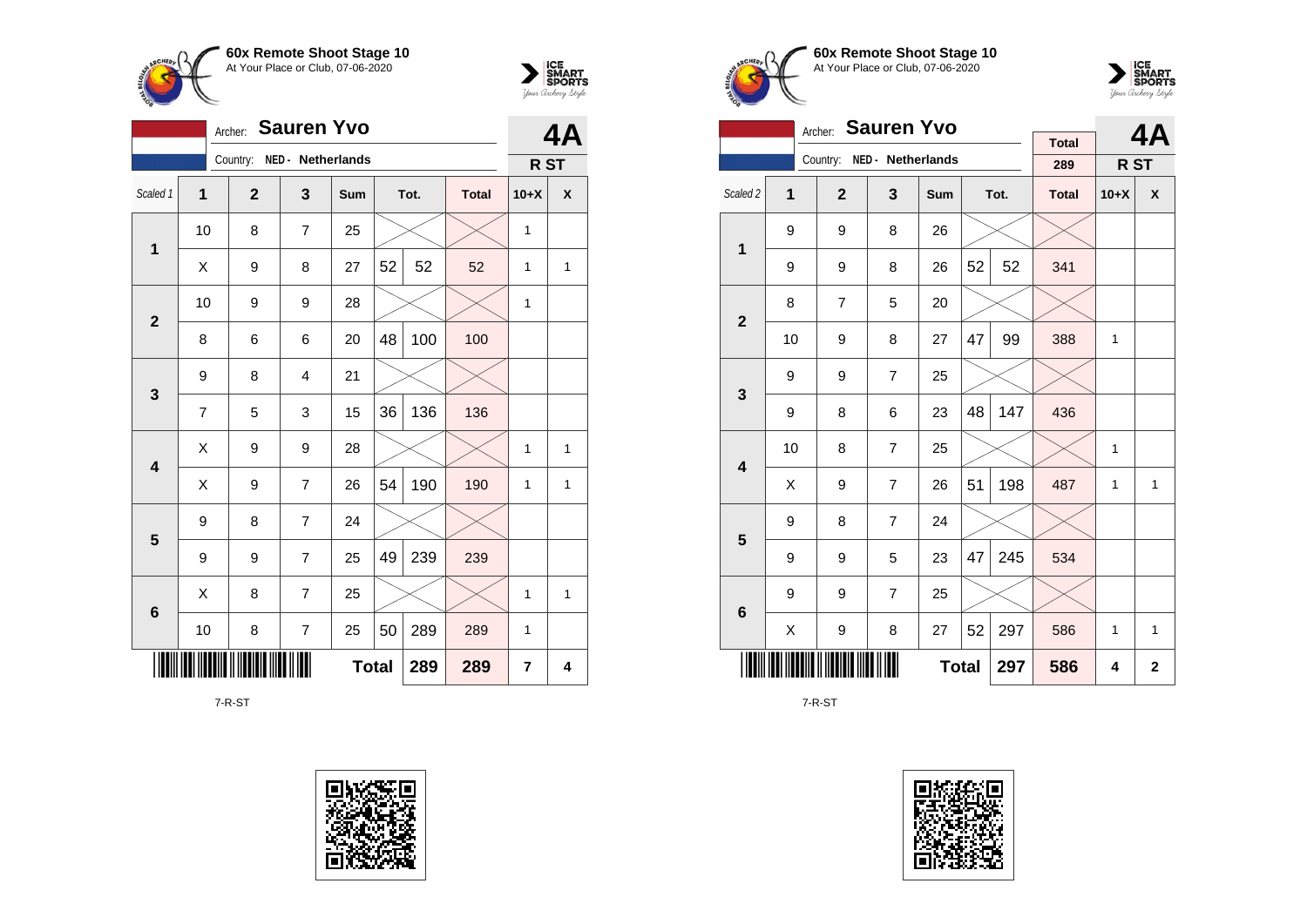



|                 |                               | Archer:        | <b>Colijn Bart</b> |              |    |      |              |                | <b>5A</b>      |
|-----------------|-------------------------------|----------------|--------------------|--------------|----|------|--------------|----------------|----------------|
|                 | Country:<br>NED - Netherlands |                |                    |              |    |      |              |                | <b>BST</b>     |
| Scaled 1        | 1                             | $\overline{2}$ | 3                  | <b>Sum</b>   |    | Tot. | <b>Total</b> | $10+X$         | X              |
| 1               | 9                             | 9              | 7                  | 25           |    |      |              |                |                |
|                 | 9                             | 8              | 7                  | 24           | 49 | 49   | 49           |                |                |
| $\overline{2}$  | 9                             | 8              | 8                  | 25           |    |      |              |                |                |
|                 | 9                             | $\overline{7}$ | 6                  | 22           | 47 | 96   | 96           |                |                |
| 3               | Χ                             | 10             | 8                  | 28           |    |      |              | $\overline{2}$ | 1              |
|                 | 9                             | 8              | 3                  | 20           | 48 | 144  | 144          |                |                |
| 4               | 9                             | 9              | $\overline{7}$     | 25           |    |      |              |                |                |
|                 | 9                             | $\overline{7}$ | 6                  | 22           | 47 | 191  | 191          |                |                |
| 5               | 9                             | 7              | $\overline{7}$     | 23           |    |      |              |                |                |
|                 | 8                             | 8              | 6                  | 22           | 45 | 236  | 236          |                |                |
| $6\phantom{1}6$ | Χ                             | X              | 5                  | 25           |    |      |              | $\overline{2}$ | $\overline{2}$ |
|                 | 8                             | 8              | 7                  | 23           | 48 | 284  | 284          |                |                |
|                 |                               |                |                    | <b>Total</b> |    | 284  | 284          | 4              | 3              |

9-B-ST









|                         |                | Archer:        | <b>Colijn Bart</b> |              |    |     |                     |                | <b>5A</b>    |
|-------------------------|----------------|----------------|--------------------|--------------|----|-----|---------------------|----------------|--------------|
|                         |                | Country:       | NED - Netherlands  |              |    |     | <b>Total</b><br>284 |                |              |
|                         |                |                |                    | Tot.         |    |     |                     | <b>BST</b>     |              |
| Scaled 2                | 1              | $\overline{2}$ | 3                  | Sum          |    |     | <b>Total</b>        | $10+X$         | X            |
| 1                       | 10             | 8              | 5                  | 23           |    |     |                     | $\mathbf{1}$   |              |
|                         | 9              | 8              | 5                  | 22           | 45 | 45  | 329                 |                |              |
| $\overline{2}$          | X              | 10             | 9                  | 29           |    |     |                     | $\overline{2}$ | $\mathbf{1}$ |
|                         | 8              | 8              | 8                  | 24           | 53 | 98  | 382                 |                |              |
| 3                       | 8              | 8              | $\overline{7}$     | 23           |    |     |                     |                |              |
|                         | 10             | 9              | 8                  | 27           | 50 | 148 | 432                 | $\mathbf{1}$   |              |
| $\overline{\mathbf{4}}$ | 9              | $\overline{7}$ | 5                  | 21           |    |     |                     |                |              |
|                         | $\overline{7}$ | $\overline{7}$ | 6                  | 20           | 41 | 189 | 473                 |                |              |
| 5                       | 9              | 9              | 8                  | 26           |    |     |                     |                |              |
|                         | 10             | 9              | 5                  | 24           | 50 | 239 | 523                 | $\mathbf{1}$   |              |
| $6\phantom{1}$          | 8              | 8              | 8                  | 24           |    |     |                     |                |              |
|                         | 9              | 8              | 8                  | 25           | 49 | 288 | 572                 |                |              |
|                         |                |                |                    | <b>Total</b> |    | 288 | 572                 | 5              | 1            |

9-B-ST

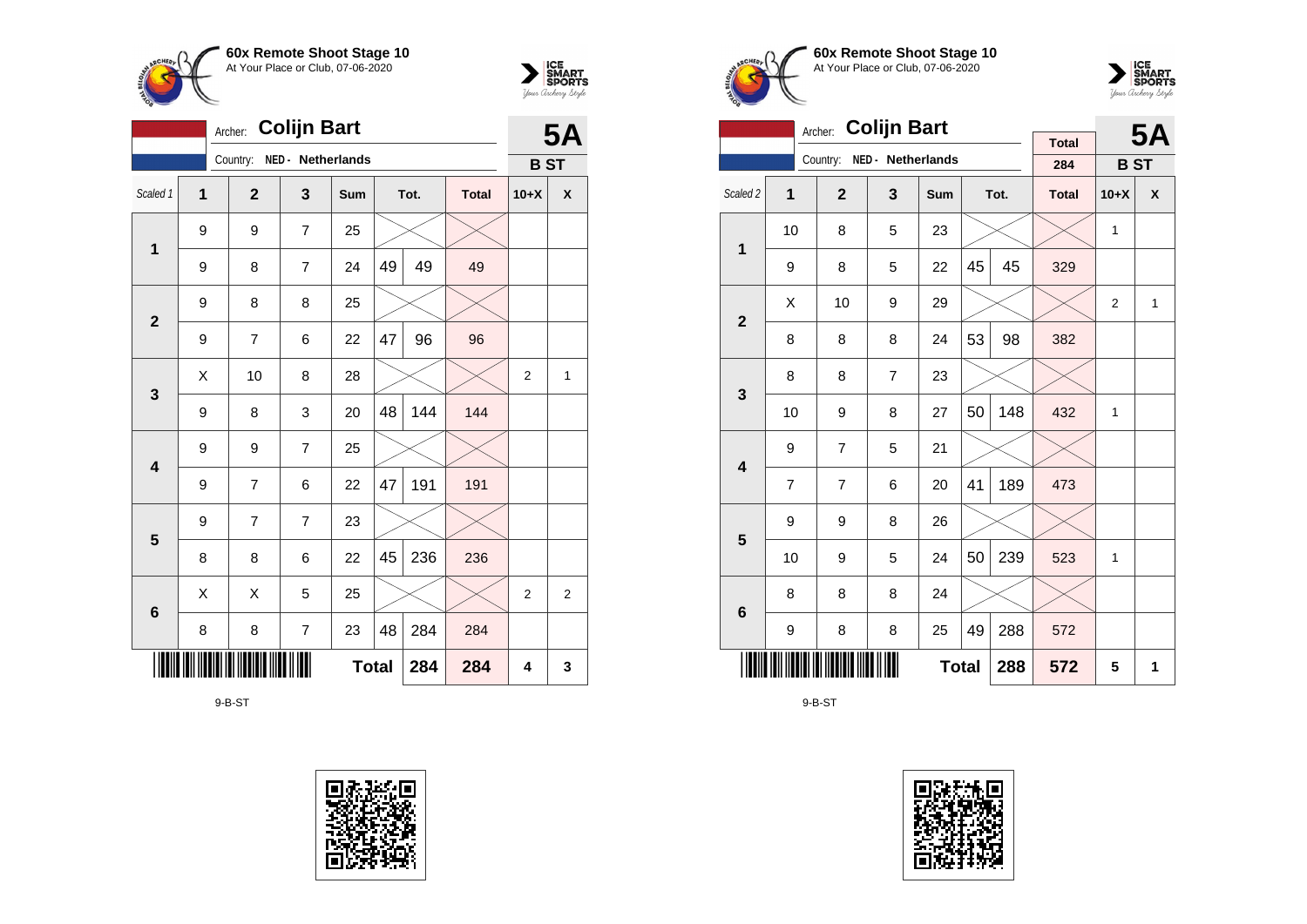



|                         |    | <b>Berguin Philippe</b><br>Archer: |                |            |              |      |              |                 |   |  |  |
|-------------------------|----|------------------------------------|----------------|------------|--------------|------|--------------|-----------------|---|--|--|
|                         |    | Country:                           | FRA - France   |            |              |      |              | C <sub>50</sub> |   |  |  |
| $50m - 1$               | 1  | $\mathbf{2}$                       | 3              | <b>Sum</b> |              | Tot. | <b>Total</b> | $10+X$          | X |  |  |
| 1                       | X  | 10                                 | 10             | 30         |              |      |              | 3               | 1 |  |  |
|                         | 8  | 8                                  | 8              | 24         | 54           | 54   | 54           |                 |   |  |  |
| $\overline{2}$          | X  | X                                  | 10             | 30         |              |      |              | 3               | 2 |  |  |
|                         | 9  | 9                                  | $\overline{7}$ | 25         | 55           | 109  | 109          |                 |   |  |  |
| 3                       | X  | 10                                 | 10             | 30         |              |      |              | 3               | 1 |  |  |
|                         | 9  | 9                                  | 9              | 27         | 57           | 166  | 166          |                 |   |  |  |
| $\overline{\mathbf{4}}$ | Χ  | 9                                  | 9              | 28         |              |      |              | 1               | 1 |  |  |
|                         | 9  | $\overline{7}$                     | $\overline{7}$ | 23         | 51           | 217  | 217          |                 |   |  |  |
| 5                       | X  | 10                                 | 9              | 29         |              |      |              | $\overline{2}$  | 1 |  |  |
|                         | 9  | 9                                  | 9              | 27         | 56           | 273  | 273          |                 |   |  |  |
| $6\phantom{1}6$         | 10 | 10                                 | 9              | 29         |              |      |              | $\overline{2}$  |   |  |  |
|                         | 9  | 9                                  | 8              | 26         | 55           | 328  | 328          |                 |   |  |  |
|                         |    |                                    |                |            | <b>Total</b> | 328  | 328          | 14              | 6 |  |  |







|                         |    | Archer:        | <b>Berguin Philippe</b> |                     |                 |      |              |                | 6A           |
|-------------------------|----|----------------|-------------------------|---------------------|-----------------|------|--------------|----------------|--------------|
|                         |    | Country:       | FRA - France            | <b>Total</b><br>328 | C <sub>50</sub> |      |              |                |              |
| $50m - 2$               | 1  | $\overline{2}$ | 3                       | Sum                 |                 | Tot. | <b>Total</b> | $10+X$         | X            |
| 1                       | 10 | 10             | 10                      | 30                  |                 |      |              | 3              |              |
|                         | 9  | 8              | 8                       | 25                  | 55              | 55   | 383          |                |              |
| $\overline{2}$          | X  | 10             | 9                       | 29                  |                 |      |              | $\overline{2}$ | $\mathbf{1}$ |
|                         | 8  | 8              | 8                       | 24                  | 53              | 108  | 436          |                |              |
| 3                       | 10 | 9              | 9                       | 28                  |                 |      |              | 1              |              |
|                         | 9  | 9              | $\overline{7}$          | 25                  | 53              | 161  | 489          |                |              |
| $\overline{\mathbf{4}}$ | 10 | 10             | 9                       | 29                  |                 |      |              | $\overline{2}$ |              |
|                         | 9  | 8              | 8                       | 25                  | 54              | 215  | 543          |                |              |
| 5                       | 9  | 9              | 8                       | 26                  |                 |      |              |                |              |
|                         | 8  | 8              | 8                       | 24                  | 50              | 265  | 593          |                |              |
| 6                       | X  | 10             | 10                      | 30                  |                 |      |              | 3              | 1            |
|                         | 10 | 8              | 8                       | 26                  | 56              | 321  | 649          | 1              |              |
|                         |    |                |                         | <b>Total</b>        |                 | 321  | 649          | 12             | $\mathbf{2}$ |

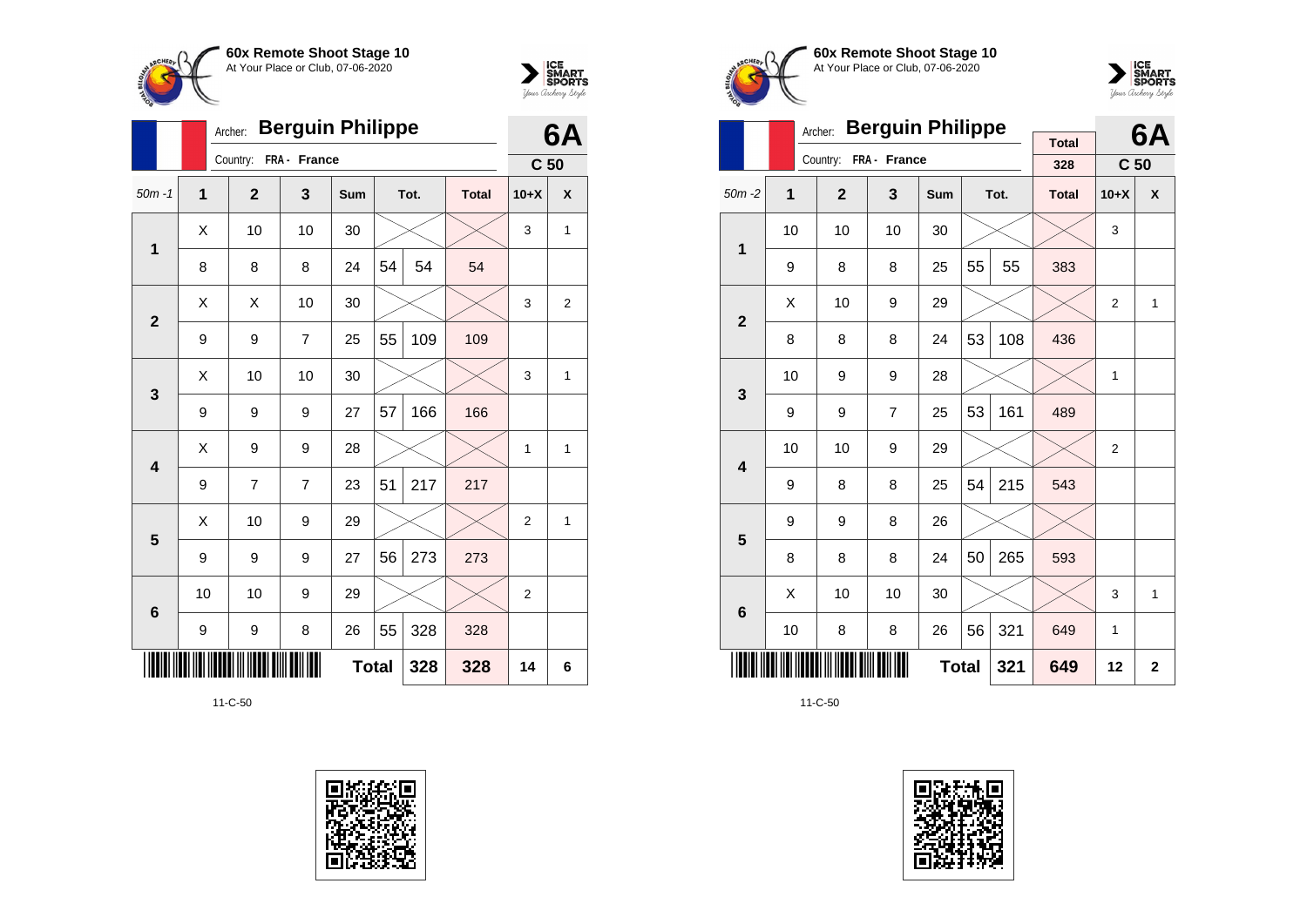



|                 | <b>Swanepoel Arrie</b><br>Archer: |                             |    |              |                 |      |              |        |                |  |
|-----------------|-----------------------------------|-----------------------------|----|--------------|-----------------|------|--------------|--------|----------------|--|
|                 |                                   | Country: RSA - South Africa |    |              | C <sub>30</sub> |      |              |        |                |  |
| $30m - 1$       | $\overline{1}$                    | $\overline{2}$              | 3  | Sum          |                 | Tot. | <b>Total</b> | $10+X$ | X              |  |
| 1               | X                                 | X                           | X  | 30           |                 |      |              | 3      | 3              |  |
|                 | 10                                | 10                          | 10 | 30           | 60              | 60   | 60           | 3      |                |  |
| $\overline{2}$  | X                                 | Χ                           | X  | 30           |                 |      |              | 3      | 3              |  |
|                 | Χ                                 | 10                          | 10 | 30           | 60              | 120  | 120          | 3      | 1              |  |
| 3               | X                                 | Χ                           | Χ  | 30           |                 |      |              | 3      | 3              |  |
|                 | X                                 | 10                          | 10 | 30           | 60              | 180  | 180          | 3      | 1              |  |
| 4               | X                                 | X                           | X  | 30           |                 |      |              | 3      | 3              |  |
|                 | 10                                | 10                          | 10 | 30           | 60              | 240  | 240          | 3      |                |  |
| 5               | Χ                                 | X                           | X  | 30           |                 |      |              | 3      | 3              |  |
|                 | X                                 | Χ                           | 10 | 30           | 60              | 300  | 300          | 3      | $\overline{2}$ |  |
| $6\phantom{1}6$ | X                                 | X                           | X  | 30           |                 |      |              | 3      | 3              |  |
|                 | Χ                                 | 10                          | 10 | 30           | 60              | 360  | 360          | 3      | 1              |  |
|                 |                                   |                             |    | <b>Total</b> |                 | 360  | 360          | 36     | 23             |  |









|                         |    | Archer:                        | <b>Swanepoel Arrie</b> |                 |    |      | <b>Total</b> |                | <b>7A</b>      |
|-------------------------|----|--------------------------------|------------------------|-----------------|----|------|--------------|----------------|----------------|
|                         |    | Country:<br>RSA - South Africa | 360                    | C <sub>30</sub> |    |      |              |                |                |
| $30m - 2$               | 1  | $\overline{2}$                 | 3                      | <b>Sum</b>      |    | Tot. | <b>Total</b> | $10+X$         | X              |
| 1                       | Χ  | Χ                              | 10                     | 30              |    |      |              | 3              | $\overline{2}$ |
|                         | 10 | 10                             | 9                      | 29              | 59 | 59   | 419          | $\overline{2}$ |                |
| $\overline{2}$          | X  | X                              | X                      | 30              |    |      |              | 3              | 3              |
|                         | X  | X                              | 10                     | 30              | 60 | 119  | 479          | 3              | $\overline{2}$ |
| 3                       | X  | X                              | X                      | 30              |    |      |              | 3              | 3              |
|                         | Χ  | X                              | 10                     | 30              | 60 | 179  | 539          | 3              | $\overline{2}$ |
| $\overline{\mathbf{4}}$ | X  | Χ                              | Χ                      | 30              |    |      |              | 3              | 3              |
|                         | X  | X                              | 10                     | 30              | 60 | 239  | 599          | 3              | $\overline{2}$ |
| 5                       | Χ  | X                              | X                      | 30              |    |      |              | 3              | 3              |
|                         | X  | Χ                              | 10                     | 30              | 60 | 299  | 659          | 3              | 2              |
| $6\phantom{1}6$         | X  | Χ                              | X                      | 30              |    |      |              | 3              | 3              |
|                         | 10 | 10                             | 10                     | 30              | 60 | 359  | 719          | 3              |                |
|                         |    |                                |                        | <b>Total</b>    |    | 359  | 719          | 35             | 25             |

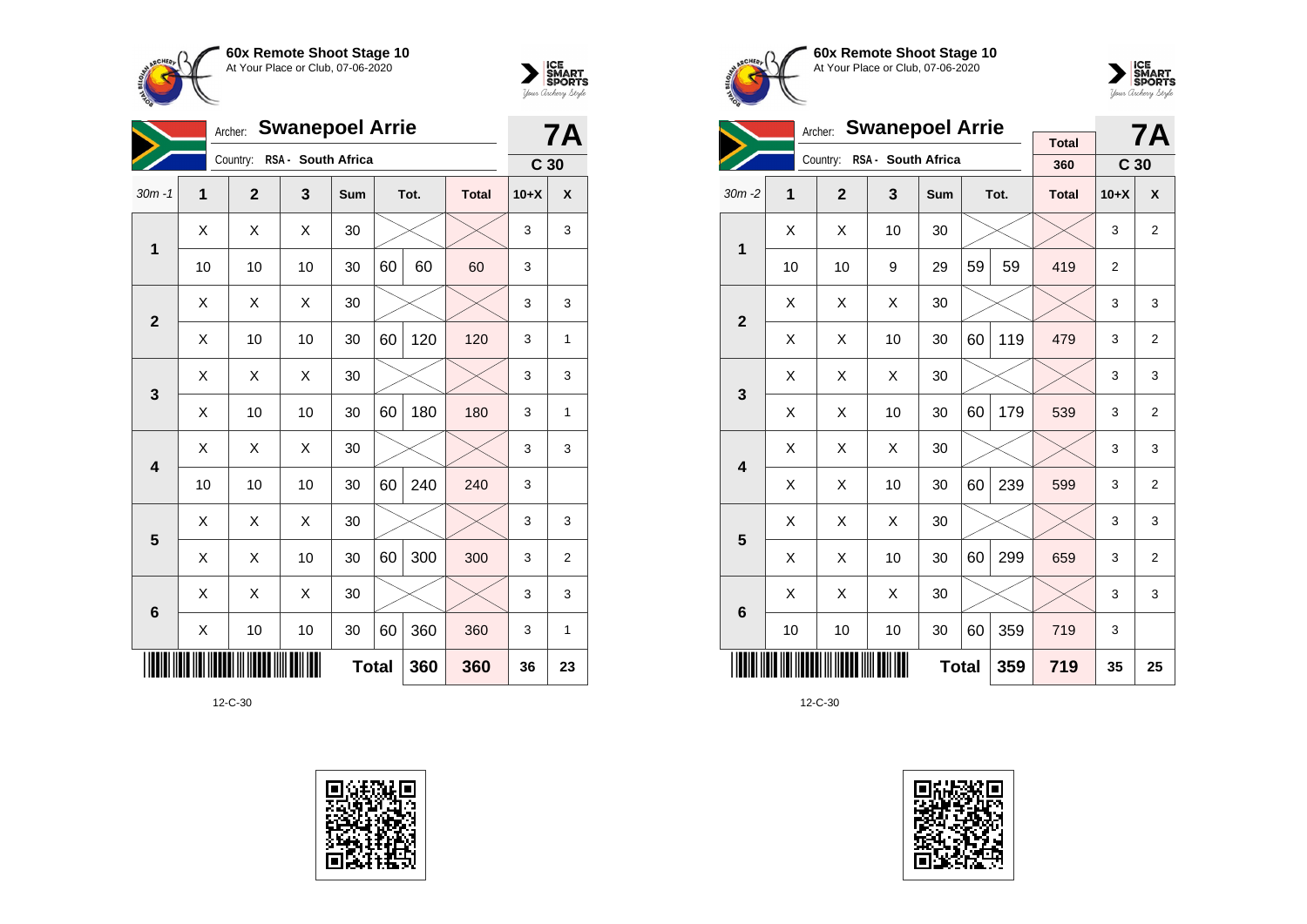



|                         |    | <b>Dagrain Alexandre</b><br>Archer:                |                |                |              |    |        |     |                |   |  |  |
|-------------------------|----|----------------------------------------------------|----------------|----------------|--------------|----|--------|-----|----------------|---|--|--|
|                         |    |                                                    | Country:       | BEL - Belgium  |              |    |        |     | R 60           |   |  |  |
| $60m - 1$               | 1  | $\overline{2}$<br>3<br>Tot.<br><b>Total</b><br>Sum |                |                |              |    | $10+X$ | X   |                |   |  |  |
| $\mathbf 1$             | 9  |                                                    | 8              | 8              | 25           |    |        |     |                |   |  |  |
|                         | 7  |                                                    | $\overline{7}$ | $\overline{7}$ | 21           | 46 | 46     | 46  |                |   |  |  |
| $\overline{2}$          | 9  |                                                    | 9              | 8              | 26           |    |        |     |                |   |  |  |
|                         | 8  |                                                    | 8              | $\overline{7}$ | 23           | 49 | 95     | 95  |                |   |  |  |
| 3                       | 9  |                                                    | 9              | 9              | 27           |    |        |     |                |   |  |  |
|                         | 9  |                                                    | 8              | 8              | 25           | 52 | 147    | 147 |                |   |  |  |
| $\overline{\mathbf{4}}$ | X  |                                                    | 9              | 9              | 28           |    |        |     | 1              | 1 |  |  |
|                         | 8  |                                                    | 6              | 6              | 20           | 48 | 195    | 195 |                |   |  |  |
| 5                       | 10 |                                                    | 9              | 9              | 28           |    |        |     | 1              |   |  |  |
|                         | 8  |                                                    | 7              | 6              | 21           | 49 | 244    | 244 |                |   |  |  |
| $6\phantom{1}6$         | 9  |                                                    | 9              | 8              | 26           |    |        |     |                |   |  |  |
|                         | 8  |                                                    | 8              | 8              | 24           | 50 | 294    | 294 |                |   |  |  |
|                         |    |                                                    |                |                | <b>Total</b> |    | 294    | 294 | $\overline{2}$ | 1 |  |  |







|                         |    | Archer:                   | <b>Dagrain Alexandre</b> |            |              |      |              |                | <b>8A</b>        |
|-------------------------|----|---------------------------|--------------------------|------------|--------------|------|--------------|----------------|------------------|
|                         |    | Country:<br>BEL - Belgium | <b>Total</b><br>294      | R 60       |              |      |              |                |                  |
| 60m-2                   | 1  | $\overline{2}$            | 3                        | <b>Sum</b> |              | Tot. | <b>Total</b> | $10+X$         | $\boldsymbol{x}$ |
| 1                       | 9  | 9                         | 9                        | 27         |              |      |              |                |                  |
|                         | 9  | 8                         | $\overline{7}$           | 24         | 51           | 51   | 345          |                |                  |
| $\overline{2}$          | 9  | 9                         | 9                        | 27         |              |      |              |                |                  |
|                         | 9  | 7                         | $\overline{7}$           | 23         | 50           | 101  | 395          |                |                  |
| 3                       | X  | 9                         | 8                        | 27         |              |      |              | 1              | $\mathbf{1}$     |
|                         | 8  | 8                         | $\overline{7}$           | 23         | 50           | 151  | 445          |                |                  |
| $\overline{\mathbf{4}}$ | 9  | 8                         | 8                        | 25         |              |      |              |                |                  |
|                         | 7  | 7                         | 6                        | 20         | 45           | 196  | 490          |                |                  |
| 5                       | 10 | 10                        | 9                        | 29         |              |      |              | 2              |                  |
|                         | 9  | 8                         | $\overline{7}$           | 24         | 53           | 249  | 543          |                |                  |
| 6                       | X  | 10                        | 9                        | 29         |              |      |              | $\overline{2}$ | $\mathbf{1}$     |
|                         | 8  | 7                         | $\overline{7}$           | 22         | 51           | 300  | 594          |                |                  |
|                         |    |                           |                          |            | <b>Total</b> | 300  | 594          | 5              | $\mathbf{2}$     |

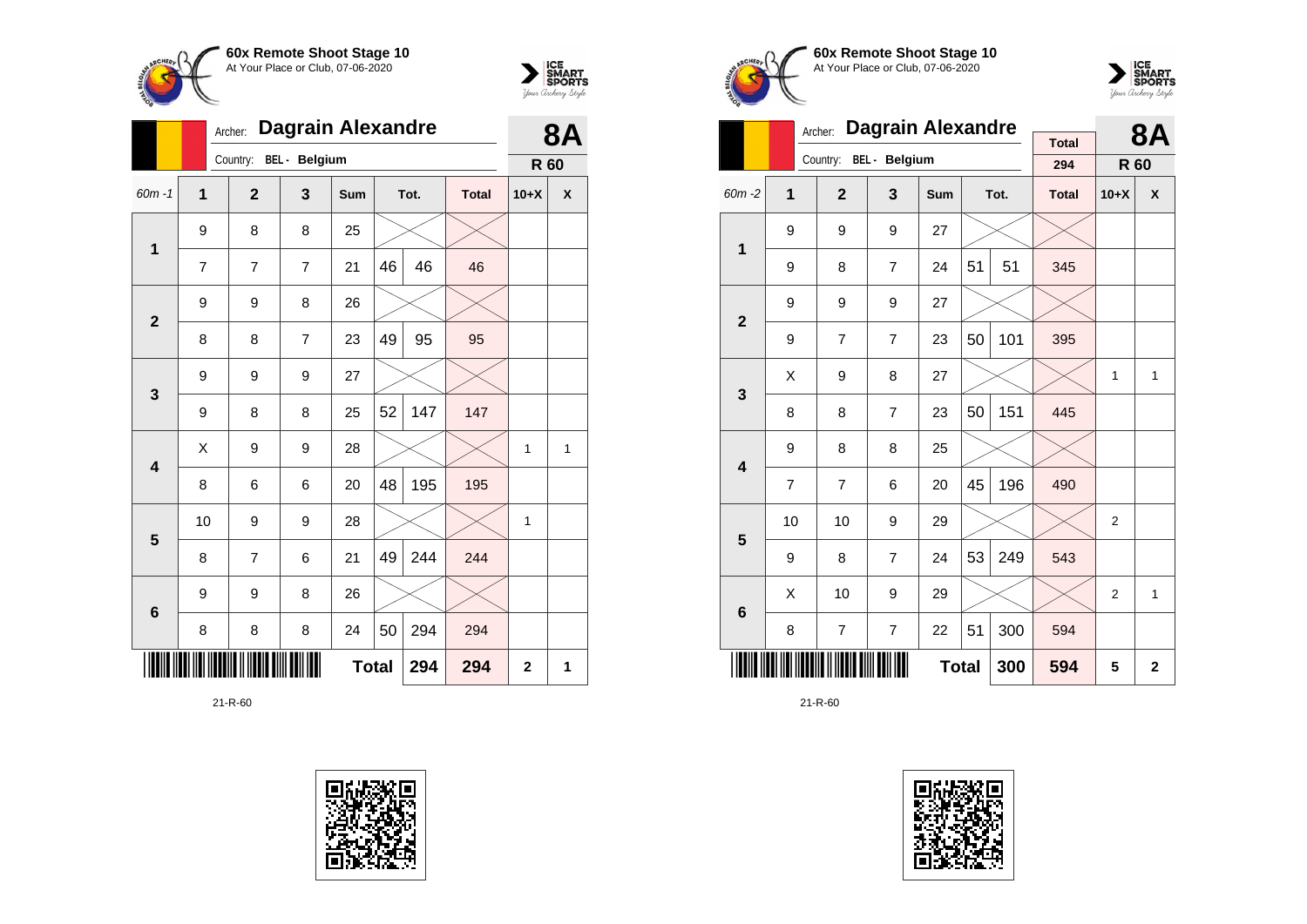



| <b>Lawrence Winnette</b><br>Archer: |              |                |                |     |              |      |              | <b>9A</b>       |   |
|-------------------------------------|--------------|----------------|----------------|-----|--------------|------|--------------|-----------------|---|
|                                     |              | Country:       | GUY - Guyana   |     |              |      |              | C <sub>30</sub> |   |
| $30m - 1$                           | $\mathbf{1}$ | $\overline{2}$ | 3              | Sum |              | Tot. | <b>Total</b> | $10+X$          | X |
| 1                                   | X            | 10             | 10             | 30  |              |      |              | 3               | 1 |
|                                     | 9            | 9              | 8              | 26  | 56           | 56   | 56           |                 |   |
| $\overline{2}$                      | 10           | 10             | 10             | 30  |              |      |              | 3               |   |
|                                     | 9            | 8              | $\overline{7}$ | 24  | 54           | 110  | 110          |                 |   |
| $\mathbf{3}$                        | 10           | 10             | 9              | 29  |              |      |              | $\overline{2}$  |   |
|                                     | 8            | 8              | 8              | 24  | 53           | 163  | 163          |                 |   |
| $\overline{\mathbf{4}}$             | X            | 10             | 9              | 29  |              |      |              | 2               | 1 |
|                                     | 9            | 8              | 8              | 25  | 54           | 217  | 217          |                 |   |
| 5                                   | X            | 10             | 9              | 29  |              |      |              | $\overline{2}$  | 1 |
|                                     | 9            | 9              | 7              | 25  | 54           | 271  | 271          |                 |   |
| $6\phantom{1}$                      | 9            | 9              | 9              | 27  |              |      |              |                 |   |
|                                     | 9            | 8              | $\overline{7}$ | 24  | 51           | 322  | 322          |                 |   |
|                                     |              |                |                |     | <b>Total</b> | 322  | 322          | 12              | 3 |







|                         |             | Archer:        | <b>Lawrence Winnette</b> |              |    | <b>9A</b> |                     |                 |   |
|-------------------------|-------------|----------------|--------------------------|--------------|----|-----------|---------------------|-----------------|---|
|                         |             | Country:       | GUY - Guyana             |              |    |           | <b>Total</b><br>322 | C <sub>30</sub> |   |
|                         |             |                |                          |              |    |           |                     |                 |   |
| $30m - 2$               | $\mathbf 1$ | $\overline{2}$ | 3                        | Sum          |    | Tot.      | <b>Total</b>        | $10+X$          | X |
| $\overline{1}$          | X           | 10             | 9                        | 29           |    |           |                     | 2               | 1 |
|                         | 9           | 8              | 8                        | 25           | 54 | 54        | 376                 |                 |   |
| $\overline{2}$          | X           | X              | X                        | 30           |    |           |                     | 3               | 3 |
|                         | 10          | 9              | 9                        | 28           | 58 | 112       | 434                 | $\mathbf{1}$    |   |
| 3                       | X           | 10             | 10                       | 30           |    |           |                     | 3               | 1 |
|                         | 9           | 9              | 9                        | 27           | 57 | 169       | 491                 |                 |   |
| $\overline{\mathbf{4}}$ | 10          | 10             | 10                       | 30           |    |           |                     | 3               |   |
|                         | 9           | 9              | 8                        | 26           | 56 | 225       | 547                 |                 |   |
| 5                       | X           | X              | 10                       | 30           |    |           |                     | 3               | 2 |
|                         | 10          | 9              | 9                        | 28           | 58 | 283       | 605                 | 1               |   |
| 6                       | X           | 10             | 10                       | 30           |    |           |                     | 3               | 1 |
|                         | 9           | 9              | 9                        | 27           | 57 | 340       | 662                 |                 |   |
|                         |             |                |                          | <b>Total</b> |    | 340       | 662                 | 19              | 8 |

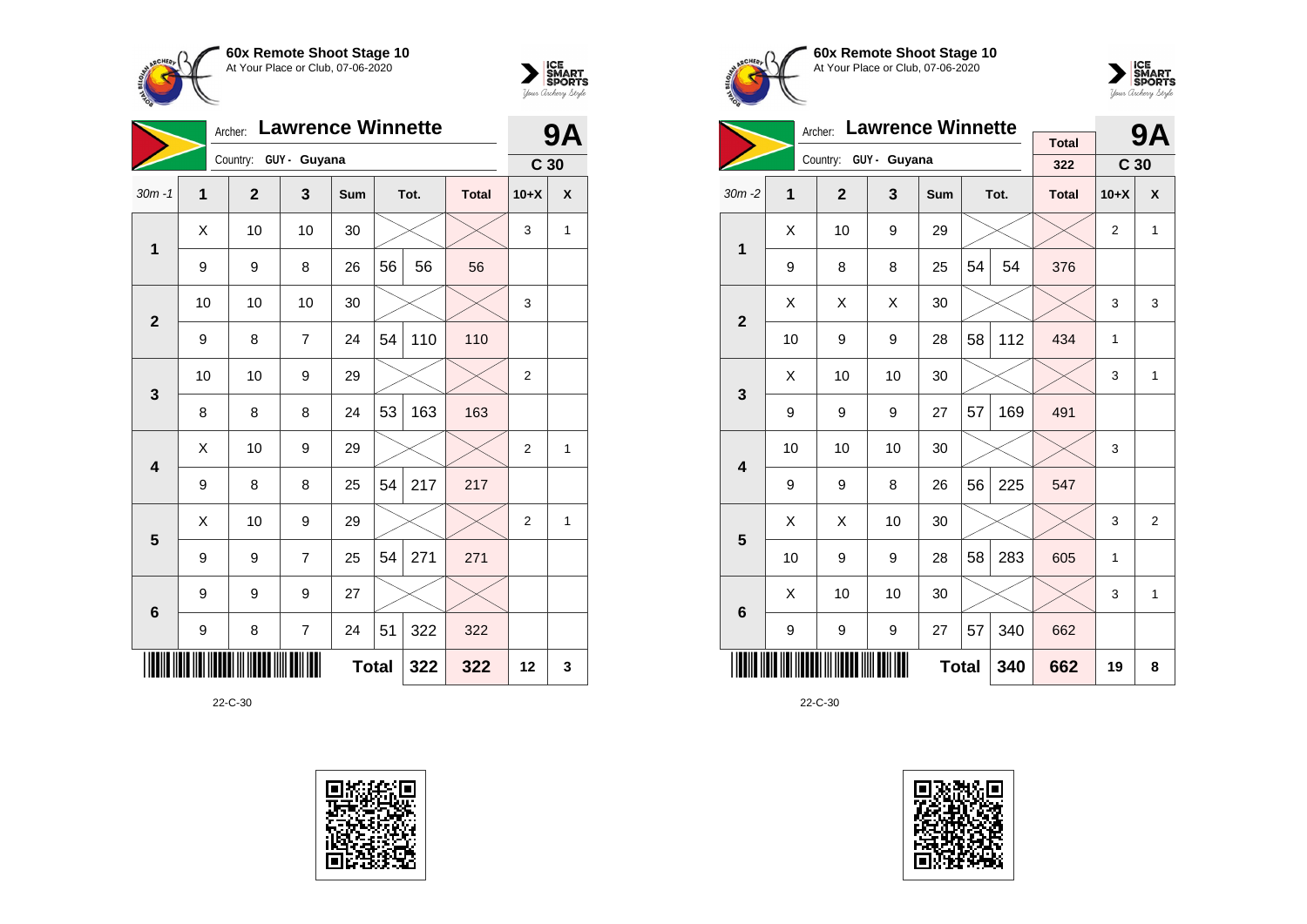



|                |                | <b>Bramsen Rasmus</b><br>Archer: |               |              |    |      |              |                 |                |  |  |
|----------------|----------------|----------------------------------|---------------|--------------|----|------|--------------|-----------------|----------------|--|--|
|                |                | Country:                         | DEN - Denmark |              |    |      |              | C <sub>50</sub> | <b>10A</b>     |  |  |
| $50m - 1$      | $\overline{1}$ | $\mathbf{2}$                     | 3             | Sum          |    | Tot. | <b>Total</b> | $10+X$          | X              |  |  |
| 1              | Χ              | X                                | Χ             | 30           |    |      |              | 3               | 3              |  |  |
|                | 10             | 10                               | 9             | 29           | 59 | 59   | 59           | $\overline{2}$  |                |  |  |
| $\overline{2}$ | X              | Χ                                | 10            | 30           |    |      |              | 3               | $\overline{2}$ |  |  |
|                | 10             | 10                               | 9             | 29           | 59 | 118  | 118          | $\overline{2}$  |                |  |  |
| 3              | Χ              | Χ                                | Χ             | 30           |    |      |              | 3               | 3              |  |  |
|                | 10             | 10                               | 10            | 30           | 60 | 178  | 178          | 3               |                |  |  |
| 4              | 10             | 10                               | 9             | 29           |    |      |              | 2               |                |  |  |
|                | 9              | 9                                | 9             | 27           | 56 | 234  | 234          |                 |                |  |  |
| 5              | X              | 10                               | 10            | 30           |    |      |              | 3               | $\mathbf{1}$   |  |  |
|                | 10             | 9                                | 9             | 28           | 58 | 292  | 292          | 1               |                |  |  |
| 6              | X              | X                                | X             | 30           |    |      |              | 3               | 3              |  |  |
|                | 9              | 9                                | 9             | 27           | 57 | 349  | 349          |                 |                |  |  |
|                |                |                                  |               | <b>Total</b> |    | 349  | 349          | 25              | 12             |  |  |







|                         |    | Archer:      | <b>Bramsen Rasmus</b>   |              |    |      | <b>10A</b>          |                 |              |
|-------------------------|----|--------------|-------------------------|--------------|----|------|---------------------|-----------------|--------------|
|                         |    | Country:     | DEN - Denmark           |              |    |      | <b>Total</b><br>349 | C <sub>50</sub> |              |
| $50m - 2$               | 1  | $\mathbf{2}$ | $\overline{\mathbf{3}}$ | Sum          |    | Tot. | <b>Total</b>        | $10+X$          | X            |
| $\mathbf{1}$            | X  | 10           | 10                      | 30           |    |      |                     | 3               | $\mathbf{1}$ |
|                         | 10 | 9            | 9                       | 28           | 58 | 58   | 407                 | 1               |              |
| $\overline{2}$          | X  | 10           | 10                      | 30           |    |      |                     | 3               | $\mathbf{1}$ |
|                         | 10 | 9            | 9                       | 28           | 58 | 116  | 465                 | 1               |              |
| 3                       | X  | Χ            | 10                      | 30           |    |      |                     | 3               | 2            |
|                         | 10 | 9            | 8                       | 27           | 57 | 173  | 522                 | $\mathbf{1}$    |              |
| $\overline{\mathbf{4}}$ | X  | 10           | 10                      | 30           |    |      |                     | 3               | 1            |
|                         | 10 | 9            | 9                       | 28           | 58 | 231  | 580                 | 1               |              |
| 5                       | X  | 10           | 10                      | 30           |    |      |                     | 3               | $\mathbf{1}$ |
|                         | 10 | 9            | 9                       | 28           | 58 | 289  | 638                 | 1               |              |
| 6                       | X  | 10           | 10                      | 30           |    |      |                     | 3               | 1            |
|                         | 9  | 9            | 9                       | 27           | 57 | 346  | 695                 |                 |              |
|                         |    |              |                         | <b>Total</b> |    | 346  | 695                 | 23              | 7            |

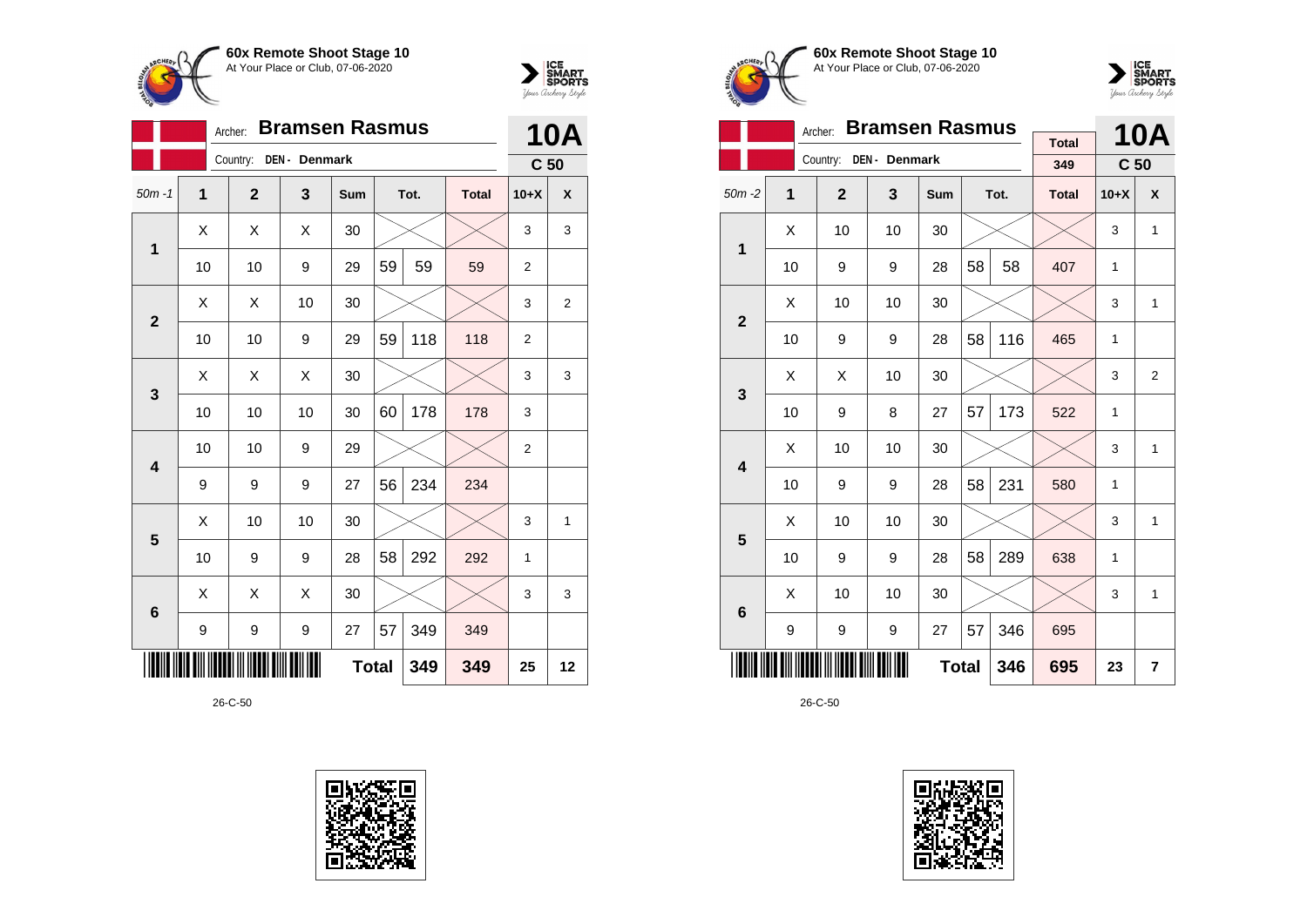



|                         | de Ryckère Eric<br>Archer: |                |                      |     |              |      |              |                |                |
|-------------------------|----------------------------|----------------|----------------------|-----|--------------|------|--------------|----------------|----------------|
|                         |                            | Country:       | <b>BEL</b> - Belgium |     |              |      |              | C ST           | <b>11A</b>     |
| Scaled 1                | 1                          | $\overline{2}$ | 3                    | Sum |              | Tot. | <b>Total</b> | $10+X$         | X              |
| 1                       | 9                          | 9              | 9                    | 27  |              |      |              |                |                |
|                         | X                          | 9              | 9                    | 28  | 55           | 55   | 55           | 1              | 1              |
| $\overline{\mathbf{2}}$ | 9                          | 9              | $\overline{7}$       | 25  |              |      |              |                |                |
|                         | 10                         | X              | Χ                    | 30  | 55           | 110  | 110          | 3              | $\overline{2}$ |
| 3                       | 10                         | 9              | 10                   | 29  |              |      |              | $\overline{2}$ |                |
|                         | 10                         | X              | 10                   | 30  | 59           | 169  | 169          | 3              | 1              |
| 4                       | 10                         | 9              | Χ                    | 29  |              |      |              | 2              | 1              |
|                         | 9                          | X              | 9                    | 28  | 57           | 226  | 226          | 1              | 1              |
| 5                       | 9                          | 9              | X                    | 28  |              |      |              | 1              | 1              |
|                         | 10                         | X              | 9                    | 29  | 57           | 283  | 283          | 2              | 1              |
| 6                       | 9                          | 10             | 10                   | 29  |              |      |              | 2              |                |
|                         | 9                          | Χ              | 10                   | 29  | 58           | 341  | 341          | $\overline{2}$ | 1              |
|                         |                            |                |                      |     | <b>Total</b> | 341  | 341          | 19             | 9              |

28-C-ST







|                         |    | de Ryckère Eric<br>Archer: |               |            |              | <b>11A</b> |                     |                |                |
|-------------------------|----|----------------------------|---------------|------------|--------------|------------|---------------------|----------------|----------------|
|                         |    | Country:                   | BEL - Belgium |            |              |            | <b>Total</b><br>341 |                |                |
|                         |    |                            |               |            |              |            |                     | C ST           |                |
| Scaled <sub>2</sub>     | 1  | $\overline{2}$             | 3             | <b>Sum</b> |              | Tot.       | <b>Total</b>        | $10+X$         | X              |
| 1                       | 9  | 9                          | X             | 28         |              |            |                     | 1              | 1              |
|                         | 9  | X                          | 10            | 29         | 57           | 57         | 398                 | 2              | 1              |
| $\overline{2}$          | 9  | 9                          | 10            | 28         |              |            |                     | 1              |                |
|                         | 10 | 9                          | 10            | 29         | 57           | 114        | 455                 | $\overline{2}$ |                |
| 3                       | 9  | 10                         | 9             | 28         |              |            |                     | 1              |                |
|                         | X  | X                          | 10            | 30         | 58           | 172        | 513                 | 3              | $\overline{2}$ |
| $\overline{\mathbf{4}}$ | 9  | X                          | 9             | 28         |              |            |                     | 1              | 1              |
|                         | X  | X                          | X             | 30         | 58           | 230        | 571                 | 3              | 3              |
| 5                       | 9  | 10                         | X             | 29         |              |            |                     | 2              | 1              |
|                         | 10 | X                          | X             | 30         | 59           | 289        | 630                 | 3              | $\overline{2}$ |
| 6                       | 10 | 10                         | X             | 30         |              |            |                     | 3              | 1              |
|                         | X  | X                          | X             | 30         | 60           | 349        | 690                 | 3              | 3              |
|                         |    |                            |               |            | <b>Total</b> | 349        | 690                 | 25             | 15             |

28-C-ST

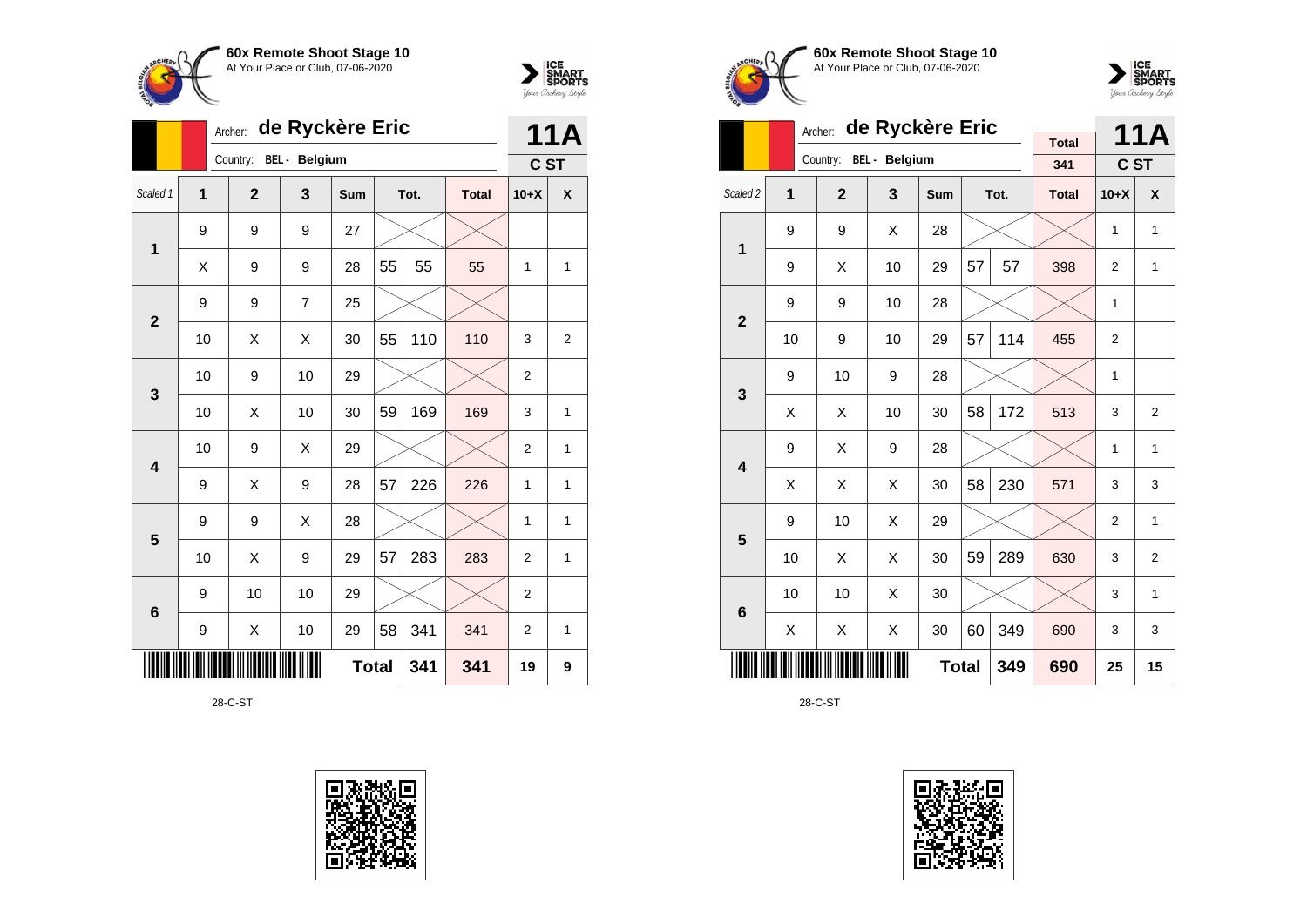



|                |    | Archer:                | <b>Munk Carlsen Pil</b> |              |    |      |              |                 | <b>12A</b>     |
|----------------|----|------------------------|-------------------------|--------------|----|------|--------------|-----------------|----------------|
|                |    | Country: DEN - Denmark |                         |              |    |      |              | C <sub>50</sub> |                |
| $50m - 1$      | 1  | $\overline{2}$         | 3                       | Sum          |    | Tot. | <b>Total</b> | $10+X$          | X              |
| 1              | 10 | 10                     | 9                       | 29           |    |      |              | 2               |                |
|                | 9  | 9                      | 9                       | 27           | 56 | 56   | 56           |                 |                |
| $\overline{2}$ | Χ  | 9                      | 9                       | 28           |    |      |              | 1               | 1              |
|                | 9  | 8                      | $\overline{7}$          | 24           | 52 | 108  | 108          |                 |                |
| 3              | 10 | 10                     | 10                      | 30           |    |      |              | 3               |                |
|                | 10 | 8                      | 7                       | 25           | 55 | 163  | 163          | 1               |                |
| 4              | 10 | 9                      | 9                       | 28           |    |      |              | $\mathbf{1}$    |                |
|                | 9  | 8                      | $\overline{7}$          | 24           | 52 | 215  | 215          |                 |                |
| 5              | X  | 10                     | 10                      | 30           |    |      |              | 3               | 1              |
|                | 9  | 8                      | 7                       | 24           | 54 | 269  | 269          |                 |                |
| 6              | 10 | 10                     | 9                       | 29           |    |      |              | $\overline{2}$  |                |
|                | 9  | 8                      | 7                       | 24           | 53 | 322  | 322          |                 |                |
|                |    |                        |                         | <b>Total</b> |    | 322  | 322          | 13              | $\overline{2}$ |







|                         |    | <b>Munk Carlsen Pil</b><br>Archer: |                |              |    | <b>12A</b> |              |                 |              |
|-------------------------|----|------------------------------------|----------------|--------------|----|------------|--------------|-----------------|--------------|
|                         |    | Country:                           | DEN - Denmark  |              |    |            | <b>Total</b> |                 |              |
|                         |    |                                    |                |              |    |            | 322          | C <sub>50</sub> |              |
| $50m - 2$               | 1  | $\mathbf{2}$                       | 3              | Sum          |    | Tot.       | <b>Total</b> | $10+X$          | X            |
| 1                       | 10 | 9                                  | 9              | 28           |    |            |              | 1               |              |
|                         | 9  | 8                                  | 8              | 25           | 53 | 53         | 375          |                 |              |
| $\overline{\mathbf{2}}$ | X  | 10                                 | 9              | 29           |    |            |              | $\overline{2}$  | $\mathbf{1}$ |
|                         | 9  | 9                                  | 9              | 27           | 56 | 109        | 431          |                 |              |
| 3                       | 10 | 10                                 | 9              | 29           |    |            |              | $\overline{2}$  |              |
|                         | 9  | 9                                  | 9              | 27           | 56 | 165        | 487          |                 |              |
| $\overline{\mathbf{4}}$ | Χ  | 10                                 | 9              | 29           |    |            |              | $\overline{2}$  | 1            |
|                         | 8  | 8                                  | 8              | 24           | 53 | 218        | 540          |                 |              |
| 5                       | 10 | 10                                 | 9              | 29           |    |            |              | $\overline{2}$  |              |
|                         | 9  | 9                                  | $\overline{7}$ | 25           | 54 | 272        | 594          |                 |              |
| 6                       | Χ  | 10                                 | 9              | 29           |    |            |              | $\overline{2}$  | $\mathbf{1}$ |
|                         | 9  | 9                                  | 9              | 27           | 56 | 328        | 650          |                 |              |
|                         |    |                                    |                | <b>Total</b> |    | 328        | 650          | 11              | 3            |

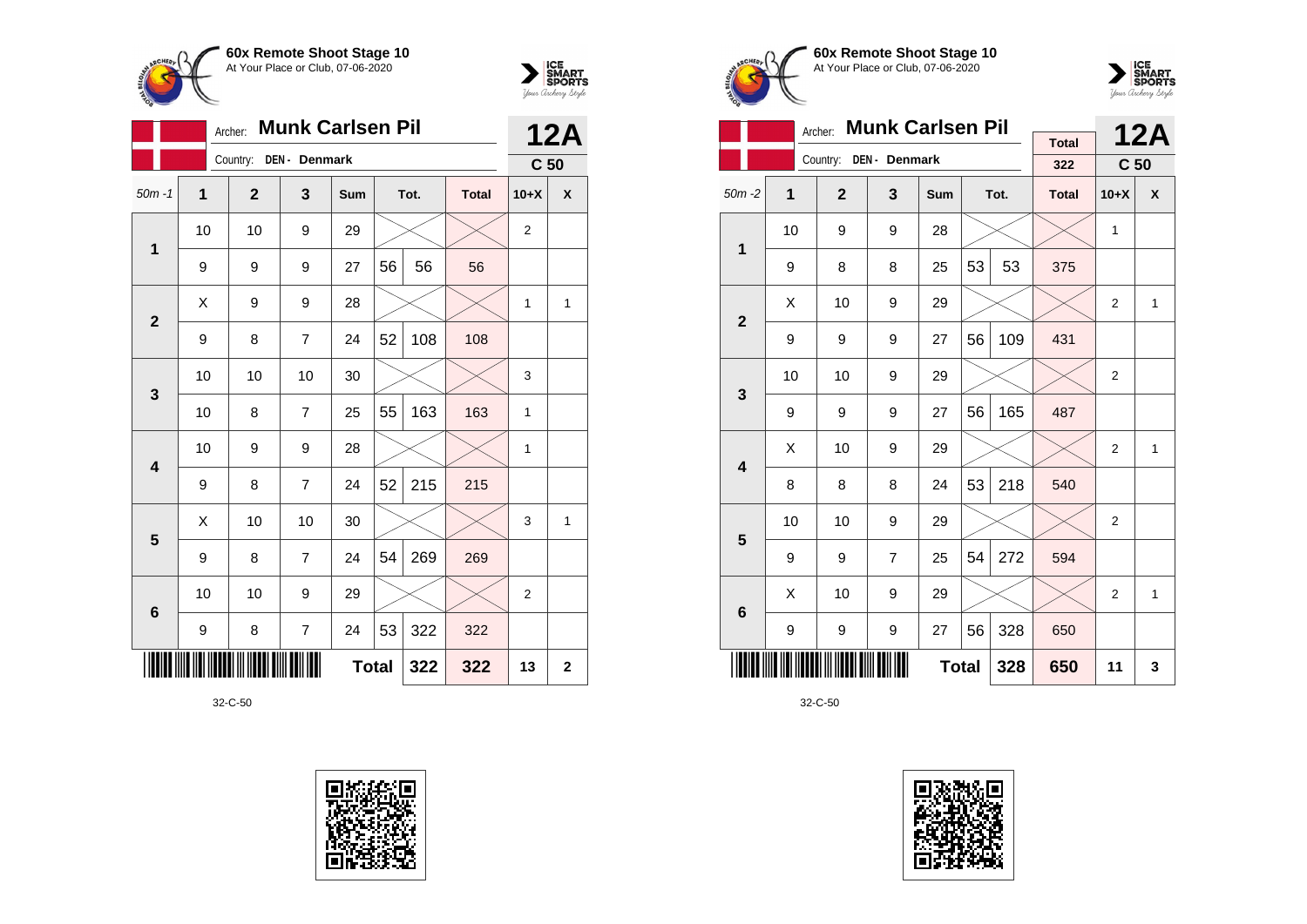



|                         | <b>Bertrand Rollin</b><br>Archer: |                |                           |              |    |      |              |        | 13A      |  |
|-------------------------|-----------------------------------|----------------|---------------------------|--------------|----|------|--------------|--------|----------|--|
|                         |                                   | Country:       | TTO - Trinidad and Tobago |              |    |      |              | R 60   |          |  |
| $60m - 1$               | 1                                 | $\overline{2}$ | 3                         | Sum          |    | Tot. | <b>Total</b> | $10+X$ | X        |  |
| 1                       | 9                                 | 8              | 8                         | 25           |    |      |              |        |          |  |
|                         | $\overline{7}$                    | 6              | 5                         | 18           | 43 | 43   | 43           |        |          |  |
| $\overline{2}$          | 9                                 | 8              | 8                         | 25           |    |      |              |        |          |  |
|                         | 7                                 | $\overline{7}$ | 6                         | 20           | 45 | 88   | 88           |        |          |  |
| 3                       | 9                                 | 9              | 8                         | 26           |    |      |              |        |          |  |
|                         | 8                                 | 7              | 6                         | 21           | 47 | 135  | 135          |        |          |  |
| $\overline{\mathbf{4}}$ | 9                                 | 9              | 9                         | 27           |    |      |              |        |          |  |
|                         | 8                                 | 8              | 4                         | 20           | 47 | 182  | 182          |        |          |  |
| 5                       | 9                                 | 9              | $\overline{7}$            | 25           |    |      |              |        |          |  |
|                         | 7                                 | $\overline{7}$ | 5                         | 19           | 44 | 226  | 226          |        |          |  |
| $6\phantom{1}6$         | 8                                 | 8              | 8                         | 24           |    |      |              |        |          |  |
|                         | 7                                 | $\overline{7}$ | 6                         | 20           | 44 | 270  | 270          |        |          |  |
|                         |                                   |                |                           | <b>Total</b> |    | 270  | 270          | 0      | $\bf{0}$ |  |







|                         |                | <b>Bertrand Rollin</b><br>Archer: |                           |              |    | <b>13A</b> |                     |                |              |
|-------------------------|----------------|-----------------------------------|---------------------------|--------------|----|------------|---------------------|----------------|--------------|
|                         |                | Country:                          | TTO - Trinidad and Tobago |              |    |            | <b>Total</b><br>270 | R 60           |              |
| $60m - 2$               | 1              | $\overline{2}$                    | 3                         | Sum          |    | Tot.       | <b>Total</b>        | $10+X$         | X            |
| $\mathbf{1}$            | 9              | 9                                 | 8                         | 26           |    |            |                     |                |              |
|                         | 8              | 6                                 | 6                         | 20           | 46 | 46         | 316                 |                |              |
| $\overline{2}$          | X              | 8                                 | 8                         | 26           |    |            |                     | 1              | $\mathbf{1}$ |
|                         | 8              | 6                                 | 6                         | 20           | 46 | 92         | 362                 |                |              |
| 3                       | 9              | 9                                 | 9                         | 27           |    |            |                     |                |              |
|                         | 8              | $\overline{7}$                    | 5                         | 20           | 47 | 139        | 409                 |                |              |
| $\overline{\mathbf{4}}$ | 10             | 8                                 | 8                         | 26           |    |            |                     | $\mathbf{1}$   |              |
|                         | $\overline{7}$ | $\overline{7}$                    | $\overline{7}$            | 21           | 47 | 186        | 456                 |                |              |
| 5                       | Χ              | 10                                | 8                         | 28           |    |            |                     | $\overline{2}$ | $\mathbf{1}$ |
|                         | 5              | 5                                 | $\overline{4}$            | 14           | 42 | 228        | 498                 |                |              |
| $6\phantom{1}$          | 9              | 9                                 | 9                         | 27           |    |            |                     |                |              |
|                         | 8              | 8                                 | 5                         | 21           | 48 | 276        | 546                 |                |              |
|                         |                |                                   |                           | <b>Total</b> |    | 276        | 546                 | 4              | $\mathbf{2}$ |

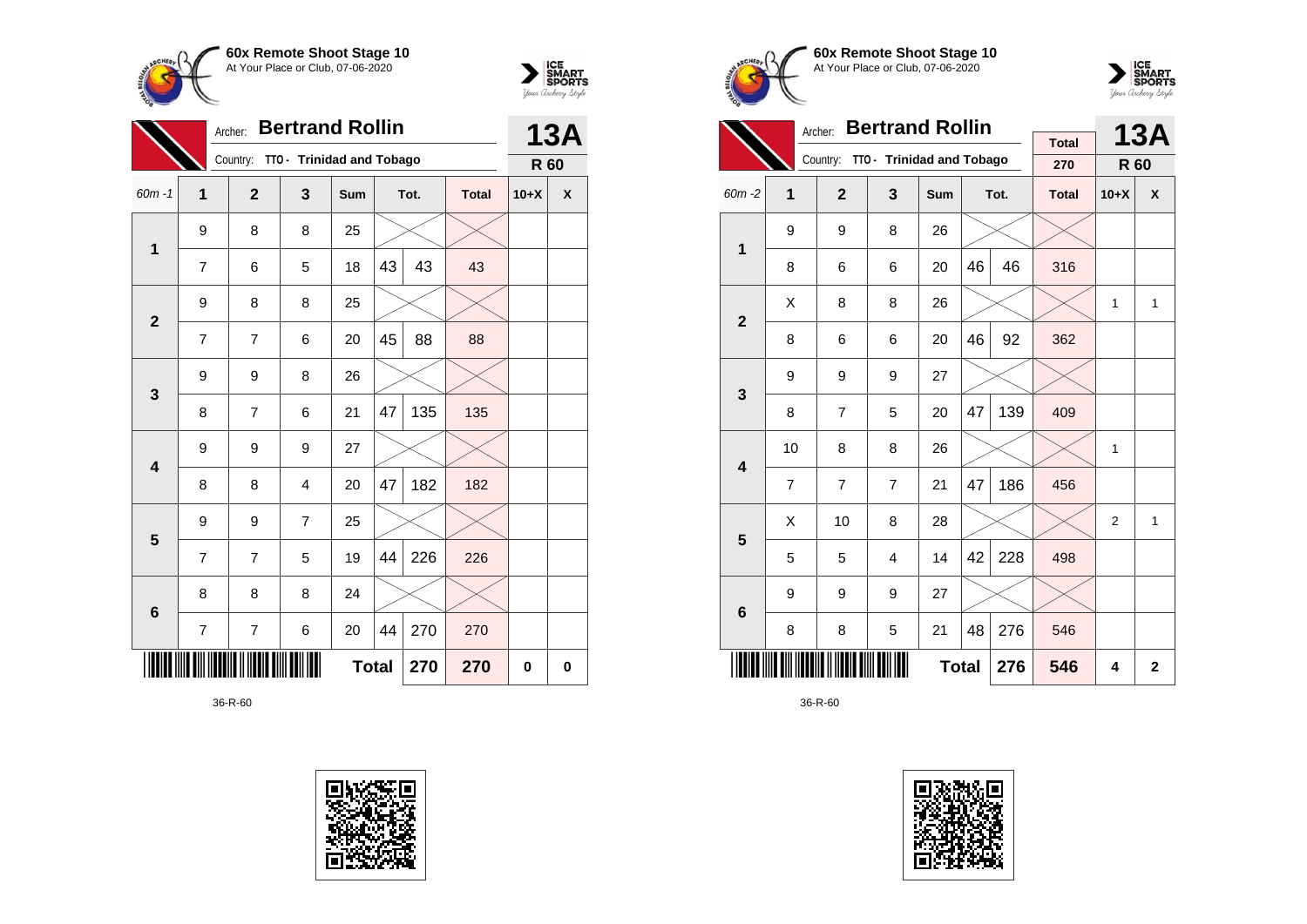



|                 |                | <b>Gauthe Christine</b><br>Archer: |    |     | <b>14A</b> |      |              |                |                |
|-----------------|----------------|------------------------------------|----|-----|------------|------|--------------|----------------|----------------|
|                 |                | Country: FRA - France              |    |     |            |      |              | <b>B</b> 30    |                |
| $30m - 1$       | $\overline{1}$ | $\mathbf{2}$                       | 3  | Sum |            | Tot. | <b>Total</b> | $10+X$         | X              |
| 1               | 10             | 10                                 | 10 | 30  |            |      |              | 3              |                |
|                 | 9              | 9                                  | 9  | 27  | 57         | 57   | 57           |                |                |
| $\mathbf{2}$    | 10             | 9                                  | 9  | 28  |            |      |              | 1              |                |
|                 | 9              | 9                                  | 9  | 27  | 55         | 112  | 112          |                |                |
| 3               | 10             | 10                                 | 10 | 30  |            |      |              | 3              |                |
|                 | 9              | 9                                  | 8  | 26  | 56         | 168  | 168          |                |                |
| 4               | 10             | 10                                 | 9  | 29  |            |      |              | $\mathbf{2}$   |                |
|                 | 9              | 8                                  | 8  | 25  | 54         | 222  | 222          |                |                |
| 5               | X              | X                                  | 9  | 29  |            |      |              | $\overline{2}$ | $\overline{2}$ |
|                 | 9              | 8                                  | 8  | 25  | 54         | 276  | 276          |                |                |
| $6\phantom{1}6$ | X              | 10                                 | 9  | 29  |            |      |              | $\overline{2}$ | 1              |
|                 | 9              | 9                                  | 8  | 26  | 55         | 331  | 331          |                |                |
|                 |                | <b>Total</b><br>331<br>331         |    |     |            |      | 13           | 3              |                |

43-B-30







|                         |    | Archer:        | <b>Gauthe Christine</b> |              |    |      | <b>14A</b>          |                |                |
|-------------------------|----|----------------|-------------------------|--------------|----|------|---------------------|----------------|----------------|
|                         |    | Country:       | FRA - France            |              |    |      | <b>Total</b><br>331 | <b>B</b> 30    |                |
| $30m - 2$               | 1  | $\overline{2}$ | 3                       | Sum          |    | Tot. | <b>Total</b>        | $10+X$         | X              |
| $\mathbf{1}$            | X  | X              | 9                       | 29           |    |      |                     | $\overline{2}$ | $\overline{2}$ |
|                         | 9  | 9              | 8                       | 26           | 55 | 55   | 386                 |                |                |
| $\overline{2}$          | 9  | 9              | 9                       | 27           |    |      |                     |                |                |
|                         | 9  | 8              | 8                       | 25           | 52 | 107  | 438                 |                |                |
| 3                       | 10 | 9              | 9                       | 28           |    |      |                     | 1              |                |
|                         | 9  | $\overline{7}$ | $\overline{7}$          | 23           | 51 | 158  | 489                 |                |                |
| $\overline{\mathbf{4}}$ | Χ  | 10             | 10                      | 30           |    |      |                     | 3              | 1              |
|                         | 9  | 9              | $\overline{7}$          | 25           | 55 | 213  | 544                 |                |                |
| 5                       | Χ  | 9              | 9                       | 28           |    |      |                     | $\mathbf{1}$   | $\mathbf{1}$   |
|                         | 9  | 8              | $\overline{7}$          | 24           | 52 | 265  | 596                 |                |                |
| 6                       | Χ  | 9              | 9                       | 28           |    |      |                     | 1              | 1              |
|                         | 9  | 9              | 8                       | 26           | 54 | 319  | 650                 |                |                |
|                         |    |                |                         | <b>Total</b> |    | 319  | 650                 | 8              | 5              |

43-B-30

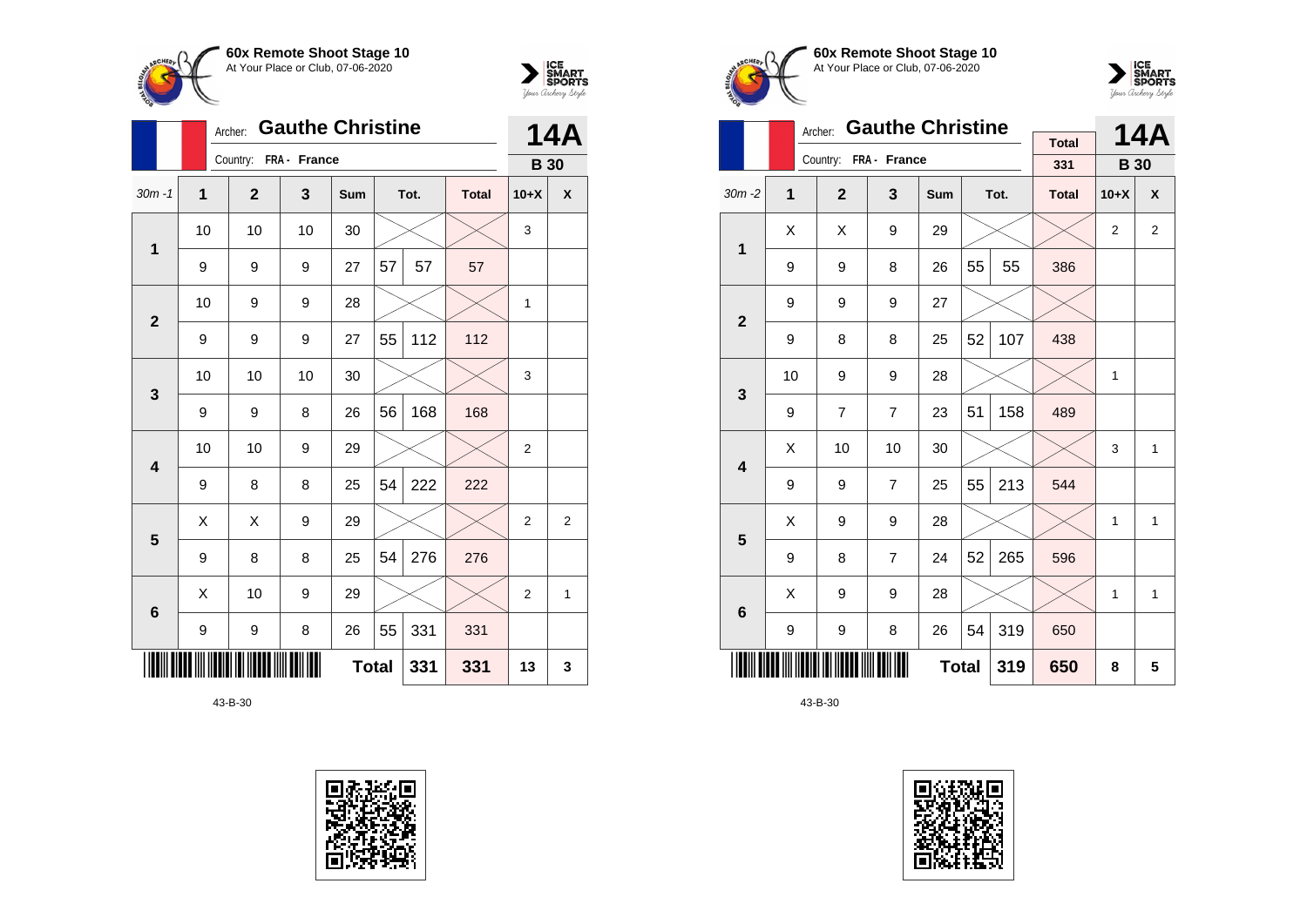



|                |    | <b>Herent Vincent</b><br>Archer: |   |              | <b>15A</b> |      |              |                |             |
|----------------|----|----------------------------------|---|--------------|------------|------|--------------|----------------|-------------|
|                |    | Country: FRA - France            |   |              |            |      |              | <b>R70</b>     |             |
| $70m - 1$      | 1  | $\mathbf{2}$                     | 3 | Sum          |            | Tot. | <b>Total</b> | $10+X$         | χ           |
| 1              | 9  | 9                                | 9 | 27           |            |      |              |                |             |
|                | 9  | 9                                | 8 | 26           | 53         | 53   | 53           |                |             |
| $\overline{2}$ | 10 | 9                                | 9 | 28           |            |      |              | $\mathbf{1}$   |             |
|                | 9  | 9                                | 8 | 26           | 54         | 107  | 107          |                |             |
| 3              | 10 | 10                               | 9 | 29           |            |      |              | 2              |             |
|                | 9  | 9                                | 8 | 26           | 55         | 162  | 162          |                |             |
| 4              | X  | 10                               | 9 | 29           |            |      |              | 2              | 1           |
|                | 9  | 9                                | 8 | 26           | 55         | 217  | 217          |                |             |
| 5              | 10 | 10                               | 9 | 29           |            |      |              | 2              |             |
|                | 9  | 8                                | 8 | 25           | 54         | 271  | 271          |                |             |
| 6              | X  | 10                               | 9 | 29           |            |      |              | $\overline{2}$ | 1           |
|                | 9  | 8                                | 8 | 25           | 54         | 325  | 325          |                |             |
|                |    |                                  |   | <b>Total</b> |            | 325  | 325          | 9              | $\mathbf 2$ |







|                         |                                 | Archer:               | <b>Herent Vincent</b> |              |    |      | <b>15A</b>          |                |                |
|-------------------------|---------------------------------|-----------------------|-----------------------|--------------|----|------|---------------------|----------------|----------------|
|                         |                                 | Country: FRA - France |                       |              |    |      | <b>Total</b><br>325 | <b>R70</b>     |                |
| $70m - 2$               | 1                               | $\mathbf{2}$          | 3                     | Sum          |    | Tot. | <b>Total</b>        | $10+X$         | X              |
|                         |                                 |                       |                       |              |    |      |                     |                |                |
| 1                       | X                               | 10                    | 9                     | 29           |    |      |                     | $\overline{2}$ | 1              |
|                         | 9                               | 8                     | $\overline{7}$        | 24           | 53 | 53   | 378                 |                |                |
| $\overline{2}$          | 9                               | 9                     | 9                     | 27           |    |      |                     |                |                |
|                         | 9                               | 8                     | 8                     | 25           | 52 | 105  | 430                 |                |                |
| 3                       | X                               | 9                     | 9                     | 28           |    |      |                     | 1              | 1              |
|                         | 9                               | 9                     | 8                     | 26           | 54 | 159  | 484                 |                |                |
| $\overline{\mathbf{4}}$ | X                               | X                     | 10                    | 30           |    |      |                     | 3              | $\overline{2}$ |
|                         | 9                               | 9                     | 8                     | 26           | 56 | 215  | 540                 |                |                |
| 5                       | X                               | 10                    | 10                    | 30           |    |      |                     | 3              | $\mathbf{1}$   |
|                         | 9                               | 9                     | 8                     | 26           | 56 | 271  | 596                 |                |                |
| $6\phantom{1}$          | 10                              | 10                    | 10                    | 30           |    |      |                     | 3              |                |
|                         | 58<br>329<br>10<br>9<br>9<br>28 |                       |                       |              |    |      |                     | 1              |                |
|                         |                                 |                       |                       | <b>Total</b> |    | 329  | 654                 | 13             | 5              |

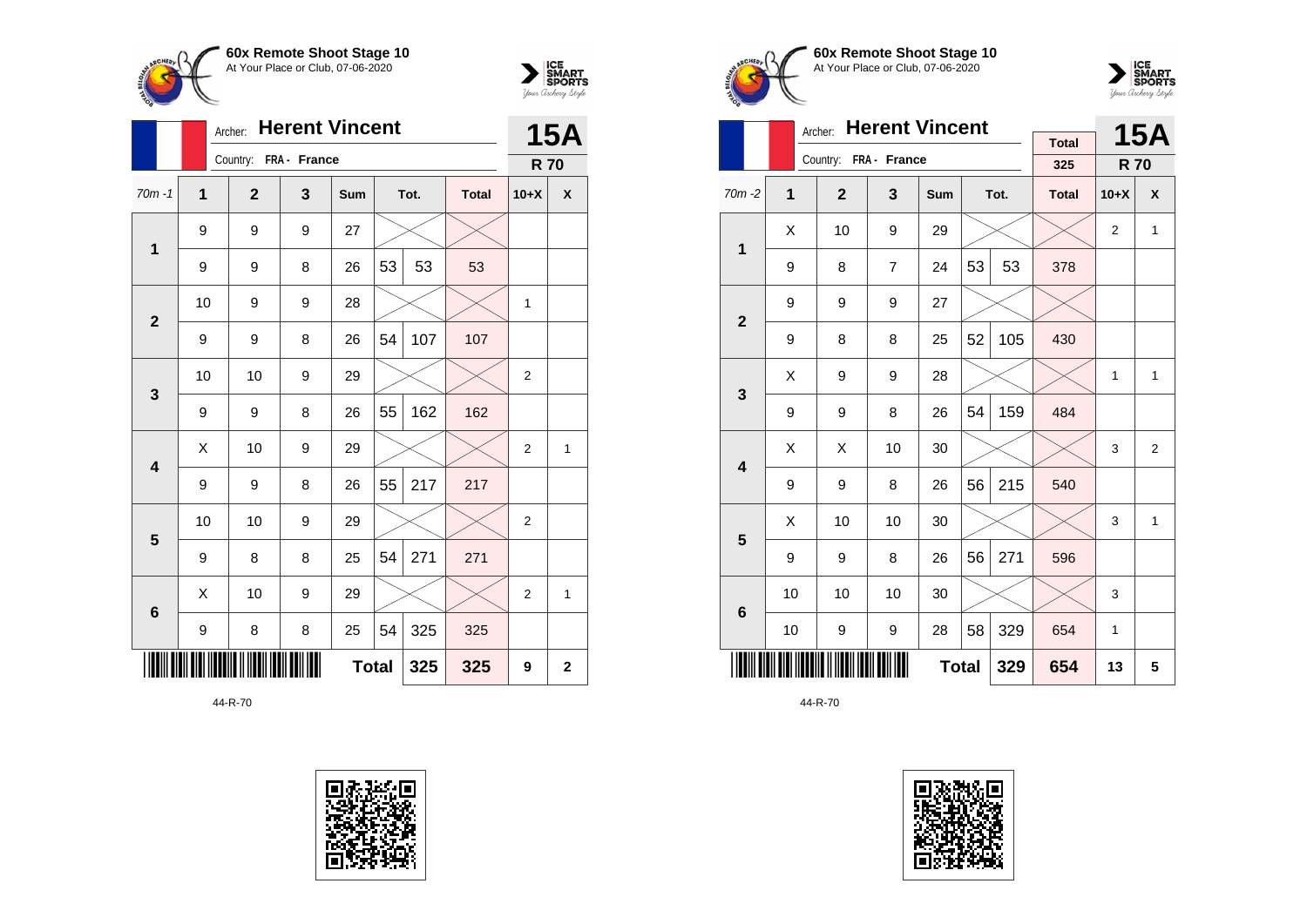



|                         | Archer:                    |                | <b>16A</b>    |     |    |      |              |                 |                  |  |
|-------------------------|----------------------------|----------------|---------------|-----|----|------|--------------|-----------------|------------------|--|
|                         |                            | Country:       | BEL - Belgium |     |    |      |              | C <sub>30</sub> |                  |  |
| $30m - 1$               | 1                          | $\overline{2}$ | 3             | Sum |    | Tot. | <b>Total</b> | $10+X$          | $\boldsymbol{x}$ |  |
| 1                       | Χ                          | 10             | 9             | 29  |    |      |              | $\overline{2}$  | 1                |  |
|                         | 9                          | 9              | 8             | 26  | 55 | 55   | 55           |                 |                  |  |
| $\overline{2}$          | 10                         | 9              | 9             | 28  |    |      |              | $\mathbf{1}$    |                  |  |
|                         | 9                          | 9              | 9             | 27  | 55 | 110  | 110          |                 |                  |  |
| 3                       | 10                         | 9              | 9             | 28  |    |      |              | 1               |                  |  |
|                         | 8                          | 8              | 8             | 24  | 52 | 162  | 162          |                 |                  |  |
| $\overline{\mathbf{4}}$ | Χ                          | 10             | 10            | 30  |    |      |              | 3               | 1                |  |
|                         | 9                          | 9              | 9             | 27  | 57 | 219  | 219          |                 |                  |  |
| 5                       | 10                         | 10             | 10            | 30  |    |      |              | 3               |                  |  |
|                         | 9                          | 9              | 8             | 26  | 56 | 275  | 275          |                 |                  |  |
| $6\phantom{1}6$         | X                          | 9              | 9             | 28  |    |      |              | 1               | 1                |  |
|                         | 9                          | 9              | 9             | 27  | 55 | 330  | 330          |                 |                  |  |
|                         | <b>Total</b><br>330<br>330 |                |               |     |    |      |              |                 |                  |  |







|                |                     | <b>Demey Henri</b><br>Archer: |               |            |    | <b>16A</b> |                     |                 |              |
|----------------|---------------------|-------------------------------|---------------|------------|----|------------|---------------------|-----------------|--------------|
|                |                     | Country:                      | BEL - Belgium |            |    |            | <b>Total</b><br>330 | C <sub>30</sub> |              |
| $30m - 2$      | 1                   | $\overline{2}$                | 3             | <b>Sum</b> |    | Tot.       | <b>Total</b>        | $10+X$          | X            |
| 1              | 10                  | 10                            | 9             | 29         |    |            |                     | 2               |              |
|                | 9                   | 9                             | 9             | 27         | 56 | 56         | 386                 |                 |              |
| $\overline{2}$ | 10                  | 9                             | 9             | 28         |    |            |                     | $\mathbf{1}$    |              |
|                | 9                   | 8                             | 7             | 24         | 52 | 108        | 438                 |                 |              |
| 3              | 10                  | 9                             | 9             | 28         |    |            |                     | $\mathbf{1}$    |              |
|                | 9                   | 9                             | 8             | 26         | 54 | 162        | 492                 |                 |              |
| 4              | X                   | 9                             | 9             | 28         |    |            |                     | $\mathbf{1}$    | $\mathbf{1}$ |
|                | 9                   | 9                             | 6             | 24         | 52 | 214        | 544                 |                 |              |
| 5              | X                   | 10                            | 10            | 30         |    |            |                     | 3               | $\mathbf{1}$ |
|                | 9                   | 8                             | 8             | 25         | 55 | 269        | 599                 |                 |              |
| 6              | X                   | 10                            | 10            | 30         |    |            |                     | 3               | 1            |
|                | 10                  | 9                             | 7             | 26         | 56 | 325        | 655                 | $\mathbf{1}$    |              |
|                | <b>Total</b><br>325 |                               |               |            |    |            |                     | 12              | 3            |

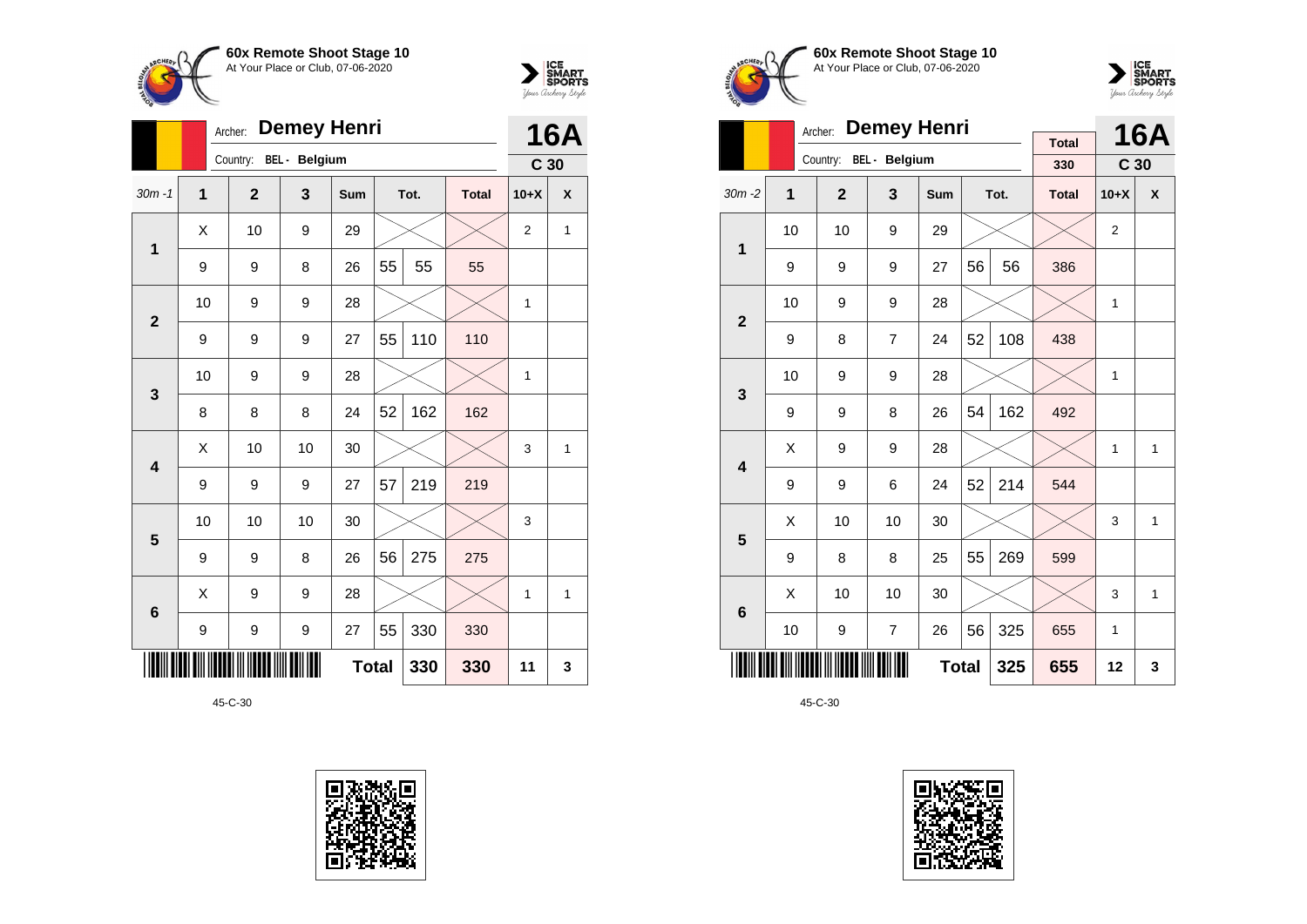



|                         |                  | Archer:        | <b>Zen Dzar El Ghifar</b> |     |              |      |              |                | <b>17A</b>              |
|-------------------------|------------------|----------------|---------------------------|-----|--------------|------|--------------|----------------|-------------------------|
|                         |                  | Country:       | INA - Indonesia           |     |              |      |              | R 30           |                         |
| $30m - 1$               | 1                | $\overline{2}$ | 3                         | Sum |              | Tot. | <b>Total</b> | $10+X$         | χ                       |
| 1                       | X                | X              | 10                        | 30  |              |      |              | 3              | $\overline{2}$          |
|                         | 9                | 8              | 8                         | 25  | 55           | 55   | 55           |                |                         |
| $\overline{2}$          | Χ                | 10             | 9                         | 29  |              |      |              | $\overline{2}$ | $\mathbf{1}$            |
|                         | 9                | 9              | 8                         | 26  | 55           | 110  | 110          |                |                         |
| $\mathbf{3}$            | X                | 10             | 9                         | 29  |              |      |              | 2              | $\mathbf{1}$            |
|                         | 9                | 8              | 8                         | 25  | 54           | 164  | 164          |                |                         |
| $\overline{\mathbf{4}}$ | 10               | 10             | 10                        | 30  |              |      |              | 3              |                         |
|                         | 9                | 9              | 9                         | 27  | 57           | 221  | 221          |                |                         |
| 5                       | X                | Χ              | 10                        | 30  |              |      |              | 3              | $\overline{\mathbf{c}}$ |
|                         | 9                | 9              | 9                         | 27  | 57           | 278  | 278          |                |                         |
| $6\phantom{1}6$         | 9                | 9              | 9                         | 27  |              |      |              |                |                         |
|                         | $\boldsymbol{9}$ | 8              | $\overline{\mathcal{I}}$  | 24  | 51           | 329  | 329          |                |                         |
|                         |                  |                |                           |     | <b>Total</b> | 329  | 329          | 13             | 6                       |







|                         |    | Archer:                  | <b>Zen Dzar El Ghifar</b> |                 |    | <b>17A</b>  |              |                |   |
|-------------------------|----|--------------------------|---------------------------|-----------------|----|-------------|--------------|----------------|---|
|                         |    | Country: INA - Indonesia |                           |                 |    |             | <b>Total</b> |                |   |
|                         |    |                          |                           |                 |    |             | 329          | R 30           |   |
| $30m - 1$               | 1  | $\overline{2}$           | 3                         | Sum             |    | Tot.        | <b>Total</b> | $10+X$         | X |
| $\mathbf{1}$            | 9  | 9                        | 9                         | 27              |    |             |              |                |   |
|                         | 8  | 8                        | 8                         | 24              | 51 | 51          | 380          |                |   |
| $\overline{\mathbf{2}}$ | Χ  | 10                       | 9                         | 29              |    |             |              | $\overline{2}$ | 1 |
|                         | 9  | 9                        | 8                         | 55<br>106<br>26 |    | 435         |              |                |   |
| 3                       | 10 | 9                        | 9                         | 28              |    |             |              | 1              |   |
|                         | 9  | 8                        | $\overline{7}$            | 24              | 52 | 158         | 487          |                |   |
| $\overline{\mathbf{4}}$ | 9  | 9                        | 9                         | 27              |    |             |              |                |   |
|                         | 9  | 8                        | 6                         | 23              | 50 | 208         | 537          |                |   |
| 5                       | X  | 10                       | 9                         | 29              |    |             |              | $\overline{2}$ | 1 |
|                         | 8  | $\overline{7}$           | 6                         | 21              | 50 | 258         | 587          |                |   |
| 6                       | 10 | 9                        | 9                         | 28              |    |             |              | $\mathbf{1}$   |   |
|                         | 9  | 9                        | $\overline{7}$            | 25              | 53 | 311         | 640          |                |   |
|                         |    |                          | 311                       | 640             | 6  | $\mathbf 2$ |              |                |   |

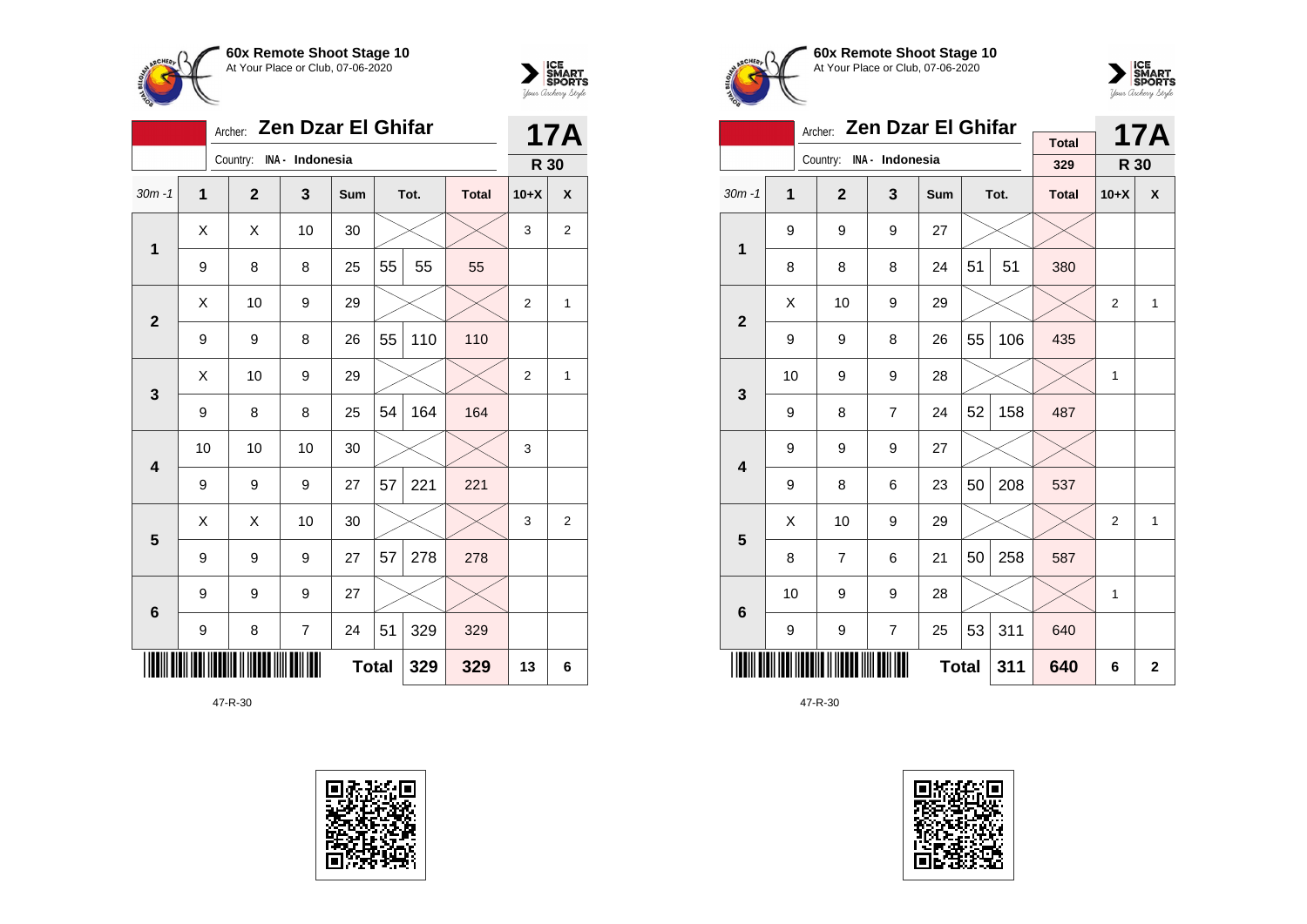



| ψ                       | Archer:      |                | <b>18A</b>            |              |    |      |              |                 |                    |
|-------------------------|--------------|----------------|-----------------------|--------------|----|------|--------------|-----------------|--------------------|
|                         |              | Country:       | <b>BAR</b> - Barbados |              |    |      |              | C <sub>30</sub> |                    |
| $30m - 1$               | $\mathbf{1}$ | $\overline{2}$ | 3                     | Sum          |    | Tot. | <b>Total</b> | $10+X$          | $\pmb{\mathsf{X}}$ |
| 1                       | 10           | 8              | 8                     | 26           |    |      |              | 1               |                    |
|                         | 7            | $\overline{7}$ | 7                     | 21           | 47 | 47   | 47           |                 |                    |
| $\mathbf{2}$            | 9            | 9              | 9                     | 27           |    |      |              |                 |                    |
|                         | 9            | 8              | 8                     | 25           | 52 | 99   | 99           |                 |                    |
| 3                       | 10           | 10             | 9                     | 29           |    |      |              | 2               |                    |
|                         | 9            | 6              | 6                     | 21           | 50 | 149  | 149          |                 |                    |
| $\overline{\mathbf{4}}$ | 10           | 9              | 8                     | 27           |    |      |              | 1               |                    |
|                         | 8            | 8              | 8                     | 24           | 51 | 200  | 200          |                 |                    |
| 5                       | Χ            | 10             | 10                    | 30           |    |      |              | 3               | $\mathbf{1}$       |
|                         | 9            | 9              | 8                     | 26           | 56 | 256  | 256          |                 |                    |
| $6\phantom{1}6$         | 9            | 9              | 9                     | 27           |    |      |              |                 |                    |
|                         | 9            | 8              | 8                     | 25           | 52 | 308  | 308          |                 |                    |
|                         |              |                |                       | <b>Total</b> |    | 308  | 308          | 7               | 1                  |







|                         |    | Archer: Annel John |                         |     |     | <b>18A</b> |              |                         |                    |
|-------------------------|----|--------------------|-------------------------|-----|-----|------------|--------------|-------------------------|--------------------|
| ψ                       |    |                    | Country: BAR - Barbados |     |     |            | <b>Total</b> |                         |                    |
|                         |    |                    |                         |     |     |            | 308          | C <sub>30</sub>         |                    |
| $30m - 2$               | 1  | $\mathbf{2}$       | 3                       | Sum |     | Tot.       | <b>Total</b> | $10+X$                  | $\pmb{\mathsf{X}}$ |
| 1                       | 9  | 9                  | 8                       | 26  |     |            |              |                         |                    |
|                         | 8  | $\overline{7}$     | 6                       | 21  | 47  | 47         | 355          |                         |                    |
| $\mathbf{2}$            | X  | 9                  | 9                       | 28  |     |            |              | 1                       | $\mathbf{1}$       |
|                         | 9  | 9                  | 8                       | 26  | 54  | 101        | 409          |                         |                    |
| 3                       | 9  | 9                  | 9                       | 27  |     |            |              |                         |                    |
|                         | 8  | 8                  | $\overline{7}$          | 23  | 50  | 151        | 459          |                         |                    |
| $\overline{\mathbf{4}}$ | 10 | 10                 | 8                       | 28  |     |            |              | $\overline{2}$          |                    |
|                         | 8  | 7                  | 6                       | 21  | 49  | 200        | 508          |                         |                    |
| 5                       | 10 | 10                 | 9                       | 29  |     |            |              | $\overline{\mathbf{c}}$ |                    |
|                         | 9  | 9                  | 8                       | 26  | 55  | 255        | 563          |                         |                    |
| $6\phantom{1}6$         | 9  | 9                  | 9                       | 27  |     |            |              |                         |                    |
|                         | 9  | 8                  | 8                       | 25  | 52  | 307        | 615          |                         |                    |
|                         |    |                    | <b>Total</b>            |     | 307 | 615        | 5            | 1                       |                    |

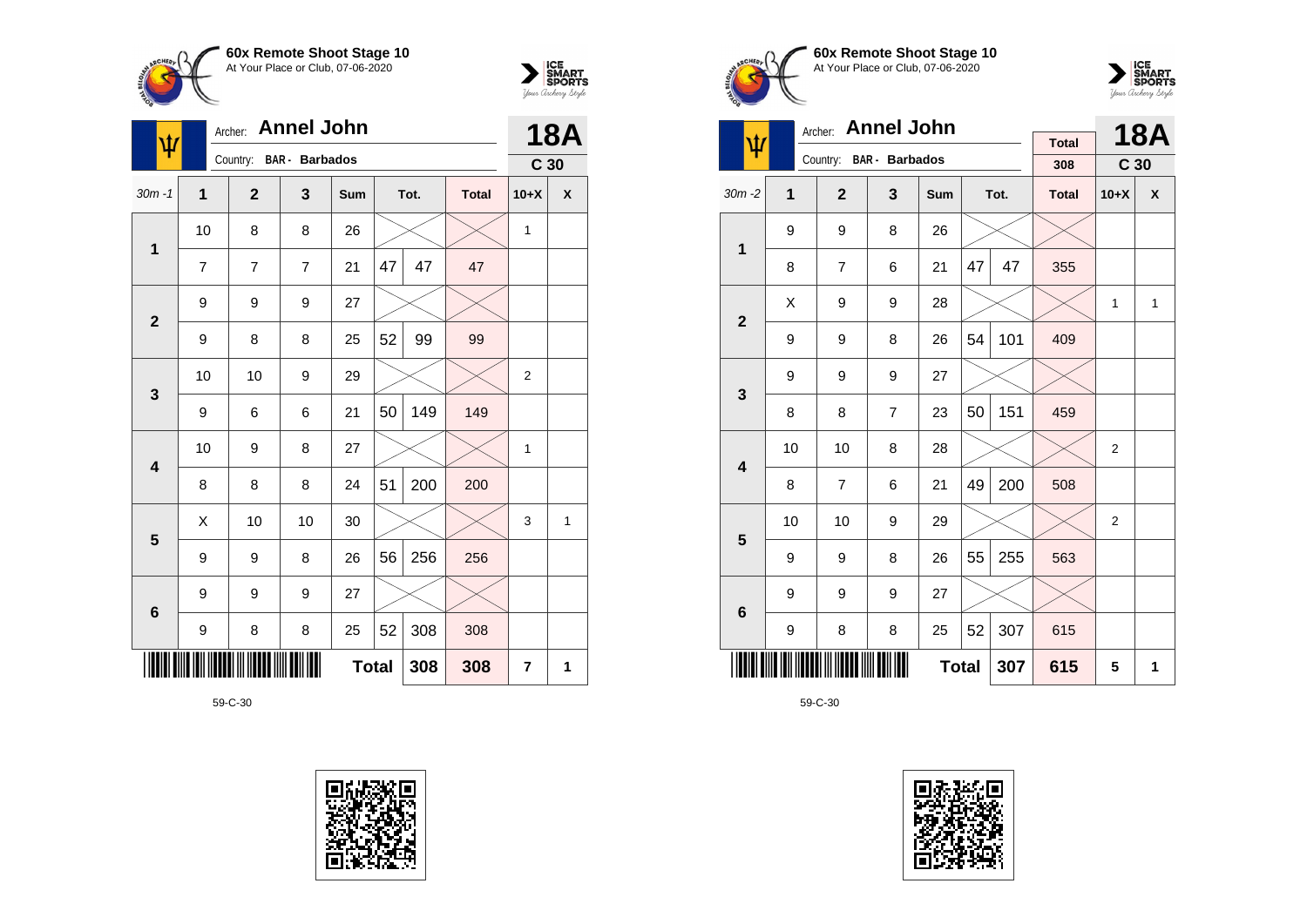



|                         |    | Archer:      | <b>Christensen Christian Brendstrup</b> |     | <b>19A</b>   |      |              |                |             |
|-------------------------|----|--------------|-----------------------------------------|-----|--------------|------|--------------|----------------|-------------|
|                         |    | Country:     | DEN - Denmark                           |     |              |      |              | <b>R70</b>     |             |
| $70m - 1$               | 1  | $\mathbf{2}$ | 3                                       | Sum |              | Tot. | <b>Total</b> | $10+X$         | X           |
| 1                       | X  | 9            | 9                                       | 28  |              |      |              | $\mathbf{1}$   | 1           |
|                         | 9  | 9            | 8                                       | 26  | 54           | 54   | 54           |                |             |
| $\overline{2}$          | X  | 8            | 8                                       | 26  |              |      |              | 1              | 1           |
|                         | 8  | 8            | 6                                       | 22  | 48           | 102  | 102          |                |             |
| 3                       | 10 | 10           | 9                                       | 29  |              |      |              | $\overline{2}$ |             |
|                         | 8  | 8            | 8                                       | 24  | 53           | 155  | 155          |                |             |
| $\overline{\mathbf{4}}$ | 10 | 9            | 9                                       | 28  |              |      |              | 1              |             |
|                         | 9  | 9            | 7                                       | 25  | 53           | 208  | 208          |                |             |
| 5                       | 10 | 9            | 9                                       | 28  |              |      |              | 1              |             |
|                         | 8  | 6            | 5                                       | 19  | 47           | 255  | 255          |                |             |
| 6                       | 9  | 9            | 9                                       | 27  |              |      |              |                |             |
|                         | 8  | 8            | 6                                       | 22  | 49           | 304  | 304          |                |             |
|                         |    |              |                                         |     | <b>Total</b> | 304  | 304          | 6              | $\mathbf 2$ |









|                         |                | Archer:        | <b>Christensen Christian Brendstrup</b> |              |     | <b>19A</b> |                     |            |   |
|-------------------------|----------------|----------------|-----------------------------------------|--------------|-----|------------|---------------------|------------|---|
|                         |                | Country:       | DEN- Denmark                            |              |     |            | <b>Total</b><br>304 | <b>R70</b> |   |
| $70m - 2$               | 1              | $\overline{2}$ | 3                                       | Sum          |     | Tot.       | <b>Total</b>        | $10+X$     | X |
| 1                       | 9              | 9              | 8                                       | 26           |     |            |                     |            |   |
|                         | 8              | $\overline{7}$ | $\overline{7}$                          | 22           | 48  | 48         | 352                 |            |   |
| $\overline{2}$          | 9              | 9              | 8                                       | 26           |     |            |                     |            |   |
|                         | 8              | $\overline{7}$ | 6                                       | 21           | 47  | 95         | 399                 |            |   |
| 3                       | 10             | 9              | 9                                       | 28           |     |            |                     | 1          |   |
|                         | 8              | 8              | 8                                       | 24           | 52  | 147        | 451                 |            |   |
| $\overline{\mathbf{4}}$ | 9              | 9              | 9                                       | 27           |     |            |                     |            |   |
|                         | $\overline{7}$ | $\overline{7}$ | 6                                       | 20           | 47  | 194        | 498                 |            |   |
| 5                       | 10             | 9              | 9                                       | 28           |     |            |                     | 1          |   |
|                         | 8              | $\overline{7}$ | 6                                       | 21           | 49  | 243        | 547                 |            |   |
| $6\phantom{1}$          | 10             | 9              | 9                                       | 28           |     |            |                     | 1          |   |
|                         | 8              | 6              | 21                                      | 49           | 292 | 596        |                     |            |   |
|                         |                |                |                                         | <b>Total</b> |     | 292        | 596                 | 3          | 0 |

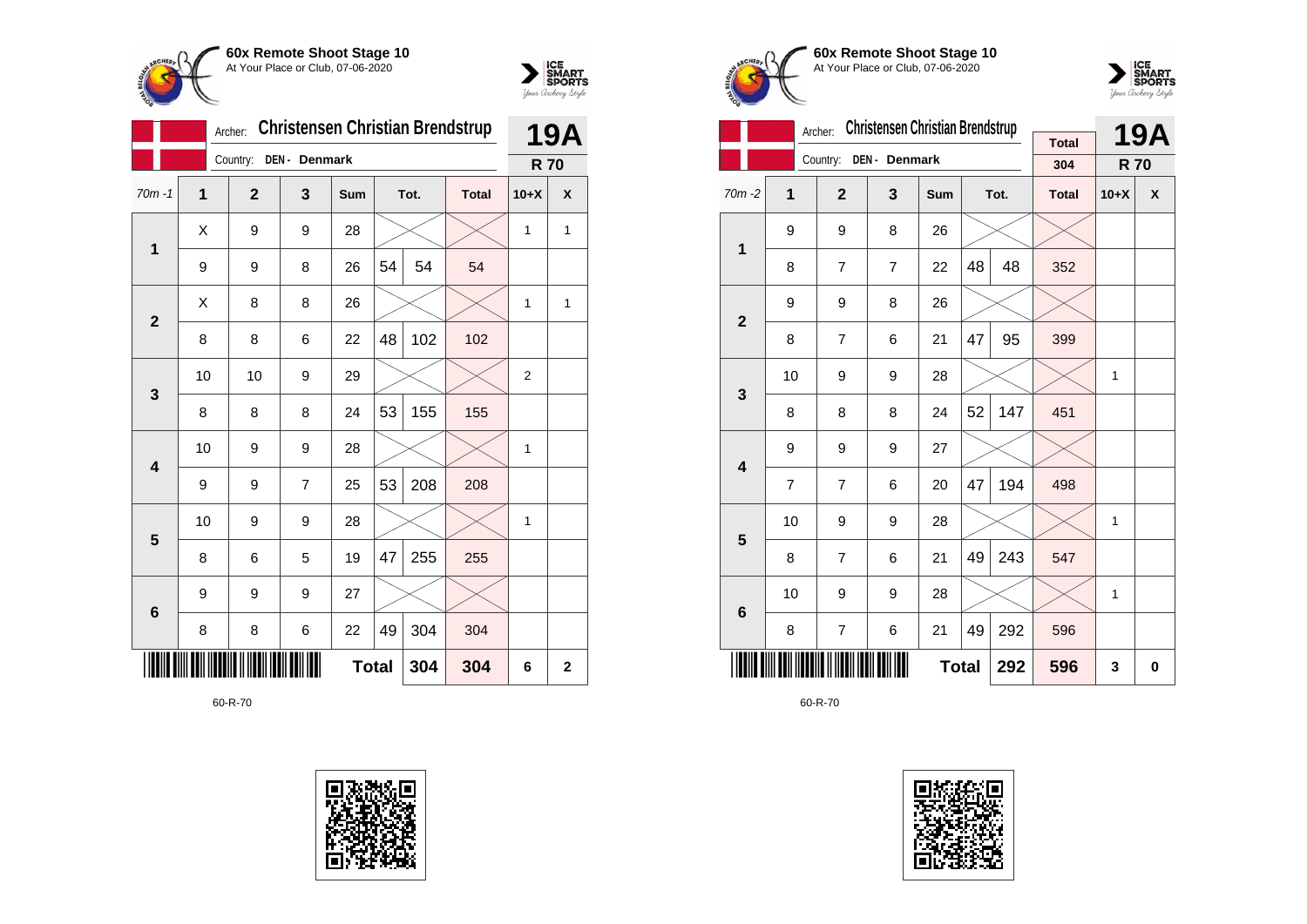



|                |                | <b>Van Steen Elian</b><br>Archer: |                |              |    |      |              |             |   |  |  |  |
|----------------|----------------|-----------------------------------|----------------|--------------|----|------|--------------|-------------|---|--|--|--|
|                |                | Country: BEL - Belgium            |                |              |    |      |              | <b>R70</b>  |   |  |  |  |
| $70m - 1$      | $\overline{1}$ | $\mathbf{2}$                      | 3              | Sum          |    | Tot. | <b>Total</b> | $10+X$      | X |  |  |  |
| $\mathbf{1}$   | 9              | 9                                 | 9              | 27           |    |      |              |             |   |  |  |  |
|                | 9              | 8                                 | $\overline{7}$ | 24           | 51 | 51   | 51           |             |   |  |  |  |
| $\overline{2}$ | 10             | 10                                | 9              | 29           |    |      |              | $\mathbf 2$ |   |  |  |  |
|                | 9              | $\overline{7}$                    | 6              | 22           | 51 | 102  | 102          |             |   |  |  |  |
| 3              | 9              | 9                                 | 9              | 27           |    |      |              |             |   |  |  |  |
|                | 8              | 8                                 | 8              | 24           | 51 | 153  | 153          |             |   |  |  |  |
| 4              | 9              | 9                                 | 9              | 27           |    |      |              |             |   |  |  |  |
|                | 9              | 8                                 | $\overline{7}$ | 24           | 51 | 204  | 204          |             |   |  |  |  |
| 5              | 10             | 8                                 | 8              | 26           |    |      |              | 1           |   |  |  |  |
|                | 8              | 7                                 | 6              | 21           | 47 | 251  | 251          |             |   |  |  |  |
| 6              | 9              | 9                                 | 9              | 27           |    |      |              |             |   |  |  |  |
|                | 8              | 8                                 | 5              | 21           | 48 | 299  | 299          |             |   |  |  |  |
|                |                |                                   |                | <b>Total</b> |    | 299  | 299          | 3           | 0 |  |  |  |







|                         |                     | Archer:                | <b>Van Steen Elian</b> |     |    |      | <b>20A</b>          |                |   |
|-------------------------|---------------------|------------------------|------------------------|-----|----|------|---------------------|----------------|---|
|                         |                     | Country: BEL - Belgium |                        |     |    |      | <b>Total</b><br>299 |                |   |
|                         |                     |                        |                        |     |    |      |                     | <b>R70</b>     |   |
| $70m - 2$               | 1                   | $\overline{2}$         | 3                      | Sum |    | Tot. | <b>Total</b>        | $10+X$         | X |
| 1                       | 10                  | 10                     | 9                      | 29  |    |      |                     | $\overline{2}$ |   |
|                         | 9                   | 8                      | $\overline{7}$         | 24  | 53 | 53   | 352                 |                |   |
| $\overline{2}$          | 10                  | 10                     | 9                      | 29  |    |      |                     | $\overline{2}$ |   |
|                         | 9                   | 8                      | 8                      | 25  | 54 | 107  | 406                 |                |   |
| 3                       | 9                   | 8                      | 8                      | 25  |    |      |                     |                |   |
|                         | 8                   | $\overline{7}$         | $\overline{7}$         | 22  | 47 | 154  | 453                 |                |   |
| $\overline{\mathbf{4}}$ | 10                  | 9                      | 9                      | 28  |    |      |                     | 1              |   |
|                         | 8                   | 8                      | $\overline{7}$         | 23  | 51 | 205  | 504                 |                |   |
| 5                       | 9                   | 9                      | 9                      | 27  |    |      |                     |                |   |
|                         | 9                   | 8                      | 8                      | 25  | 52 | 257  | 556                 |                |   |
| 6                       | 9                   | 8                      | 8                      | 25  |    |      |                     |                |   |
|                         | 8                   | 8                      | 306                    | 605 |    |      |                     |                |   |
|                         | <b>Total</b><br>306 |                        |                        |     |    |      |                     | 5              | 0 |

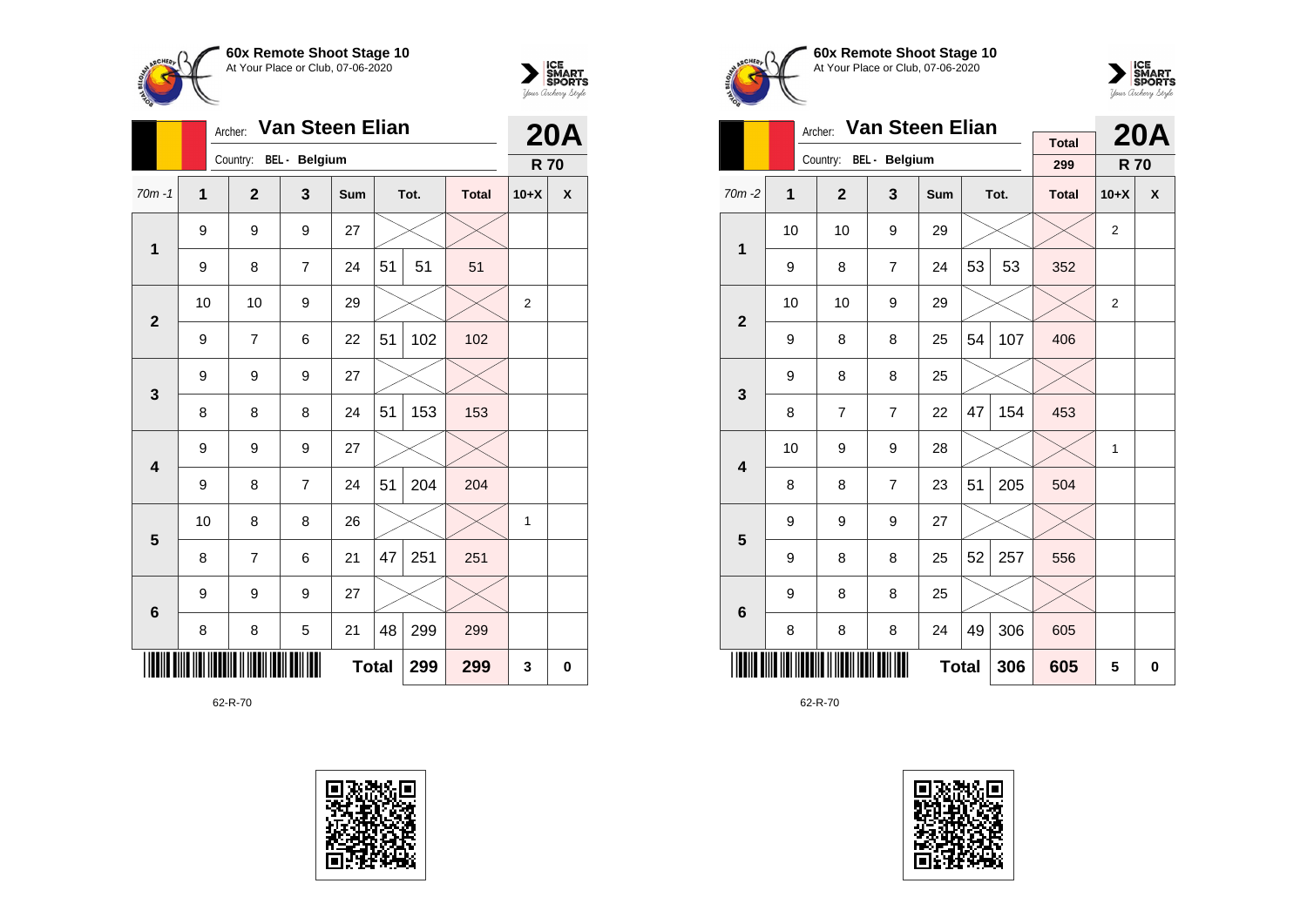



|                         | Archer:                    |                |                | 21A        |    |      |              |                |                |
|-------------------------|----------------------------|----------------|----------------|------------|----|------|--------------|----------------|----------------|
|                         |                            | Country:       | BEL - Belgium  |            |    |      |              | R 60           |                |
| $60m - 1$               | $\overline{1}$             | $\overline{2}$ | 3              | <b>Sum</b> |    | Tot. | <b>Total</b> | $10+X$         | X              |
| 1                       | 10                         | 10             | 10             | 30         |    |      |              | 3              |                |
|                         | 9                          | 9              | 8              | 26         | 56 | 56   | 56           |                |                |
| $\overline{2}$          | 10                         | 10             | 10             | 30         |    |      |              | 3              |                |
|                         | 9                          | 8              | 8              | 25         | 55 | 111  | 111          |                |                |
| 3                       | X                          | Χ              | 9              | 29         |    |      |              | $\overline{2}$ | $\overline{2}$ |
|                         | 9                          | 9              | 9              | 27         | 56 | 167  | 167          |                |                |
| $\overline{\mathbf{4}}$ | Χ                          | 9              | 9              | 28         |    |      |              | 1              | 1              |
|                         | 9                          | 8              | 6              | 23         | 51 | 218  | 218          |                |                |
| 5                       | X                          | 9              | 9              | 28         |    |      |              | $\mathbf{1}$   | 1              |
|                         | 9                          | 9              | 8              | 26         | 54 | 272  | 272          |                |                |
| $6\phantom{1}6$         | 9                          | 9              | 9              | 27         |    |      |              |                |                |
|                         | 8                          | 8              | $\overline{7}$ | 23         | 50 | 322  | 322          |                |                |
|                         | <b>Total</b><br>322<br>322 |                |                |            |    |      |              |                |                |







|                |    | <b>Collas Arne</b><br>Archer: |                |            |              | 21A  |                     |                |              |
|----------------|----|-------------------------------|----------------|------------|--------------|------|---------------------|----------------|--------------|
|                |    | Country:                      | BEL - Belgium  |            |              |      | <b>Total</b><br>322 | R 60           |              |
| $60m - 2$      | 1  | $\overline{2}$                | 3              | <b>Sum</b> |              | Tot. | <b>Total</b>        | $10+X$         | X            |
| 1              | 10 | 9                             | 9              | 28         |              |      |                     | 1              |              |
|                | 8  | $\overline{7}$                | $\overline{7}$ | 22         | 50           | 50   | 372                 |                |              |
| $\overline{2}$ | Χ  | 9                             | 9              | 28         |              |      |                     | 1              | $\mathbf{1}$ |
|                | 9  | 9                             | 8              | 26         | 54           | 104  | 426                 |                |              |
| 3              | 10 | 9                             | 9              | 28         |              |      |                     | 1              |              |
|                | 8  | $\overline{7}$                | $\overline{7}$ | 22         | 50           | 154  | 476                 |                |              |
| 4              | 10 | 10                            | 9              | 29         |              |      |                     | $\overline{2}$ |              |
|                | 9  | 9                             | 8              | 26         | 55           | 209  | 531                 |                |              |
| 5              | 9  | 9                             | 8              | 26         |              |      |                     |                |              |
|                | 8  | 8                             | 8              | 24         | 50           | 259  | 581                 |                |              |
| 6              | 10 | 9                             | 9              | 28         |              |      |                     | 1              |              |
|                | 9  | 8                             | 8              | 25         | 53           | 312  | 634                 |                |              |
|                |    |                               |                |            | <b>Total</b> | 312  | 634                 | 6              | 1            |

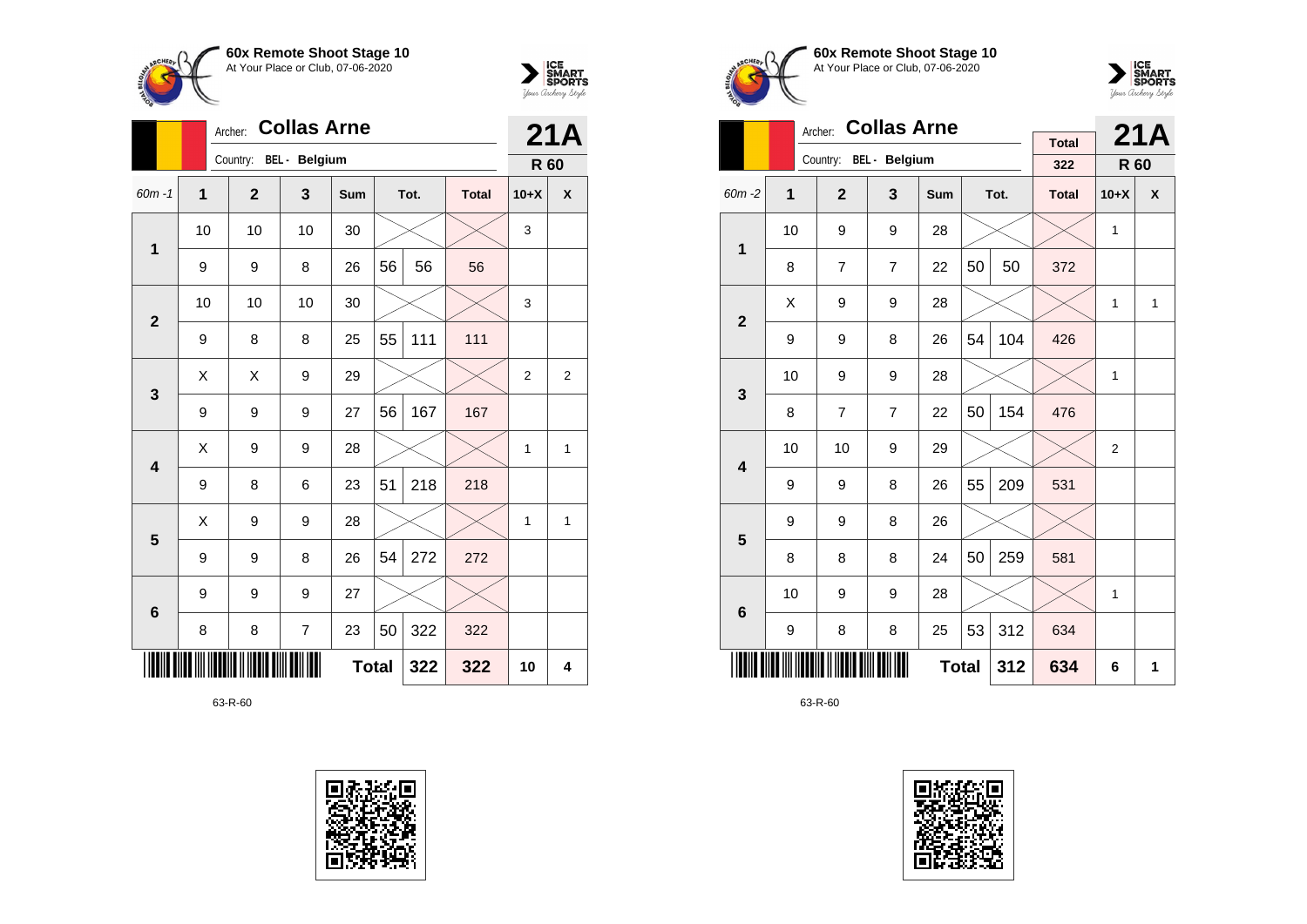



|                |                | De Smedt Jarno<br>Archer: |   |              | <b>22A</b> |      |              |                |   |
|----------------|----------------|---------------------------|---|--------------|------------|------|--------------|----------------|---|
|                |                | Country: BEL - Belgium    |   |              |            |      |              | <b>R70</b>     |   |
| $70m - 1$      | $\overline{1}$ | $\overline{2}$            | 3 | Sum          |            | Tot. | <b>Total</b> | $10+X$         | X |
| 1              | X              | X                         | 9 | 29           |            |      |              | $\overline{2}$ | 2 |
|                | 9              | 9                         | 8 | 26           | 55         | 55   | 55           |                |   |
| $\overline{2}$ | 10             | 10                        | 9 | 29           |            |      |              | $\overline{2}$ |   |
|                | 8              | 8                         | 7 | 23           | 52         | 107  | 107          |                |   |
| 3              | 10             | 10                        | 9 | 29           |            |      |              | $\overline{2}$ |   |
|                | 9              | 8                         | 8 | 25           | 54         | 161  | 161          |                |   |
| 4              | 9              | 9                         | 9 | 27           |            |      |              |                |   |
|                | 9              | 8                         | 6 | 23           | 50         | 211  | 211          |                |   |
| 5              | 10             | 9                         | 9 | 28           |            |      |              | 1              |   |
|                | 9              | 9                         | 8 | 26           | 54         | 265  | 265          |                |   |
| 6              | X              | Χ                         | Χ | 30           |            |      |              | 3              | 3 |
|                | 9              | 9                         | 9 | 27           | 57         | 322  | 322          |                |   |
|                |                |                           |   | <b>Total</b> |            | 322  | 322          | 10             | 5 |







|                         |    | De Smedt Jarno<br>Archer: |                      | <b>Total</b> |    | 22A          |              |            |              |
|-------------------------|----|---------------------------|----------------------|--------------|----|--------------|--------------|------------|--------------|
|                         |    | Country:                  | <b>BEL</b> - Belgium |              |    |              | 322          | <b>R70</b> |              |
| $70m - 2$               | 1  | $\overline{2}$            | 3                    | <b>Sum</b>   |    | Tot.         | <b>Total</b> | $10+X$     | X            |
| $\mathbf{1}$            | Χ  | 10                        | 10                   | 30           |    |              |              | 3          | $\mathbf{1}$ |
|                         | 9  | 9                         | 9                    | 27           | 57 | 57           | 379          |            |              |
| $\overline{2}$          | X  | 9                         | 9                    | 28           |    |              |              | 1          | $\mathbf{1}$ |
|                         | 9  | 9                         | 8                    | 26           | 54 | 111          | 433          |            |              |
| 3                       | 10 | 10                        | 10                   | 30           |    |              |              | 3          |              |
|                         | 9  | 9                         | $\overline{7}$       | 25           | 55 | 166          | 488          |            |              |
| $\overline{\mathbf{4}}$ | 10 | 10                        | 9                    | 29           |    |              |              | 2          |              |
|                         | 8  | 8                         | 8                    | 24           | 53 | 219          | 541          |            |              |
| 5                       | 10 | 10                        | 10                   | 30           |    |              |              | 3          |              |
|                         | 9  | 9                         | 9                    | 27           | 57 | 276          | 598          |            |              |
| 6                       | 10 | 9                         | 9                    | 28           |    |              |              | 1          |              |
|                         | 9  | 8                         | 8                    | 25           | 53 | 329          | 651          |            |              |
|                         |    |                           | 329                  | 651          | 13 | $\mathbf{2}$ |              |            |              |

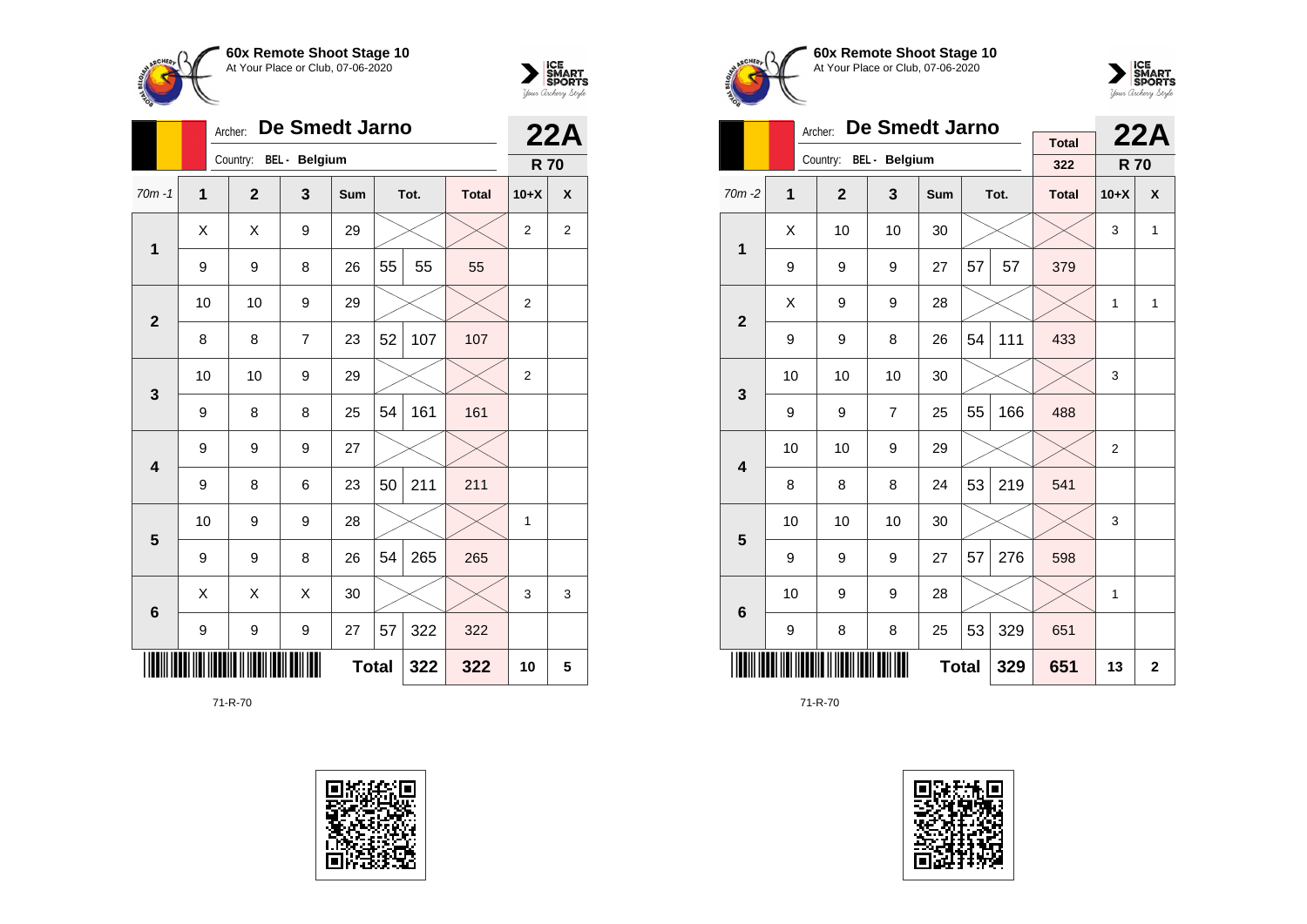



|                 |                | <b>Moineau Christophe</b><br>Archer: |                |     | 23A          |      |              |                  |              |
|-----------------|----------------|--------------------------------------|----------------|-----|--------------|------|--------------|------------------|--------------|
|                 |                | Country:                             | BEL - Belgium  |     |              |      |              | <b>BB</b>        |              |
| $50m - 1$       | $\overline{1}$ | $\mathbf{2}$                         | 3              | Sum |              | Tot. | <b>Total</b> | $10+X$           | X            |
| 1               | X              | 10                                   | 9              | 29  |              |      |              | $\overline{2}$   | 1            |
|                 | 9              | 8                                    | 8              | 25  | 54           | 54   | 54           |                  |              |
| $\overline{2}$  | 10             | 10                                   | 9              | 29  |              |      |              | $\boldsymbol{2}$ |              |
|                 | 9              | 8                                    | 6              | 23  | 52           | 106  | 106          |                  |              |
| $\mathbf{3}$    | 10             | 9                                    | 9              | 28  |              |      |              | 1                |              |
|                 | 8              | 8                                    | 6              | 22  | 50           | 156  | 156          |                  |              |
| 4               | 10             | 9                                    | 9              | 28  |              |      |              | 1                |              |
|                 | 9              | 8                                    | 6              | 23  | 51           | 207  | 207          |                  |              |
| 5               | 9              | 9                                    | 9              | 27  |              |      |              |                  |              |
|                 | 7              | 7                                    | 6              | 20  | 47           | 254  | 254          |                  |              |
| $6\phantom{1}6$ | X              | 9                                    | 9              | 28  |              |      |              | 1                | 1            |
|                 | 8              | 8                                    | $\overline{7}$ | 23  | 51           | 305  | 305          |                  |              |
|                 |                |                                      |                |     | <b>Total</b> | 305  | 305          | 7                | $\mathbf{2}$ |

73-B-BB







|                         |    | Archer:        | <b>Moineau Christophe</b> |            |    | <b>23A</b> |                     |                |   |
|-------------------------|----|----------------|---------------------------|------------|----|------------|---------------------|----------------|---|
|                         |    | Country:       | <b>BEL</b> - Belgium      |            |    |            | <b>Total</b><br>305 | <b>BB</b>      |   |
| $50m - 2$               | 1  | $\overline{2}$ | 3                         | <b>Sum</b> |    | Tot.       | <b>Total</b>        | $10+X$         | X |
| 1                       | 10 | 9              | 8                         | 27         |    |            |                     | 1              |   |
|                         | 8  | $\overline{7}$ | 6                         | 21         | 48 | 48         | 353                 |                |   |
| $\overline{2}$          | 10 | 10             | 9                         | 29         |    |            |                     | $\overline{2}$ |   |
|                         | 9  | 8              | $\overline{7}$            | 24         | 53 | 101        | 406                 |                |   |
| 3                       | X  | 10             | 10                        | 30         |    |            |                     | 3              | 1 |
|                         | 9  | $\overline{7}$ | 6                         | 22         | 52 | 153        | 458                 |                |   |
| $\overline{\mathbf{4}}$ | 9  | 9              | 9                         | 27         |    |            |                     |                |   |
|                         | 9  | 9              | $\overline{7}$            | 25         | 52 | 205        | 510                 |                |   |
| 5                       | 10 | 9              | 9                         | 28         |    |            |                     | 1              |   |
|                         | 8  | 8              | $\overline{7}$            | 23         | 51 | 256        | 561                 |                |   |
| $6\phantom{1}6$         | 9  | 9              | 9                         | 27         |    |            |                     |                |   |
|                         | 8  | 8              | $\overline{7}$            | 23         | 50 | 306        | 611                 |                |   |
|                         |    |                | 306                       | 611        | 7  | 1          |                     |                |   |

73-B-BB

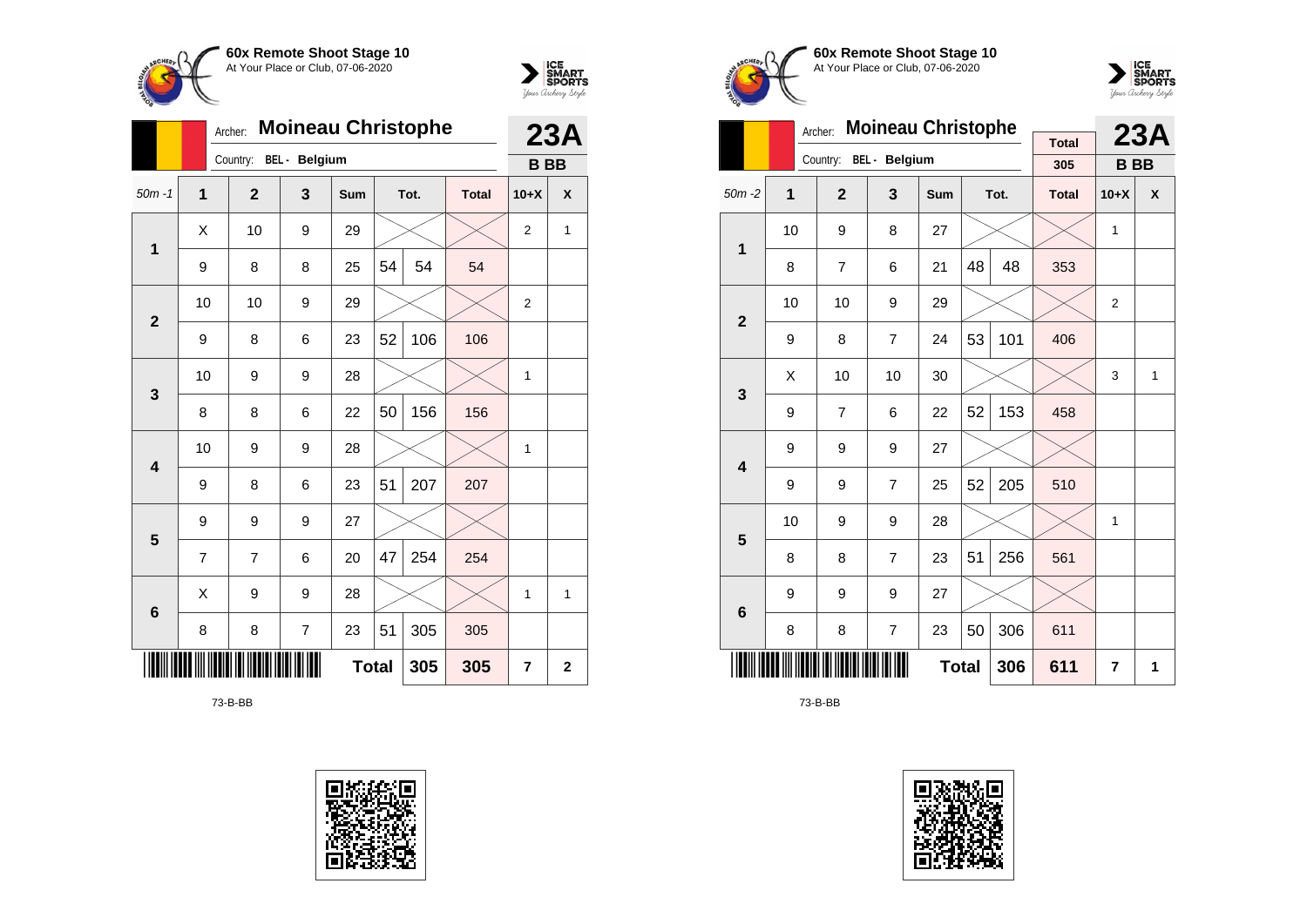



|                 |              | Archer:        | <b>Ferreira Gerard</b>    |              |    |      | <b>24A</b>   |                 |   |
|-----------------|--------------|----------------|---------------------------|--------------|----|------|--------------|-----------------|---|
|                 |              | Country:       | TTO - Trinidad and Tobago |              |    |      |              | C <sub>50</sub> |   |
| $50m - 1$       | $\mathbf{1}$ | $\overline{2}$ | 3                         | Sum          |    | Tot. | <b>Total</b> | $10+X$          | X |
| $\mathbf{1}$    | 10           | 8              | 8                         | 26           |    |      |              | 1               |   |
|                 | 8            | 8              | $\overline{7}$            | 23           | 49 | 49   | 49           |                 |   |
| $\overline{2}$  | 10           | 10             | 10                        | 30           |    |      |              | 3               |   |
|                 | 9            | 8              | 8                         | 25           | 55 | 104  | 104          |                 |   |
| 3               | 10           | 10             | 9                         | 29           |    |      |              | $\overline{2}$  |   |
|                 | 9            | 8              | 8                         | 25           | 54 | 158  | 158          |                 |   |
| 4               | 10           | 9              | 9                         | 28           |    |      |              | 1               |   |
|                 | 9            | 8              | 8                         | 25           | 53 | 211  | 211          |                 |   |
| 5               | 9            | 9              | 8                         | 26           |    |      |              |                 |   |
|                 | 8            | 8              | 6                         | 22           | 48 | 259  | 259          |                 |   |
| $6\phantom{1}6$ | 10           | 9              | 9                         | 28           |    |      |              | 1               |   |
|                 | 8            | $\overline{7}$ | $\overline{7}$            | 22           | 50 | 309  | 309          |                 |   |
|                 |              |                |                           | <b>Total</b> |    | 309  | 309          | 8               | 0 |







|                         |    | <b>Ferreira Gerard</b><br>Archer:  |                |              |    | <b>24A</b> |              |                 |   |
|-------------------------|----|------------------------------------|----------------|--------------|----|------------|--------------|-----------------|---|
|                         |    | Country: TTO - Trinidad and Tobago |                |              |    |            | <b>Total</b> |                 |   |
|                         |    |                                    |                |              |    |            | 309          | C <sub>50</sub> |   |
| $50m - 2$               | 1  | $\overline{2}$                     | 3              | Sum          |    | Tot.       | <b>Total</b> | $10+X$          | X |
| 1                       | 10 | 10                                 | 10             | 30           |    |            |              | 3               |   |
|                         | 9  | 8                                  | 6              | 23           | 53 | 53         | 362          |                 |   |
| $\overline{2}$          | 9  | 9                                  | 8              | 26           |    |            |              |                 |   |
|                         | 8  | 6                                  |                | 14           | 40 | 93         | 402          |                 |   |
| 3                       | 10 | 9                                  | 9              | 28           |    |            |              | 1               |   |
|                         | 8  | 8                                  | 8              | 24           | 52 | 145        | 454          |                 |   |
| $\overline{\mathbf{4}}$ | 10 | 10                                 | 9              | 29           |    |            |              | 2               |   |
|                         | 9  | 8                                  | 8              | 25           | 54 | 199        | 508          |                 |   |
| 5                       | 10 | 9                                  | 9              | 28           |    |            |              | 1               |   |
|                         | 9  | 8                                  | 8              | 25           | 53 | 252        | 561          |                 |   |
| 6                       | 9  | 9                                  | 8              | 26           |    |            |              |                 |   |
|                         | 8  | 8                                  | $\overline{7}$ | 23           | 49 | 301        | 610          |                 |   |
|                         |    |                                    |                | <b>Total</b> |    | 301        | 610          | 7               | 0 |

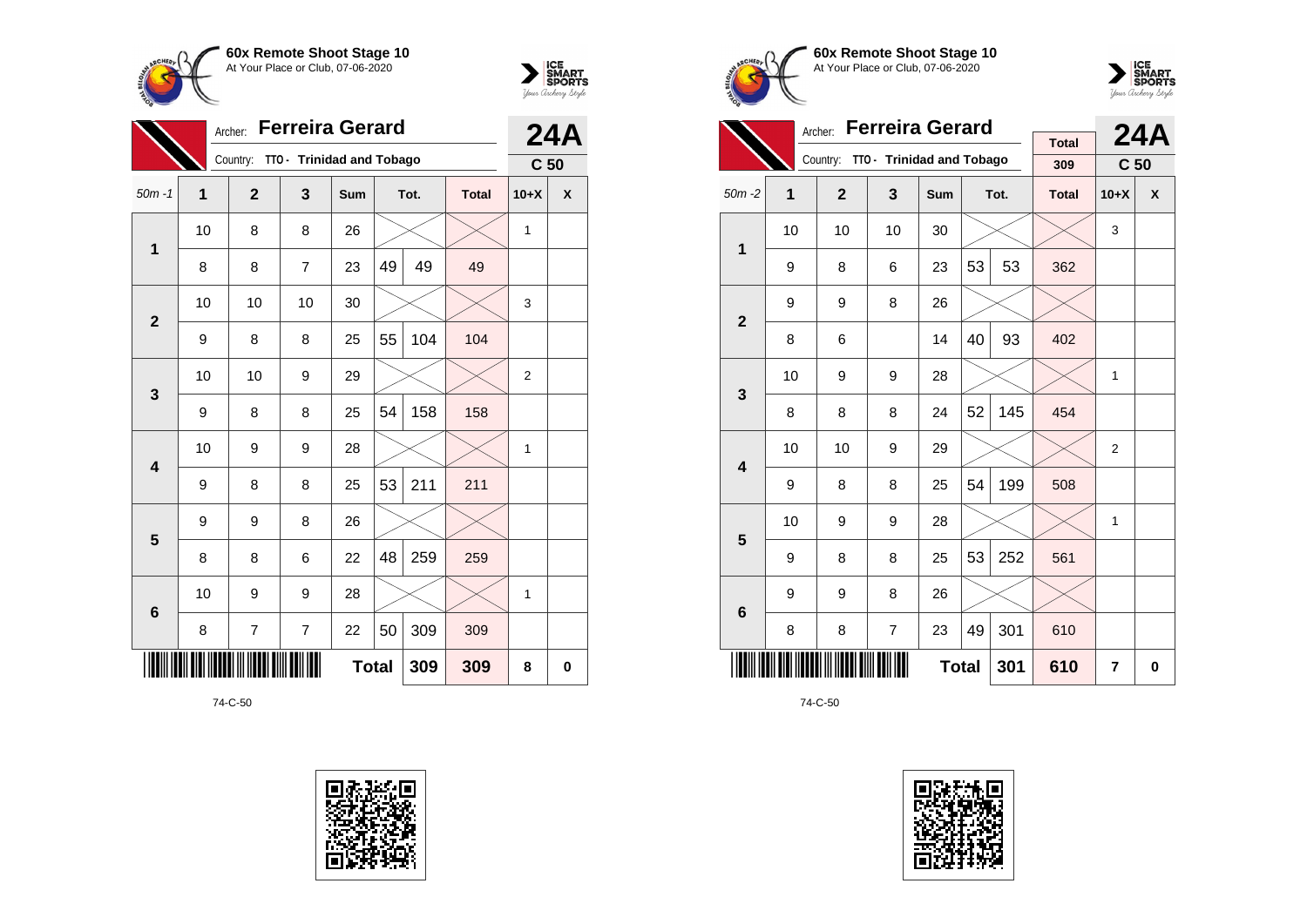



|                         | <b>Francis Sherwin</b><br>Archer: |              |                           |              |    |      |              | 25A             |                         |
|-------------------------|-----------------------------------|--------------|---------------------------|--------------|----|------|--------------|-----------------|-------------------------|
|                         |                                   | Country:     | TTO - Trinidad and Tobago |              |    |      |              | C <sub>50</sub> |                         |
| $50m - 1$               | 1                                 | $\mathbf{2}$ | 3                         | Sum          |    | Tot. | <b>Total</b> | $10+X$          | X                       |
| $\mathbf{1}$            | 10                                | 9            | 9                         | 28           |    |      |              | 1               |                         |
|                         | 9                                 | 8            | 8                         | 25           | 53 | 53   | 53           |                 |                         |
| $\overline{2}$          | 10                                | 10           | 9                         | 29           |    |      |              | $\overline{2}$  |                         |
|                         | 9                                 | 9            | 8                         | 26           | 55 | 108  | 108          |                 |                         |
| 3                       | Χ                                 | 10           | 9                         | 29           |    |      |              | $\overline{2}$  | 1                       |
|                         | 9                                 | 9            | 9                         | 27           | 56 | 164  | 164          |                 |                         |
| $\overline{\mathbf{4}}$ | Χ                                 | 9            | 9                         | 28           |    |      |              | 1               | 1                       |
|                         | 9                                 | 9            | 8                         | 26           | 54 | 218  | 218          |                 |                         |
| 5                       | Χ                                 | Χ            | Χ                         | 30           |    |      |              | 3               | 3                       |
|                         | X                                 | 10           | 8                         | 28           | 58 | 276  | 276          | $\overline{2}$  | 1                       |
| $6\phantom{1}6$         | X                                 | 10           | 9                         | 29           |    |      |              | $\overline{2}$  | 1                       |
|                         | 9                                 | 9            | 8                         | 26           | 55 | 331  | 331          |                 |                         |
|                         |                                   |              |                           | <b>Total</b> |    | 331  | 331          | 13              | $\overline{\mathbf{r}}$ |







|                         |    | <b>Francis Sherwin</b><br>Archer:  |    |     |              | <b>25A</b> |              |                 |              |
|-------------------------|----|------------------------------------|----|-----|--------------|------------|--------------|-----------------|--------------|
|                         |    | Country: TTO - Trinidad and Tobago |    |     |              |            | <b>Total</b> |                 |              |
|                         |    |                                    |    |     |              |            | 331          | C <sub>50</sub> |              |
| $50m - 2$               | 1  | $\overline{2}$                     | 3  | Sum |              | Tot.       | <b>Total</b> | $10+X$          | X            |
| 1                       | X  | 10                                 | 10 | 30  |              |            |              | 3               | $\mathbf{1}$ |
|                         | 9  | 8                                  | 8  | 25  | 55           | 55         | 386          |                 |              |
| $\overline{2}$          | 9  | 9                                  | 9  | 27  |              |            |              |                 |              |
|                         | 9  | 8                                  | 8  | 25  | 52           | 107        | 438          |                 |              |
| 3                       | X  | X                                  | 10 | 30  |              |            |              | 3               | 2            |
|                         | 9  | 9                                  | 8  | 26  | 56           | 163        | 494          |                 |              |
| $\overline{\mathbf{4}}$ | 10 | 10                                 | 10 | 30  |              |            |              | 3               |              |
|                         | 9  | 9                                  | 9  | 27  | 57           | 220        | 551          |                 |              |
| 5                       | X  | 10                                 | 10 | 30  |              |            |              | 3               | 1            |
|                         | 9  | 9                                  | 8  | 26  | 56           | 276        | 607          |                 |              |
| 6                       | 10 | 9                                  | 9  | 28  |              |            |              | 1               |              |
|                         | 9  | 8                                  | 8  | 25  | 53           | 329        | 660          |                 |              |
|                         |    |                                    |    |     | <b>Total</b> | 329        | 660          | 13              | 4            |

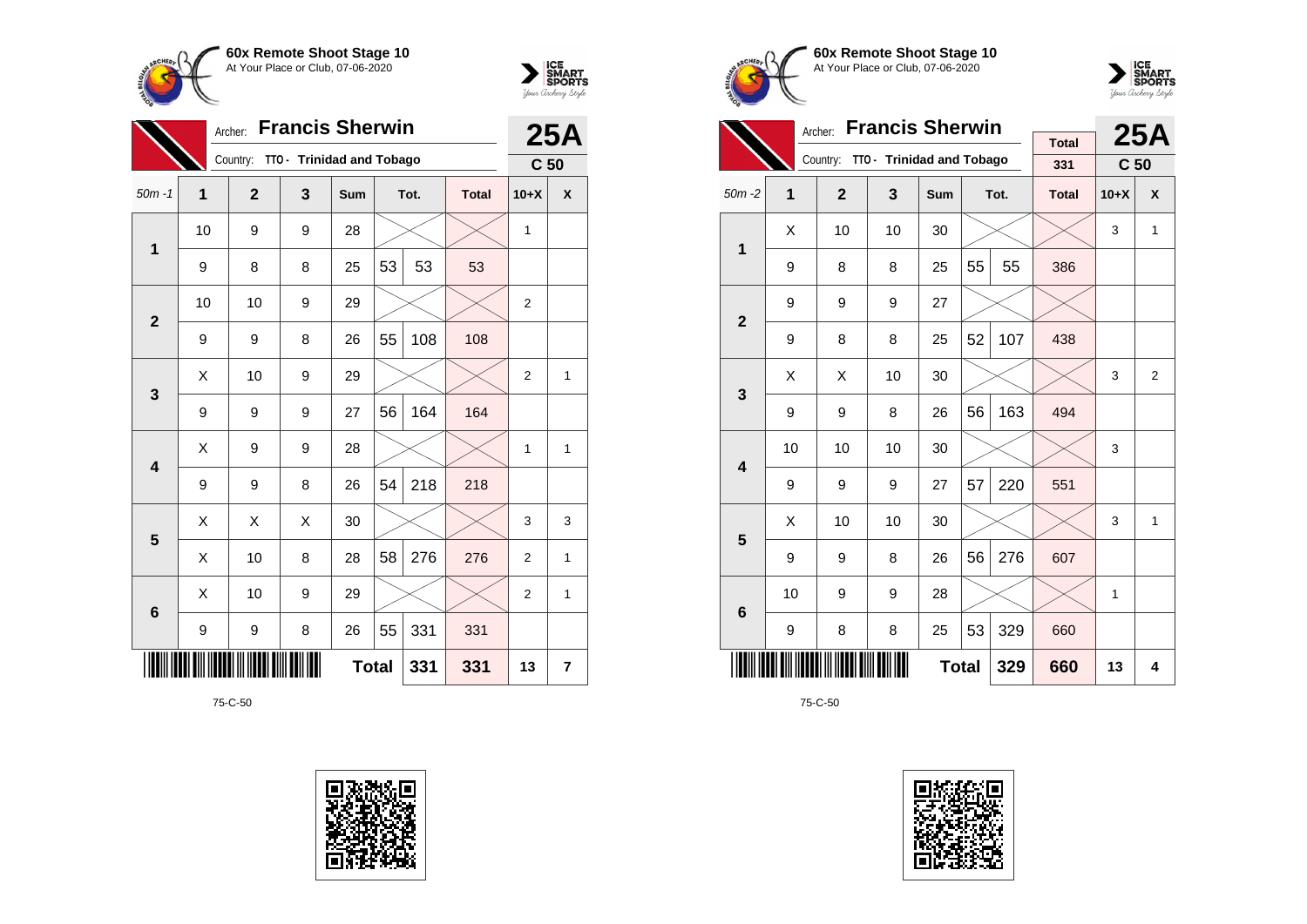



|                         | Archer:                    |                |                      | <b>26A</b> |    |      |              |                 |                |  |
|-------------------------|----------------------------|----------------|----------------------|------------|----|------|--------------|-----------------|----------------|--|
|                         |                            | Country:       | <b>BEL</b> - Belgium |            |    |      |              | C <sub>50</sub> |                |  |
| $50m - 1$               | 1                          | $\overline{2}$ | 3                    | <b>Sum</b> |    | Tot. | <b>Total</b> | $10+X$          | X              |  |
| 1                       | X                          | X              | 10                   | 30         |    |      |              | 3               | 2              |  |
|                         | 10                         | 10             | 9                    | 29         | 59 | 59   | 59           | $\overline{2}$  |                |  |
| $\overline{2}$          | X                          | 10             | 10                   | 30         |    |      |              | 3               | 1              |  |
|                         | 10                         | 10             | 10                   | 30         | 60 | 119  | 119          | 3               |                |  |
| 3                       | X                          | X              | 10                   | 30         |    |      |              | 3               | $\overline{2}$ |  |
|                         | 10                         | 10             | 10                   | 30         | 60 | 179  | 179          | 3               |                |  |
| $\overline{\mathbf{4}}$ | X                          | X              | X                    | 30         |    |      |              | 3               | 3              |  |
|                         | 10                         | 10             | 9                    | 29         | 59 | 238  | 238          | $\overline{2}$  |                |  |
| 5                       | X                          | 10             | 10                   | 30         |    |      |              | 3               | 1              |  |
|                         | 10                         | 10             | 9                    | 29         | 59 | 297  | 297          | $\overline{2}$  |                |  |
| $6\phantom{1}6$         | X                          | X              | X                    | 30         |    |      |              | 3               | 3              |  |
|                         | 10                         | 9              | 9                    | 28         | 58 | 355  | 355          | 1               |                |  |
|                         | <b>Total</b><br>355<br>355 |                |                      |            |    |      |              |                 |                |  |









|                         |    | <b>Ackx Enzo</b><br>Archer: |                      |              |    | <b>26A</b> |                     |                 |                |
|-------------------------|----|-----------------------------|----------------------|--------------|----|------------|---------------------|-----------------|----------------|
|                         |    | Country:                    | <b>BEL</b> - Belgium |              |    |            | <b>Total</b><br>355 | C <sub>50</sub> |                |
| $50m - 2$               | 1  | $\overline{2}$              | 3                    | <b>Sum</b>   |    | Tot.       | <b>Total</b>        | $10+X$          | X              |
| 1                       | X  | X                           | X                    | 30           |    |            |                     | 3               | 3              |
|                         | 10 | 10                          | 9                    | 29           | 59 | 59         | 414                 | $\overline{2}$  |                |
| $\overline{2}$          | X  | X                           | X                    | 30           |    |            |                     | 3               | 3              |
|                         | 10 | 9                           | 9                    | 28           | 58 | 117        | 472                 | 1               |                |
| 3                       | 10 | 10                          | 10                   | 30           |    |            |                     | 3               |                |
|                         | 10 | 10                          | 9                    | 29           | 59 | 176        | 531                 | $\overline{2}$  |                |
| $\overline{\mathbf{4}}$ | X  | 10                          | 10                   | 30           |    |            |                     | 3               | $\mathbf{1}$   |
|                         | 10 | 10                          | 10                   | 30           | 60 | 236        | 591                 | 3               |                |
| 5                       | X  | X                           | 10                   | 30           |    |            |                     | 3               | $\overline{2}$ |
|                         | 10 | 10                          | 9                    | 29           | 59 | 295        | 650                 | 2               |                |
| $6\phantom{1}6$         | X  | X                           | X                    | 30           |    |            |                     | 3               | 3              |
|                         | 10 | 9                           | 9                    | 28           | 58 | 353        | 708                 | $\mathbf{1}$    |                |
|                         |    |                             |                      | <b>Total</b> |    | 353        | 708                 | 29              | 12             |

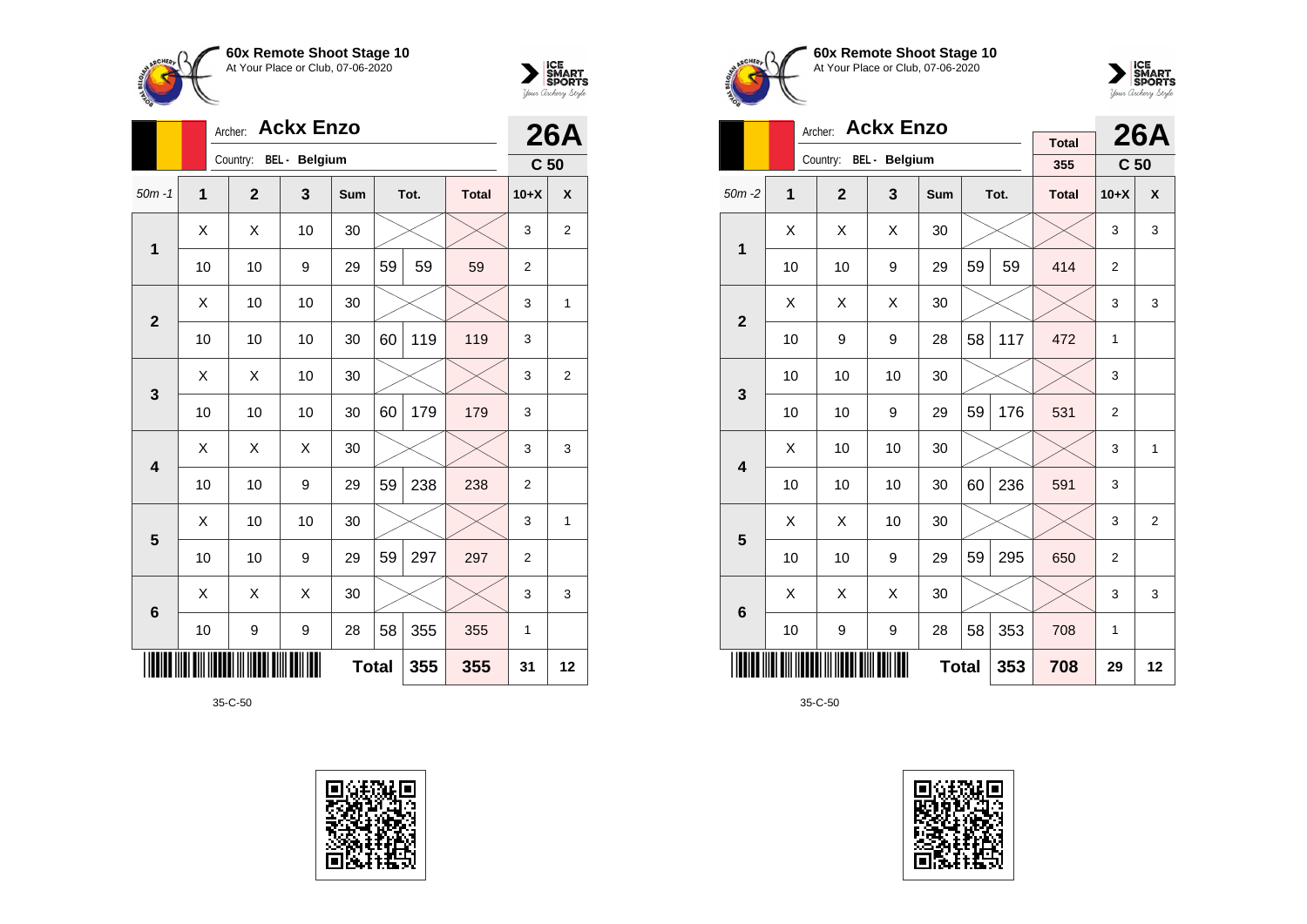



|                 | Archer:        |                        |    | 26B          |    |      |              |                 |    |
|-----------------|----------------|------------------------|----|--------------|----|------|--------------|-----------------|----|
|                 |                | Country: BEL - Belgium |    |              |    |      |              | C <sub>50</sub> |    |
| $50m - 1$       | $\overline{1}$ | $\mathbf{2}$           | 3  | <b>Sum</b>   |    | Tot. | <b>Total</b> | $10+X$          | X  |
| 1               | X              | 10                     | 10 | 30           |    |      |              | 3               | 1  |
|                 | 10             | 10                     | 9  | 29           | 59 | 59   | 59           | $\overline{2}$  |    |
| $\overline{2}$  | X              | 10                     | 10 | 30           |    |      |              | 3               | 1  |
|                 | 10             | 9                      | 9  | 28           | 58 | 117  | 117          | 1               |    |
| 3               | X              | 10                     | 9  | 29           |    |      |              | $\overline{2}$  | 1  |
|                 | 9              | 9                      | 9  | 27           | 56 | 173  | 173          |                 |    |
| 4               | X              | Χ                      | X  | 30           |    |      |              | 3               | 3  |
|                 | 10             | 10                     | 9  | 29           | 59 | 232  | 232          | 2               |    |
| 5               | X              | X                      | X  | 30           |    |      |              | 3               | 3  |
|                 | 10             | 10                     | 10 | 30           | 60 | 292  | 292          | 3               |    |
| $6\phantom{1}6$ | X              | X                      | X  | 30           |    |      |              | 3               | 3  |
|                 | 10             | 9                      | 9  | 28           | 58 | 350  | 350          | 1               |    |
|                 |                |                        |    | <b>Total</b> |    | 350  | 350          | 26              | 12 |









|                         |                     | <b>Buntinx Tim</b><br>Archer: |               | <b>Total</b> |    | <b>26B</b> |              |                 |                |
|-------------------------|---------------------|-------------------------------|---------------|--------------|----|------------|--------------|-----------------|----------------|
|                         |                     | Country:                      | BEL - Belgium |              |    |            | 350          | C <sub>50</sub> |                |
| $50m - 2$               | 1                   | $\overline{2}$                | 3             | <b>Sum</b>   |    | Tot.       | <b>Total</b> | $10+X$          | X              |
|                         | X                   | Χ                             | X             | 30           |    |            |              | 3               | 3              |
| 1                       | 10                  | 10                            | 9             | 29           | 59 | 59         | 409          | $\overline{2}$  |                |
| $\overline{2}$          | X                   | 10                            | 9             | 29           |    |            |              | $\overline{2}$  | 1              |
|                         | 9                   | 9                             | 9             | 27           | 56 | 115        | 465          |                 |                |
| 3                       | X                   | X                             | 10            | 30           |    |            |              | 3               | $\overline{2}$ |
|                         | 10                  | 9                             | 9             | 28           | 58 | 173        | 523          | 1               |                |
| $\overline{\mathbf{4}}$ | X                   | Χ                             | X             | 30           |    |            |              | 3               | 3              |
|                         | X                   | 9                             | 8             | 27           | 57 | 230        | 580          | 1               | 1              |
| 5                       | 10                  | 10                            | 10            | 30           |    |            |              | 3               |                |
|                         | 9                   | 9                             | 9             | 27           | 57 | 287        | 637          |                 |                |
| $\bf 6$                 | 10                  | 10                            | 9             | 29           |    |            |              | $\overline{2}$  |                |
|                         | 9                   | 9                             | 9             | 27           | 56 | 343        | 693          |                 |                |
|                         | <b>Total</b><br>343 |                               |               |              |    |            |              | 20              | 10             |

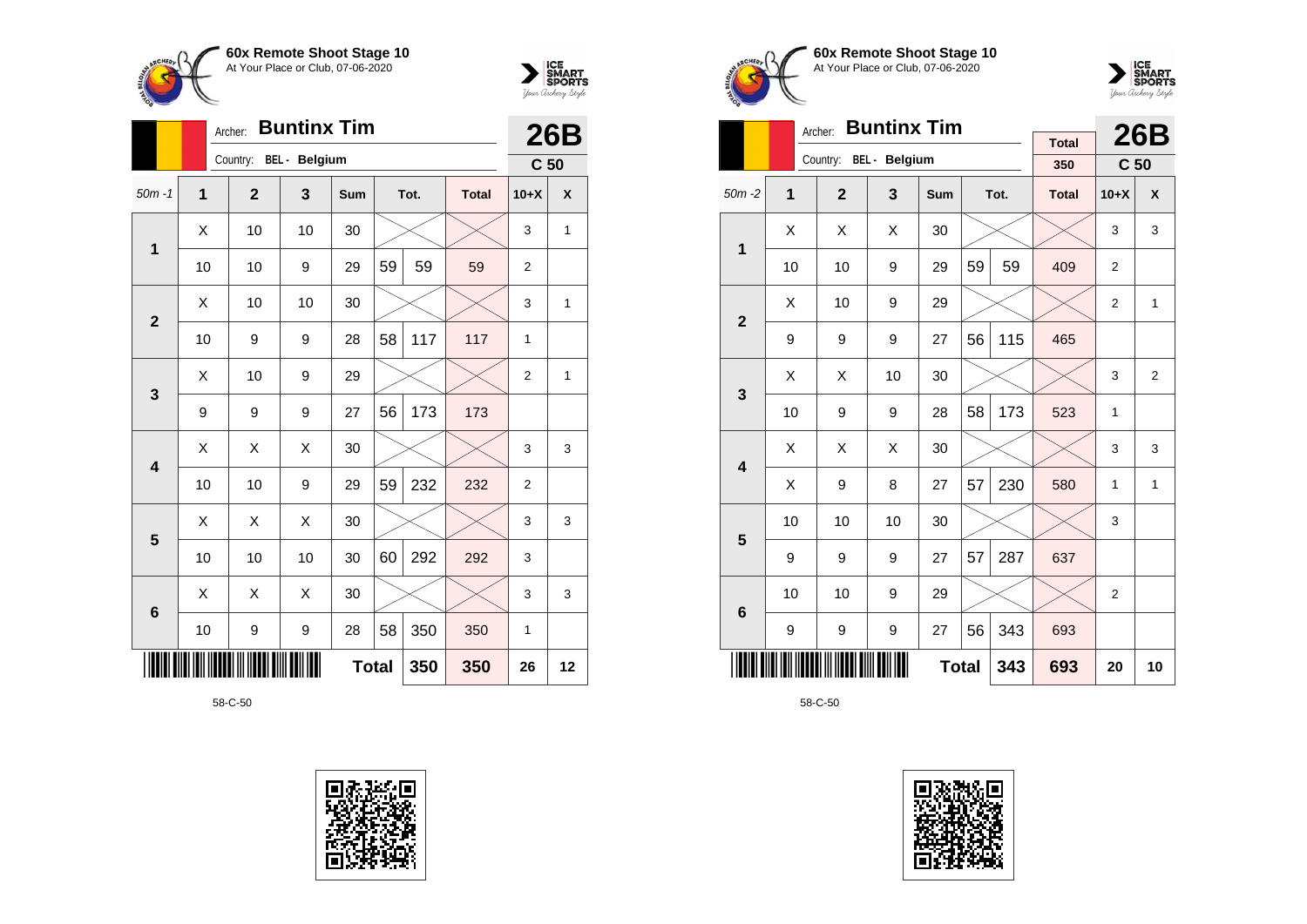



|                |    | <b>Dubois Florence</b><br>Archer: |                |                     | <b>27A</b> |      |              |        |          |
|----------------|----|-----------------------------------|----------------|---------------------|------------|------|--------------|--------|----------|
|                |    | Country: FRA - France             |                |                     |            |      |              | R ST   |          |
| Scaled 1       | 1  | $\mathbf{2}$                      | 3              | Sum                 |            | Tot. | <b>Total</b> | $10+X$ | X        |
| $\mathbf{1}$   | 9  | 8                                 | 8              | 25                  |            |      |              |        |          |
|                | 8  | 6                                 | 5              | 19                  | 44         | 44   | 44           |        |          |
| $\mathbf{2}$   | 9  | 8                                 | $\overline{7}$ | 24                  |            |      |              |        |          |
|                | 6  | 6                                 | 6              | 18                  | 42         | 86   | 86           |        |          |
| $\mathbf{3}$   | 9  | 6                                 | 5              | 20                  |            |      |              |        |          |
|                | 5  | 4                                 | 3              | 12                  | 32         | 118  | 118          |        |          |
| 4              | 6  | 6                                 | 9              | 21                  |            |      |              |        |          |
|                | 5  | 4                                 | 3              | 12                  | 33         | 151  | 151          |        |          |
| $5\phantom{1}$ | 7  | 6                                 | 6              | 19                  |            |      |              |        |          |
|                | 6  | 4                                 | 3              | 13                  | 32         | 183  | 183          |        |          |
| $\bf 6$        | 10 | 7                                 | 6              | 23                  |            |      |              | 1      |          |
|                | 6  | 5                                 | 4              | 15                  | 38         | 221  | 221          |        |          |
|                |    |                                   |                | <b>Total</b><br>221 |            |      | 221          | 1      | $\bf{0}$ |

8-R-ST







|                         |    | Archer:               | <b>Dubois Florence</b> |     |    |      | <b>27A</b>          |                |                    |
|-------------------------|----|-----------------------|------------------------|-----|----|------|---------------------|----------------|--------------------|
|                         |    | Country: FRA - France |                        |     |    |      | <b>Total</b><br>221 | R ST           |                    |
| Scaled <sub>2</sub>     | 1  | $\overline{2}$        | 3                      | Sum |    | Tot. | <b>Total</b>        | $10+X$         | $\pmb{\mathsf{X}}$ |
| 1                       | 8  | 6                     | 5                      | 19  |    |      |                     |                |                    |
|                         | 5  | 4                     | $\overline{4}$         | 13  | 32 | 32   | 253                 |                |                    |
| $\overline{2}$          | 10 | 8                     | 8                      | 26  |    |      |                     | 1              |                    |
|                         | 6  | 3                     | $\overline{2}$         | 11  | 37 | 69   | 290                 |                |                    |
| 3                       | 8  | 8                     | $\overline{7}$         | 23  |    |      |                     |                |                    |
|                         | 5  | $\overline{2}$        | $\overline{2}$         | 9   | 32 | 101  | 322                 |                |                    |
| $\overline{\mathbf{4}}$ | 10 | 10                    | 8                      | 28  |    |      |                     | $\overline{2}$ |                    |
|                         | 6  | 4                     | 4                      | 14  | 42 | 143  | 364                 |                |                    |
| 5                       | 10 | 9                     | 9                      | 28  |    |      |                     | 1              |                    |
|                         | 9  | 8                     | 5                      | 22  | 50 | 193  | 414                 |                |                    |
| $6\phantom{1}$          | 8  | $\overline{7}$        | 5                      | 20  |    |      |                     |                |                    |
|                         | 5  | 5                     | 5                      | 15  | 35 | 228  | 449                 |                |                    |
|                         |    |                       | 228                    | 449 | 4  | 0    |                     |                |                    |

8-R-ST

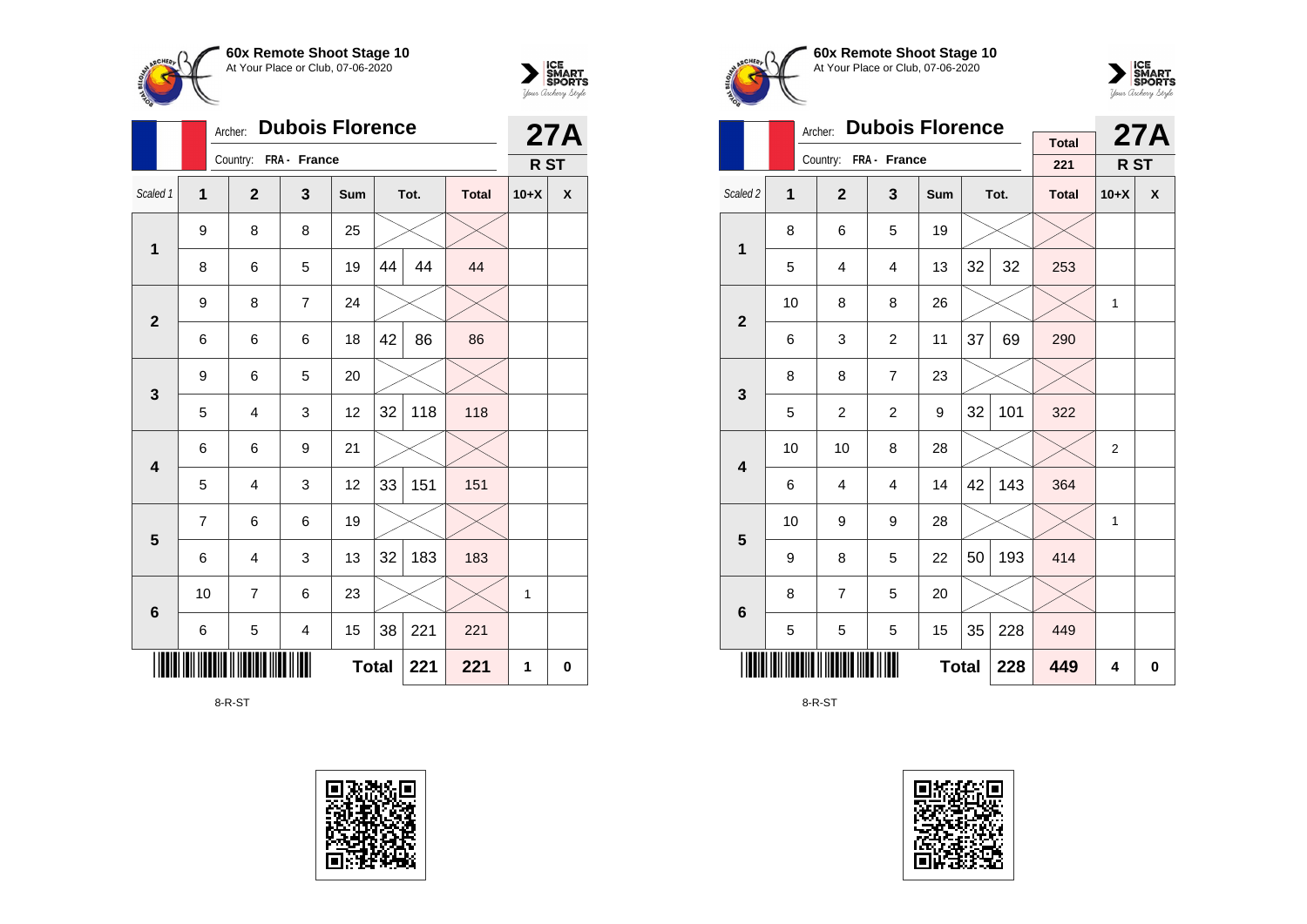



|                         |                         | <b>Desjouis Sebastien</b><br>Archer: |                |     | <b>27B</b>   |      |              |        |          |
|-------------------------|-------------------------|--------------------------------------|----------------|-----|--------------|------|--------------|--------|----------|
|                         |                         | Country:                             | FRA - France   |     |              |      |              | R ST   |          |
| Scaled 1                | $\overline{\mathbf{1}}$ | $\mathbf{2}$                         | 3              | Sum |              | Tot. | <b>Total</b> | $10+X$ | X        |
| $\mathbf 1$             | 8                       | 8                                    | 8              | 24  |              |      |              |        |          |
|                         | $\overline{7}$          | 5                                    | 4              | 16  | 40           | 40   | 40           |        |          |
| $\overline{2}$          | $\overline{7}$          | 7                                    | 7              | 21  |              |      |              |        |          |
|                         | 5                       | 4                                    | 4              | 13  | 34           | 74   | 74           |        |          |
| $\mathbf{3}$            | 9                       | 9                                    | $\overline{7}$ | 25  |              |      |              |        |          |
|                         | 5                       | 4                                    | 1              | 10  | 35           | 109  | 109          |        |          |
| $\overline{\mathbf{4}}$ | 9                       | 8                                    | 7              | 24  |              |      |              |        |          |
|                         | $\overline{7}$          | 6                                    | 4              | 17  | 41           | 150  | 150          |        |          |
| 5                       | 9                       | 9                                    | 8              | 26  |              |      |              |        |          |
|                         | $\overline{7}$          | 6                                    | 4              | 17  | 43           | 193  | 193          |        |          |
|                         | 9                       | 9                                    | 8              | 26  |              |      |              |        |          |
| $\bf 6$                 | $\overline{7}$          | $\overline{7}$                       | 6              | 20  | 46           | 239  | 239          |        |          |
|                         |                         |                                      |                |     | <b>Total</b> | 239  | 239          | 0      | $\bf{0}$ |

13-R-ST







|                         |                | Archer:        | <b>Desjouis Sebastien</b> |     |     |      | <b>27B</b>          |        |   |
|-------------------------|----------------|----------------|---------------------------|-----|-----|------|---------------------|--------|---|
|                         |                | Country:       | FRA - France              |     |     |      | <b>Total</b><br>239 | R ST   |   |
| Scaled 2                | 1              | $\overline{2}$ | 3                         | Sum |     | Tot. | <b>Total</b>        | $10+X$ | X |
| 1                       | 7              | 7              | $\overline{7}$            | 21  |     |      |                     |        |   |
|                         | 7              | 6              | 4                         | 17  | 38  | 38   | 277                 |        |   |
| $\mathbf{2}$            | $\overline{7}$ | 6              | 5                         | 18  |     |      |                     |        |   |
|                         | $\overline{4}$ | $\overline{4}$ | $\overline{4}$            | 12  | 30  | 68   | 307                 |        |   |
| 3                       | 9              | 9              | 8                         | 26  |     |      |                     |        |   |
|                         | 8              | 6              | 3                         | 17  | 43  | 111  | 350                 |        |   |
| $\overline{\mathbf{4}}$ | 9              | 8              | $\overline{7}$            | 24  |     |      |                     |        |   |
|                         | 5              | 5              | $\overline{4}$            | 14  | 38  | 149  | 388                 |        |   |
| 5                       | 9              | $\overline{7}$ | 6                         | 22  |     |      |                     |        |   |
|                         | 6              | 5              | $\overline{4}$            | 15  | 37  | 186  | 425                 |        |   |
| $6\phantom{1}6$         | 6              | 6              | 5                         | 17  |     |      |                     |        |   |
|                         | 4              | 4              | M                         | 8   | 25  | 211  | 450                 |        |   |
|                         |                |                |                           | 211 | 450 | 0    | 0                   |        |   |

13-R-ST

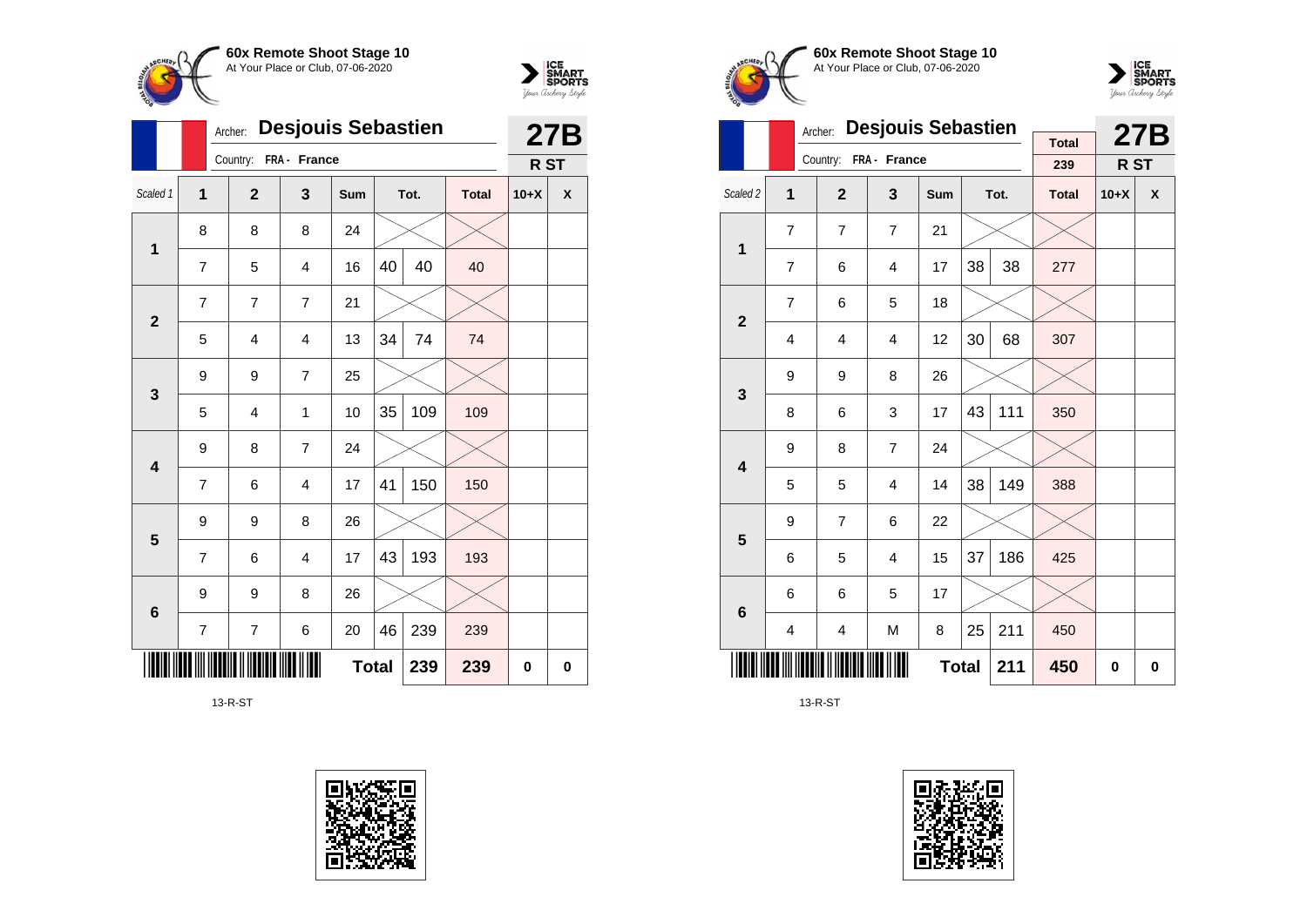



|                         |                | Archer: Joyce Darragh |                |                        | <b>28A</b>   |    |      |              |                |   |
|-------------------------|----------------|-----------------------|----------------|------------------------|--------------|----|------|--------------|----------------|---|
|                         |                |                       |                | Country: IRL - Ireland |              |    |      |              | R 30           |   |
| $30m - 1$               | $\overline{1}$ |                       | $\overline{2}$ | 3                      | Sum          |    | Tot. | <b>Total</b> | $10+X$         | X |
| 1                       | 10             |                       | 10             | 10                     | 30           |    |      |              | 3              |   |
|                         | 9              |                       | 8              | $\overline{7}$         | 24           | 54 | 54   | 54           |                |   |
| $\overline{2}$          | X              |                       | 8              | 8                      | 26           |    |      |              | 1              | 1 |
|                         | 8              |                       | 8              | $\overline{7}$         | 23           | 49 | 103  | 103          |                |   |
| 3                       | 10             |                       | 10             | 9                      | 29           |    |      |              | $\overline{2}$ |   |
|                         | 8              |                       | 8              | 6                      | 22           | 51 | 154  | 154          |                |   |
| $\overline{\mathbf{4}}$ | 9              |                       | 9              | 9                      | 27           |    |      |              |                |   |
|                         | 8              |                       | 8              | 8                      | 24           | 51 | 205  | 205          |                |   |
| 5                       | Χ              |                       | 10             | 10                     | 30           |    |      |              | 3              | 1 |
|                         | 9              |                       | 9              | 7                      | 25           | 55 | 260  | 260          |                |   |
| $6\phantom{1}6$         | X              |                       | 10             | 9                      | 29           |    |      |              | $\overline{2}$ | 1 |
|                         | 8              |                       | 8              | $\overline{7}$         | 23           | 52 | 312  | 312          |                |   |
|                         |                |                       |                |                        | <b>Total</b> |    | 312  | 312          | 11             | 3 |







|                         |                     | Archer:        | <b>Joyce Darragh</b> |     | <b>Total</b> |      | <b>28A</b>   |                |   |
|-------------------------|---------------------|----------------|----------------------|-----|--------------|------|--------------|----------------|---|
|                         |                     | Country:       | IRL - Ireland        |     |              |      | 312          | R 30           |   |
| $30m - 1$               | 1                   | $\overline{2}$ | 3                    | Sum |              | Tot. | <b>Total</b> | $10+X$         | X |
| $\mathbf 1$             | 9                   | 8              | 8                    | 25  |              |      |              |                |   |
|                         | 7                   | $\overline{7}$ | 6                    | 20  | 45           | 45   | 357          |                |   |
| $\mathbf{2}$            | X                   | 9              | 9                    | 28  |              |      |              | 1              | 1 |
|                         | 9                   | 9              | $\overline{7}$       | 25  | 53           | 98   | 410          |                |   |
| 3                       | X                   | X              | 9                    | 29  |              |      |              | $\overline{2}$ | 2 |
|                         | 9                   | 8              | 8                    | 25  | 54           | 152  | 464          |                |   |
| $\overline{\mathbf{4}}$ | Χ                   | Χ              | 10                   | 30  |              |      |              | 3              | 2 |
|                         | 9                   | 9              | 9                    | 27  | 57           | 209  | 521          |                |   |
| 5                       | 9                   | 9              | 9                    | 27  |              |      |              |                |   |
|                         | 9                   | 8              | 6                    | 23  | 50           | 259  | 571          |                |   |
| $6\phantom{1}6$         | 9                   | 9              | 9                    | 27  |              |      |              |                |   |
|                         | 8                   | 8              | $\overline{7}$       | 23  | 50           | 309  | 621          |                |   |
|                         | <b>Total</b><br>309 |                |                      |     |              |      |              | 6              | 5 |

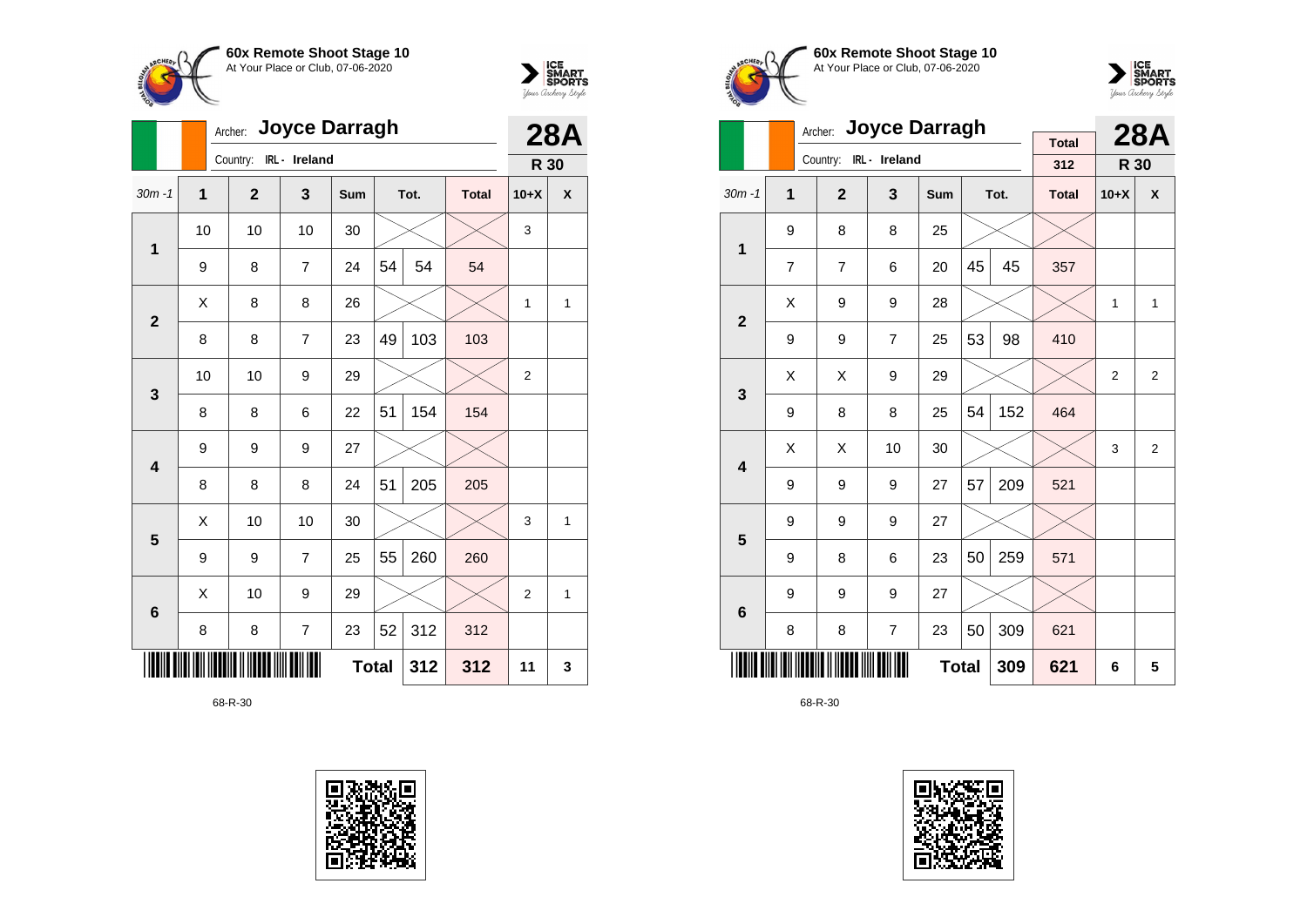



|                         |    | Archer: Joyce Adam           |                |              | <b>28B</b> |      |              |                 |                |
|-------------------------|----|------------------------------|----------------|--------------|------------|------|--------------|-----------------|----------------|
|                         |    | Country: GBR - Great Britain |                |              |            |      |              | C <sub>30</sub> |                |
| $30m - 1$               | 1  | $\overline{2}$               | 3              | Sum          |            | Tot. | <b>Total</b> | $10+X$          | X              |
| 1                       | X  | X                            | X              | 30           |            |      |              | 3               | 3              |
|                         | 10 | 9                            | 9              | 28           | 58         | 58   | 58           | 1               |                |
| $\overline{2}$          | X  | Χ                            | 10             | 30           |            |      |              | 3               | $\overline{2}$ |
|                         | 10 | 9                            | 9              | 28           | 58         | 116  | 116          | $\mathbf{1}$    |                |
| 3                       | X  | X                            | 10             | 30           |            |      |              | 3               | $\overline{2}$ |
|                         | 9  | 9                            | $\overline{7}$ | 25           | 55         | 171  | 171          |                 |                |
| $\overline{\mathbf{4}}$ | Χ  | Χ                            | 10             | 30           |            |      |              | 3               | $\overline{2}$ |
|                         | 10 | 9                            | 9              | 28           | 58         | 229  | 229          | 1               |                |
| 5                       | Χ  | 10                           | 9              | 29           |            |      |              | $\overline{2}$  | 1              |
|                         | 9  | 9                            | 9              | 27           | 56         | 285  | 285          |                 |                |
| $6\phantom{1}6$         | X  | 10                           | 10             | 30           |            |      |              | 3               | 1              |
|                         | 10 | 9                            | 9              | 28           | 58         | 343  | 343          | 1               |                |
|                         |    |                              |                | <b>Total</b> |            | 343  | 343          | 21              | 11             |









|                         | V  |              | Archer: Joyce Adam           |     |              |      | <b>28B</b>   |                 |              |
|-------------------------|----|--------------|------------------------------|-----|--------------|------|--------------|-----------------|--------------|
|                         |    |              | Country: GBR - Great Britain |     |              |      | <b>Total</b> |                 |              |
|                         |    |              |                              |     |              |      | 343          | C <sub>30</sub> |              |
| $30m - 2$               | 1  | $\mathbf{2}$ | 3                            | Sum |              | Tot. | <b>Total</b> | $10+X$          | X            |
| 1                       | X  | 10           | 9                            | 29  |              |      |              | $\overline{2}$  | 1            |
|                         | 9  | 9            | 9                            | 27  | 56           | 56   | 399          |                 |              |
| $\overline{2}$          | X  | 10           | 10                           | 30  |              |      |              | 3               | 1            |
|                         | 10 | 9            | 8                            | 27  | 57           | 113  | 456          | $\mathbf{1}$    |              |
| 3                       | X  | 10           | 10                           | 30  |              |      |              | 3               | 1            |
|                         | 9  | 9            | 8                            | 26  | 56           | 169  | 512          |                 |              |
| $\overline{\mathbf{4}}$ | X  | X            | 10                           | 30  |              |      |              | 3               | 2            |
|                         | 10 | 9            | 8                            | 27  | 57           | 226  | 569          | $\mathbf{1}$    |              |
| 5                       | X  | 10           | 10                           | 30  |              |      |              | 3               | $\mathbf{1}$ |
|                         | 9  | 9            | 9                            | 27  | 57           | 283  | 626          |                 |              |
| 6                       | 10 | 10           | 9                            | 29  |              |      |              | $\overline{2}$  |              |
|                         | 9  | 8            | 6                            | 23  | 52           | 335  | 678          |                 |              |
|                         |    |              |                              |     | <b>Total</b> | 335  | 678          | 18              | 6            |

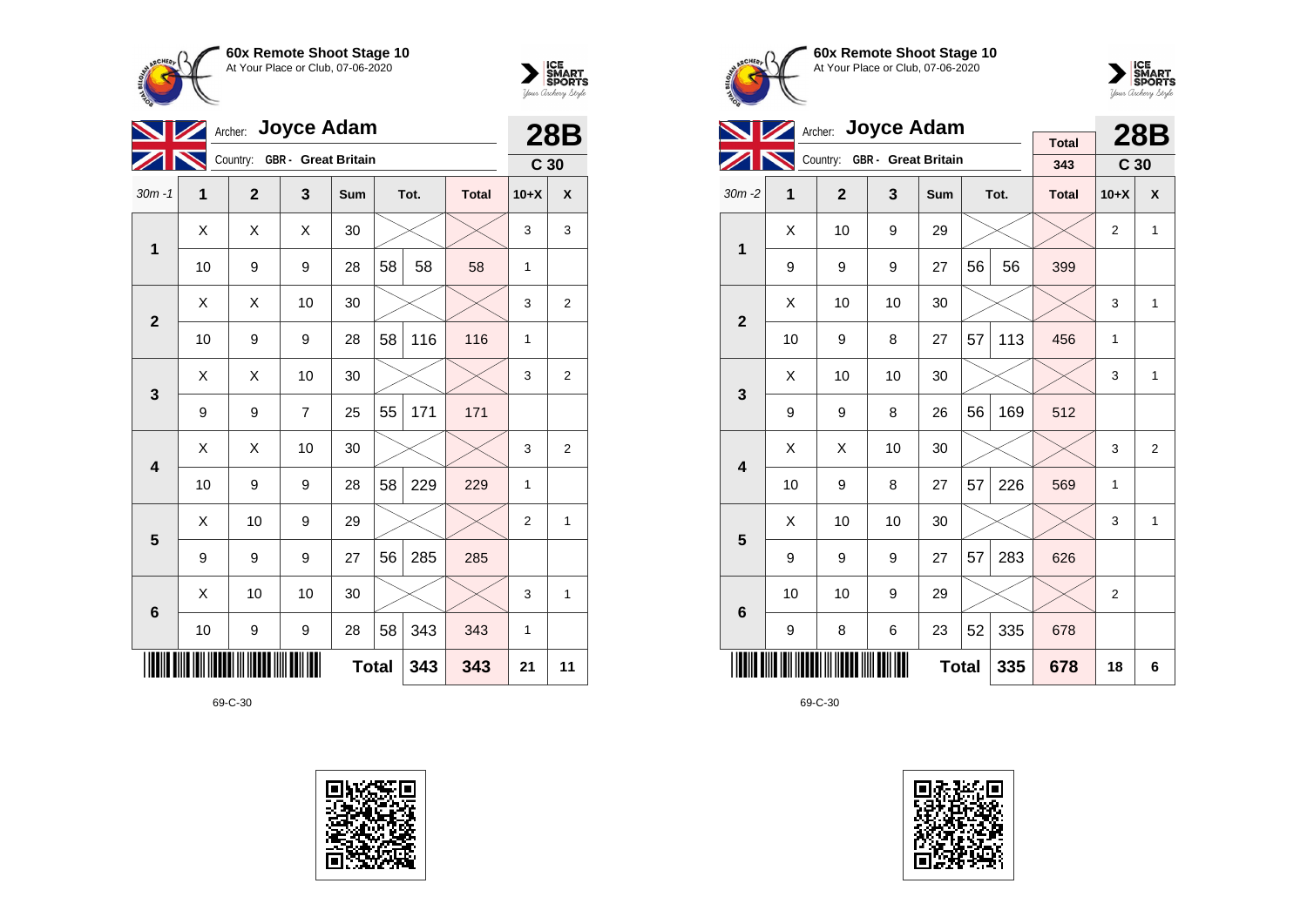



|                 |                | Van montagu Piotr<br>Archer: |    |              | <b>29A</b> |      |              |                |                 |
|-----------------|----------------|------------------------------|----|--------------|------------|------|--------------|----------------|-----------------|
|                 |                | Country: BEL - Belgium       |    |              |            |      |              |                | C <sub>50</sub> |
| $50m - 1$       | $\overline{1}$ | $\overline{2}$               | 3  | Sum          |            | Tot. | <b>Total</b> | $10+X$         | X               |
| 1               | X              | 10                           | 9  | 29           |            |      |              | $\overline{2}$ | 1               |
|                 | 9              | 9                            | 8  | 26           | 55         | 55   | 55           |                |                 |
| $\overline{2}$  | 10             | 9                            | 9  | 28           |            |      |              | $\mathbf{1}$   |                 |
|                 | 9              | 9                            | 8  | 26           | 54         | 109  | 109          |                |                 |
| 3               | Χ              | Χ                            | 10 | 30           |            |      |              | 3              | 2               |
|                 | 10             | 9                            | 9  | 28           | 58         | 167  | 167          | 1              |                 |
| 4               | X              | Χ                            | 10 | 30           |            |      |              | 3              | 2               |
|                 | 9              | 9                            | 8  | 26           | 56         | 223  | 223          |                |                 |
| 5               | Χ              | Χ                            | 9  | 29           |            |      |              | $\overline{2}$ | $\overline{2}$  |
|                 | 9              | 8                            | 8  | 25           | 54         | 277  | 277          |                |                 |
| $6\phantom{1}6$ | X              | X                            | X  | 30           |            |      |              | 3              | 3               |
|                 | 10             | 10                           | 8  | 28           | 58         | 335  | 335          | 2              |                 |
|                 |                |                              |    | <b>Total</b> |            | 335  | 335          | 17             | 10              |







|                         |                     | Archer:      | Van montagu Piotr |            |    | <b>29A</b> |                     |                 |                  |
|-------------------------|---------------------|--------------|-------------------|------------|----|------------|---------------------|-----------------|------------------|
|                         |                     | Country:     | BEL - Belgium     |            |    |            | <b>Total</b><br>335 | C <sub>50</sub> |                  |
| $50m - 2$               | 1                   | $\mathbf{2}$ | 3                 | <b>Sum</b> |    | Tot.       | <b>Total</b>        | $10+X$          | $\boldsymbol{x}$ |
| 1                       | 10                  | 9            | 9                 | 28         |    |            |                     | 1               |                  |
|                         | 9                   | 8            | 8                 | 25         | 53 | 53         | 388                 |                 |                  |
| $\overline{2}$          | X                   | X            | 10                | 30         |    |            |                     | 3               | 2                |
|                         | 10                  | 9            | 8                 | 27         | 57 | 110        | 445                 | 1               |                  |
| 3                       | 10                  | 10           | 10                | 30         |    |            |                     | 3               |                  |
|                         | 10                  | 10           | 9                 | 29         | 59 | 169        | 504                 | $\overline{2}$  |                  |
| $\overline{\mathbf{4}}$ | Χ                   | 10           | 10                | 30         |    |            |                     | 3               | 1                |
|                         | 9                   | 9            | 9                 | 27         | 57 | 226        | 561                 |                 |                  |
| 5                       | X                   | X            | 9                 | 29         |    |            |                     | $\overline{2}$  | $\overline{2}$   |
|                         | 9                   | 9            | 9                 | 27         | 56 | 282        | 617                 |                 |                  |
| 6                       | Χ                   | X            | 10                | 30         |    |            |                     | 3               | $\overline{2}$   |
|                         | 9                   | 9            | 9                 | 27         | 57 | 339        | 674                 |                 |                  |
|                         | <b>Total</b><br>339 |              |                   |            |    |            |                     | 18              | $\overline{7}$   |

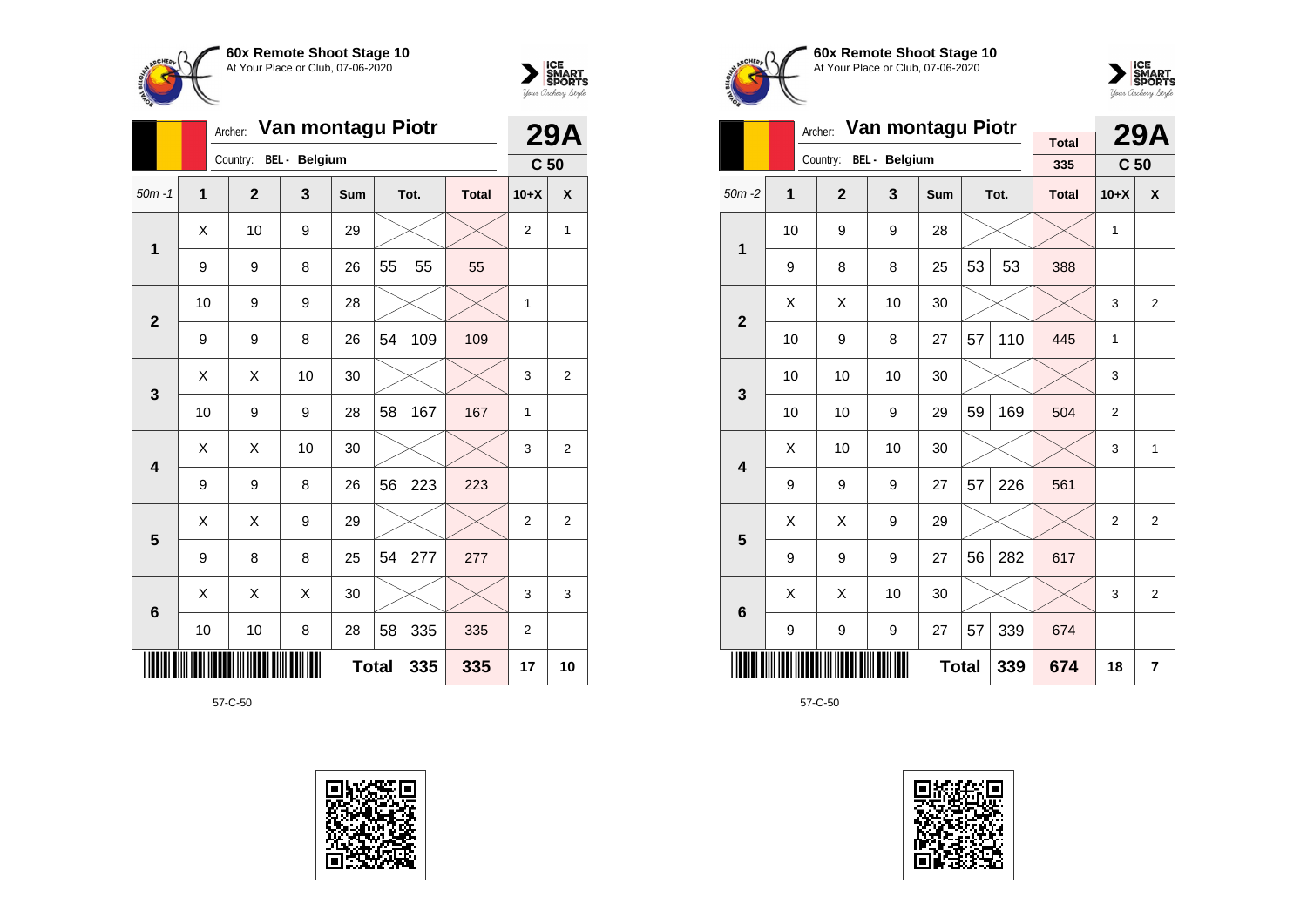



|                 |                | <b>Schroeders Ronald</b><br>Archer: |    |              | <b>30A</b> |      |              |                |                 |
|-----------------|----------------|-------------------------------------|----|--------------|------------|------|--------------|----------------|-----------------|
|                 |                | Country: BEL - Belgium              |    |              |            |      |              |                | C <sub>30</sub> |
| $30m - 1$       | $\overline{1}$ | $\overline{2}$                      | 3  | Sum          |            | Tot. | <b>Total</b> | $10+X$         | X               |
| 1               | 10             | 9                                   | 9  | 28           |            |      |              | 1              |                 |
|                 | 9              | 8                                   | 8  | 25           | 53         | 53   | 53           |                |                 |
| $\overline{2}$  | 10             | 10                                  | X  | 30           |            |      |              | 3              | 1               |
|                 | 9              | 9                                   | 9  | 27           | 57         | 110  | 110          |                |                 |
| 3               | 10             | 9                                   | 9  | 28           |            |      |              | 1              |                 |
|                 | 9              | 8                                   | 8  | 25           | 53         | 163  | 163          |                |                 |
| 4               | X              | 9                                   | 9  | 28           |            |      |              | 1              | 1               |
|                 | 9              | 9                                   | 9  | 27           | 55         | 218  | 218          |                |                 |
| 5               | X              | 10                                  | 10 | 30           |            |      |              | 3              | 1               |
|                 | 9              | 8                                   | 8  | 25           | 55         | 273  | 273          |                |                 |
| $6\phantom{1}6$ | 10             | 10                                  | 9  | 29           |            |      |              | $\overline{2}$ |                 |
|                 | 9              | 8                                   | 8  | 25           | 54         | 327  | 327          |                |                 |
|                 |                |                                     |    | <b>Total</b> |            | 327  | 327          | 11             | 3               |







|                         |    | Archer:        | <b>Schroeders Ronald</b> | <b>Total</b> |    | <b>30A</b> |              |                 |   |
|-------------------------|----|----------------|--------------------------|--------------|----|------------|--------------|-----------------|---|
|                         |    |                | Country: BEL - Belgium   |              |    |            | 327          | C <sub>30</sub> |   |
| $30m - 2$               | 1  | $\overline{2}$ | 3                        | Sum          |    | Tot.       | <b>Total</b> | $10+X$          | X |
| 1                       | 10 | 10             | 10                       | 30           |    |            |              | 3               |   |
|                         | 9  | 9              | $\overline{7}$           | 25           | 55 | 55         | 382          |                 |   |
| $\overline{2}$          | 10 | 9              | 9                        | 28           |    |            |              | 1               |   |
|                         | 9  | 8              | 8                        | 25           | 53 | 108        | 435          |                 |   |
| 3                       | 10 | 9              | 9                        | 28           |    |            |              | 1               |   |
|                         | 9  | 9              | 8                        | 26           | 54 | 162        | 489          |                 |   |
| $\overline{\mathbf{4}}$ | 10 | 9              | 9                        | 28           |    |            |              | 1               |   |
|                         | 8  | 8              | $\overline{7}$           | 23           | 51 | 213        | 540          |                 |   |
| 5                       | 10 | 9              | 9                        | 28           |    |            |              | 1               |   |
|                         | 9  | 9              | 8                        | 26           | 54 | 267        | 594          |                 |   |
| 6                       | X  | 10             | 9                        | 29           |    |            |              | $\overline{2}$  | 1 |
|                         | 9  | 8              | 8                        | 25           | 54 | 321        | 648          |                 |   |
|                         |    |                |                          | <b>Total</b> |    | 321        | 648          | 9               | 1 |

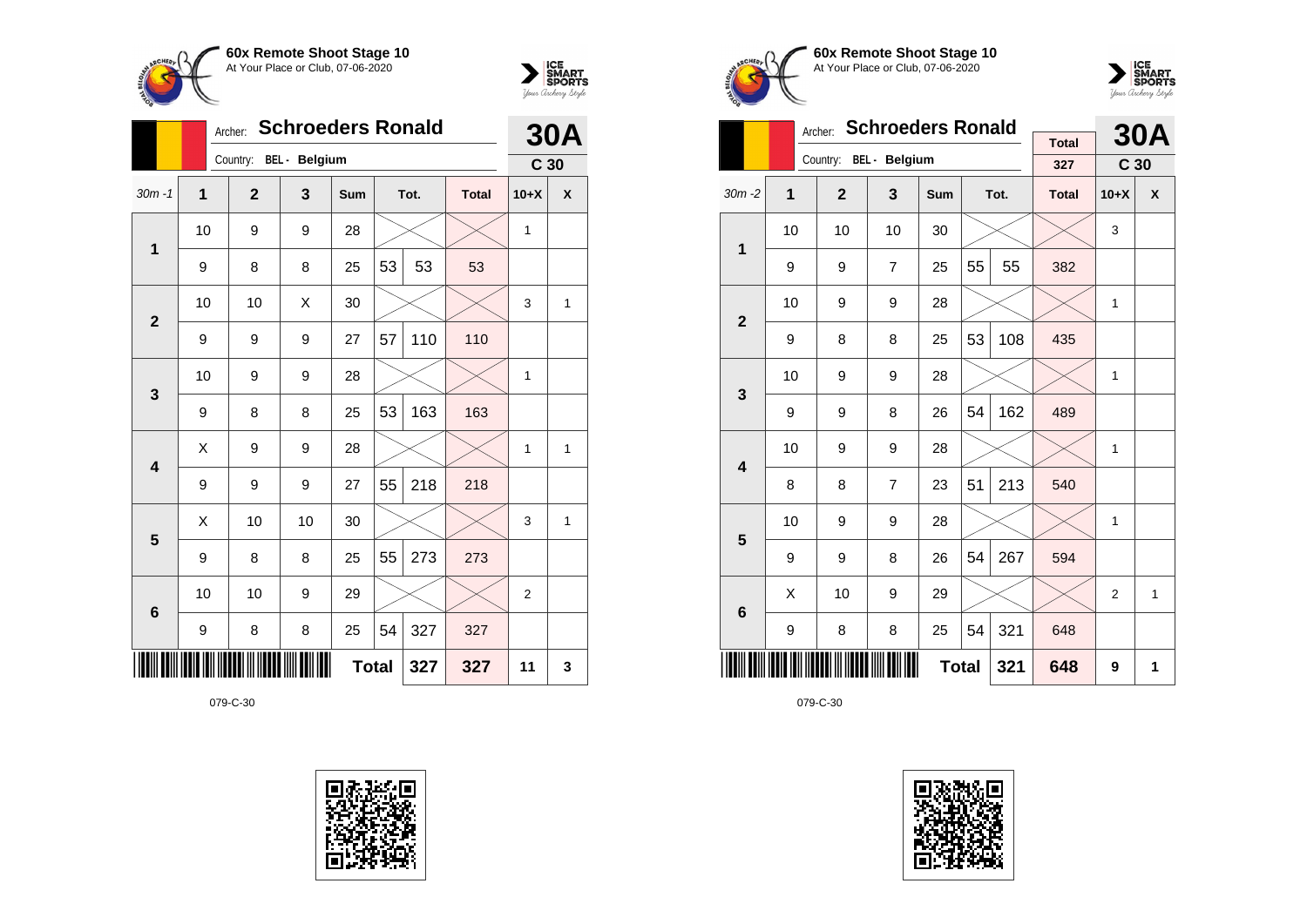



|             |                |                        | <b>31A</b>     |              |    |      |              |            |   |
|-------------|----------------|------------------------|----------------|--------------|----|------|--------------|------------|---|
|             |                | Country: BEL - Belgium |                |              |    |      |              | <b>R70</b> |   |
| $70m - 1$   | $\overline{1}$ | $\overline{2}$         | 3              | <b>Sum</b>   |    | Tot. | <b>Total</b> | $10+X$     | X |
| $\mathbf 1$ | 9              | 9                      | 9              | 27           |    |      |              |            |   |
|             | 9              | 8                      | 7              | 24           | 51 | 51   | 51           |            |   |
| $\mathbf 2$ | 10             | 10                     | 10             | 30           |    |      |              | 3          |   |
|             | 9              | 8                      | 7              | 24           | 54 | 105  | 105          |            |   |
| 3           | 10             | 9                      | 9              | 28           |    |      |              | 1          |   |
|             | 8              | 8                      | 7              | 23           | 51 | 156  | 156          |            |   |
| 4           | X              | 9                      | 8              | 27           |    |      |              | 1          | 1 |
|             | 8              | 8                      | 8              | 24           | 51 | 207  | 207          |            |   |
| 5           | 10             | 9                      | 9              | 28           |    |      |              | 1          |   |
|             | 8              | 7                      | 7              | 22           | 50 | 257  | 257          |            |   |
| 6           | 10             | 8                      | 8              | 26           |    |      |              | 1          |   |
|             | 8              | $\overline{7}$         | $\overline{7}$ | 22           | 48 | 305  | 305          |            |   |
|             |                |                        |                | <b>Total</b> |    | 305  | 305          | 7          | 1 |







|                |    | <b>Allaert Nick</b><br>Archer: |                |            |    | <b>31A</b> |                     |                |              |
|----------------|----|--------------------------------|----------------|------------|----|------------|---------------------|----------------|--------------|
|                |    | Country:                       | BEL - Belgium  |            |    |            | <b>Total</b><br>305 | <b>R70</b>     |              |
| $70m - 2$      | 1  | $\overline{2}$                 | 3              | <b>Sum</b> |    | Tot.       | <b>Total</b>        | $10+X$         | X            |
| 1              | X  | 9                              | 8              | 27         |    |            |                     | 1              | $\mathbf{1}$ |
|                | 8  | $\overline{7}$                 | $\overline{7}$ | 22         | 49 | 49         | 354                 |                |              |
| $\overline{2}$ | 9  | 9                              | 8              | 26         |    |            |                     |                |              |
|                | 8  | 8                              | $\overline{7}$ | 23         | 49 | 98         | 403                 |                |              |
| 3              | 10 | 10                             | 9              | 29         |    |            |                     | $\overline{2}$ |              |
|                | 9  | 8                              | 8              | 25         | 54 | 152        | 457                 |                |              |
| 4              | 10 | 9                              | 8              | 27         |    |            |                     | $\mathbf{1}$   |              |
|                | 8  | 8                              | 6              | 22         | 49 | 201        | 506                 |                |              |
| 5              | X  | 10                             | 9              | 29         |    |            |                     | $\overline{2}$ | 1            |
|                | 9  | 9                              | 8              | 26         | 55 | 256        | 561                 |                |              |
| $6\phantom{1}$ | X  | 9                              | 9              | 28         |    |            |                     | $\mathbf{1}$   | 1            |
|                | 8  | 7                              | 6              | 21         | 49 | 305        | 610                 |                |              |
|                |    |                                | 610            | 7          | 3  |            |                     |                |              |

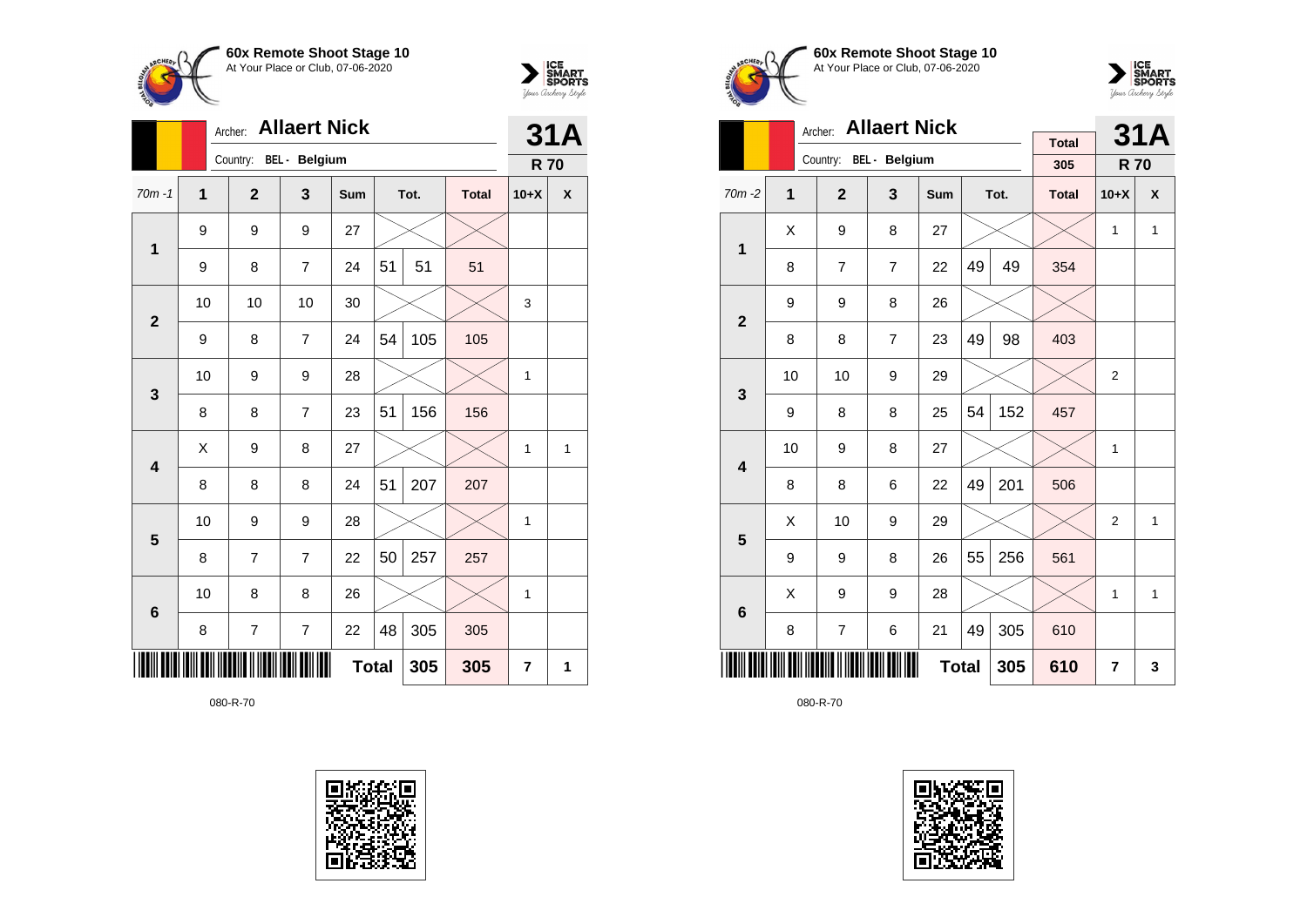



|                         |                | Archer:                 | <b>Skodje Cecilie</b> |              |    |      |              |                | 1Α |
|-------------------------|----------------|-------------------------|-----------------------|--------------|----|------|--------------|----------------|----|
|                         |                | Country:                | NOR - Norway          |              |    |      |              | <b>BST</b>     |    |
| Scaled 1                | $\overline{1}$ | $\overline{\mathbf{2}}$ | 3                     | <b>Sum</b>   |    | Tot. | <b>Total</b> | $10+X$         | X  |
| $\mathbf 1$             | 9              | 8                       | 8                     | 25           |    |      |              |                |    |
|                         | 6              | 5                       | 3                     | 14           | 39 | 39   | 39           |                |    |
| $\overline{2}$          | 9              | 8                       | $\overline{7}$        | 24           |    |      |              |                |    |
|                         | 7              | 6                       | 5                     | 18           | 42 | 81   | 81           |                |    |
| 3                       | 10             | 8                       | $\overline{7}$        | 25           |    |      |              | 1              |    |
|                         | 6              | 6                       | 5                     | 17           | 42 | 123  | 123          |                |    |
| $\overline{\mathbf{4}}$ | 7              | $\overline{7}$          | $\overline{7}$        | 21           |    |      |              |                |    |
|                         | $\overline{7}$ | 6                       | 5                     | 18           | 39 | 162  | 162          |                |    |
| $\overline{\mathbf{5}}$ | 9              | 8                       | $\overline{7}$        | 24           |    |      |              |                |    |
|                         | 7              | 6                       | 5                     | 18           | 42 | 204  | 204          |                |    |
| 6                       | 10             | 9                       | 8                     | 27           |    |      |              | 1              |    |
|                         | 8              | 6                       | 5                     | 19           | 46 | 250  | 250          |                |    |
|                         |                |                         |                       | <b>Total</b> |    | 250  | 250          | $\overline{2}$ | 0  |

10-B-ST







|                         |                | <b>Skodje Cecilie</b><br>Archer: |                |              |    | <b>1A</b> |                     |                |             |
|-------------------------|----------------|----------------------------------|----------------|--------------|----|-----------|---------------------|----------------|-------------|
|                         |                | Country:                         | NOR - Norway   |              |    |           | <b>Total</b><br>250 | <b>BST</b>     |             |
|                         |                |                                  |                |              |    |           |                     |                |             |
| Scaled 2                | 1              | $\overline{2}$                   | 3              | Sum          |    | Tot.      | <b>Total</b>        | $10+X$         | X           |
| 1                       | 8              | 7                                | $\overline{7}$ | 22           |    |           |                     |                |             |
|                         | 6              | 6                                | 5              | 17           | 39 | 39        | 289                 |                |             |
| $\overline{2}$          | 10             | $\overline{7}$                   | $\overline{7}$ | 24           |    |           |                     | 1              |             |
|                         | $\overline{7}$ | 6                                | 5              | 18           | 42 | 81        | 331                 |                |             |
| 3                       | 8              | 8                                | 8              | 24           |    |           |                     |                |             |
|                         | $\overline{7}$ | $\overline{7}$                   | $\overline{7}$ | 21           | 45 | 126       | 376                 |                |             |
| $\overline{\mathbf{4}}$ | 10             | 10                               | 8              | 28           |    |           |                     | $\overline{2}$ |             |
|                         | 8              | 6                                | 6              | 20           | 48 | 174       | 424                 |                |             |
| 5                       | 10             | 9                                | $\overline{7}$ | 26           |    |           |                     | 1              |             |
|                         | $\overline{7}$ | 7                                | 6              | 20           | 46 | 220       | 470                 |                |             |
| $6\phantom{1}6$         | 9              | $\overline{7}$                   | $\overline{7}$ | 23           |    |           |                     |                |             |
|                         | 7              | 6                                | 4              | 17           | 40 | 260       | 510                 |                |             |
|                         |                |                                  |                | <b>Total</b> |    | 260       | 510                 | 4              | $\mathbf 0$ |

10-B-ST

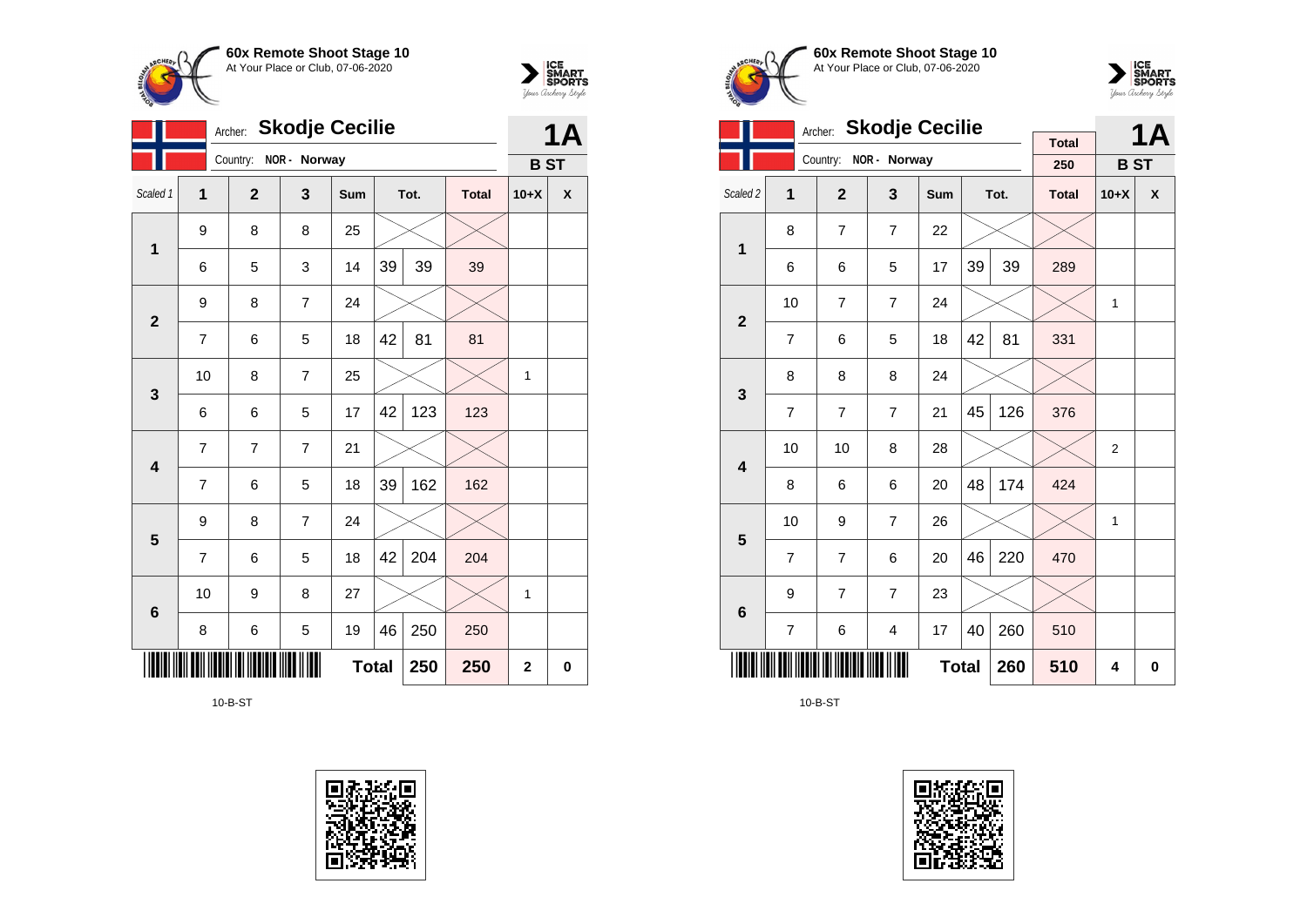



| NK<br>$\overline{\mathbf{N}}$ | Archer:<br>躙 |                |                                     | 2A           |    |      |              |                |   |
|-------------------------------|--------------|----------------|-------------------------------------|--------------|----|------|--------------|----------------|---|
|                               |              | Country:       | <b>IVB - British Virgin Islands</b> |              |    |      |              | R 30           |   |
| $30m - 1$                     | 1            | $\overline{2}$ | 3                                   | Sum          |    | Tot. | <b>Total</b> | $10+X$         | X |
| 1                             | 9            | 8              | $\overline{7}$                      | 24           |    |      |              |                |   |
|                               | 6            | 6              | 4                                   | 16           | 40 | 40   | 40           |                |   |
| $\mathbf{2}$                  | 10           | 10             | 9                                   | 29           |    |      |              | $\overline{2}$ |   |
|                               | 6            | 3              | $\overline{c}$                      | 11           | 40 | 80   | 80           |                |   |
| 3                             | 9            | 8              | $\overline{7}$                      | 24           |    |      |              |                |   |
|                               | 5            | 5              | 5                                   | 15           | 39 | 119  | 119          |                |   |
| 4                             | 9            | 9              | $\overline{7}$                      | 25           |    |      |              |                |   |
|                               | 6            | 6              | 5                                   | 17           | 42 | 161  | 161          |                |   |
| 5                             | 10           | 8              | $\overline{7}$                      | 25           |    |      |              | 1              |   |
|                               | 6            | 6              | 5                                   | 17           | 42 | 203  | 203          |                |   |
| $6\phantom{1}6$               | 8            | 8              | 8                                   | 24           |    |      |              |                |   |
|                               | 7            | 7              | 6                                   | 20           | 44 | 247  | 247          |                |   |
|                               |              |                |                                     | <b>Total</b> |    | 247  | 247          | 3              | 0 |







| NIZ                     |                | Archer:                               | <b>Potter Michaela</b> |              |    |      | 2A           |              |   |
|-------------------------|----------------|---------------------------------------|------------------------|--------------|----|------|--------------|--------------|---|
|                         | 网              |                                       |                        |              |    |      | <b>Total</b> |              |   |
|                         |                | Country: IVB - British Virgin Islands |                        |              |    |      | 247          | R 30         |   |
| $30m - 1$               | 1              | $\overline{2}$                        | 3                      | Sum          |    | Tot. | <b>Total</b> | $10+X$       | X |
| $\mathbf{1}$            | 9              | 9                                     | 8                      | 26           |    |      |              |              |   |
|                         | $\overline{7}$ | $\overline{7}$                        | 5                      | 19           | 45 | 45   | 292          |              |   |
| $\overline{2}$          | 9              | 9                                     | 8                      | 26           |    |      |              |              |   |
|                         | $\overline{7}$ | 6                                     | 6                      | 19           | 45 | 90   | 337          |              |   |
| 3                       | 6              | 6                                     | 6                      | 18           |    |      |              |              |   |
|                         | 6              | 4                                     | 4                      | 14           | 32 | 122  | 369          |              |   |
| $\overline{\mathbf{4}}$ | 9              | $\overline{7}$                        | $\overline{7}$         | 23           |    |      |              |              |   |
|                         | $\overline{7}$ | 6                                     | 5                      | 18           | 41 | 163  | 410          |              |   |
| 5                       | 10             | 9                                     | 8                      | 27           |    |      |              | $\mathbf{1}$ |   |
|                         | 8              | 6                                     | $\overline{2}$         | 16           | 43 | 206  | 453          |              |   |
| 6                       | 10             | 9                                     | $\overline{7}$         | 26           |    |      |              | $\mathbf{1}$ |   |
|                         | 3              | 2                                     | 2                      | 7            | 33 | 239  | 486          |              |   |
|                         |                |                                       |                        | <b>Total</b> |    | 239  | 486          | $\mathbf{2}$ | 0 |

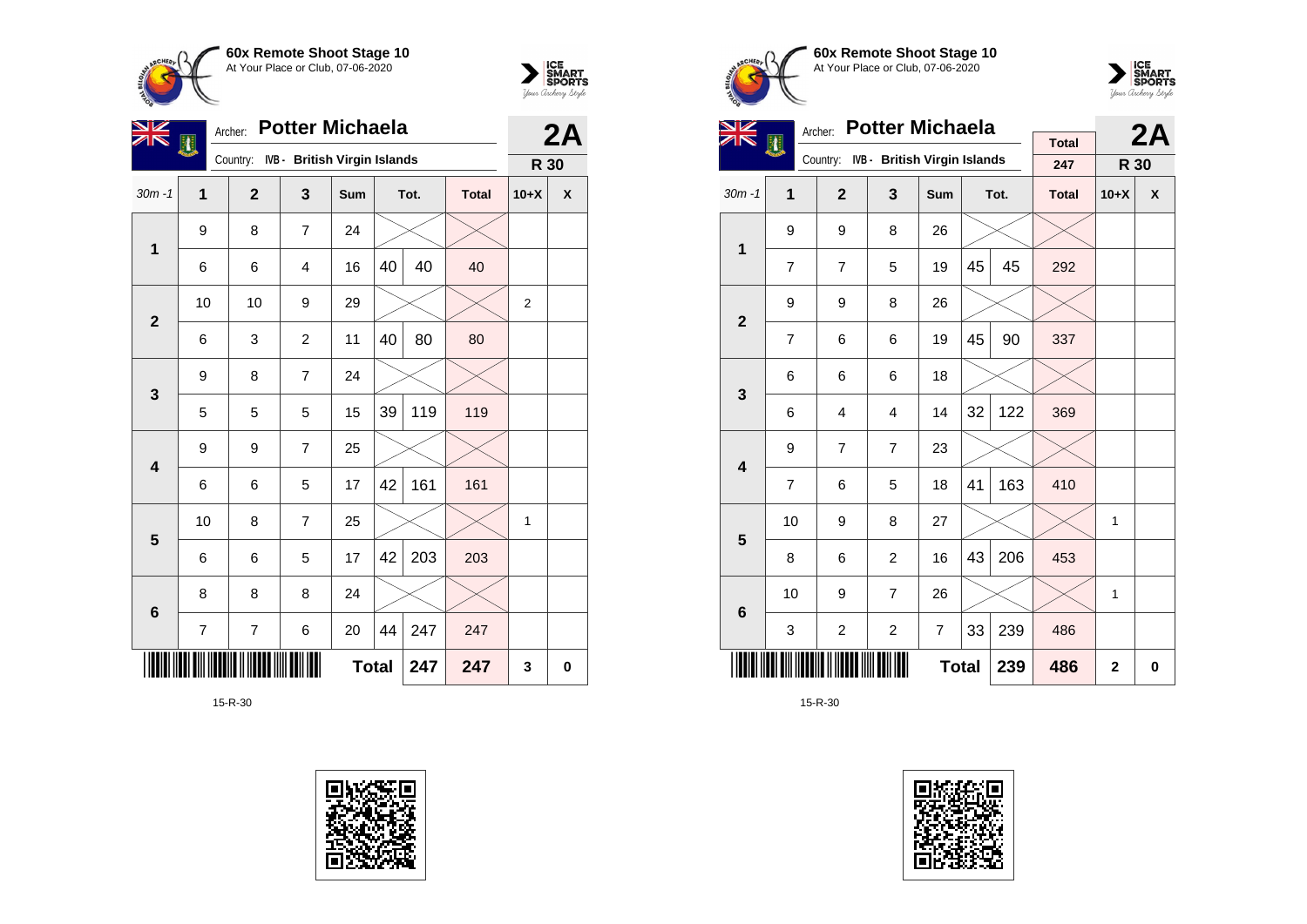



| <b>Krause Christopher</b><br>Archer: |    |                    |    |              |    |      |              | 3A             |                |
|--------------------------------------|----|--------------------|----|--------------|----|------|--------------|----------------|----------------|
|                                      |    | Country: USA - USA |    |              |    |      |              | C ST           |                |
| Scaled 1                             | 1  | $\overline{2}$     | 3  | Sum          |    | Tot. | <b>Total</b> | $10+X$         | X              |
| 1                                    | X  | X                  | 10 | 30           |    |      |              | 3              | $\overline{2}$ |
|                                      | 10 | 9                  | 9  | 28           | 58 | 58   | 58           | 1              |                |
| $\mathbf{2}$                         | X  | X                  | X  | 30           |    |      |              | 3              | 3              |
|                                      | Χ  | X                  | 10 | 30           | 60 | 118  | 118          | 3              | $\overline{2}$ |
| $\mathbf{3}$                         | Χ  | 9                  | 9  | 28           |    |      |              | 1              | 1              |
|                                      | 9  | 9                  | 8  | 26           | 54 | 172  | 172          |                |                |
| 4                                    | X  | X                  | 10 | 30           |    |      |              | 3              | 2              |
|                                      | 10 | 9                  | 8  | 27           | 57 | 229  | 229          | 1              |                |
| 5                                    | Χ  | X                  | X  | 30           |    |      |              | 3              | 3              |
|                                      | 10 | 10                 | 10 | 30           | 60 | 289  | 289          | 3              |                |
| $\bf 6$                              | X  | X                  | 10 | 30           |    |      |              | 3              | $\overline{2}$ |
|                                      | 10 | 10                 | 8  | 28           | 58 | 347  | 347          | $\overline{c}$ |                |
|                                      |    |                    |    | <b>Total</b> |    | 347  | 347          | 26             | 15             |

23-C-ST









|                         |    | Archer:        | <b>Krause Christopher</b> |              |    | 3A   |                     |              |                |
|-------------------------|----|----------------|---------------------------|--------------|----|------|---------------------|--------------|----------------|
|                         |    | Country:       | USA- USA                  |              |    |      | <b>Total</b><br>347 | C ST         |                |
| Scaled <sub>2</sub>     | 1  | $\overline{2}$ | 3                         | <b>Sum</b>   |    | Tot. | <b>Total</b>        | $10+X$       | X              |
| 1                       | X  | Χ              | 10                        | 30           |    |      |                     | 3            | 2              |
|                         | 9  | 9              | 9                         | 27           | 57 | 57   | 404                 |              |                |
| $\overline{2}$          | Χ  | Χ              | 10                        | 30           |    |      |                     | 3            | 2              |
|                         | 9  | 9              | 9                         | 27           | 57 | 114  | 461                 |              |                |
| 3                       | X  | X              | 10                        | 30           |    |      |                     | 3            | $\overline{2}$ |
|                         | 10 | 9              | 9                         | 28           | 58 | 172  | 519                 | $\mathbf{1}$ |                |
| $\overline{\mathbf{4}}$ | X  | Χ              | 9                         | 29           |    |      |                     | 2            | $\overline{2}$ |
|                         | 9  | 9              | 8                         | 26           | 55 | 227  | 574                 |              |                |
| 5                       | X  | Χ              | Χ                         | 30           |    |      |                     | 3            | 3              |
|                         | X  | 9              | 9                         | 28           | 58 | 285  | 632                 | 1            | 1              |
| 6                       | X  | X              | X                         | 30           |    |      |                     | 3            | 3              |
|                         | X  | 10             | 9                         | 29           | 59 | 344  | 691                 | 2            | 1              |
|                         |    |                |                           | <b>Total</b> |    | 344  | 691                 | 21           | 16             |

23-C-ST

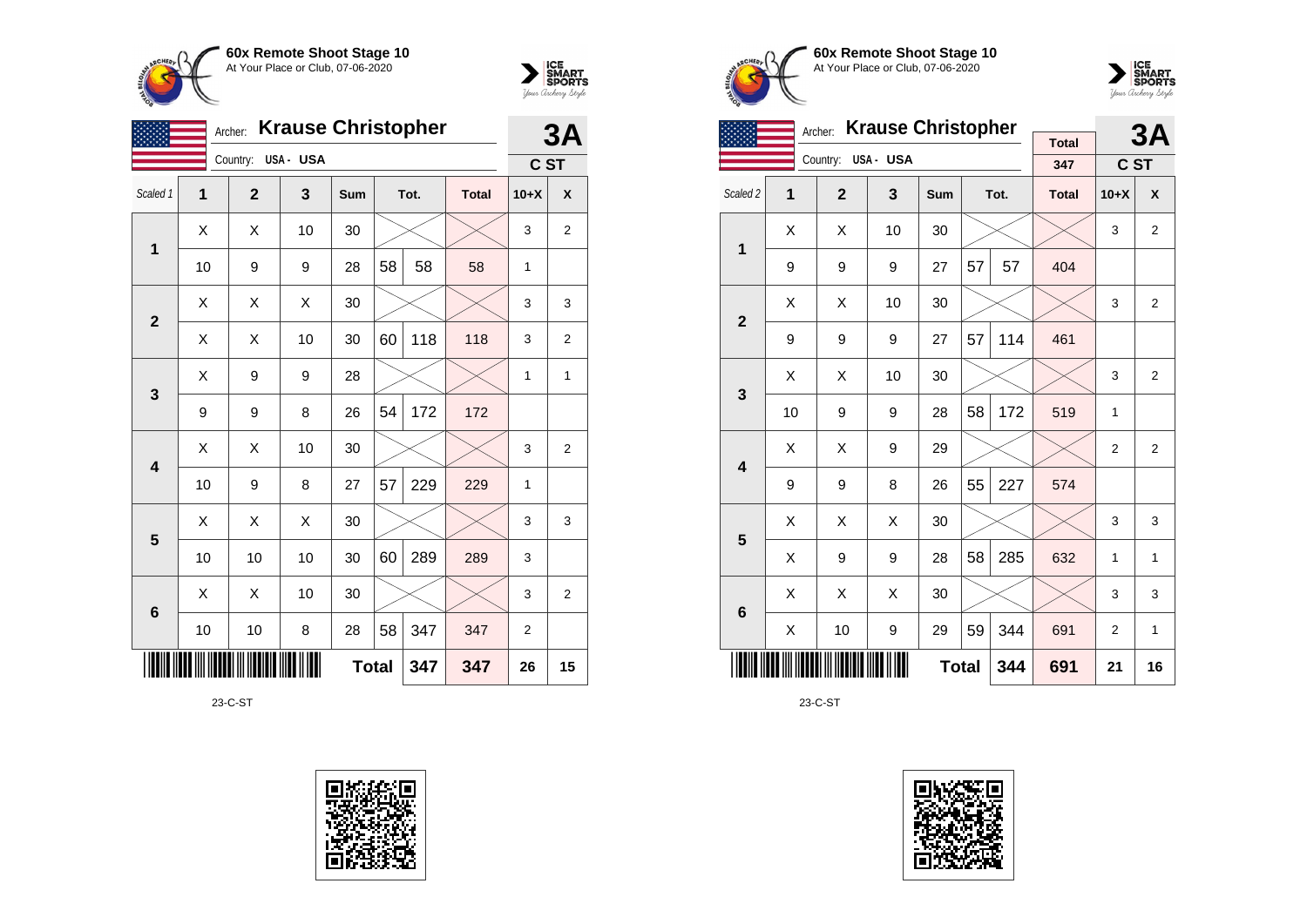



|                         | <b>Street Per</b><br>Archer: |                |                          |              |    |      |              |                | 4A |
|-------------------------|------------------------------|----------------|--------------------------|--------------|----|------|--------------|----------------|----|
|                         |                              | Country:       | DEN - Denmark            |              |    |      |              | <b>BST</b>     |    |
| Scaled 1                | 1                            | $\mathbf{2}$   | 3                        | Sum          |    | Tot. | <b>Total</b> | $10+X$         | X  |
| $\mathbf{1}$            | 10                           | 10             | 9                        | 29           |    |      |              | $\overline{2}$ |    |
|                         | 9                            | 8              | 8                        | 25           | 54 | 54   | 54           |                |    |
| $\overline{2}$          | 10                           | 10             | 10                       | 30           |    |      |              | 3              |    |
|                         | 9                            | 9              | $\overline{7}$           | 25           | 55 | 109  | 109          |                |    |
| 3                       | 9                            | 9              | 9                        | 27           |    |      |              |                |    |
|                         | 9                            | $\overline{7}$ | 6                        | 22           | 49 | 158  | 158          |                |    |
| $\overline{\mathbf{4}}$ | 10                           | 10             | 9                        | 29           |    |      |              | $\overline{2}$ |    |
|                         | 9                            | 9              | 8                        | 26           | 55 | 213  | 213          |                |    |
| 5                       | 10                           | 10             | 9                        | 29           |    |      |              | 2              |    |
|                         | 9                            | 8              | 8                        | 25           | 54 | 267  | 267          |                |    |
| $6\phantom{1}6$         | 10                           | 9              | 9                        | 28           |    |      |              | 1              |    |
|                         | 8                            | 8              | $\overline{\mathcal{I}}$ | 23           | 51 | 318  | 318          |                |    |
|                         |                              |                |                          | <b>Total</b> |    | 318  | 318          | 10             | 0  |

27-B-ST









|                         | <b>Street Per</b><br>Archer: |                |                        |              |    |      |                     |                | 4A             |
|-------------------------|------------------------------|----------------|------------------------|--------------|----|------|---------------------|----------------|----------------|
|                         |                              |                | Country: DEN - Denmark |              |    |      | <b>Total</b><br>318 | <b>BST</b>     |                |
| Scaled 2                | 1                            | $\overline{2}$ | 3                      | <b>Sum</b>   |    | Tot. | <b>Total</b>        | $10+X$         | X              |
| 1                       | Χ                            | X              | 9                      | 29           |    |      |                     | $\overline{2}$ | 2              |
|                         | 9                            | 8              | 8                      | 25           | 54 | 54   | 372                 |                |                |
| $\overline{2}$          | Χ                            | 9              | 9                      | 28           |    |      |                     | 1              | $\mathbf{1}$   |
|                         | 9                            | 9              | 9                      | 27           | 55 | 109  | 427                 |                |                |
| 3                       | 10                           | 9              | 9                      | 28           |    |      |                     | 1              |                |
|                         | 9                            | 8              | 6                      | 23           | 51 | 160  | 478                 |                |                |
| $\overline{\mathbf{4}}$ | X                            | X              | 10                     | 30           |    |      |                     | 3              | $\overline{2}$ |
|                         | 8                            | 8              | $\overline{7}$         | 23           | 53 | 213  | 531                 |                |                |
| 5                       | Χ                            | 9              | 9                      | 28           |    |      |                     | $\mathbf{1}$   | 1              |
|                         | 9                            | 8              | 8                      | 25           | 53 | 266  | 584                 |                |                |
| $6\phantom{1}6$         | Χ                            | Χ              | 10                     | 30           |    |      |                     | 3              | $\overline{2}$ |
|                         | 10                           | 9              | 8                      | 27           | 57 | 323  | 641                 | 1              |                |
|                         |                              |                |                        | <b>Total</b> |    | 323  | 641                 | 12             | 8              |

27-B-ST

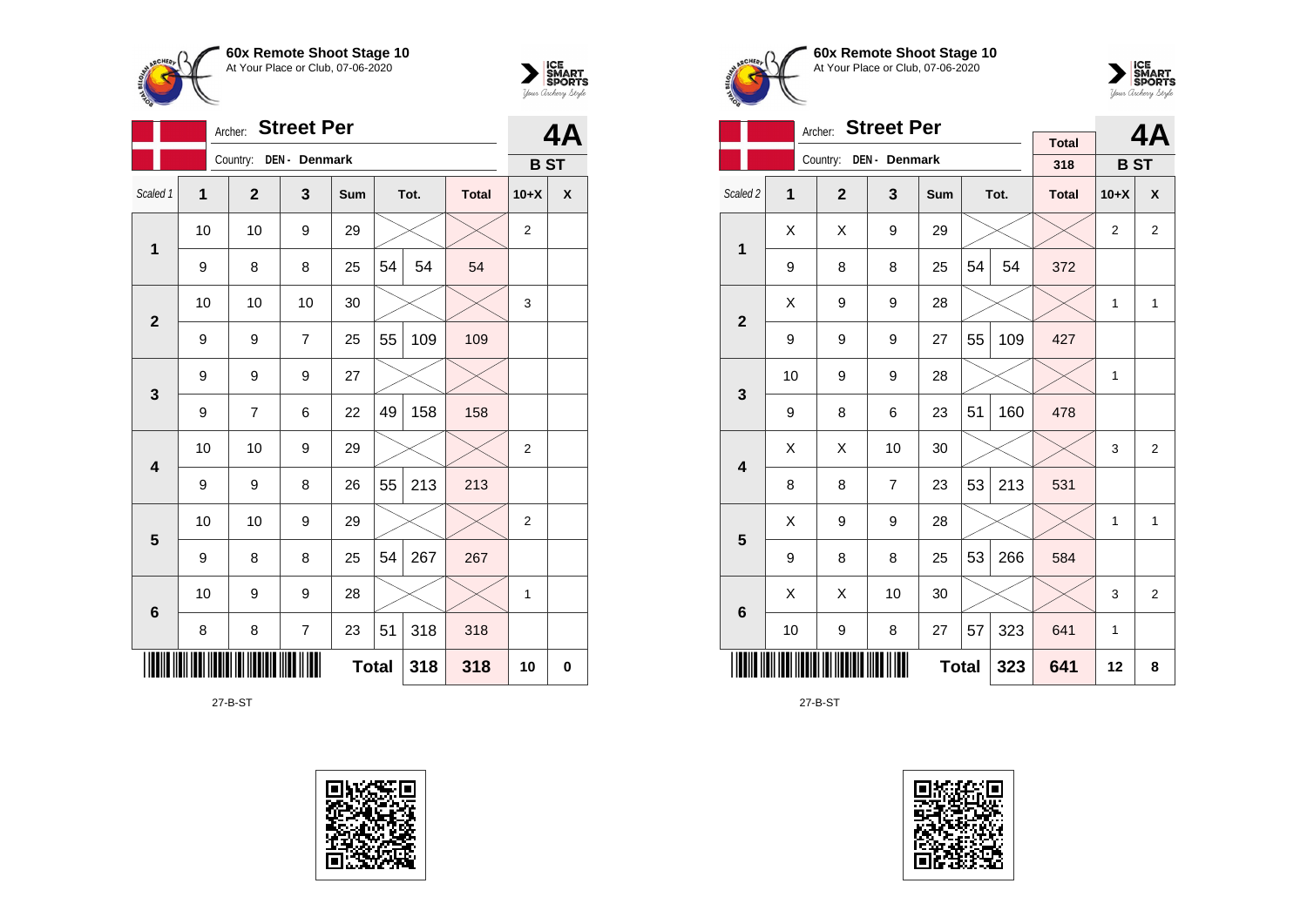



|                | Archer:        |                        |     | <b>5A</b>  |    |      |              |                 |                |
|----------------|----------------|------------------------|-----|------------|----|------|--------------|-----------------|----------------|
|                |                | Country: BEL - Belgium |     |            |    |      |              | C <sub>30</sub> |                |
| $30m - 1$      | $\overline{1}$ | $\overline{2}$         | 3   | <b>Sum</b> |    | Tot. | <b>Total</b> | $10+X$          | X              |
| 1              | X              | 10                     | 10  | 30         |    |      |              | 3               | 1              |
|                | 10             | 10                     | 9   | 29         | 59 | 59   | 59           | 2               |                |
| $\overline{2}$ | X              | X                      | 10  | 30         |    |      |              | 3               | $\overline{2}$ |
|                | 10             | 9                      | 9   | 28         | 58 | 117  | 117          | $\mathbf{1}$    |                |
| 3              | X              | Χ                      | 10  | 30         |    |      |              | 3               | $\overline{2}$ |
|                | 10             | 10                     | 10  | 30         | 60 | 177  | 177          | 3               |                |
| 4              | X              | X                      | X   | 30         |    |      |              | 3               | 3              |
|                | 10             | 9                      | 9   | 28         | 58 | 235  | 235          | 1               |                |
| 5              | X              | Χ                      | 10  | 30         |    |      |              | 3               | $\overline{2}$ |
|                | 10             | 10                     | 9   | 29         | 59 | 294  | 294          | $\overline{2}$  |                |
| 6              | X              | X                      | 10  | 30         |    |      |              | 3               | $\overline{2}$ |
|                | 10             | 9                      | 9   | 28         | 58 | 352  | 352          | 1               |                |
|                |                |                        | 352 | 352        | 28 | 12   |              |                 |                |







|                |    | <b>Demey Dominiek</b><br>Archer: |                      |     |    | <b>5A</b> |                     |                 |                  |
|----------------|----|----------------------------------|----------------------|-----|----|-----------|---------------------|-----------------|------------------|
|                |    | Country:                         | <b>BEL</b> - Belgium |     |    |           | <b>Total</b><br>352 | C <sub>30</sub> |                  |
| $30m - 2$      | 1  | $\overline{2}$                   | 3                    | Sum |    | Tot.      | <b>Total</b>        | $10+X$          | $\boldsymbol{x}$ |
| 1              | X  | 10                               | 10                   | 30  |    |           |                     | 3               | 1                |
|                | 10 | 10                               | 9                    | 29  | 59 | 59        | 411                 | $\overline{2}$  |                  |
| $\overline{2}$ | X  | X                                | X                    | 30  |    |           |                     | 3               | 3                |
|                | 10 | 10                               | 9                    | 29  | 59 | 118       | 470                 | $\overline{2}$  |                  |
| 3              | X  | X                                | Χ                    | 30  |    |           |                     | 3               | 3                |
|                | X  | 9                                | 9                    | 28  | 58 | 176       | 528                 | $\mathbf{1}$    | 1                |
| 4              | Χ  | 10                               | 10                   | 30  |    |           |                     | 3               | 1                |
|                | 10 | 10                               | 9                    | 29  | 59 | 235       | 587                 | $\overline{2}$  |                  |
| 5              | Χ  | X                                | Χ                    | 30  |    |           |                     | 3               | 3                |
|                | 10 | 10                               | 9                    | 29  | 59 | 294       | 646                 | $\overline{2}$  |                  |
| 6              | X  | X                                | X                    | 30  |    |           |                     | 3               | 3                |
|                | 10 | 10                               | 10                   | 30  | 60 | 354       | 706                 | 3               |                  |
|                |    |                                  | 706                  | 30  | 15 |           |                     |                 |                  |

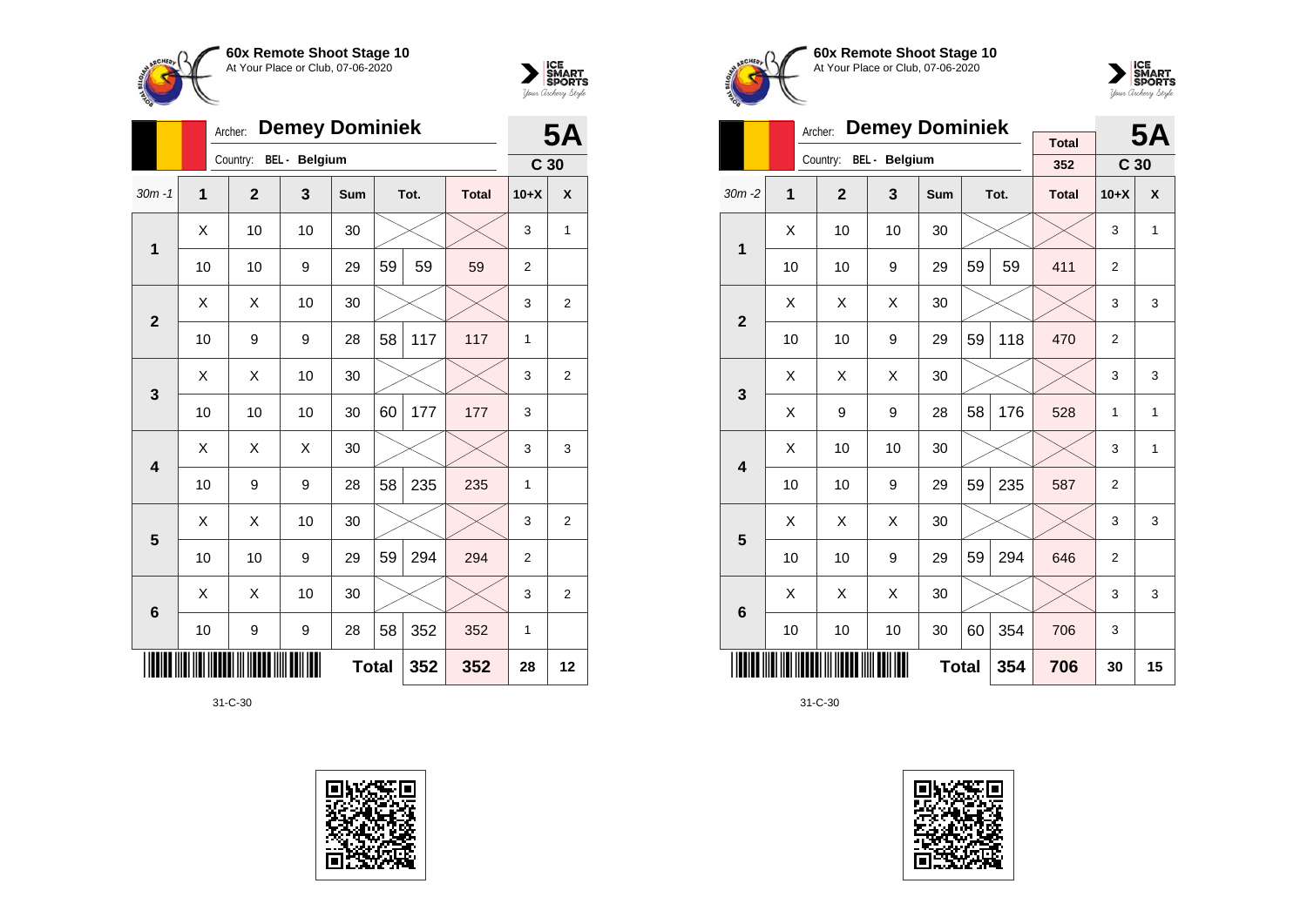



| VZ              | 6A             |                          |                         |     |              |      |              |                |                |
|-----------------|----------------|--------------------------|-------------------------|-----|--------------|------|--------------|----------------|----------------|
| ¥               |                | Country: AUS - Australia |                         |     |              |      |              | C ST           |                |
| Scaled 1        | $\overline{1}$ | $\overline{2}$           | $\overline{\mathbf{3}}$ | Sum |              | Tot. | <b>Total</b> | $10+X$         | X              |
| 1               | Χ              | 8                        | 9                       | 27  |              |      |              | 1              | 1              |
|                 | 8              | 8                        | X                       | 26  | 53           | 53   | 53           | 1              | $\mathbf{1}$   |
| $\overline{2}$  | Χ              | 10                       | $\overline{7}$          | 27  |              |      |              | $\overline{2}$ | $\mathbf{1}$   |
|                 | 8              | 7                        | 9                       | 24  | 51           | 104  | 104          |                |                |
| 3               | Χ              | 10                       | $\overline{7}$          | 27  |              |      |              | 2              | $\mathbf{1}$   |
|                 | X              | 8                        | X                       | 28  | 55           | 159  | 159          | $\overline{2}$ | $\overline{2}$ |
| 4               | 10             | 9                        | 9                       | 28  |              |      |              | 1              |                |
|                 | 8              | 9                        | 10                      | 27  | 55           | 214  | 214          | 1              |                |
| 5               | 10             | 8                        | 10                      | 28  |              |      |              | 2              |                |
|                 | 10             | X                        | 8                       | 28  | 56           | 270  | 270          | $\overline{2}$ | $\mathbf{1}$   |
| $6\phantom{1}6$ | X              | 6                        | X                       | 26  |              |      |              | 2              | 2              |
|                 | 10             | 10                       | 8                       | 28  | 54           | 324  | 324          | $\overline{2}$ |                |
|                 |                |                          |                         |     | <b>Total</b> | 324  | 324          | 18             | 9              |

34-C-ST







| VZ                      |              | <b>Irvine Russ</b><br>Archer: |                          |              |    | 6A   |                     |                |   |
|-------------------------|--------------|-------------------------------|--------------------------|--------------|----|------|---------------------|----------------|---|
|                         |              |                               | Country: AUS - Australia |              |    |      | <b>Total</b><br>324 | C ST           |   |
| Scaled 2                | $\mathbf{1}$ | $\overline{2}$                | 3                        | Sum          |    | Tot. | <b>Total</b>        | $10+X$         | X |
| 1                       | 9            | 9                             | 9                        | 27           |    |      |                     |                |   |
|                         | Χ            | 9                             | 9                        | 28           | 55 | 55   | 379                 | $\mathbf{1}$   | 1 |
| $\overline{2}$          | 9            | 8                             | 9                        | 26           |    |      |                     |                |   |
|                         | 9            | 9                             | 9                        | 27           | 53 | 108  | 432                 |                |   |
| 3                       | 10           | 9                             | 10                       | 29           |    |      |                     | $\overline{2}$ |   |
|                         | 8            | 9                             | 8                        | 25           | 54 | 162  | 486                 |                |   |
| $\overline{\mathbf{4}}$ | X            | $\overline{7}$                | 9                        | 26           |    |      |                     | $\mathbf{1}$   | 1 |
|                         | 9            | 10                            | 9                        | 28           | 54 | 216  | 540                 | $\mathbf{1}$   |   |
| 5                       | 10           | X                             | 8                        | 28           |    |      |                     | 2              | 1 |
|                         | 9            | 8                             | $\overline{7}$           | 24           | 52 | 268  | 592                 |                |   |
| 6                       | 9            | 9                             | 9                        | 27           |    |      |                     |                |   |
|                         | 10           | 10                            | X                        | 30           | 57 | 325  | 649                 | 3              | 1 |
|                         |              |                               |                          | <b>Total</b> |    | 325  | 649                 | 10             | 4 |

34-C-ST

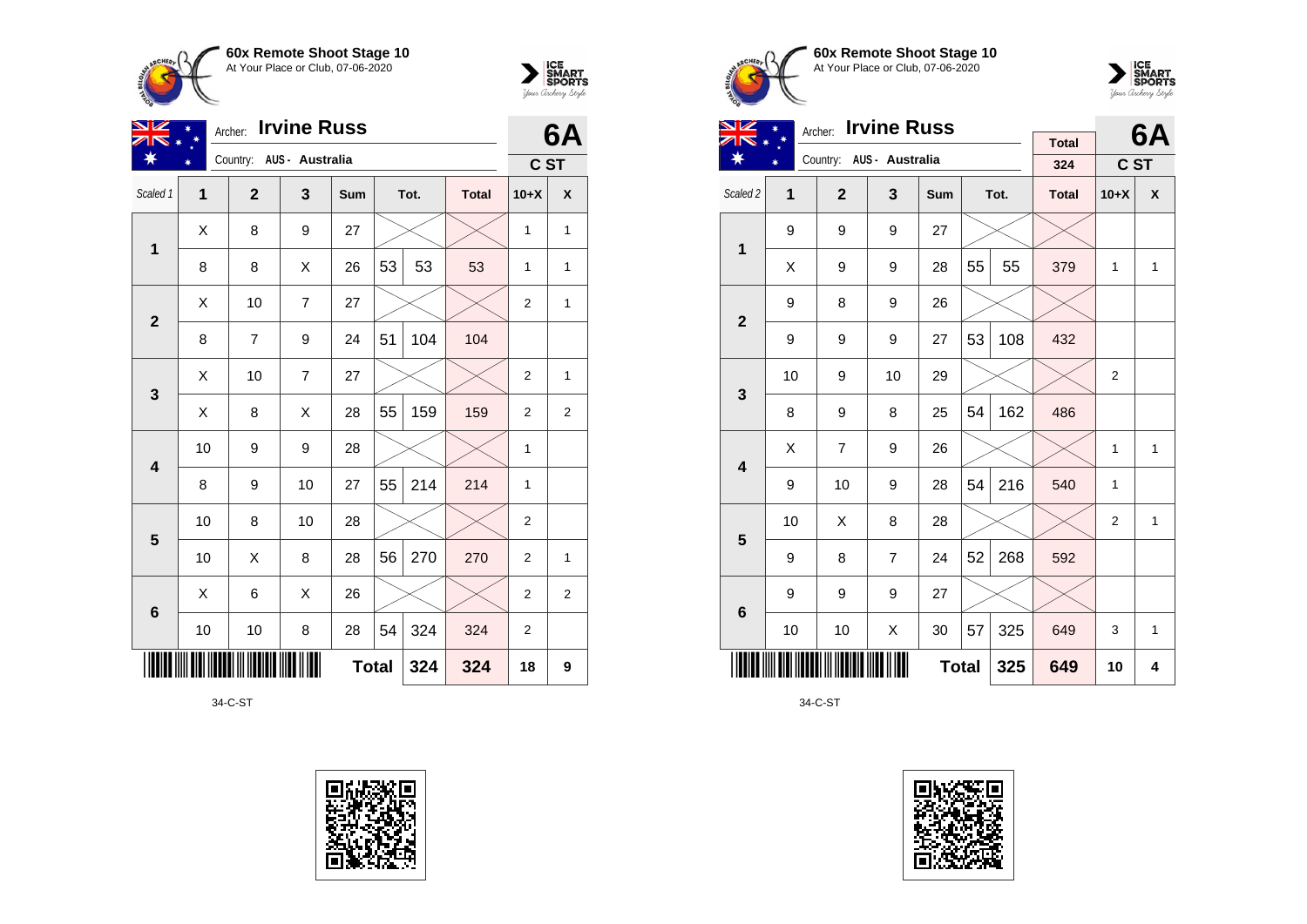



| NK<br>N                 | Archer:<br>阠   |                |                              | <b>7A</b>    |    |      |              |              |   |
|-------------------------|----------------|----------------|------------------------------|--------------|----|------|--------------|--------------|---|
|                         |                | Country:       | IVB - British Virgin Islands |              |    |      |              | R 30         |   |
| $30m - 1$               | 1              | $\overline{2}$ | 3                            | Sum          |    | Tot. | <b>Total</b> | $10+X$       | X |
| $\mathbf{1}$            | 8              | $\overline{7}$ | 6                            | 21           |    |      |              |              |   |
|                         | 6              | 6              | 5                            | 17           | 38 | 38   | 38           |              |   |
| $\overline{2}$          | 9              | 8              | $\overline{7}$               | 24           |    |      |              |              |   |
|                         | 6              | $\overline{4}$ | $\overline{4}$               | 14           | 38 | 76   | 76           |              |   |
| 3                       | 9              | 9              | 9                            | 27           |    |      |              |              |   |
|                         | 8              | $\overline{7}$ | 6                            | 21           | 48 | 124  | 124          |              |   |
| $\overline{\mathbf{4}}$ | 9              | 8              | $\overline{7}$               | 24           |    |      |              |              |   |
|                         | $\overline{7}$ | 6              | 6                            | 19           | 43 | 167  | 167          |              |   |
| 5                       | 9              | 8              | 8                            | 25           |    |      |              |              |   |
|                         | $\overline{7}$ | $\overline{7}$ | 6                            | 20           | 45 | 212  | 212          |              |   |
| $6\phantom{1}6$         | 10             | 8              | 8                            | 26           |    |      |              | $\mathbf{1}$ |   |
|                         | 8              | 7              | 6                            | 21           | 47 | 259  | 259          |              |   |
|                         |                |                |                              | <b>Total</b> |    | 259  | 259          | 1            | 0 |







| <b>NZ</b>               |                | Archer:                               | <b>Frett Javlyn</b> |            |              |      | <b>7A</b>    |                |   |
|-------------------------|----------------|---------------------------------------|---------------------|------------|--------------|------|--------------|----------------|---|
|                         | E              | Country: IVB - British Virgin Islands |                     |            |              |      | <b>Total</b> |                |   |
|                         |                |                                       |                     |            |              |      | 259          | R 30           |   |
| $30m - 1$               | 1              | $\overline{2}$                        | 3                   | <b>Sum</b> |              | Tot. | <b>Total</b> | $10+X$         | X |
| 1                       | 9              | 8                                     | 8                   | 25         |              |      |              |                |   |
|                         | $\overline{7}$ | 5                                     | 3                   | 15         | 40           | 40   | 299          |                |   |
| $\overline{2}$          | 10             | 7                                     | $\overline{7}$      | 24         |              |      |              | 1              |   |
|                         | 6              | 5                                     | 5                   | 16         | 40           | 80   | 339          |                |   |
| 3                       | X              | 9                                     | 9                   | 28         |              |      |              | 1              | 1 |
|                         | 6              | 6                                     | 5                   | 17         | 45           | 125  | 384          |                |   |
| $\overline{\mathbf{4}}$ | 9              | 9                                     | 9                   | 27         |              |      |              |                |   |
|                         | 8              | 8                                     | 6                   | 22         | 49           | 174  | 433          |                |   |
| 5                       | 9              | 9                                     | $\overline{7}$      | 25         |              |      |              |                |   |
|                         | $\overline{7}$ | 5                                     | 5                   | 17         | 42           | 216  | 475          |                |   |
| 6                       | 8              | $\overline{7}$                        | $\overline{7}$      | 22         |              |      |              |                |   |
|                         | $\overline{7}$ | 6                                     | 5                   | 18         | 40           | 256  | 515          |                |   |
|                         |                |                                       |                     |            | <b>Total</b> | 256  | 515          | $\overline{2}$ | 1 |

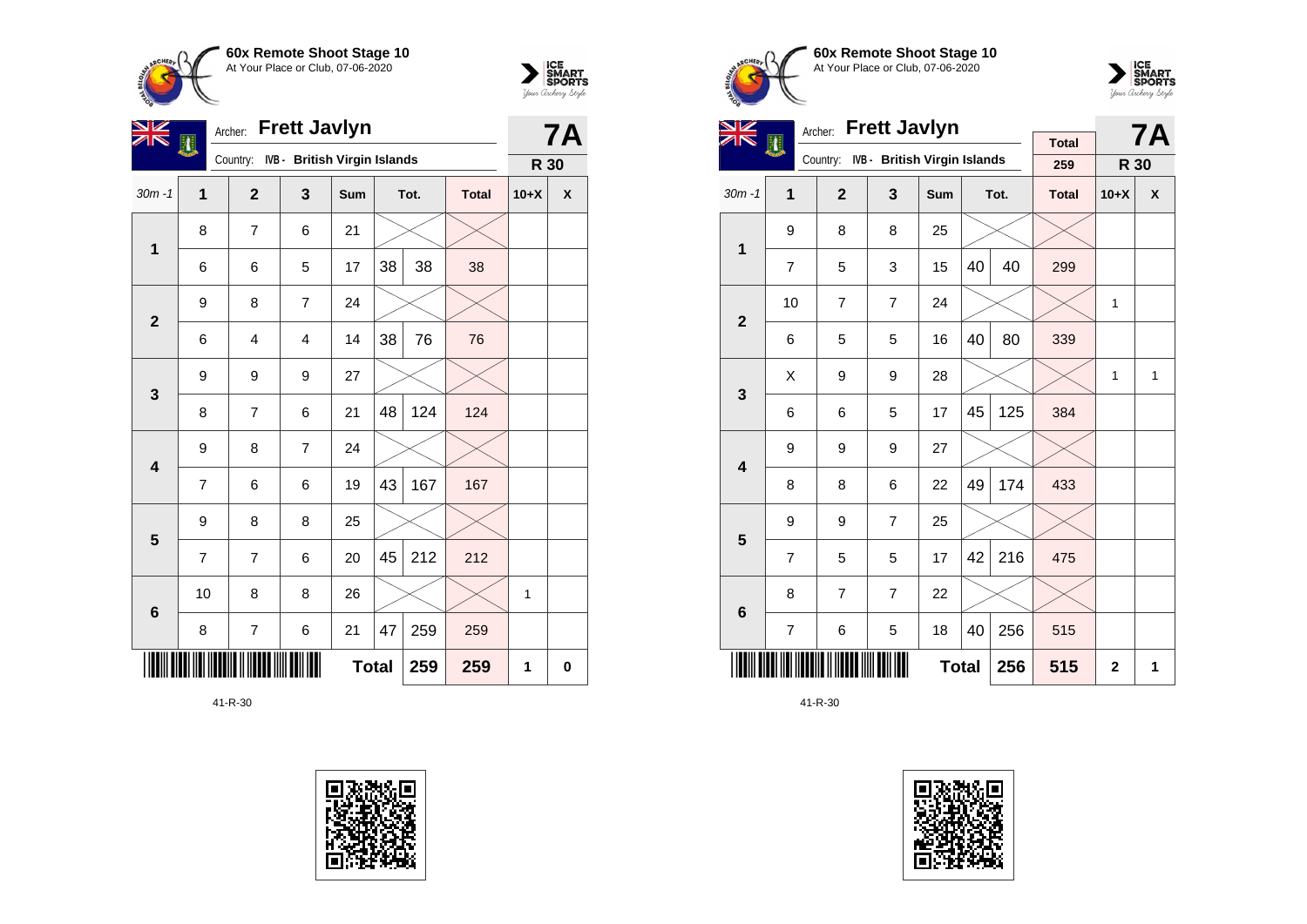



|                         |                            | <b>8A</b>                    |                         |     |    |      |              |                 |              |  |
|-------------------------|----------------------------|------------------------------|-------------------------|-----|----|------|--------------|-----------------|--------------|--|
|                         |                            | Country: GBR - Great Britain |                         |     |    |      |              | R <sub>ST</sub> |              |  |
| Scaled 1                | $\mathbf{1}$               | $\overline{2}$               | 3                       | Sum |    | Tot. | <b>Total</b> | $10+X$          | X            |  |
| 1                       | 10                         | 10                           | 9                       | 29  |    |      |              | 2               |              |  |
|                         | 8                          | $\overline{7}$               | $\overline{7}$          | 22  | 51 | 51   | 51           |                 |              |  |
| $\overline{2}$          | 10                         | 10                           | 9                       | 29  |    |      |              | $\overline{2}$  |              |  |
|                         | 7                          | 6                            | $\overline{\mathbf{4}}$ | 17  | 46 | 97   | 97           |                 |              |  |
| $\mathbf{3}$            | Χ                          | 10                           | 9                       | 29  |    |      |              | $\overline{2}$  | 1            |  |
|                         | 6                          | 5                            | $\overline{4}$          | 15  | 44 | 141  | 141          |                 |              |  |
| $\overline{\mathbf{4}}$ | 9                          | 8                            | 8                       | 25  |    |      |              |                 |              |  |
|                         | 8                          | 7                            | 6                       | 21  | 46 | 187  | 187          |                 |              |  |
| $\overline{\mathbf{5}}$ | Χ                          | 9                            | 8                       | 27  |    |      |              | 1               | $\mathbf{1}$ |  |
|                         | 8                          | 8                            | 8                       | 24  | 51 | 238  | 238          |                 |              |  |
| $6\phantom{1}6$         | X                          | 9                            | 9                       | 28  |    |      |              | 1               | 1            |  |
|                         | 8                          | 7                            | 6                       | 21  | 49 | 287  | 287          |                 |              |  |
|                         | <b>Total</b><br>287<br>287 |                              |                         |     |    |      |              |                 |              |  |

50-R-ST







|                |                | Archer: Barlow Ru |                              |            |    | <b>8A</b> |                     |              |   |
|----------------|----------------|-------------------|------------------------------|------------|----|-----------|---------------------|--------------|---|
|                |                |                   | Country: GBR - Great Britain |            |    |           | <b>Total</b><br>287 | R ST         |   |
| Scaled 2       | 1              | $\overline{2}$    | 3                            | <b>Sum</b> |    | Tot.      | <b>Total</b>        | $10+X$       | X |
|                | 10             | 10                | 10                           | 30         |    |           |                     | 3            |   |
| $\mathbf 1$    | 8              | 8                 | 8                            | 24         | 54 | 54        | 341                 |              |   |
| $\overline{2}$ | 10             | 9                 | 9                            | 28         |    |           |                     | $\mathbf{1}$ |   |
|                | 8              | $\overline{7}$    | 5                            | 20         | 48 | 102       | 389                 |              |   |
| 3              | 10             | 9                 | 8                            | 27         |    |           |                     | $\mathbf{1}$ |   |
|                | 8              | 8                 | $\overline{7}$               | 23         | 50 | 152       | 439                 |              |   |
| 4              | X              | 9                 | 8                            | 27         |    |           |                     | $\mathbf{1}$ | 1 |
|                | 8              | 8                 | 5                            | 21         | 48 | 200       | 487                 |              |   |
| 5              | 9              | 9                 | 8                            | 26         |    |           |                     |              |   |
|                | $\overline{7}$ | $\overline{7}$    | 6                            | 20         | 46 | 246       | 533                 |              |   |
| 6              | 10             | 9                 | 9                            | 28         |    |           |                     | $\mathbf{1}$ |   |
|                | 8              | 5                 | 5                            | 18         | 46 | 292       | 579                 |              |   |
|                |                |                   | 292                          | 579        | 7  | 1         |                     |              |   |

50-R-ST

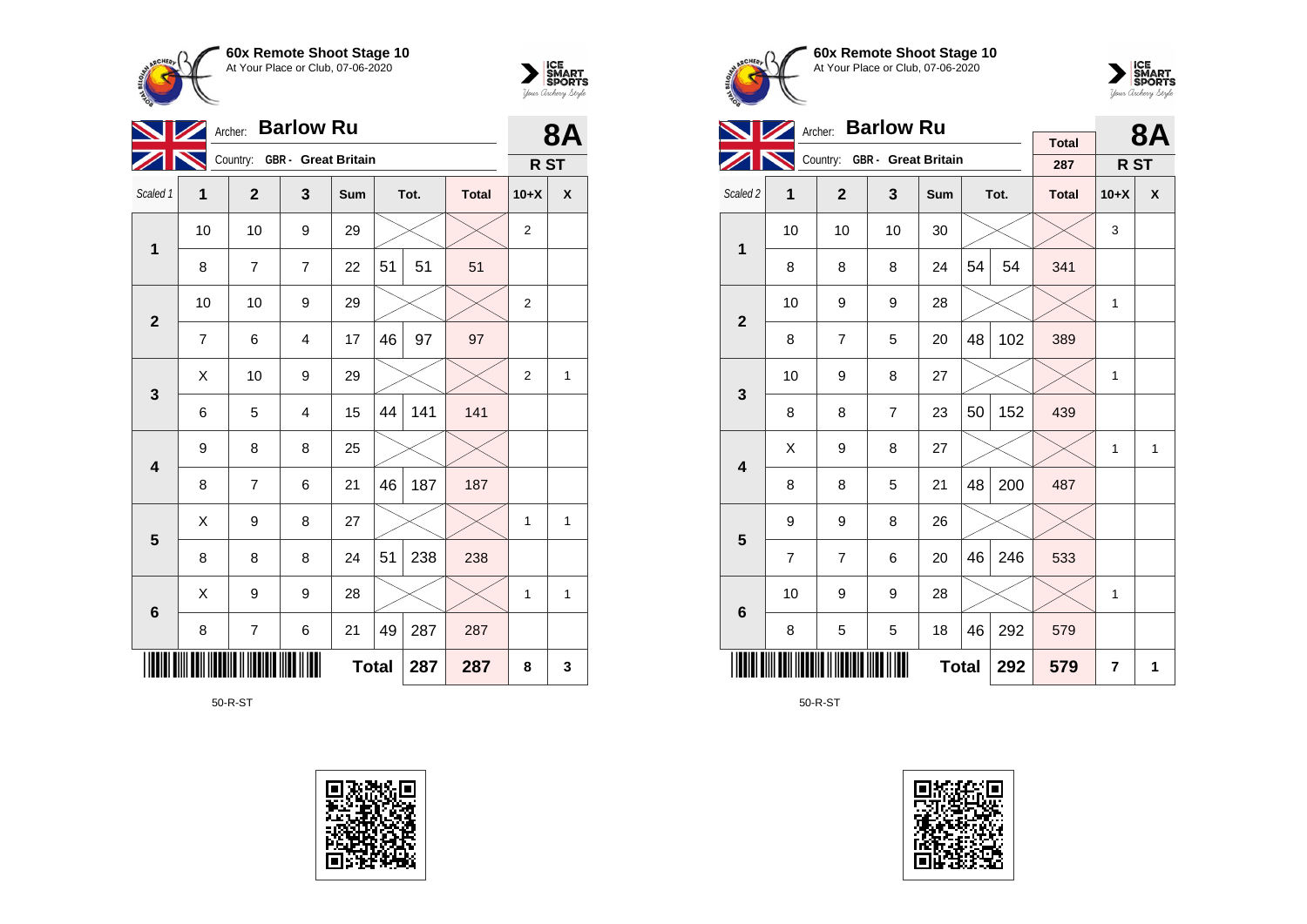



|                 |                            | <b>Demey Julie</b><br>Archer: |                      |            |    |      |              |                |                 |  |  |
|-----------------|----------------------------|-------------------------------|----------------------|------------|----|------|--------------|----------------|-----------------|--|--|
|                 |                            | Country:                      | <b>BEL</b> - Belgium |            |    |      |              |                | C <sub>30</sub> |  |  |
| $30m - 1$       | 1                          | $\overline{2}$                | 3                    | <b>Sum</b> |    | Tot. | <b>Total</b> | $10+X$         | X               |  |  |
| 1               | X                          | X                             | 10                   | 30         |    |      |              | 3              | 2               |  |  |
|                 | 10                         | 9                             | 9                    | 28         | 58 | 58   | 58           | 1              |                 |  |  |
| $\overline{2}$  | X                          | 10                            | 9                    | 29         |    |      |              | $\overline{2}$ | 1               |  |  |
|                 | 9                          | 9                             | 9                    | 27         | 56 | 114  | 114          |                |                 |  |  |
| $\mathbf{3}$    | X                          | 10                            | 10                   | 30         |    |      |              | 3              | 1               |  |  |
|                 | 9                          | 8                             | 8                    | 25         | 55 | 169  | 169          |                |                 |  |  |
| 4               | Χ                          | 10                            | 9                    | 29         |    |      |              | $\overline{2}$ | 1               |  |  |
|                 | 9                          | 9                             | 8                    | 26         | 55 | 224  | 224          |                |                 |  |  |
| 5               | Χ                          | 10                            | 9                    | 29         |    |      |              | $\overline{2}$ | 1               |  |  |
|                 | 9                          | 9                             | 8                    | 26         | 55 | 279  | 279          |                |                 |  |  |
| $6\phantom{1}6$ | X                          | 10                            | 10                   | 30         |    |      |              | 3              | 1               |  |  |
|                 | 9                          | 9                             | 8                    | 26         | 56 | 335  | 335          |                |                 |  |  |
|                 | <b>Total</b><br>335<br>335 |                               |                      |            |    |      |              |                |                 |  |  |







|                         |    | <b>Demey Julie</b><br>Archer: |               |              |    | <b>9A</b> |                     |                 |              |
|-------------------------|----|-------------------------------|---------------|--------------|----|-----------|---------------------|-----------------|--------------|
|                         |    | Country:                      | BEL - Belgium |              |    |           | <b>Total</b><br>335 | C <sub>30</sub> |              |
| $30m - 2$               | 1  | $\overline{2}$                | 3             | <b>Sum</b>   |    | Tot.      | <b>Total</b>        | $10+X$          | X            |
| 1                       | X  | 10                            | 10            | 30           |    |           |                     | 3               | $\mathbf{1}$ |
|                         | 9  | 9                             | 9             | 27           | 57 | 57        | 392                 |                 |              |
| $\overline{2}$          | 9  | 9                             | 9             | 27           |    |           |                     |                 |              |
|                         | 9  | 9                             | 8             | 26           | 53 | 110       | 445                 |                 |              |
| 3                       | X  | 10                            | 10            | 30           |    |           |                     | 3               | $\mathbf{1}$ |
|                         | 9  | 9                             | 9             | 27           | 57 | 167       | 502                 |                 |              |
| $\overline{\mathbf{4}}$ | 10 | 10                            | 9             | 29           |    |           |                     | $\overline{2}$  |              |
|                         | 8  | 8                             | 8             | 24           | 53 | 220       | 555                 |                 |              |
| 5                       | X  | X                             | 10            | 30           |    |           |                     | 3               | 2            |
|                         | 9  | 9                             | 9             | 27           | 57 | 277       | 612                 |                 |              |
| $6\phantom{1}6$         | Χ  | 10                            | 10            | 30           |    |           |                     | 3               | 1            |
|                         | 9  | 9                             | 9             | 27           | 57 | 334       | 669                 |                 |              |
|                         |    |                               |               | <b>Total</b> |    | 334       | 669                 | 14              | 5            |

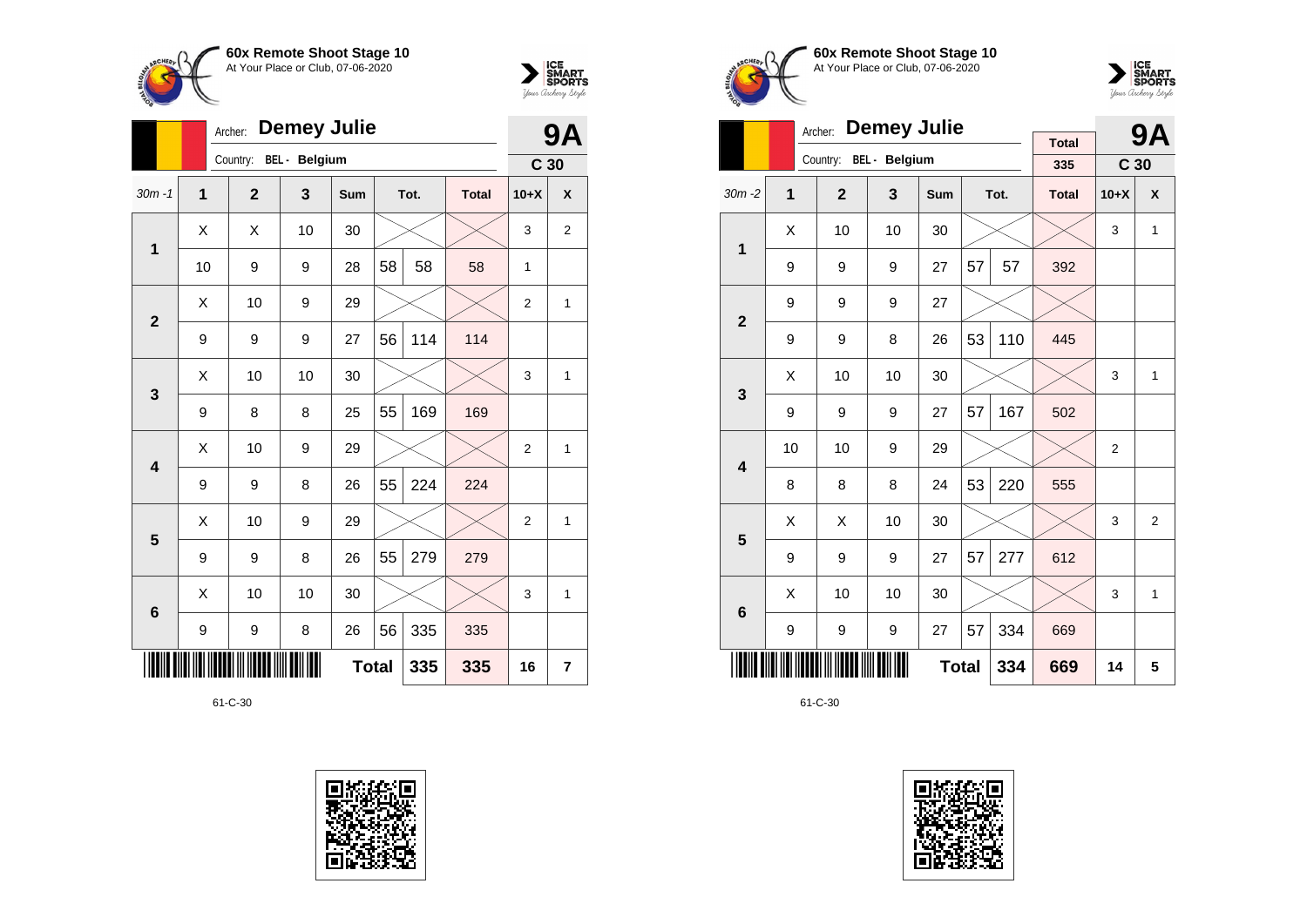



|                         | <b>Lawrence Winnette</b><br>Archer: |                       |                |              |    |      |              |                 |              |  |
|-------------------------|-------------------------------------|-----------------------|----------------|--------------|----|------|--------------|-----------------|--------------|--|
|                         |                                     | Country: GUY - Guyana |                |              |    |      |              | C <sub>30</sub> |              |  |
| $30m - 1$               | $\overline{1}$                      | $\overline{2}$        | 3              | Sum          |    | Tot. | <b>Total</b> | $10+X$          | X            |  |
| $\mathbf{1}$            | 10                                  | 9                     | 9              | 28           |    |      |              | 1               |              |  |
|                         | 9                                   | 8                     | 8              | 25           | 53 | 53   | 53           |                 |              |  |
| $\overline{2}$          | 9                                   | 9                     | 9              | 27           |    |      |              |                 |              |  |
|                         | 8                                   | 7                     | 6              | 21           | 48 | 101  | 101          |                 |              |  |
| $\mathbf{3}$            | 10                                  | 9                     | 9              | 28           |    |      |              | 1               |              |  |
|                         | 9                                   | 8                     | $\overline{7}$ | 24           | 52 | 153  | 153          |                 |              |  |
| $\overline{\mathbf{4}}$ | 10                                  | 9                     | 9              | 28           |    |      |              | 1               |              |  |
|                         | 9                                   | 8                     | 8              | 25           | 53 | 206  | 206          |                 |              |  |
| $5\phantom{1}$          | 9                                   | 9                     | 9              | 27           |    |      |              |                 |              |  |
|                         | 8                                   | 8                     | 8              | 24           | 51 | 257  | 257          |                 |              |  |
| $6\phantom{1}$          | X                                   | 9                     | 8              | 27           |    |      |              | 1               | $\mathbf{1}$ |  |
|                         | 8                                   | 8                     | $\overline{7}$ | 23           | 50 | 307  | 307          |                 |              |  |
|                         |                                     |                       |                | <b>Total</b> |    | 307  | 307          | 4               | 1            |  |







|                         |    | Archer:        | <b>Lawrence Winnette</b> |              |    | <b>10A</b> |              |                 |              |
|-------------------------|----|----------------|--------------------------|--------------|----|------------|--------------|-----------------|--------------|
|                         |    |                | Country: GUY - Guyana    |              |    |            | <b>Total</b> |                 |              |
|                         |    |                |                          |              |    |            | 307          | C <sub>30</sub> |              |
| $30m - 2$               | 1  | $\overline{2}$ | 3                        | Sum          |    | Tot.       | <b>Total</b> | $10+X$          | X            |
| $\mathbf{1}$            | 10 | 10             | 9                        | 29           |    |            |              | $\overline{2}$  |              |
|                         | 9  | 9              | 7                        | 25           | 54 | 54         | 361          |                 |              |
| $\overline{2}$          | X  | 10             | 10                       | 30           |    |            |              | 3               | 1            |
|                         | 9  | 8              | 8                        | 25           | 55 | 109        | 416          |                 |              |
| 3                       | X  | 9              | 9                        | 28           |    |            |              | $\mathbf{1}$    | 1            |
|                         | 9  | 8              | 8                        | 25           | 53 | 162        | 469          |                 |              |
| $\overline{\mathbf{4}}$ | 10 | 10             | 9                        | 29           |    |            |              | $\overline{2}$  |              |
|                         | 9  | 9              | 8                        | 26           | 55 | 217        | 524          |                 |              |
| 5                       | X  | 10             | 9                        | 29           |    |            |              | $\overline{2}$  | $\mathbf{1}$ |
|                         | 9  | 8              | 8                        | 25           | 54 | 271        | 578          |                 |              |
| $6\phantom{1}6$         | 9  | 9              | 8                        | 26           |    |            |              |                 |              |
|                         | 7  | 7              | 6                        | 20           | 46 | 317        | 624          |                 |              |
|                         |    |                |                          | <b>Total</b> |    | 317        | 624          | 10              | 3            |

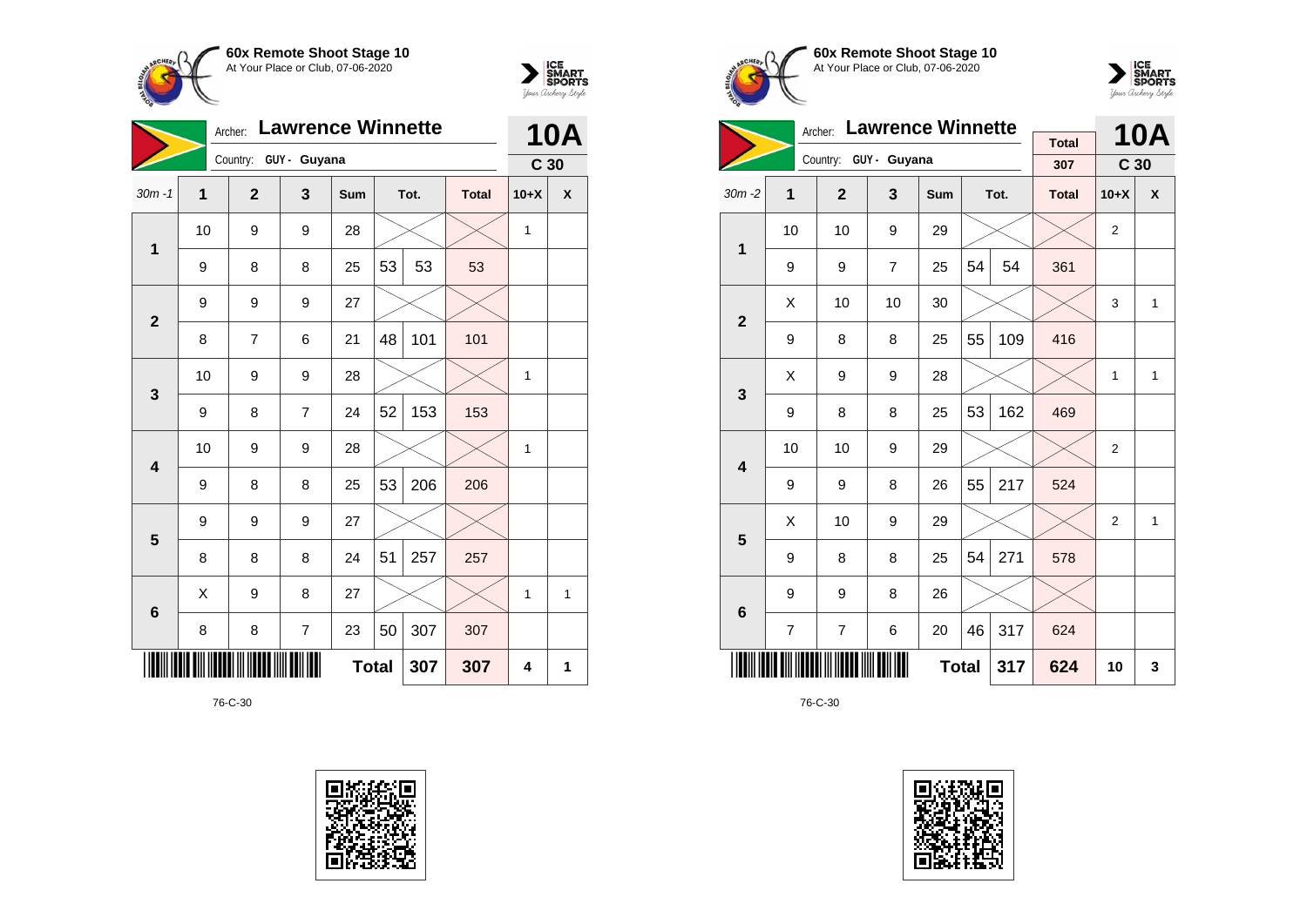



|                         | <b>Singh Robert</b><br>Archer: |                       |                         |              |    |      |              |                | <b>11A</b> |
|-------------------------|--------------------------------|-----------------------|-------------------------|--------------|----|------|--------------|----------------|------------|
|                         |                                | Country: GUY - Guyana |                         |              |    |      |              | R 30           |            |
| $30m - 1$               | 1                              | $\mathbf{2}$          | 3                       | Sum          |    | Tot. | <b>Total</b> | $10+X$         | X          |
| 1                       | 10                             | 9                     | 9                       | 28           |    |      |              | 1              |            |
|                         | 8                              | 8                     | $\overline{7}$          | 23           | 51 | 51   | 51           |                |            |
| $\mathbf{2}$            | 10                             | 9                     | 9                       | 28           |    |      |              | 1              |            |
|                         | 9                              | 8                     | $\overline{7}$          | 24           | 52 | 103  | 103          |                |            |
| $\mathbf{3}$            | 9                              | 8                     | $\overline{7}$          | 24           |    |      |              |                |            |
|                         | $\overline{7}$                 | 6                     | 5                       | 18           | 42 | 145  | 145          |                |            |
| $\overline{\mathbf{4}}$ | 10                             | 10                    | 9                       | 29           |    |      |              | $\overline{2}$ |            |
|                         | 9                              | 8                     | 8                       | 25           | 54 | 199  | 199          |                |            |
| 5                       | 8                              | 8                     | $\overline{7}$          | 23           |    |      |              |                |            |
|                         | 6                              | 6                     | 5                       | 17           | 40 | 239  | 239          |                |            |
| $6\phantom{1}6$         | Χ                              | 10                    | 8                       | 28           |    |      |              | $\overline{2}$ | 1          |
|                         | $\overline{7}$                 | 6                     | $\overline{\mathbf{4}}$ | 17           | 45 | 284  | 284          |                |            |
|                         |                                |                       |                         | <b>Total</b> |    | 284  | 284          | 6              | 1          |

38-R-30







|                         |    | <b>Singh Robert</b><br>Archer: |                         |            |    | <b>11A</b> |                     |        |   |
|-------------------------|----|--------------------------------|-------------------------|------------|----|------------|---------------------|--------|---|
|                         |    | Country:                       | GUY - Guyana            |            |    |            | <b>Total</b><br>284 | R 30   |   |
| $30m - 1$               | 1  | $\overline{2}$                 | 3                       | <b>Sum</b> |    | Tot.       | <b>Total</b>        | $10+X$ | X |
| 1                       | 9  | 9                              | 8                       | 26         |    |            |                     |        |   |
|                         | 8  | $\overline{7}$                 | $\overline{7}$          | 22         | 48 | 48         | 332                 |        |   |
| $\overline{2}$          | 9  | 9                              | 9                       | 27         |    |            |                     |        |   |
|                         | 8  | 8                              | $\overline{7}$          | 23         | 50 | 98         | 382                 |        |   |
| 3                       | 10 | 9                              | 9                       | 28         |    |            |                     | 1      |   |
|                         | 8  | $\overline{7}$                 | $\overline{7}$          | 22         | 50 | 148        | 432                 |        |   |
| $\overline{\mathbf{4}}$ | 9  | 8                              | 8                       | 25         |    |            |                     |        |   |
|                         | 7  | $\overline{7}$                 | 6                       | 20         | 45 | 193        | 477                 |        |   |
| 5                       | 9  | 8                              | 8                       | 25         |    |            |                     |        |   |
|                         | 8  | $\overline{7}$                 | $\overline{\mathbf{4}}$ | 19         | 44 | 237        | 521                 |        |   |
| $6\phantom{1}$          | 9  | 8                              | $\overline{7}$          | 24         |    |            |                     |        |   |
|                         | 7  | $\overline{7}$                 | 5                       | 19         | 43 | 280        | 564                 |        |   |
|                         |    |                                |                         |            |    | 280        | 564                 | 1      | 0 |

38-R-30

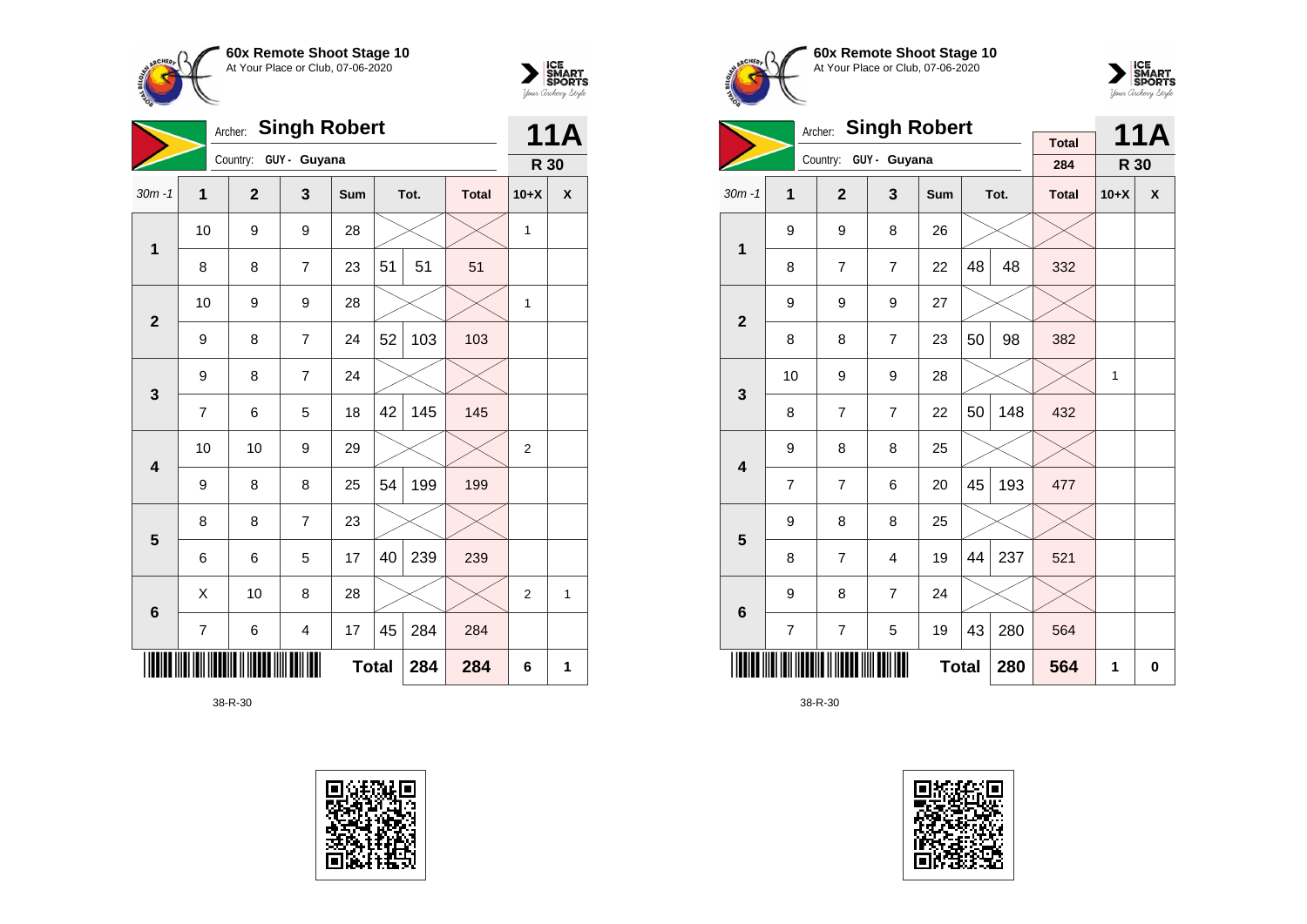



| <b>Hing Nicholas</b><br>Archer: |                |                       |                |              |    |      |              |        | 11B |
|---------------------------------|----------------|-----------------------|----------------|--------------|----|------|--------------|--------|-----|
|                                 |                | Country: GUY - Guyana |                |              |    |      |              | R 30   |     |
| $30m - 1$                       | $\overline{1}$ | $\overline{2}$        | 3              | Sum          |    | Tot. | <b>Total</b> | $10+X$ | X   |
| 1                               | 9              | $\overline{7}$        | 6              | 22           |    |      |              |        |     |
|                                 | 5              | $\overline{4}$        | $\overline{c}$ | 11           | 33 | 33   | 33           |        |     |
| $\mathbf{2}$                    | 8              | 7                     | $\overline{7}$ | 22           |    |      |              |        |     |
|                                 | 6              | 6                     | 3              | 15           | 37 | 70   | 70           |        |     |
| 3                               | 8              | 8                     | $\overline{7}$ | 23           |    |      |              |        |     |
|                                 | 6              | 5                     | $\overline{4}$ | 15           | 38 | 108  | 108          |        |     |
| 4                               | 8              | 8                     | 8              | 24           |    |      |              |        |     |
|                                 | 5              | 5                     | $\overline{4}$ | 14           | 38 | 146  | 146          |        |     |
| 5                               | Χ              | 8                     | 6              | 24           |    |      |              | 1      | 1   |
|                                 | 5              | $\overline{4}$        | $\overline{4}$ | 13           | 37 | 183  | 183          |        |     |
| $6\phantom{1}6$                 | 9              | 8                     | $\overline{7}$ | 24           |    |      |              |        |     |
|                                 | $\overline{7}$ | 4                     | 3              | 14           | 38 | 221  | 221          |        |     |
|                                 |                |                       |                | <b>Total</b> |    | 221  | 221          | 1      | 1   |

40-R-30







|                         |                | Archer:        | <b>Hing Nicholas</b> |              |    |      |                     |              | 11B |
|-------------------------|----------------|----------------|----------------------|--------------|----|------|---------------------|--------------|-----|
|                         |                | Country:       | GUY - Guyana         |              |    |      | <b>Total</b><br>221 | R 30         |     |
| $30m - 1$               | 1              | $\overline{2}$ | 3                    | Sum          |    | Tot. | <b>Total</b>        | $10+X$       | X   |
| $\mathbf 1$             | 10             | 8              | 8                    | 26           |    |      |                     | 1            |     |
|                         | $\overline{7}$ | 6              | $\overline{c}$       | 15           | 41 | 41   | 262                 |              |     |
| $\overline{2}$          | 9              | $\overline{7}$ | 6                    | 22           |    |      |                     |              |     |
|                         | 6              | 5              | 5                    | 16           | 38 | 79   | 300                 |              |     |
| 3                       | 9              | 8              | $\overline{7}$       | 24           |    |      |                     |              |     |
|                         | 6              | 5              | $\overline{2}$       | 13           | 37 | 116  | 337                 |              |     |
| $\overline{\mathbf{4}}$ | 8              | 8              | $\overline{7}$       | 23           |    |      |                     |              |     |
|                         | 6              | 5              | 3                    | 14           | 37 | 153  | 374                 |              |     |
| 5                       | 8              | $\overline{7}$ | $\overline{7}$       | 22           |    |      |                     |              |     |
|                         | $\overline{7}$ | 5              | 3                    | 15           | 37 | 190  | 411                 |              |     |
| $6\phantom{1}$          | 10             | 8              | 8                    | 26           |    |      |                     | 1            |     |
|                         | 6              | 5              | $\overline{c}$       | 13           | 39 | 229  | 450                 |              |     |
|                         |                |                |                      | <b>Total</b> |    | 229  | 450                 | $\mathbf{2}$ | 0   |

40-R-30

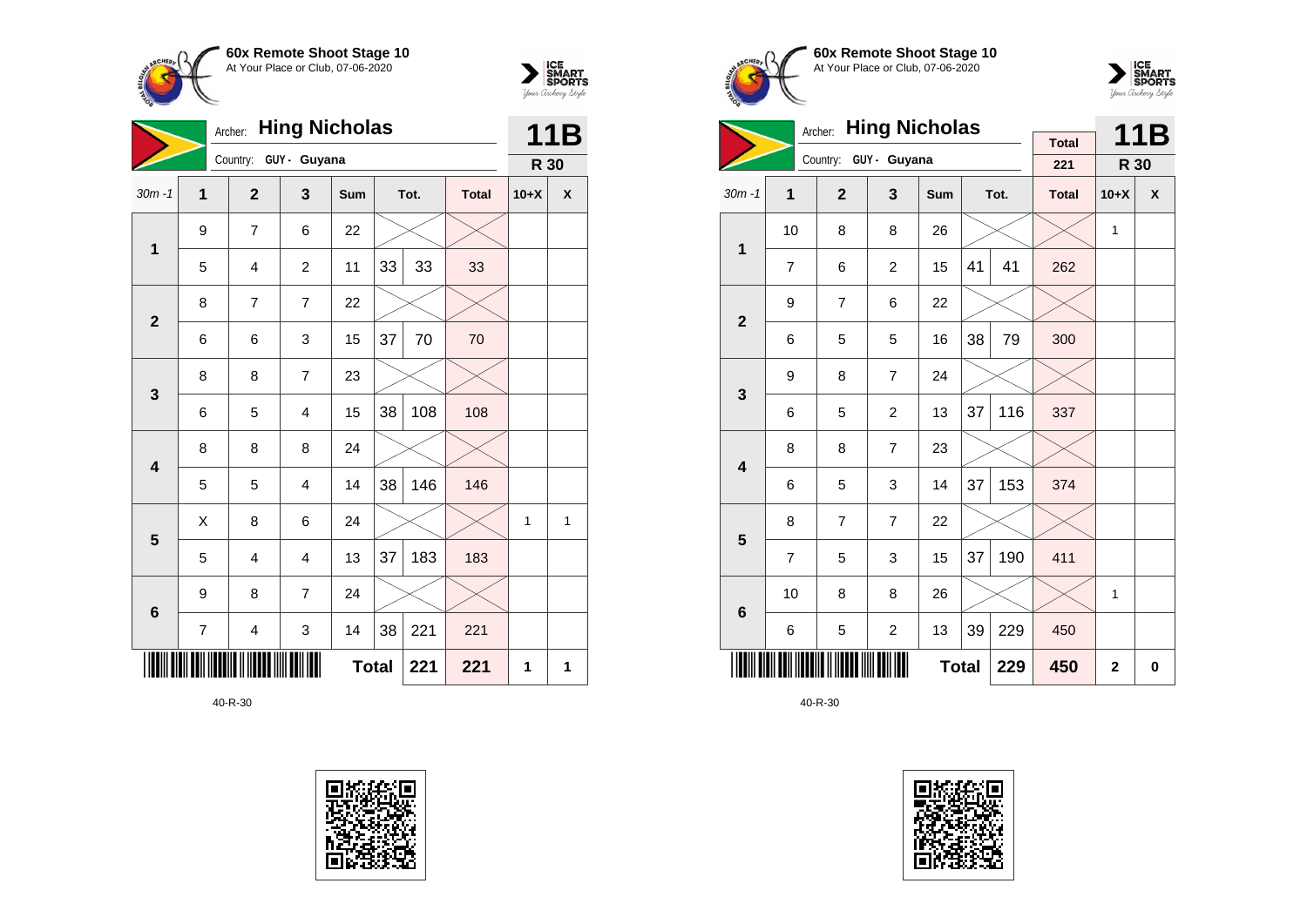



|                |                | <b>Janssens Niels</b><br>Archer: |   |              | <b>1A</b> |              |                |                    |
|----------------|----------------|----------------------------------|---|--------------|-----------|--------------|----------------|--------------------|
|                |                | Country: BEL - Belgium           |   |              |           |              |                | C <sub>25</sub>    |
| $25m - 1$      | $\overline{1}$ | $\mathbf{2}$                     | 3 | Sum          | Tot.      | <b>Total</b> | $10+X$         | $\pmb{\mathsf{X}}$ |
| 1              | X              | 10                               | 9 | 29           | 29        | 29           | 2              | 1                  |
| $\mathbf 2$    | Χ              | 9                                | 9 | 28           | 57        | 57           | 1              | 1                  |
| 3              | 9              | 8                                | 8 | 25           | 82        | 82           |                |                    |
| 4              | 10             | 10                               | 9 | 29           | 111       | 111          | $\overline{2}$ |                    |
| 5              | 9              | 9                                | 9 | 27           | 138       | 138          |                |                    |
| 6              | X              | 10                               | 9 | 29           | 167       | 167          | $\overline{2}$ | 1                  |
| $\overline{7}$ | 9              | 8                                | 8 | 25           | 192       | 192          |                |                    |
| 8              | 10             | 10                               | 9 | 29           | 221       | 221          | $\overline{2}$ |                    |
| 9              | 10             | 9                                | 9 | 28           | 249       | 249          | 1              |                    |
| 10             | 10             | 9                                | 9 | 28           | 277       | 277          | 1              |                    |
| 11             | X              | 9                                | 8 | 27           | 304       | 304          | 1              | 1                  |
| 12             | 9              | 9                                | 8 | 26           | 330       | 330          |                |                    |
|                |                |                                  |   | <b>Total</b> | 330       | 330          | 12             | 4                  |









|                         |    | <b>Janssens Niels</b><br>Archer: |                        |            |              | <b>1A</b>           |                 |              |
|-------------------------|----|----------------------------------|------------------------|------------|--------------|---------------------|-----------------|--------------|
|                         |    |                                  | Country: BEL - Belgium |            |              | <b>Total</b><br>330 | C <sub>25</sub> |              |
|                         |    |                                  |                        |            |              |                     |                 |              |
| $25m - 2$               | 1  | $\mathbf{2}$                     | 3                      | <b>Sum</b> | Tot.         | <b>Total</b>        | $10+X$          | X            |
| 1                       | 10 | 9                                | 9                      | 28         | 28           | 358                 | 1               |              |
| $\overline{2}$          | 9  | 9                                | 8                      | 26         | 54           | 384                 |                 |              |
| 3                       | 10 | 10                               | 9                      | 29         | 83           | 413                 | $\overline{2}$  |              |
| $\overline{\mathbf{4}}$ | 10 | 9                                | 9                      | 28         | 111          | 441                 | 1               |              |
| 5                       | 10 | 10                               | 10                     | 30         | 141          | 471                 | 3               |              |
| 6                       | 9  | 9                                | 8                      | 26         | 167          | 497                 |                 |              |
| $\overline{7}$          | X  | 9                                | 8                      | 27         | 194          | 524                 | 1               | 1            |
| 8                       | 10 | 8                                | 8                      | 26         | 220          | 550                 | 1               |              |
| 9                       | 10 | 10                               | 10                     | 30         | 250          | 580                 | 3               |              |
| 10                      | 10 | 9                                | 9                      | 28         | 278          | 608                 | 1               |              |
| 11                      | Χ  | 10                               | 8                      | 28         | 306          | 636                 | $\overline{2}$  | $\mathbf{1}$ |
| 12                      | 10 | 9                                | 8                      | 27         | 333          | 663                 | 1               |              |
|                         |    |                                  | 663                    | 16         | $\mathbf{2}$ |                     |                 |              |

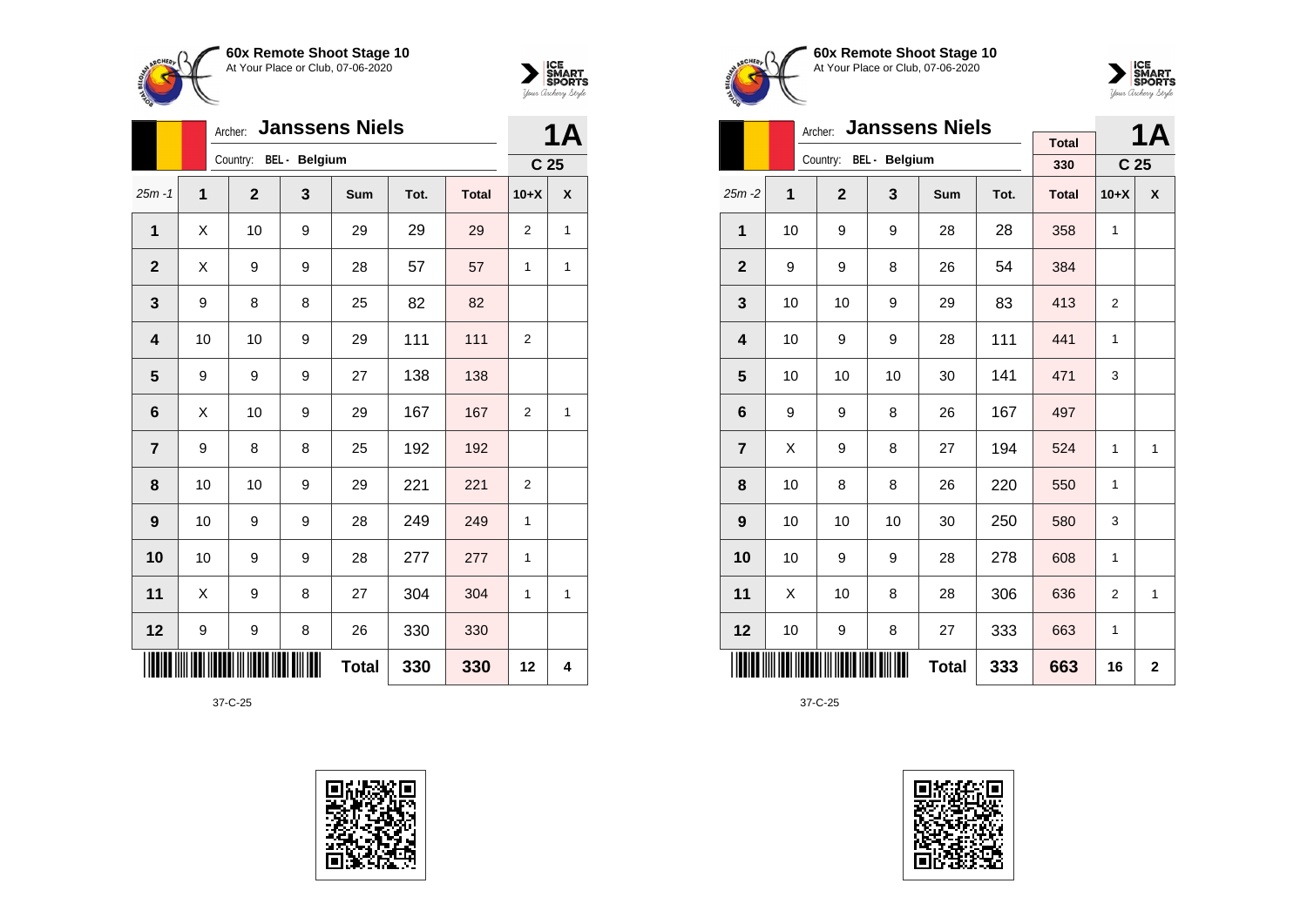



|                         |    | Archer: | <b>Coopmans Filip</b> |                      |              | 2A   |              |                 |                |
|-------------------------|----|---------|-----------------------|----------------------|--------------|------|--------------|-----------------|----------------|
|                         |    |         | Country:              | <b>BEL</b> - Belgium |              |      |              | C <sub>25</sub> |                |
| $25m - 1$               | 1  |         | $\overline{2}$        | 3                    | <b>Sum</b>   | Tot. | <b>Total</b> | $10+X$          | X              |
| 1                       | 10 |         | 9                     | 9                    | 28           | 28   | 28           | 1               |                |
| $\overline{2}$          | Χ  |         | 10                    | 9                    | 29           | 57   | 57           | $\overline{2}$  | 1              |
| $\mathbf{3}$            | Χ  |         | Χ                     | 9                    | 29           | 86   | 86           | $\overline{2}$  | $\overline{2}$ |
| $\overline{\mathbf{4}}$ | 10 |         | 9                     | 9                    | 28           | 114  | 114          | 1               |                |
| 5                       | X  |         | Χ                     | 9                    | 29           | 143  | 143          | $\overline{2}$  | $\overline{2}$ |
| 6                       | Χ  |         | 9                     | 9                    | 28           | 171  | 171          | 1               | 1              |
| $\overline{7}$          | Χ  |         | 9                     | 9                    | 28           | 199  | 199          | 1               | 1              |
| 8                       | X  |         | 10                    | 9                    | 29           | 228  | 228          | 2               | 1              |
| $\boldsymbol{9}$        | Χ  |         | 10                    | 9                    | 29           | 257  | 257          | $\overline{2}$  | 1              |
| 10                      | Χ  |         | 9                     | 7                    | 26           | 283  | 283          | 1               | 1              |
| 11                      | 9  |         | 9                     | 9                    | 27           | 310  | 310          |                 |                |
| 12                      | Χ  |         | 10                    | 10                   | 30           | 340  | 340          | 3               | 1              |
|                         |    |         |                       |                      | <b>Total</b> | 340  | 340          | 18              | 11             |









|                         | <b>Coopmans Filip</b><br>Archer: |                |                        |            |      |              |                 | 2A             |
|-------------------------|----------------------------------|----------------|------------------------|------------|------|--------------|-----------------|----------------|
|                         |                                  |                | Country: BEL - Belgium |            |      | <b>Total</b> |                 |                |
|                         |                                  |                |                        |            |      | 340          | C <sub>25</sub> |                |
| $25m - 2$               | 1                                | $\overline{2}$ | 3                      | <b>Sum</b> | Tot. | <b>Total</b> | $10+X$          | X              |
| 1                       | X                                | 9              | 9                      | 28         | 28   | 368          | 1               | 1              |
| $\overline{2}$          | Χ                                | 10             | 9                      | 29         | 57   | 397          | $\overline{2}$  | 1              |
| 3                       | X                                | 10             | 9                      | 29         | 86   | 426          | $\overline{2}$  | $\mathbf{1}$   |
| $\overline{\mathbf{4}}$ | 10                               | 10             | 10                     | 30         | 116  | 456          | 3               |                |
| 5                       | 10                               | 9              | 9                      | 28         | 144  | 484          | 1               |                |
| 6                       | X                                | 10             | 9                      | 29         | 173  | 513          | $\overline{2}$  | $\mathbf{1}$   |
| $\overline{7}$          | 10                               | 10             | 9                      | 29         | 202  | 542          | $\overline{2}$  |                |
| 8                       | X                                | 9              | 9                      | 28         | 230  | 570          | 1               | 1              |
| 9                       | X                                | 10             | 8                      | 28         | 258  | 598          | 2               | 1              |
| 10                      | Χ                                | 10             | 9                      | 29         | 287  | 627          | $\overline{2}$  | $\mathbf{1}$   |
| 11                      | X                                | X              | 9                      | 29         | 316  | 656          | $\overline{2}$  | $\overline{2}$ |
| 12                      | X                                | 10             | 9                      | 29         | 345  | 685          | 2               | 1              |
|                         |                                  |                | 685                    | 22         | 10   |              |                 |                |

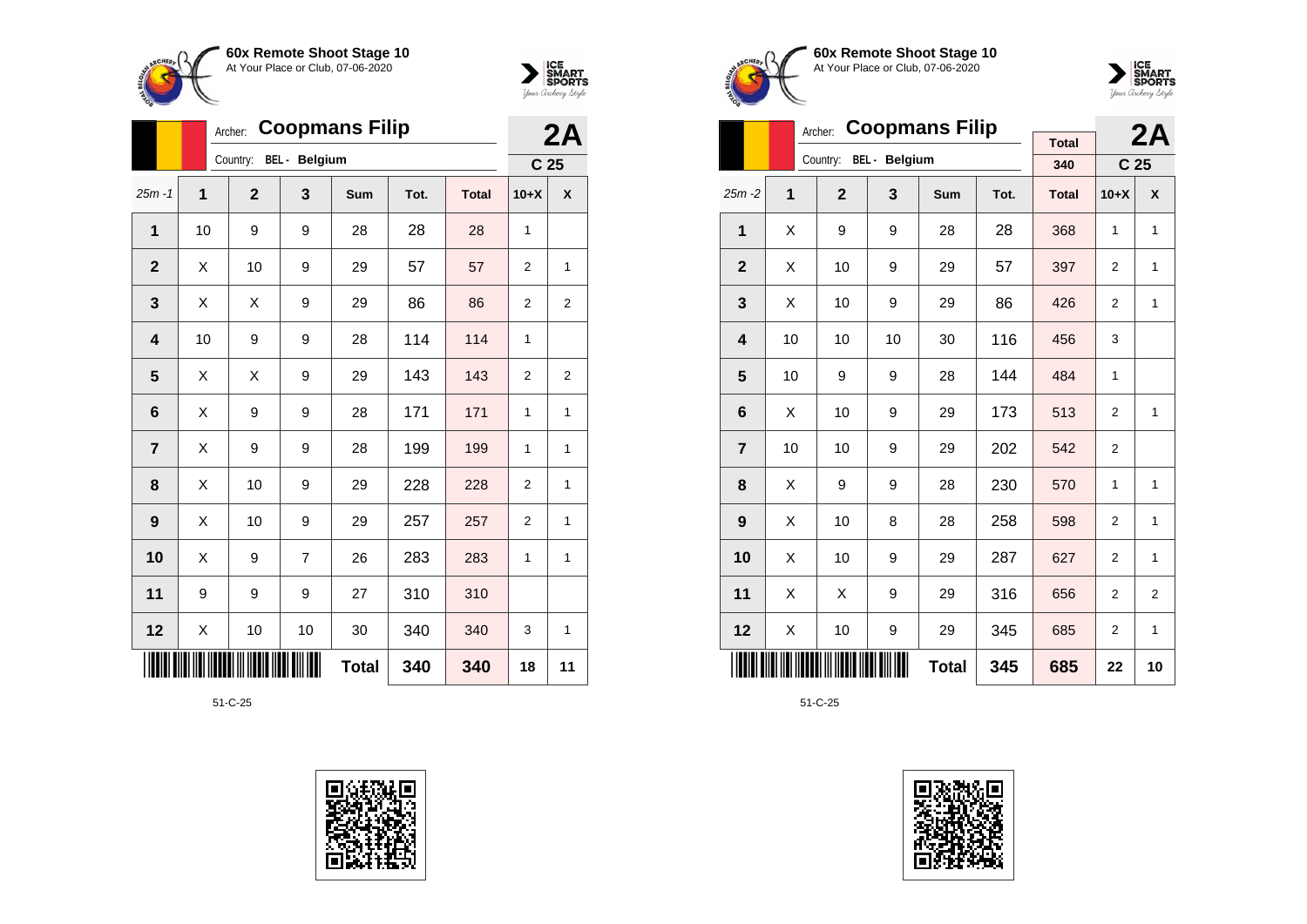



|                 | <b>Mebis Stijn</b><br>Archer: |                        |    |            |      |              |                 |   |  |
|-----------------|-------------------------------|------------------------|----|------------|------|--------------|-----------------|---|--|
|                 |                               | Country: BEL - Belgium |    |            |      |              | C <sub>25</sub> |   |  |
| $25m - 1$       | 1                             | $\overline{2}$         | 3  | <b>Sum</b> | Tot. | <b>Total</b> | $10+X$          | X |  |
| 1               | 9                             | 9                      | 9  | 27         | 27   | 27           |                 |   |  |
| $\overline{2}$  | 10                            | 10                     | 9  | 29         | 56   | 56           | $\overline{2}$  |   |  |
| 3               | X                             | 10                     | 9  | 29         | 85   | 85           | $\overline{2}$  | 1 |  |
| 4               | X                             | Χ                      | 10 | 30         | 115  | 115          | 3               | 2 |  |
| 5               | 10                            | 10                     | 9  | 29         | 144  | 144          | $\overline{2}$  |   |  |
| $6\phantom{1}6$ | X                             | 10                     | 10 | 30         | 174  | 174          | 3               | 1 |  |
| $\overline{7}$  | 10                            | 9                      | 9  | 28         | 202  | 202          | 1               |   |  |
| 8               | X                             | 10                     | 10 | 30         | 232  | 232          | 3               | 1 |  |
| 9               | Χ                             | X                      | 10 | 30         | 262  | 262          | 3               | 2 |  |
| 10              | Χ                             | 10                     | 10 | 30         | 292  | 292          | 3               | 1 |  |
| 11              | X                             | 10                     | 9  | 29         | 321  | 321          | $\overline{2}$  | 1 |  |
| 12              | X                             | 10                     | 10 | 30         | 351  | 351          | 3               | 1 |  |
|                 | <b>Total</b><br>351<br>351    |                        |    |            |      |              |                 |   |  |









|                |    | <b>Mebis Stijn</b><br>Archer: |                      |            |      | 2B                  |                |                 |
|----------------|----|-------------------------------|----------------------|------------|------|---------------------|----------------|-----------------|
|                |    | Country:                      | <b>BEL</b> - Belgium |            |      | <b>Total</b><br>351 |                | C <sub>25</sub> |
| $25m - 2$      | 1  | $\overline{2}$                | 3                    | <b>Sum</b> | Tot. | <b>Total</b>        | $10+X$         | X               |
| 1              | 10 | 9                             | 8                    | 27         | 27   | 378                 | 1              |                 |
| $\overline{2}$ | X  | 10                            | 8                    | 28         | 55   | 406                 | $\overline{2}$ | 1               |
| 3              | X  | 10                            | 9                    | 29         | 84   | 435                 | $\overline{2}$ | 1               |
| 4              | Χ  | 10                            | 9                    | 29         | 113  | 464                 | $\overline{2}$ | 1               |
| 5              | X  | X                             | 10                   | 30         | 143  | 494                 | 3              | $\overline{2}$  |
| 6              | X  | 10                            | 9                    | 29         | 172  | 523                 | $\overline{2}$ | $\mathbf{1}$    |
| $\overline{7}$ | X  | Χ                             | Χ                    | 30         | 202  | 553                 | 3              | 3               |
| 8              | 10 | 10                            | 9                    | 29         | 231  | 582                 | $\overline{2}$ |                 |
| 9              | X  | X                             | 9                    | 29         | 260  | 611                 | 2              | 2               |
| 10             | X  | 10                            | 9                    | 29         | 289  | 640                 | $\overline{2}$ | 1               |
| 11             | Χ  | Χ                             | 9                    | 29         | 318  | 669                 | $\overline{2}$ | $\overline{2}$  |
| 12             | Χ  | 10                            | 9                    | 29         | 347  | 698                 | $\overline{2}$ | 1               |
|                |    |                               | 347                  | 698        | 25   | 15                  |                |                 |

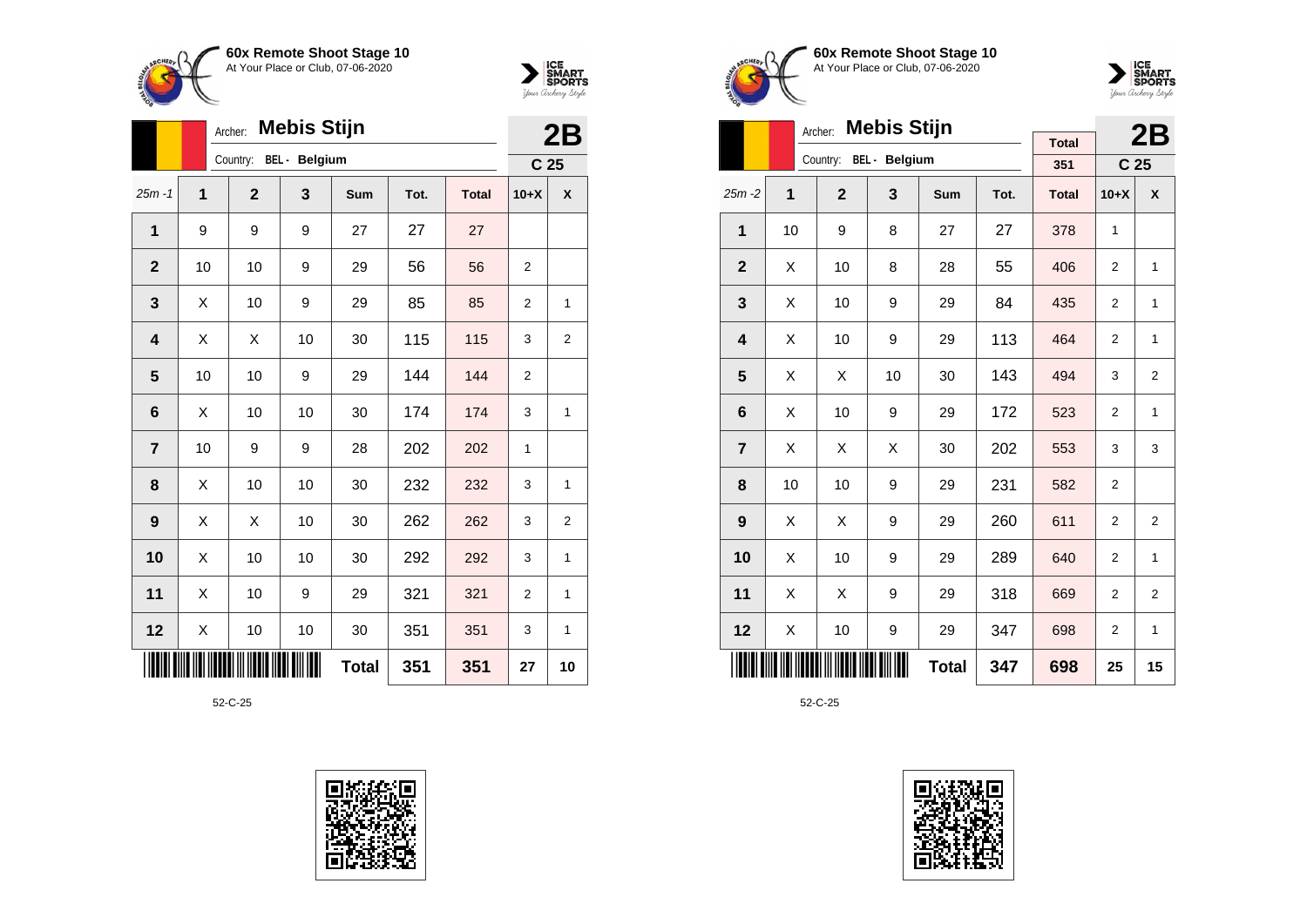



|                         |                | <b>Mebis Kyano</b><br>Archer: |                |                | 2C   |              |                 |             |
|-------------------------|----------------|-------------------------------|----------------|----------------|------|--------------|-----------------|-------------|
|                         |                | Country:                      | BEL - Belgium  |                |      |              | C <sub>25</sub> |             |
| $25m - 1$               | $\overline{1}$ | $\mathbf{2}$                  | 3              | Sum            | Tot. | <b>Total</b> | $10+X$          | X           |
| 1                       | 9              | 8                             | $\overline{7}$ | 24             | 24   | 24           |                 |             |
| $\overline{2}$          | 10             | $\overline{7}$                | 5              | 22             | 46   | 46           | 1               |             |
| 3                       | 8              | 8                             | $\overline{7}$ | 23             | 69   | 69           |                 |             |
| 4                       | 9              | 8                             | M              | 17             | 86   | 86           |                 |             |
| 5                       | 9              | M                             | M              | 9              | 95   | 95           |                 |             |
| 6                       | 6              | M                             | M              | 6              | 101  | 101          |                 |             |
| $\overline{\mathbf{r}}$ | 9              | 8                             | 8              | 25             | 126  | 126          |                 |             |
| 8                       | 9              | 8                             | 5              | 22             | 148  | 148          |                 |             |
| 9                       | 9              | 8                             | 6              | 23             | 171  | 171          |                 |             |
| 10                      | $\overline{7}$ | $\overline{7}$                | M              | 14             | 185  | 185          |                 |             |
| 11                      | 7              | M                             | M              | $\overline{7}$ | 192  | 192          |                 |             |
| 12                      | 8              | 7                             | 5              | 20             | 212  | 212          |                 |             |
|                         |                |                               |                | <b>Total</b>   | 212  | 212          | 1               | $\mathbf 0$ |







 $\sum_{\text{Jour} \text{Grefers}} \frac{ICE}{SPACE}$ 

|                         |                | <b>Mebis Kyano</b><br>Archer: |                         |              | 2C   |              |                 |   |
|-------------------------|----------------|-------------------------------|-------------------------|--------------|------|--------------|-----------------|---|
|                         |                | Country:                      | BEL - Belgium           |              |      | <b>Total</b> |                 |   |
|                         |                |                               |                         |              |      | 212          | C <sub>25</sub> |   |
| 25m -2                  | 1              | $\mathbf{2}$                  | 3                       | <b>Sum</b>   | Tot. | <b>Total</b> | $10+X$          | X |
| $\mathbf{1}$            | $\overline{7}$ | $\overline{7}$                | 6                       | 20           | 20   | 232          |                 |   |
| $\mathbf{2}$            | 9              | 8                             | M                       | 17           | 37   | 249          |                 |   |
| 3                       | 8              | 8                             | 6                       | 22           | 59   | 271          |                 |   |
| $\overline{\mathbf{4}}$ | 9              | 7                             | M                       | 16           | 75   | 287          |                 |   |
| 5                       | 9              | 6                             | M                       | 15           | 90   | 302          |                 |   |
| 6                       | 9              | $\overline{7}$                | 6                       | 22           | 112  | 324          |                 |   |
| $\overline{\mathbf{7}}$ | 9              | 7                             | M                       | 16           | 128  | 340          |                 |   |
| 8                       | 9              | 8                             | M                       | 17           | 145  | 357          |                 |   |
| 9                       | 9              | $\overline{7}$                | M                       | 16           | 161  | 373          |                 |   |
| 10                      | $\overline{7}$ | 6                             | 6                       | 19           | 180  | 392          |                 |   |
| 11                      | 8              | 5                             | 5                       | 18           | 198  | 410          |                 |   |
| 12                      | 8              | 7                             | $\overline{\mathbf{7}}$ | 22           | 220  | 432          |                 |   |
|                         |                |                               |                         | <b>Total</b> | 220  | 432          | 0               | 0 |